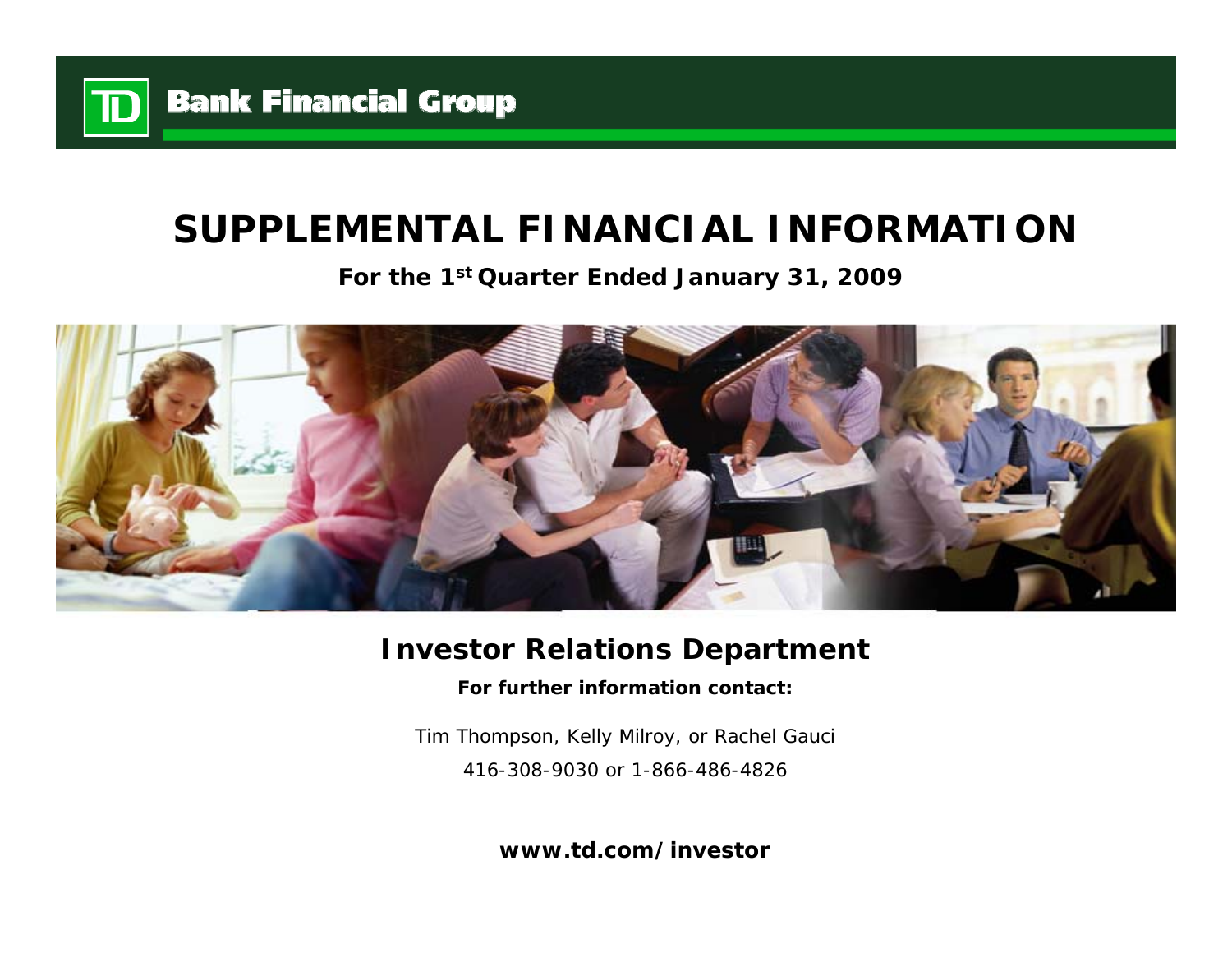## **Bank Financial Group**

m

### **For the 1st Quarter ended January 31, 2009**

The supplemental information contained in this package is designed to improve the readers' understanding of the financial performance of TD Bank Financial Group (the Bank). This information should be used in conjunction with the Bank's Q1 2009 Report to Shareholders and Investor Presentation, as well as the 2008 audited Consolidated Financial Statements for the year ended October 31, 2008.

#### **How the Bank Reports**

The Bank prepares its consolidated financial statements in accordance with Canadian generally accepted accounting principles (GAAP) and refers to results prepared in accordance with GAAP as the "reported" results. The Bank also utilizes non-GAAP financial measures referred to as "adjusted" results to assess each of its businesses and to measure overall Bank performance. To arrive at adjusted results, the Bank removes "items of note", net of income taxes, from reported results. The items of note relate to items which management does not believe are indicative of underlying business performance. The items of note are listed on page 3 of this package. The Bank believes that adjusted results provide the reader with a better understanding of how management views the Bank's performance.

As explained, adjusted results are different from reported results determined in accordance with GAAP. Adjusted results, items of note and related terms are non-GAAP financial measures as these are not defined terms under GAAP and, therefore, may not be comparable to similar terms used by other issuers. A reconciliation between the Bank's reported and adjusted results is provided on page 6 of the Bank's Q1 2009 Report to Shareholders.

#### **Segmented Information**

For management reporting purposes, the Bank's operations and activities are organized into the following four key operating business segments: Canadian Personal and Commercial Banking; Wealth Management, including TD AMERITRADE Holding Corporation (TD Ameritrade); U.S. Personal and Commercial Banking through TD Banknorth, Inc. (TD Banknorth) and Commerce Bancorp, Inc. (Commerce), operating under the brand name TD Bank, America's Most Convenient Bank; and Wholesale Banking. The Bank's other activities are grouped into the Corporate segment.

The Bank measures and evaluates the performance of the segments based on our management structure and is not necessarily comparable with other financial services companies. Results of each business segment reflect revenue, expenses, assets and liabilities generated by the businesses in that segment. Due to the complexity of the Bank, its management reporting model uses various estimates, assumptions, allocations and risk-based methodologies for funds transfer pricing, inter-segment revenue, income tax rates, capital, indirect expenses and cost transfers to measure business segment results. Transfer pricing of funds is generally applied at market rates. Inter-segment revenue is negotiated between each business segment and approximates the value provided by the distributing segment. Income tax expense or benefit is generally applied to each segment based on a statutory tax rate and may be adjusted for items and activities unique to each segment.

The Bank measures and evaluates the performance of each segment based on adjusted net income available to common shareholders, economic profit and return on invested capital. Economic profit is adjusted net income available to common shareholders, less a charge for average invested capital. Each segment's invested capital represents the capital required for economic risks, including credit, market and operational risks, plus the purchased amounts of goodwill and intangible assets, net of impairment write downs. Return on invested capital is adjusted net income available to common shareholders, divided by average invested capital. Economic profit and return on invested capital are not defined terms under GAAP and, therefore, may not be comparable to similar terms used by other issuers. A reconciliation between the Bank's economic profit, return on invested capital and adjusted net income is provided on page 7 of the Bank's Q1 2009 Report to Shareholders.

Amortization of intangible expense is included in the Corporate segment. Accordingly, net income for the operating business segments is presented before amortization of intangibles, as well as any other items of note not attributed to the operating segments. Net interest income within Wholesale Banking is calculated on a taxable equivalent basis (TEB), which means that the value of the nontaxable or tax-exempt income, including dividends, is adjusted to its equivalent before-tax value. Using TEB allows the Bank to measure income from all securities and loans consistently and makes for a more meaningful comparison of net interest income with similar institutions. The TEB adjustment, reflected in the Wholesale Banking segment, is eliminated in the Corporate segment.

As stated in the 2008 audited Consolidated Financial Statements, the Bank securitizes retail loans and receivables held by the Canadian Personal and Commercial Banking segment in transactions that are accounted for as sales. For the purpose of segmented reporting, Canadian Personal and Commercial Banking accounts for the transactions as though they are financing arrangements. Accordingly, the interest income earned on the assets sold net of the funding costs incurred by the purchaser trusts is recorded in net interest income and the provision for credit losses related to these assets is charged to provision for (reversal of) credit losses. This accounting is reversed in the Corporate segment and the gain recognized on sale which is in compliance with appropriate accounting standards together with income earned on the retained interests net of credit losses incurred are included in other income.

For more information, see the "Business Focus" section of the 2008 MD&A and Note 30 to the 2008 audited Consolidated Financial Statements.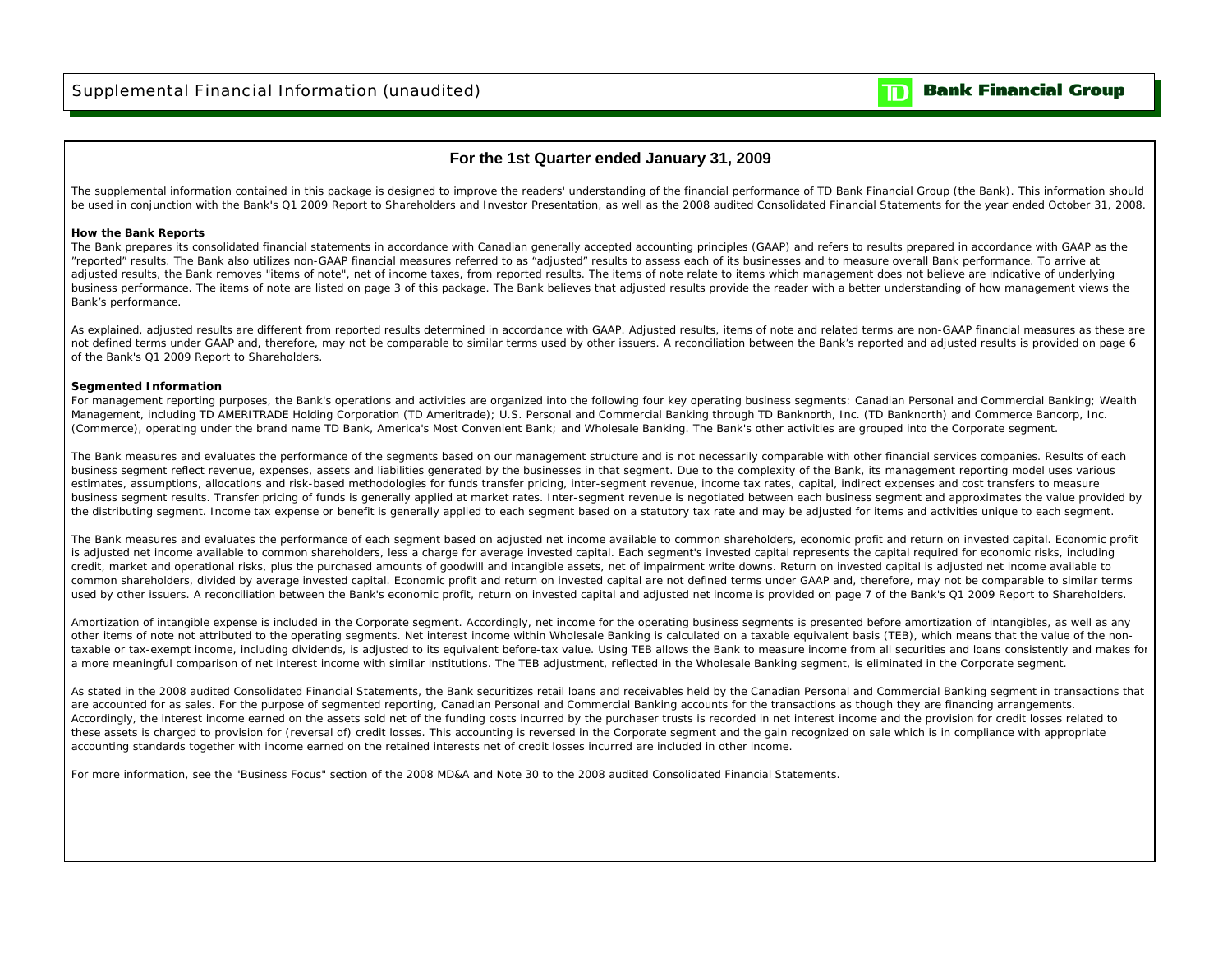Supplemental Financial Information (unaudited)

#### **Bank Financial Group**  $\overline{\mathbf{D}}$

# **Page Page Highlights 1 Allowance for Credit Losses 22 Shareholder Value 2 Provision for Credit Losses 24Adjustment for Items of Note, Net of Income Taxes 3 Analysis of Change in Shareholders' Equity 26 Segmented Results Summary 4 Change in Accumulated Other Comprehensive Income, Canadian Personal and Commercial Banking Segment 5 Net of Income Taxes 27 Wealth Management Segment 6 Analysis of Change in Non-controlling Interests 28 U.S. Personal and Commercial Banking Segment - Canadian Dollars 7 Analysis of Change in Investment in TD Ameritrade 28 - U.S. Dollars 8 Derivative Financial Instruments - Notional Principal 29 Wholesale Banking Segment 9 Derivative Financial Instruments - Credit Exposure 30 Corporate Segment 10 Gross Credit Risk Exposures 31 Net Interest Income and Margin 11 Exposures Covered By Credit Risk Mitigation 33 Other Income 12 Standardized Credit Risk Exposures 34 Non-interest Expenses 13 AIRB Credit Risk Exposures: Retail Risk Parameters 35 Balance Sheet 14 AIRB Credit Risk Exposures: Non-retail Risk Parameters 36 Unrealized Gain (Loss) on Banking Book Equities 15 AIRB Credit Risk Exposures: Undrawn Commitments and Assets under Administration and Management 15 Exposure at Default (EAD) on Undrawn Commitments 37 Intangibles and Goodwill 16 AIRB Credit Risk Exposures: Loss Experience 38 Restructuring Costs 16 Securitization Exposures 39 Loan Securitization 17 Basel II - Risk-weighted Assets 40 Loans Managed 18 Basel II - Capital 41 Loans and Acceptances 19 Basel II - Glossary 42 Impaired Loans 20 Adjustment for Items of Note, Net of Income Taxes - Footnotes 43 For the 1st Quarter Ended January 31, 2009 Table of Contents**

Certain comparative amounts have been reclassified to conform with current period presentation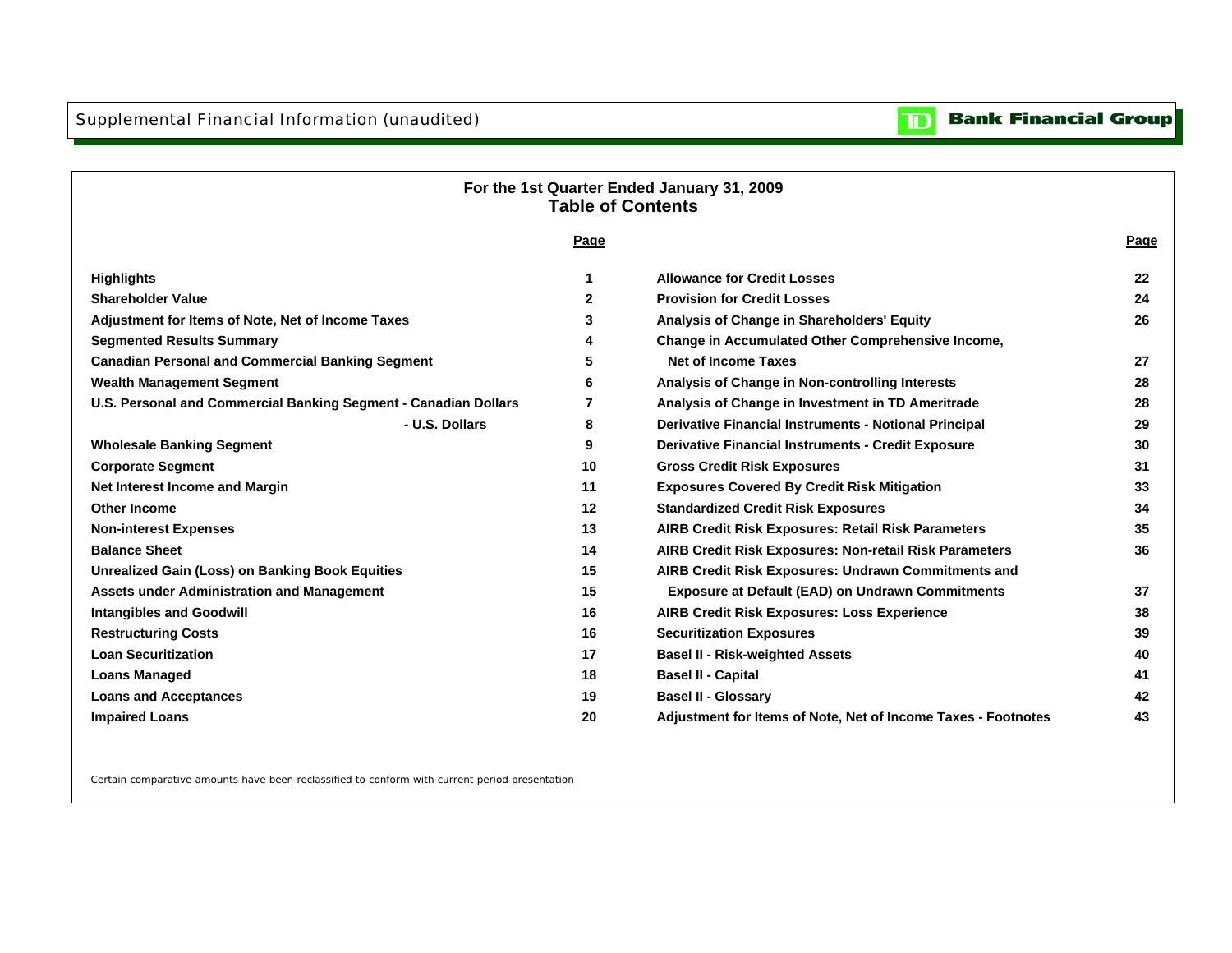| <b>Highlights</b>                                                                                                                                                                    |                                  |            |                                 |                              |     |                        |      |                        |                                |      |                        |                            |              | TD                     | <b>Bank Financial Group</b> |     |                              |                  |                        |
|--------------------------------------------------------------------------------------------------------------------------------------------------------------------------------------|----------------------------------|------------|---------------------------------|------------------------------|-----|------------------------|------|------------------------|--------------------------------|------|------------------------|----------------------------|--------------|------------------------|-----------------------------|-----|------------------------------|------------------|------------------------|
| <b>FOR THE PERIOD ENDED</b>                                                                                                                                                          | <b>LINE</b>                      | 2009<br>Q1 |                                 | Q4                           |     | Q3                     | 2008 | Q <sub>2</sub>         | Q <sub>1</sub>                 |      | Q4                     | Q3                         | 2007         | Q <sub>2</sub>         | Q1                          |     | 2008                         | <b>Full Year</b> | 2007                   |
| Income Statement (\$ millions)                                                                                                                                                       |                                  |            |                                 |                              |     |                        |      |                        |                                |      |                        |                            |              |                        |                             |     |                              |                  |                        |
| Net interest income<br>(page 11)<br>Other income<br>(page 12)                                                                                                                        | $\overline{1}$<br>$\overline{c}$ |            | 2,728<br>\$<br>1,422            | 2,449<br>1,191               | \$. | 2,437<br>1,600         | \$   | 1,858<br>1,530         | \$<br>1,788<br>1,816           | \$   | 1,808<br>1,742         | \$<br>1,783<br>1,899       | \$           | 1,662<br>1,882         | \$<br>1,671<br>1,834        | \$. | 8,532<br>6,137               | \$               | 6,924<br>7,357         |
| Total revenue<br>Provision for credit losses<br>(page 24)<br>Non-interest expenses<br>(page 13)                                                                                      | 3<br>4<br>5                      |            | 4,150<br>537<br>3,020           | 3,640<br>288<br>2,367        |     | 4,037<br>288<br>2.701  |      | 3,388<br>232<br>2,206  | 3,604<br>255<br>2,228          |      | 3,550<br>139<br>2,241  | 3,682<br>171<br>2,216      |              | 3,544<br>172<br>2,297  | 3,505<br>163<br>2,221       |     | 14,669<br>1,063<br>9.502     |                  | 14,281<br>645<br>8,975 |
| Net income before provision for income taxes<br>(Recovery of) provision for income taxes                                                                                             | 6<br>$\overline{7}$              |            | 593<br>(58)                     | 985<br>20                    |     | 1,048<br>122           |      | 950<br>160             | 1,121<br>235                   |      | 1,170<br>153           | 1,295<br>248               |              | 1,075<br>234           | 1,121<br>218                |     | 4,104<br>537                 |                  | 4,661<br>853           |
| Income before non-controlling interests in subsidiaries<br>Non-controlling interests in subsidiaries<br>(page 28)                                                                    | 8<br>9<br>10                     |            | 651<br>28<br>89                 | 965<br>18<br>67              |     | 926<br>8<br>79         |      | 790<br>9<br>71         | 886<br>8<br>92                 |      | 1,017<br>8<br>85       | 1,047<br>13<br>69          |              | 841<br>27<br>65        | 903<br>47<br>65             |     | 3,567<br>43<br>309           |                  | 3,808<br>95<br>284     |
| Equity in net income of an associated company, net of income taxes<br>(page 28)<br>Net income - reported<br>Adjustment for items of note, net of income taxes<br>(page 3)            | 11<br>12                         |            | 712<br>437                      | 1.014<br>(349)               |     | 997<br>118             |      | 852<br>121             | 970<br>90                      |      | 1.094<br>(73)          | 1.103<br>61                |              | 879<br>116             | 921<br>88                   |     | 3.833<br>(20)                |                  | 3.997<br>192           |
| Net income - adjusted<br>Preferred dividends                                                                                                                                         | 13<br>14                         |            | 1,149<br>29                     | 665<br>23                    |     | 1,115<br>17            |      | 973<br>11              | 1,060<br>8                     |      | 1,021<br>5             | 1,164<br>$\overline{2}$    |              | 995<br>7               | 1,009<br>6                  |     | 3,813<br>59                  |                  | 4,189<br>20            |
| Net income available to common shareholders - adjusted                                                                                                                               | 15                               |            | 1,120                           | 642<br>\$                    | \$  | 1,098                  | \$   | 962                    | \$<br>1,052                    | \$   | 1,016                  | \$<br>1,162                | $\mathbf{s}$ | 988                    | \$<br>1.003                 | \$  | 3,754                        | \$               | 4.169                  |
| Per Common Share <sup>1</sup> and Average Number of Shares                                                                                                                           |                                  |            |                                 |                              |     |                        |      |                        |                                |      |                        |                            |              |                        |                             |     |                              |                  |                        |
| Basic net income<br>- reported<br>- adjusted<br>Diluted net income<br>- reported                                                                                                     | 16<br>17<br>18                   |            | .82<br>\$.<br>1.35<br>.82       | 1.23<br>.79<br>1.22          | \$  | 1.22<br>1.37<br>1.21   | \$   | 1.12<br>1.33<br>1.12   | \$<br>1.34<br>1.46<br>1.33     | - \$ | 1.52<br>1.42<br>1.50   | \$<br>1.53<br>1.61<br>1.51 | \$           | 1.21<br>1.37<br>1.20   | \$<br>1.27<br>1.40<br>1.26  | -\$ | 4.90<br>4.92<br>4.87         | \$               | 5.53<br>5.80<br>5.48   |
| - adjusted<br>Average number of common shares outstanding<br>- basic (millions)<br>- diluted                                                                                         | 19<br>20<br>21                   |            | 1.34<br>832.6<br>834.2          | .79<br>808.0<br>812.8        |     | 1.35<br>804.0<br>811.0 |      | 1.32<br>747.7<br>753.7 | 1.45<br>718.3<br>724.6         |      | 1.40<br>717.3<br>724.4 | 1.60<br>719.5<br>726.9     |              | 1.36<br>719.1<br>725.9 | 1.38<br>718.3<br>724.9      |     | 4.88<br>769.6<br>775.7       |                  | 5.75<br>718.6<br>725.5 |
|                                                                                                                                                                                      |                                  |            |                                 |                              |     |                        |      |                        |                                |      |                        |                            |              |                        |                             |     |                              |                  |                        |
| <b>Balance Sheet (\$ billions)</b><br>Total assets<br>(page 14)<br>Total shareholders' equity<br>(page 26)                                                                           | 22<br>23                         |            | 585.4<br>$\mathfrak{L}$<br>38.1 | 563.2<br>31.7                | \$  | 508.8<br>31.3          | \$   | 503.6<br>30.6          | \$<br>435.2<br>22.9            | \$   | 422.1<br>21.4          | \$<br>403.9<br>21.0        | \$           | 396.7<br>21.8          | \$<br>408.2<br>21.0         | \$  | 563.2<br>31.7                | \$               | 422.1<br>21.4          |
| Unrealized gain (loss) on banking book equities <sup>2</sup> (\$ millions)<br>(page 15)                                                                                              | 24                               |            | 47                              | 310                          |     | 698                    |      | 746                    | 901                            |      | 1.236                  | 1.010                      |              | 1.027                  | 990                         |     | 310                          |                  | 1.236                  |
| Capital and Risk Metrics (\$ billions)                                                                                                                                               |                                  |            |                                 |                              |     |                        |      |                        |                                |      |                        |                            |              |                        |                             |     |                              |                  |                        |
| Risk-weighted assets (RWA) 3,4<br>Tier 1 capital 3, 4                                                                                                                                | 25<br>26                         |            | 211.7<br>\$.<br>21.3            | 211.8<br>20.7                | \$. | 184.7<br>17.5          | \$   | 178.6<br>16.3          | \$<br>145.9<br>15.9            | \$   | 152.5<br>15.6          | \$<br>150.8<br>15.4        | \$           | 149.4<br>14.7          | \$<br>149.1<br>17.7         | \$  | 211.8<br>20.7                | \$               | 152.5<br>15.6          |
| Tier 1 capital ratio $3, 4$<br>Total capital ratio $3, 4$                                                                                                                            | 27<br>28                         |            | 10.1%<br>13.6                   | 9.8%<br>12.0                 |     | 9.5%<br>13.4           |      | 9.1%<br>12.7           | 10.9%<br>15.1                  |      | 10.3%<br>13.0          | 10.2%<br>13.3              |              | 9.8%<br>12.3           | 11.9%<br>14.1               |     | 9.8%<br>12.0                 |                  | 10.3%<br>13.0          |
| After-tax impact of 1% increase in interest rates on:<br>Common shareholders' equity (\$ millions)                                                                                   | 29                               |            | (87)<br>\$.                     | (123)                        | \$  | (66)                   | \$   | 51                     | \$<br>$\overline{\phantom{a}}$ | \$   | (10)                   | \$<br>(20)                 | \$           | (33)                   | \$<br>5<br>$\mathbf{1}$     | £.  | (123)                        | - \$             | (10)                   |
| Annual net income (\$ millions)<br>Impaired loans net of specific provisions (\$ millions)<br>(page 20)<br>Impaired loans net of specific allowance as a % of net loans<br>(page 20) | 30<br>31<br>32                   |            | (26)<br>1,157<br>.5 %           | $\overline{4}$<br>805<br>.3% |     | 9<br>709<br>.3%        |      | (18)<br>654<br>$.3\%$  | (16)<br>554<br>.3%             |      | (4)<br>366<br>.2%      | (12)<br>379<br>$.2\%$      |              | (6)<br>372<br>$.2\%$   | 314<br>$.2\%$               |     | $\overline{4}$<br>805<br>.3% |                  | (4)<br>366<br>$.2\%$   |
| Provision for credit losses as a % of net average loans<br>Rating of senior debt: Moody's<br>Standard and Poor's                                                                     | 33<br>34<br>35                   |            | .90<br>Aaa<br>AA-               | .49<br>Aaa<br>AA-            |     | .51<br>Aaa<br>AA-      |      | .46<br>Aaa<br>AA-      | .54<br>Aaa<br>AA-              |      | .30<br>Aaa<br>AA-      | .39<br>Aaa<br>AA-          |              | .41<br>Aaa<br>AA-      | .38<br>Aa3<br>A+            |     | .50<br>Aaa<br>AA-            |                  | .37<br>Aaa<br>AA-      |

<sup>1</sup> Earnings per share (EPS) is computed by dividing net income available to common shareholders by the weighted average number of shares outstanding during the period. As a result, the sum of the quarterly EPS figures may <sup>2</sup> Includes unrealized gains (losses) on publicly traded available-for-sale securities which are included in other comprehensive income.

<sup>3</sup> Effective November 1, 2007, the Bank implemented guidelines of the Office of the Superintendent of Financial Institutions Canada (OSFI) based on the "International Convergence of Capital Measurement and Capital Standar issued by the Basel Committee on Banking Supervision. Accordingly, the numbers after Q4 2007 are based on Basel II, while all prior period numbers are based on Basel I Capital Accord (Basel I).

<sup>4</sup> For regulatory purposes only, effective Q4 2008, the one month lag in reporting TD Banknorth and Commerce assets is eliminated by using the same period end as the rest of the Bank, and the Bank's investment in TD Ameri end foreign exchange rate of the Bank.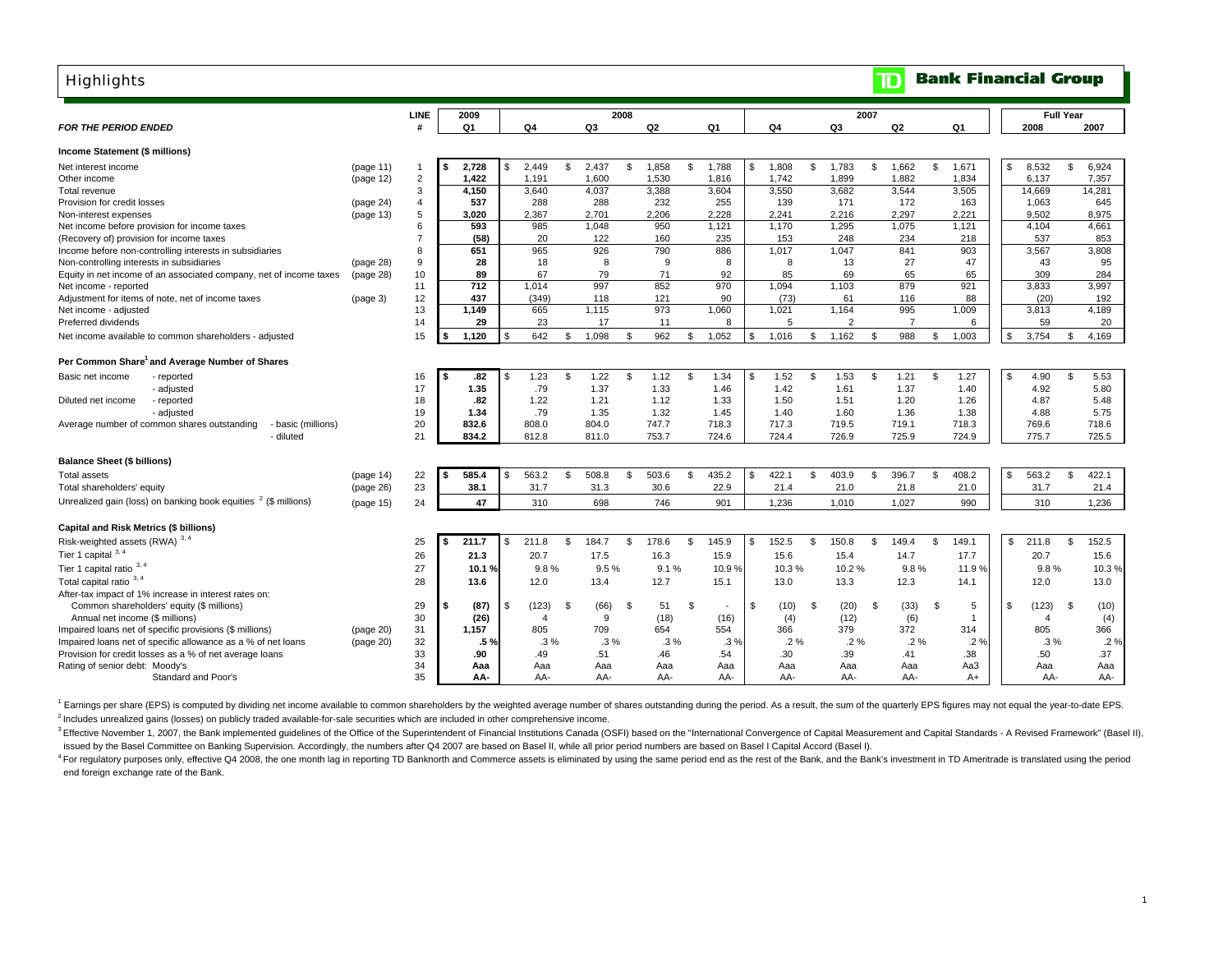## Shareholder Value

|                                                                     | <b>LINE</b>             |      | 2009           |                | 2008       |            |                |             |             | 2007        |     |                | <b>Full Year</b> |                          |       |
|---------------------------------------------------------------------|-------------------------|------|----------------|----------------|------------|------------|----------------|-------------|-------------|-------------|-----|----------------|------------------|--------------------------|-------|
| <b>FOR THE PERIOD ENDED</b>                                         | #                       |      | Q <sub>1</sub> | Q <sub>4</sub> | Q3         | Q2         | Q <sub>1</sub> | Q4          | Q3          | Q2          |     | Q <sub>1</sub> | 2008             | 2007                     |       |
|                                                                     |                         |      |                |                |            |            |                |             |             |             |     |                |                  |                          |       |
| <b>Business Performance (\$ millions)</b>                           |                         |      |                |                |            |            |                |             |             |             |     |                |                  |                          |       |
| Net income available to common shareholders - reported              |                         |      | 683            | \$<br>991      | 980<br>ደ   | 841<br>\$  | 962            | \$<br>1,089 | 1.101<br>\$ | \$<br>872   | \$  | 915            | \$3,774          | 3,977<br>\$              |       |
| Economic profit <sup>1</sup>                                        | $\overline{\mathbf{c}}$ |      | 164            | (150)          | 321        | 283        | 462            | 430         | 578         | 421         |     | 442            | 932              |                          | 1.876 |
| Average common equity                                               | 3                       |      | 33,559         | 29,615         | 29,065     | 25,593     | 21,221         | 20,808      | 20,771      | 20,940      |     | 19,969         | 26,213           | 20,572                   |       |
| Average invested capital <sup>2</sup>                               | $\overline{4}$          |      | 37,938         | 33,884         | 33,236     | 29,675     | 25,236         | 24,749      | 24,628      | 24,724      |     | 23,684         | 30,349           | 24,397                   |       |
| Return on common equity                                             | 5                       |      | 8.1%           | 13.3%          | 13.4 %     | 13.4 %     | 18.0%          | 20.8%       | 21.0%       | 17.1%       |     | 18.2%          | 14.4 %           |                          | 19.3% |
| Adjusted return on common equity <sup>3</sup>                       | 6                       |      | 13.2           | 8.6            | 15.0       | 15.3       | 19.7           | 19.4        | 22.2        | 19.4        |     | 19.9           | 14.3             |                          | 20.3  |
| Return on invested capital <sup>4</sup>                             |                         |      | 11.7           | 7.5            | 13.1       | 13.2       | 16.6           | 16.3        | 18.7        | 16.4        |     | 16.8           | 12.4             |                          | 17.1  |
| Return on risk-weighted assets 5, 6                                 | 8                       |      | 2.10           | 1.29           | 2.41       | 2.41       | 2.92           | 2.66        | 3.07        | 2.72        |     | 2.74           | 2.18             |                          | 2.80  |
| Efficiency ratio - reported                                         | 9                       |      | 72.8           | 65.0           | 66.9       | 65.1       | 61.8           | 63.1        | 60.2        | 64.8        |     | 63.4           | 64.8             |                          | 62.8  |
| Effective tax rate                                                  | 10                      |      | (9.8)          | 2.0            | 11.6       | 16.8       | 21.0           | 13.1        | 19.2        | 21.8        |     | 19.4           | 13.1             |                          | 18.3  |
| Net interest margin                                                 | 11                      |      | 2.42           | 2.34           | 2.36       | 2.11       | 2.01           | 2.10        | 2.15        | 2.03        |     | 1.97           | 2.22             |                          | 2.06  |
| Average number of full-time equivalent staff                        | 12                      |      | 65,415         | 65,442         | 65,296     | 52,126     | 52,160         | 51,341      | 51,085      | 51,037      |     | 51,185         | 58,792           | 51.163                   |       |
|                                                                     |                         |      |                |                |            |            |                |             |             |             |     |                |                  |                          |       |
| <b>Common Share Performance</b>                                     |                         |      |                |                |            |            |                |             |             |             |     |                |                  |                          |       |
| Closing market price                                                | 13                      | -S   | 39.80          | \$56.92        | \$62.29    | \$66.11    | \$68.01        | 71.35<br>\$ | 68.26<br>£. | 67.80<br>\$ | \$. | 69.88          | \$56.92          | $\overline{71.35}$<br>\$ |       |
| Book value per common share                                         | 14                      |      | 41.57          | 36.78          | 36.75      | 36.70      | 30.69          | 29.23       | 28.65       | 29.66       |     | 28.64          | 36.78            | 29.23                    |       |
| Closing market price to book value                                  | 15                      |      | 0.96           | 1.55           | 1.69       | 1.80       | 2.22           | 2.44        | 2.38        | 2.29        |     | 2.44           | 1.55             |                          | 2.44  |
| Price-earnings ratio - reported <sup>7</sup>                        | 16                      |      | 9.1            | 11.7           | 12.1       | 12.1       | 12.3           | 13.0        | 13.6        | 14.8        |     | 15.9           | 11.7             |                          | 13.0  |
| - adiusted                                                          | 17                      |      | 8.3            | 11.6           | 11.3       | 11.5       | 11.7           | 12.4        | 12.3        | 13.2        |     | 14.3           | 11.6             |                          | 12.4  |
| Total market return on common shareholders' investment <sup>8</sup> | 18                      |      | (38.8)%        | $(17.1)\%$     | (5.5)%     | $.8\%$     | .5%            | 13.0 %      | 21.7%       | 11.8%       |     | 18.6%          | $(17.1)\%$       |                          | 13.0% |
| Number of common shares outstanding (millions)                      | 19                      |      | 848.7          | 810.1          | 807.3      | 802.9      | 719.0          | 717.8       | 718.3       | 719.9       |     | 719.0          | 810.1            | 717.8                    |       |
| Total market capitalization (\$ billions)                           | 20                      | l \$ | 33.8           | \$<br>46.1     | 50.3<br>\$ | 53.1<br>\$ | \$<br>48.9     | 51.2<br>\$  | \$<br>49.0  | 48.8<br>\$  | \$. | 50.2           | \$<br>46.1       | \$                       | 51.2  |
|                                                                     |                         |      |                |                |            |            |                |             |             |             |     |                |                  |                          |       |
| <b>Dividend Performance</b>                                         |                         |      |                |                |            |            |                |             |             |             |     |                |                  |                          |       |
| Dividend per common share                                           | 21                      | - 56 | 0.61           | \$<br>0.61     | \$<br>0.59 | 0.59<br>\$ | 0.57<br>\$     | 0.57<br>\$  | 0.53<br>\$  | 0.53<br>\$  | \$  | 0.48           | 2.36<br>\$       | \$                       | 2.11  |
| Dividend yield <sup>9</sup>                                         | 22                      |      | 5.0%           | 4.1%           | 3.7%       | 3.5%       | 3.2%           | 3.0%        | 2.9%        | 2.8%        |     | 2.7%           | 3.8%             |                          | 3.0%  |
| Common dividend payout ratio <sup>10</sup> - reported               | 23                      |      | 75.5           | 49.7           | 48.5       | 56.2       | 42.6           | 37.6        | 34.6        | 43.8        |     | 37.7           | 49.0             |                          | 38.1  |
| - adjusted                                                          | 24                      |      | 46.1           | 76.8           | 43.3       | 49.2       | 39.0           | 40.3        | 32.8        | 38.7        |     | 34.4           | 49.3             |                          | 36.4  |
|                                                                     |                         |      |                |                |            |            |                |             |             |             |     |                |                  |                          |       |

<sup>1</sup> Economic profit is adjusted net income available to common shareholders less a charge for average invested capital. The rate charged for invested capital is 10.0% in 2009, 9.3% in 2008 and 9.4% in 2007.

 $2$  Invested capital is common shareholders' equity plus the cumulative after-tax amount of purchased intangible assets amortized as of the reporting date.

<sup>3</sup> Adjusted return on common equity is adjusted net income available to common shareholders divided by average common equity.

4 Return on invested capital is adjusted net income available to common shareholders divided by average invested capital.

 $<sup>5</sup>$  Return on risk-weighted assets is adjusted net income available to common shareholders divided by average RWA.</sup>

<sup>6</sup> Effective November 1, 2007, the Bank implemented OSFI's quidelines based on Basel II. Accordingly, the average RWA, on which the return is based, after Q4 2007 is calculated based on Basel II, while all prior period re are calculated based on Basel I.

 $7$  Closing common share price divided by diluted net income per common share for trailing 4 quarters.

 $8$  Total shareholder return includes the year-over-year change in share price and assumes that dividends received were invested in additional common shares.

<sup>9</sup> Dividends per common share for trailing 4 quarters divided by average of high and low common share prices for the period.

<sup>10</sup> The calculations for common dividend payout ratio for Q2 2008 and the full year 2008 took into account the shares issued on the acquisition of Commerce and the dividend paid on those shares. Excluding those shares and the dividend on those shares, the common dividend payout ratio would have been 50.4% reported and 44.1% adjusted for Q2 2008 and 47.7% reported and 48.0% adjusted for the full year 2008.

# **TD** Bank Financial Group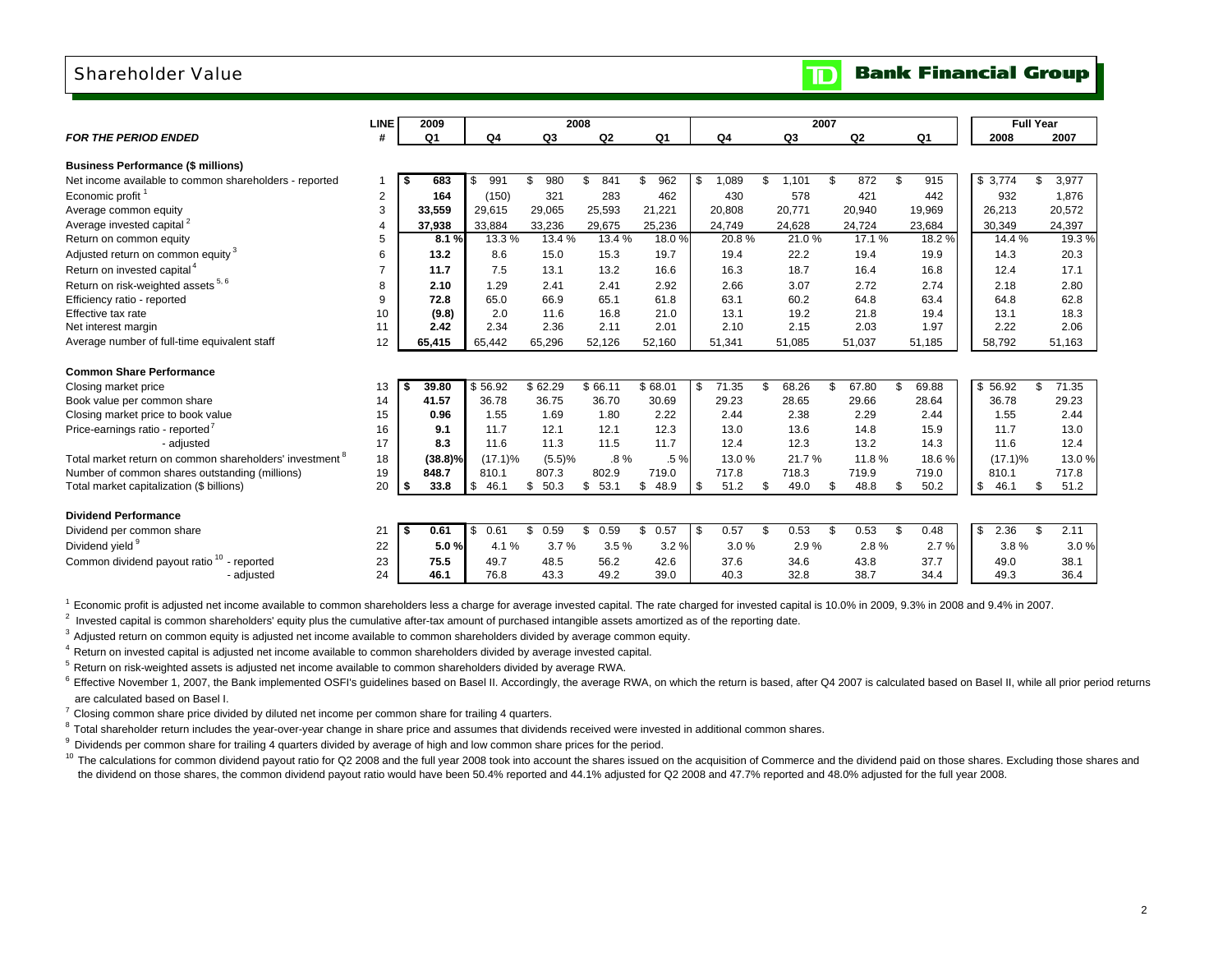Adjustment for Items of Note, net of income taxes $^1$ 

**Bank Financial Group**  $\mathbf{D}$ 

|                                                                                         | LINE           | 2009           |              |             | 2008       |                          |       |        |                | 2007 |        |                |     | <b>Full Year</b> |           |  |
|-----------------------------------------------------------------------------------------|----------------|----------------|--------------|-------------|------------|--------------------------|-------|--------|----------------|------|--------|----------------|-----|------------------|-----------|--|
| <b>FOR THE PERIOD ENDED</b>                                                             |                | Q <sub>1</sub> | Q4           | Q3          | Q2         | Q <sub>1</sub>           | Q4    |        | Q <sub>3</sub> |      | Q2     | Q <sub>1</sub> |     | 2008             | 2007      |  |
|                                                                                         |                |                |              |             |            |                          |       |        |                |      |        |                |     |                  |           |  |
| Items of Note Affecting Net Income (\$ millions)                                        |                | 127            | \$126        | \$111       | 92         |                          | \$.   | 99     |                |      |        | 83             |     | 404              | 353       |  |
| Amortization of intangibles                                                             |                |                |              |             |            | 75                       |       |        |                |      |        |                | -SS |                  |           |  |
| Reversal of Enron litigation reserve <sup>2</sup>                                       | 2              |                | (323)        |             |            |                          |       |        |                |      |        |                |     | (323)            |           |  |
| Decrease (increase) in fair value of derivatives hedging the reclassified               |                |                |              |             |            |                          |       |        |                |      |        |                |     |                  |           |  |
| available-for-sale debt securities portfolio3                                           | 3              | 200            | (118)        |             |            |                          |       |        |                |      |        |                |     | (118)            |           |  |
| Gain relating to restructuring of Visa <sup>4</sup>                                     | $\overline{4}$ |                |              |             |            |                          | (135) |        |                |      |        |                |     |                  | (135)     |  |
| TD Banknorth restructuring, privatization and merger-related charges <sup>5</sup>       | 5              |                |              |             |            | $\overline{\phantom{a}}$ |       |        |                |      | 43     |                |     |                  | 43        |  |
| Restructuring and integration charges relating to the Commerce acquisition <sup>6</sup> | 6              | 67             | 25           | 15          | 30         | $\overline{\phantom{a}}$ |       |        |                |      |        |                |     | 70               |           |  |
| (Increase) decrease in fair value of credit default swaps hedging the                   |                |                |              |             |            |                          |       |        |                |      |        |                |     |                  |           |  |
| corporate loan book, net of provision for credit losses <sup>7</sup>                    | $\overline{7}$ | (12)           | (59)         | (22)        | (1)        | (25)                     |       | 2      | (30)           |      | (7)    | 5              |     | (107)            | (30)      |  |
| Other tax items <sup>8</sup>                                                            | 8              |                |              | 14          |            | 20                       |       |        |                |      |        |                |     | 34               |           |  |
| Provision for insurance claims <sup>9</sup>                                             | 9              |                |              |             |            | 20                       |       |        |                |      |        |                |     | 20               |           |  |
| General allowance increase (release) in Canadian Personal and Commercial                |                |                |              |             |            |                          |       |        |                |      |        |                |     |                  |           |  |
| Banking (excluding VFC) and Wholesale Banking                                           | 10             | 55             |              |             |            |                          |       | (39)   |                |      |        |                |     |                  | (39)      |  |
| Total                                                                                   | 11             | 437<br>\$      | \$(349)      | \$118       | \$121      | 90                       |       | (73)   | 61<br>£.       | \$.  | 116    | 88             | \$  | (20)             | 192<br>Я. |  |
|                                                                                         |                |                |              |             |            |                          |       |        |                |      |        |                |     |                  |           |  |
| Items of Note Affecting Diluted Earnings per Share (\$) <sup>10</sup>                   |                |                |              |             |            |                          |       |        |                |      |        |                |     |                  |           |  |
| Amortization of intangibles                                                             | 12             | 0.14           | \$<br>0.16   | -\$<br>0.13 | \$<br>0.12 | 0.09                     | \$    | 0.14   | \$<br>0.13     |      | 0.11   | 0.11           | -\$ | 0.52<br>- \$     | 0.49      |  |
| Reversal of Enron litigation reserve <sup>2</sup>                                       | 13             |                | (0.40)       |             |            |                          |       |        |                |      |        |                |     | (0.42)           |           |  |
| Decrease (increase) in fair value of derivatives hedging the reclassified               |                |                |              |             |            |                          |       |        |                |      |        |                |     |                  |           |  |
| available-for-sale debt securities portfolio <sup>3</sup>                               | 14             | 0.24           | (0.15)       |             |            |                          |       |        |                |      |        |                |     | (0.15)           |           |  |
| Gain relating to restructuring of Visa <sup>4</sup>                                     | 15             |                |              |             |            |                          |       | (0.19) |                |      |        |                |     |                  | (0.19)    |  |
| TD Banknorth restructuring, privatization and merger-related charges <sup>5</sup>       | 16             |                |              |             |            |                          |       |        |                |      | 0.06   |                |     |                  | 0.06      |  |
| Restructuring and integration charges relating to the Commerce acquisition 6            | 17             | 0.08           | 0.03         | 0.02        | 0.04       |                          |       |        |                |      |        |                |     | 0.09             |           |  |
| (Increase) decrease in fair value of credit default swaps hedging the                   |                |                |              |             |            |                          |       |        |                |      |        |                |     |                  |           |  |
| corporate loan book, net of provision for credit losses                                 | 18             | (0.01)         | (0.07)       | (0.03)      |            | (0.03)                   |       |        | (0.04)         |      | (0.01) | 0.01           |     | (0.14)           | (0.04)    |  |
| Other tax items <sup>8</sup>                                                            | 19             |                |              | 0.02        |            | 0.03                     |       |        |                |      |        |                |     | 0.04             |           |  |
| Provision for insurance claims <sup>9</sup>                                             | 20             |                |              |             |            | 0.03                     |       |        |                |      |        |                |     | 0.03             |           |  |
| General allowance increase (release) in Canadian Personal and Commercial                |                |                |              |             |            |                          |       |        |                |      |        |                |     |                  |           |  |
| Banking (excluding VFC) and Wholesale Banking                                           | 21             | 0.07           |              |             |            |                          |       | (0.05) |                |      |        |                |     |                  | (0.05)    |  |
| Commerce timing impact <sup>11</sup>                                                    | 22             |                |              |             | 0.04       |                          |       |        |                |      |        |                |     | 0.04             |           |  |
| Total                                                                                   | 23             | 0.52           | (0.43)<br>S. | 0.14<br>æ.  | 0.20<br>æ. | $0.12$   \$              |       | (0.10) | 0.09           |      | 0.16   | 0.12           |     | 0.01             | 0.27      |  |
|                                                                                         |                |                |              |             |            |                          |       |        |                |      |        |                |     |                  |           |  |

<sup>1</sup> The adjustment for items of note, net of income taxes, is removed from reported results to compute adjusted results. For detailed footnotes to the items of note, see page 43.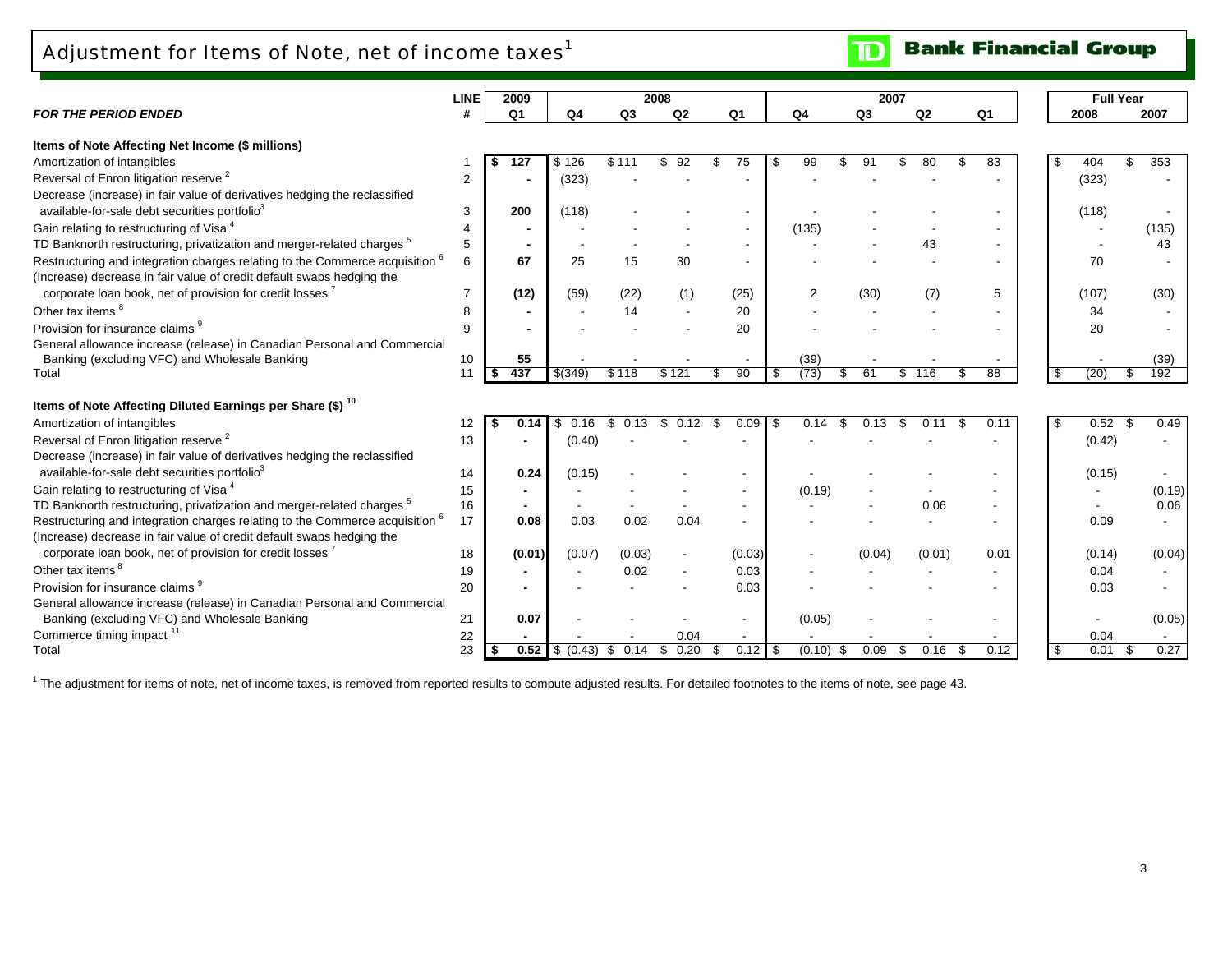# Segmented Results Summary

### **(\$ millions)**

|                                                       | <b>LINE</b>    | 2009        |           |             | 2008 |                |     |       |             |            | 2007 |       |             |    | <b>Full Year</b> |     |        |
|-------------------------------------------------------|----------------|-------------|-----------|-------------|------|----------------|-----|-------|-------------|------------|------|-------|-------------|----|------------------|-----|--------|
| <b>FOR THE PERIOD ENDED</b>                           | #              | Q1          | Q4        | Q3          |      | Q <sub>2</sub> |     | Q1    | Q4          | Q3         |      | Q2    | Q1          |    | 2008             |     | 2007   |
|                                                       |                |             |           |             |      |                |     |       |             |            |      |       |             |    |                  |     |        |
| Net Income - Adjusted (where applicable)              |                |             |           |             |      |                |     |       |             |            |      |       |             |    |                  |     |        |
| Canadian Personal and Commercial Banking              |                | 584<br>-\$  | \$<br>600 | \$<br>644   | \$.  | 582            | \$. | 598   | \$<br>572   | \$<br>597  | \$   | 540   | \$<br>544   | \$ | 2,424            | \$  | 2,253  |
| Wealth Management                                     | $\overline{2}$ | 152         | 170       | 201         |      | 182            |     | 216   | 194         | 185        |      | 197   | 186         |    | 769              |     | 762    |
| U.S. Personal and Commercial Banking                  | 3              | 307         | 276       | 273         |      | 130            |     | 127   | 124         | 109        |      | 62    | 64          |    | 806              |     | 359    |
| <b>Total retail</b>                                   |                | 1.043       | 1.046     | 1.118       |      | 894            |     | 941   | 890         | 891        |      | 799   | 794         |    | 3.999            |     | 3,374  |
| <b>Wholesale Banking</b>                              | 5              | 265         | (228)     | 37          |      | 93             |     | 163   | 157         | 253        |      | 217   | 197         |    | 65               |     | 824    |
| Corporate                                             | 6              | (159)       | (153)     | (40)        |      | (14)           |     | (44)  | (26)        | 20         |      | (21)  | 18          |    | (251)            |     | (9)    |
| <b>Total Bank</b>                                     |                | \$<br>1,149 | \$<br>665 | \$<br>1,115 | \$.  | 973            | \$  | .060  | \$<br>1,021 | \$<br>.164 | \$.  | 995   | \$<br>1,009 | \$ | 3,813            | \$. | 4,189  |
| <b>Return on Invested Capital</b>                     |                |             |           |             |      |                |     |       |             |            |      |       |             |    |                  |     |        |
| Canadian Personal and Commercial Banking              | 8              | 26.9%       | 28.8%     | 30.9%       |      | 28.7%          |     | 29.0% | 26.8%       | 28.3%      |      | 26.9% | 26.4%       |    | 29.3%            |     | 27.1%  |
|                                                       | 9              | 13.1        | 16.0      | 19.4        |      | 19.4           |     | 23.0  | 19.8        | 18.6       |      | 21.7  | 20.1        |    | 19.4             |     | 20.0   |
| Wealth Management                                     | 10             |             |           |             |      |                |     |       |             |            |      |       |             |    |                  |     |        |
| U.S. Personal and Commercial Banking                  |                | 5.9         | 6.2       | 6.2         |      | 5.8            |     | 5.7   | 5.1         | 4.7        |      | 3.8   | 4.3         |    | 6.1              |     | 4.6    |
| <b>Wholesale Banking</b>                              | 11             | 22.3        | (20.9)    | 4.4         |      | 10.7           |     | 20.9  | 20.6        | 37.3       |      | 33.6  | 30.2        |    | 1.8              |     | 30.1   |
| <b>Total Bank</b>                                     | 12             | 11.7%       | 7.5%      | 13.1%       |      | 13.2 %         |     | 16.6% | 16.3%       | 18.7%      |      | 16.4% | 16.8%       |    | 12.4 %           |     | 17.1 % |
| Percentage of Net Income Mix <sup>1</sup>             |                |             |           |             |      |                |     |       |             |            |      |       |             |    |                  |     |        |
| <b>Total retail</b>                                   | 13             | 80%         | 128 %     | 97 %        |      | 91 %           |     | 85 %  | 85 %        | 78 %       |      | 79 %  | 80 %        |    | 98 %             |     | 80%    |
| <b>Wholesale Banking</b>                              | 14             | 20          | (28)      | 3           |      | 9              |     | 15    | 15          | 22         |      | 21    | 20          |    |                  |     | 20     |
| <b>Total Bank</b>                                     | 15             | 100 %       | 100 %     | 100 %       |      | 100 %          |     | 100 % | 100 %       | 100 %      |      | 100 % | 100 %       |    | 100 %            |     | 100 %  |
|                                                       |                |             |           |             |      |                |     |       |             |            |      |       |             |    |                  |     |        |
| Geographic Contribution to Total Revenue <sup>2</sup> |                |             |           |             |      |                |     |       |             |            |      |       |             |    |                  |     |        |
| Canada                                                | 16             | 74 %        | 71 %      | 70 %        |      | 78%            |     | 75 %  | 79%         | 71 %       |      | 74 %  | 73 %        |    | 73 %             |     | 74 %   |
| <b>United States</b>                                  | 17             | 23          | 24        | 24          |      | 14             |     | 17    | 14          | 18         |      | 18    | 17          |    | 20               |     | 17     |
| Other                                                 | 18             | 3           | 5         | 6           |      | 8              |     | 8     |             | 11         |      | 8     | 10          |    | $\overline{ }$   |     | 9      |
| <b>Total Bank</b>                                     | 19             | 100 %       | 100 %     | 100 %       |      | 100 %          |     | 100%  | 100 %       | 100 %      |      | 100 % | 100 %       |    | 100 %            |     | 100 %  |

 $1$  Percentages exclude Corporate segment results.

<sup>2</sup> TEB amounts are not included.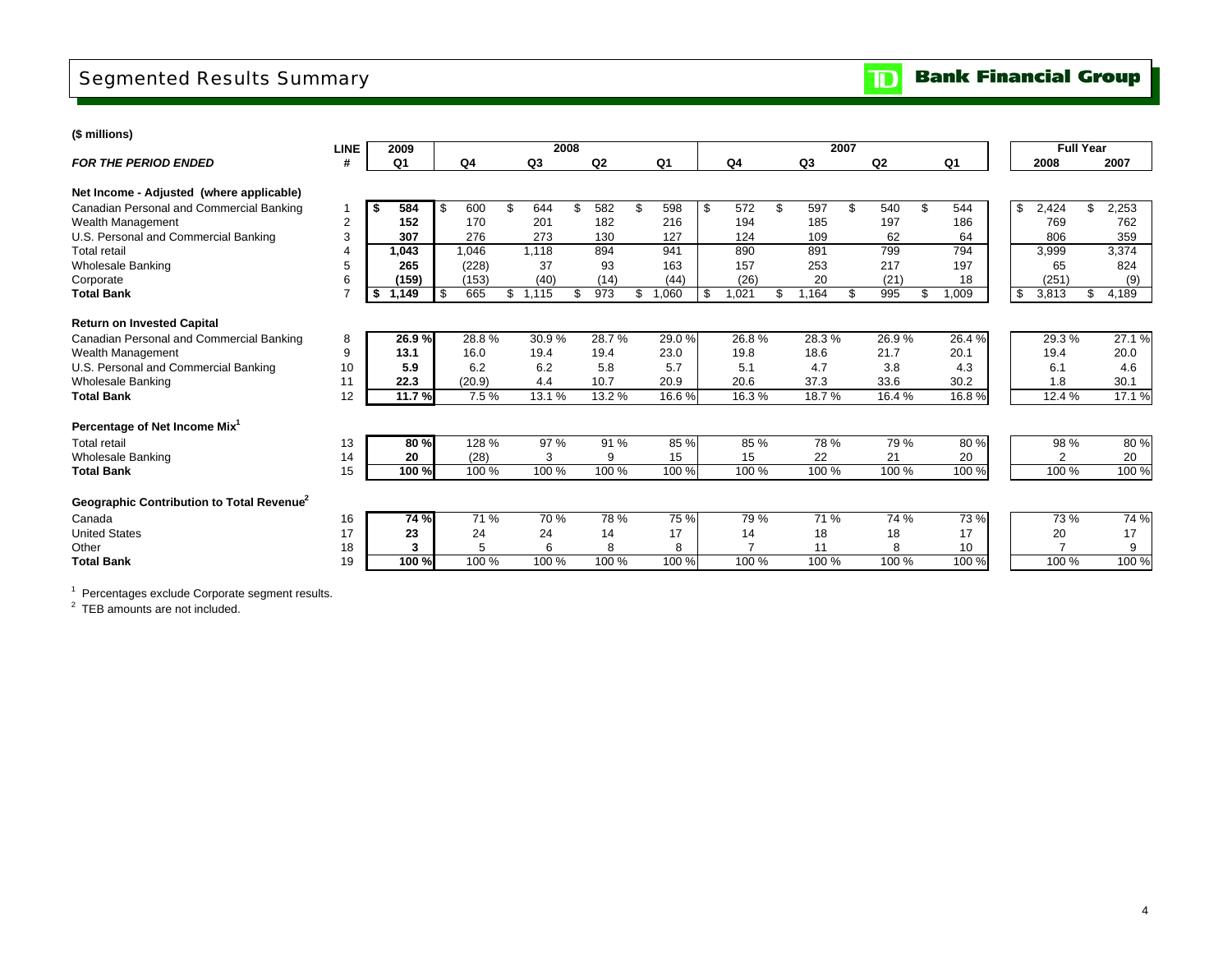## Canadian Personal and Commercial Banking Segment<sup>1</sup>

#### **Bank Financial Group**  $\mathbf{D}$

#### **RESULTS OF OPERATIONS(\$ millions)**

| $v \sim$                                              | <b>LINE</b> |      | 2009   |      |        |        | 2008 |                |             |            |     |        | 2007 |                |                |        |           |        | <b>Full Year</b> |        |
|-------------------------------------------------------|-------------|------|--------|------|--------|--------|------|----------------|-------------|------------|-----|--------|------|----------------|----------------|--------|-----------|--------|------------------|--------|
| <b>FOR THE PERIOD ENDED</b>                           | #           |      | Q1     |      | Q4     | Q3     |      | Q <sub>2</sub> | Q1          | Q4         |     | Q3     |      | Q <sub>2</sub> |                | Q1     |           | 2008   |                  | 2007   |
|                                                       |             |      |        |      |        |        |      |                |             |            |     |        |      |                |                |        |           |        |                  |        |
| Net interest income                                   |             | \$   | 1,494  | - \$ | ,489   | 1,485  | \$   | ,402           | \$<br>1.414 | \$<br>,408 | \$  | .388   | \$   | ,298           | £.             | ,307   | \$        | 5,790  | \$               | 5,401  |
| Other income                                          | 2           |      | 798    |      | 794    | 777    |      | 732            | 733         | 744        |     | 713    |      | 688            |                | 703    |           | 3,036  |                  | 2,848  |
| Total revenue                                         | 3           |      | 2,292  |      | 2,283  | 2,262  |      | 2,134          | 2.147       | 2,152      |     | 2,101  |      | 1,986          |                | 2,010  |           | 8,826  |                  | 8,249  |
| Provision for credit losses                           |             |      | 266    |      | 209    | 194    |      | 191            | 172         | 176        |     | 151    |      | 143            |                | 138    |           | 766    |                  | 608    |
| Non-interest expenses                                 | 5           |      | 1,186  |      | 1,202  | 1,129  |      | 1,095          | 1,096       | 1,114      |     | 1,050  |      | 1,033          |                | 1,059  |           | 4,522  |                  | 4,256  |
| Net income before income taxes                        | 6           |      | 840    |      | 872    | 939    |      | 848            | 879         | 862        |     | 900    |      | 810            |                | 813    |           | 3,538  |                  | 3,385  |
| Income taxes                                          |             |      | 256    |      | 272    | 295    |      | 266            | 281         | 290        |     | 303    |      | 270            |                | 269    |           | 1,114  |                  | 1,132  |
| Net income - reported                                 | 8           |      | 584    |      | 600    | 644    |      | 582            | 598         | 572        |     | 597    |      | 540            |                | 544    |           | 2,424  |                  | 2,253  |
| Adjustment for items of note, net of income taxes     | 9           |      |        |      |        |        |      |                |             |            |     |        |      |                |                |        |           |        |                  |        |
| Net income - adjusted                                 | 10          | \$   | 584    | -\$  | 600    | 644    | \$   | 582            | \$<br>598   | \$<br>572  | \$. | 597    | \$   | 540            | $\mathfrak{L}$ | 544    | \$        | 2,424  | \$               | 2,253  |
|                                                       |             |      |        |      |        |        |      |                |             |            |     |        |      |                |                |        |           |        |                  |        |
| Average invested capital (\$ billions)                | 11          | - \$ | 8.6    | - \$ | 8.3    | 8.3    | \$   | 8.3            | \$<br>8.2   | \$<br>8.5  | \$. | 8.4    |      | 8.2            | £.             | 8.2    | <b>\$</b> | 8.3    | \$               | 8.3    |
| Economic profit <sup>2</sup>                          | 12          |      | 389    |      | 423    | 467    |      | 410            | 422         | 391        |     | 418    |      | 369            |                | 369    |           | 1,722  |                  | 1,547  |
| Return on invested capital                            | 13          |      | 26.9%  |      | 28.8%  | 30.9%  |      | 28.7%          | 29.0%       | 26.8%      |     | 28.3%  |      | 26.9%          |                | 26.4%  |           | 29.3%  |                  | 27.1%  |
|                                                       |             |      |        |      |        |        |      |                |             |            |     |        |      |                |                |        |           |        |                  |        |
| Key Performance Indicators (\$ billions)              |             |      |        |      |        |        |      |                |             |            |     |        |      |                |                |        |           |        |                  |        |
| Risk-weighted assets <sup>3</sup>                     | 14          | \$   | 60     | - \$ | 58     | 56     | \$   | 53             | \$<br>54    | \$<br>68   | \$  | 68     | £.   | 65             | \$             | 66     | \$        | 58     | \$               | 68     |
| Average loans - personal                              | 15          |      | 142    |      | 143    | 136    |      | 129            | 126         | 120        |     | 115    |      | 111            |                | 110    |           | 134    |                  | 114    |
| Average loans and acceptances - business              | 16          |      | 23     |      | 23     | 22     |      | 22             | 20          | 20         |     | 20     |      | 19             |                | 18     |           | 22     |                  | 19     |
| Average securitized loans                             | 17          |      | 48     |      | 41     | 43     |      | 45             | 45          | 46         |     | 47     |      | 46             |                | 44     |           | 44     |                  | 46     |
| Average deposits - personal                           | 18          |      | 121    |      | 116    | 112    |      | 108            | 104         | 103        |     | 102    |      | 101            |                | 101    |           | 110    |                  | 102    |
| Average deposits - business                           | 19          |      | 47     |      | 44     | 43     |      | 41             | 40          | 40         |     | 39     |      | 37             |                | 38     |           | 42     |                  | 39     |
| Margin on avg. earning assets inc. securitized assets | 20          |      | 2.82%  |      | 2.89%  | 2.98%  |      | 2.96%          | 2.98%       | 3.03%      |     | 3.07%  |      | 3.05%          |                | 3.03%  |           | 2.95%  |                  | 3.05%  |
| Efficiency ratio                                      | 21          |      | 51.7%  |      | 52.7%  | 49.9%  |      | 51.3%          | 51.0%       | 51.8%      |     | 50.0%  |      | 52.0%          |                | 52.7%  |           | 51.2%  |                  | 51.6%  |
| Number of Canadian retail branches at period end      | 22          |      | 1,102  |      | 1,098  | 1,088  |      | 1.077          | 1,075       | 1,070      |     | 1,057  |      | 1,047          |                | 1,040  |           | 1,098  |                  | 1,070  |
| Average number of full-time equivalent staff          | 23          |      | 32.624 |      | 32,557 | 32.496 |      | 31,720         | 31.896      | 31.131     |     | 30,620 |      | 30.138         |                | 30,413 |           | 32.167 |                  | 30,576 |

<sup>1</sup> Effective Q3 2008, the U.S. insurance and credit card businesses are included in the Canadian Personal and Commercial Banking segment. net of distribution commissions to the U.S. Personal and Commercial Banking segment Prior periods have not been reclassified as the impact was not material to segment results.

 $2$  The rate charged for invested capital is 9.0% in 2009, 8.5% in 2008 and 2007.

 $3$  Effective November 1, 2007, the Bank implemented OSFI's guidelines based on Basel II. Accordingly, the numbers after Q4 2007 are based on Basel II, while all prior period numbers are based on Basel I.

Canadian Personal and Commercial Banking comprises our Canadian Banking and Global Insurance businesses. Under the TD Canada Trust brand, the retail operations provide a full range of financial products and services to approximately 11 million personal and small business customers. As a leading customer services provider, TD Canada Trust offers anywhere, anytime banking solutions through telephone and internet banking, more than 2,600 automated banking machines and a network of 1,102 branches located across Canada. TD Commercial Banking serves the needs of medium-sized Canadian businesses, customizing a broad range of products and services to meet their financing, investment, cash management, international trade and day-to-day banking needs. Under the TD Insurance brand, the Bank offers a broad range of insurance products, including home and automobile coverage, life and health insurance in Canada and U.S., as well as business property and casualty business in the U.S., in addition to credit protection coverage on TD Canada Trust lending products.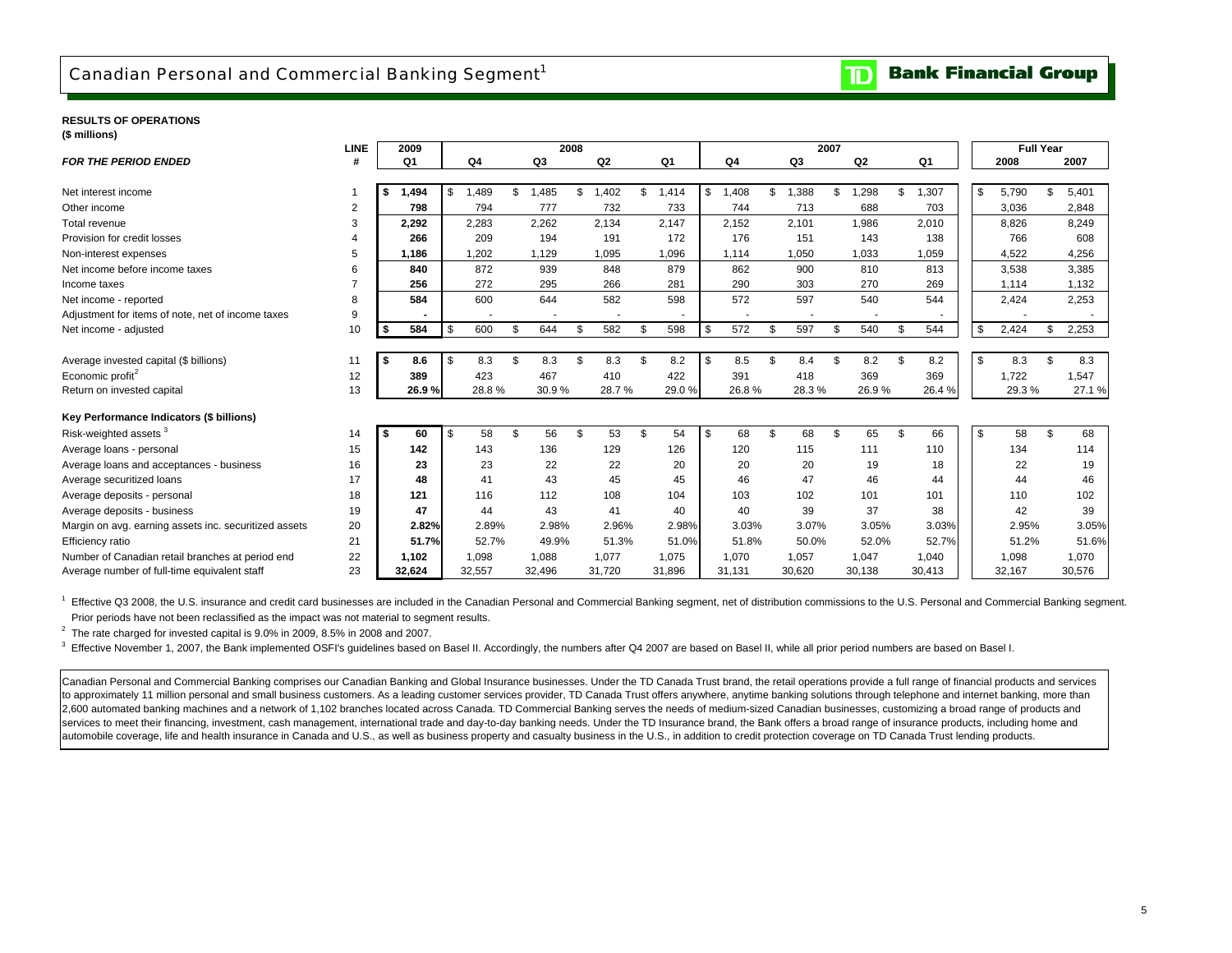# Wealth Management Segment<sup>1</sup>

#### **Bank Financial Group**  $\mathbf T$

#### **RESULTS OF OPERATIONS**

**(\$ millions)**

|                                                                              | <b>LINE</b>    | 2009   |     |                |    | 2008  |        |    |       |                |     |       | 2007 |       |    |                |      | <b>Full Year</b> |       |
|------------------------------------------------------------------------------|----------------|--------|-----|----------------|----|-------|--------|----|-------|----------------|-----|-------|------|-------|----|----------------|------|------------------|-------|
| <b>FOR THE PERIOD ENDED</b>                                                  | #              | Q1     |     | Q <sub>4</sub> |    | Q3    | Q2     |    | Q1    | Q <sub>4</sub> |     | Q3    |      | Q2    |    | Q <sub>1</sub> |      | 2008             | 2007  |
|                                                                              |                |        |     |                |    |       |        |    |       |                |     |       |      |       |    |                |      |                  |       |
| Net interest income                                                          |                | 75     | -\$ | 88             |    | 89    | 82     |    | 88    | \$<br>83       |     | 80    |      | 78    | £. | 77             | \$   | 347              | 318   |
| Brokerage commissions and other income                                       | $\overline{2}$ | 453    |     | 503            |    | 520   | 476    |    | 482   | 498            |     | 507   |      | 516   |    | 474            |      | 1,981            | 1,995 |
| Total revenue                                                                |                | 528    |     | 591            |    | 609   | 558    |    | 570   | 581            |     | 587   |      | 594   |    | 551            |      | 2,328            | 2,313 |
| Non-interest expenses                                                        |                | 419    |     | 428            |    | 421   | 387    |    | 379   | 399            |     | 395   |      | 393   |    | 364            |      | 1,615            | 1,551 |
| Net income before income taxes                                               |                | 109    |     | 163            |    | 188   | 171    |    | 191   | 182            |     | 192   |      | 201   |    | 187            |      | 713              | 762   |
| Income taxes                                                                 | 6              | 34     |     | 53             |    | 61    | 56     |    | 63    | 63             |     | 66    |      | 67    |    | 65             |      | 233              | 261   |
| Global Wealth net income                                                     |                | 75     |     | 110            |    | 127   | 115    |    | 128   | 119            |     | 126   |      | 134   |    | 122            |      | 480              | 501   |
| Equity in net income of associated company, net of income taxes <sup>2</sup> | 8              | 77     |     | 60             |    | 74    | 67     |    | 88    | 75             |     | 59    |      | 63    |    | 64             |      | 289              | 261   |
| Net income - reported                                                        | 9              | 152    |     | 170            |    | 201   | 182    |    | 216   | 194            |     | 185   |      | 197   |    | 186            |      | 769              | 762   |
| Adjustment for items of note, net of income taxes                            | 10             |        |     |                |    |       |        |    |       |                |     |       |      |       |    |                |      |                  |       |
| Net income - adjusted                                                        | 11             | 152    | -\$ | 170            | £. | 201   | 182    |    | 216   | \$<br>194      | \$. | 185   | \$.  | 197   | \$ | 186            | - \$ | 769              | 762   |
|                                                                              |                |        |     |                |    |       |        |    |       |                |     |       |      |       |    |                |      |                  |       |
| Average invested capital (\$ billions)                                       | 12             | 4.6    | \$  | 4.2            | £. | 4.1   | 3.8    |    | 3.7   | \$<br>3.9      | \$  | 4.0   |      | 3.7   | \$ | 3.7            | \$   | 4.0              | 3.8   |
| Economic profit <sup>3</sup>                                                 | 13             | 20     |     | 60             |    | 92    | 84     |    | 117   | 91             |     | 80    |      | 102   |    | 89             |      | 353              | 362   |
| Return on invested capital                                                   | 14             | 13.1 % |     | 16.0%          |    | 19.4% | 19.4 % |    | 23.0% | 19.8%          |     | 18.6% |      | 21.7% |    | 20.1%          |      | 19.4%            | 20.0% |
| Key Performance Indicators (\$ billions)                                     |                |        |     |                |    |       |        |    |       |                |     |       |      |       |    |                |      |                  |       |
| Risk-weighted assets <sup>4</sup>                                            | 15             |        | \$  |                | \$ | 8     | 8      | £. | 8     | \$<br>5        |     |       |      |       |    | 5              | \$   |                  | 5     |
| Assets under administration                                                  | 16             | 163    |     | 173            |    | 197   | 187    |    | 178   | 185            |     | 177   |      | 175   |    | 169            |      | 173              | 185   |
| Assets under management                                                      | 17             | 170    |     | 170            |    | 180   | 174    |    | 170   | 160            |     | 160   |      | 163   |    | 157            |      | 170              | 160   |
| Efficiency ratio                                                             | 18             | 79.4%  |     | 72.4%          |    | 69.1% | 69.4%  |    | 66.5% | 68.7%          |     | 67.3% |      | 66.2% |    | 66.1%          |      | 69.4%            | 67.1% |
| Number of retail brokerage offices at period end <sup>5</sup>                | 19             | 269    |     | 249            |    | 250   | 109    |    | 112   | 111            |     | 110   |      | 109   |    | 109            |      | 249              | 111   |
| Number of private client centre branches, and estates and trusts             |                |        |     |                |    |       |        |    |       |                |     |       |      |       |    |                |      |                  |       |
| branches at period end                                                       | 20             | 20     |     | 20             |    | 19    | 19     |    | 19    | 19             |     | 19    |      | 19    |    | 19             |      | 20               | 19    |
| Average number of full-time equivalent staff                                 | 21             | 6.835  |     | 6.673          |    | 6,633 | 6,180  |    | 6,189 | 6,004          |     | 5,936 |      | 5,994 |    | 5,870          |      | 6.419            | 5,951 |

<sup>1</sup> Effective Q3 2008, the U.S. Wealth Management businesses are included in the Wealth Management segment, net of distribution commissions to the U.S. Personal and Commercial Banking segment. Prior periods have not been reclassified as the impact was not material to segment results.

<sup>2</sup> The equity in net income of an associated company includes net impact of internal management adjustments which are reclassified to other reporting lines in the Corporate segment.

<sup>3</sup> The rates charged for invested capital for North American and international businesses are, respectively, 10.0% and 13.0% in 2009; 9.5% and 12.0% in 2008; and 9.5% and 12.0% in 2007. The rate charge for invested capita TD Ameritrade business line is 12.0% in 2009, 11.0% in 2008 and 11.0% in 2007.

4 Effective November 1, 2007, the Bank implemented OSFI's guidelines based on Basel II. Accordingly, the numbers after Q4 2007 are based on Basel II, while all prior period numbers are based on Basel I.

5 Effective Q3 2008, the number of retail brokerage offices include U.S. offices as a result of transfer of U.S. Wealth Management businesses to the Wealth Management segment.

Wealth Management provides a wealth of experience through a wide array of investment products and services to a large and diverse retail and institutional global client base. Wealth Management is one of the largest in Cana based on market share of assets, and comprises a number of advisory, distribution and asset management businesses, including TD Waterhouse, TD Mutual Funds and TD Asset Management Inc. (TDAM). In Canada, online brokerage, financial planning, private investment advice and private client services cater to the needs of different retail customer segments through all stages of their investing life cycle. U.S. Wealth Management also pr range of financial advisory, private banking, trust and investment management services to U.S. clients. Through Wealth Management's online brokerage channels, it serves customers in Canada, the United Kingdom and the U.S. (through TD Ameritrade). Online Brokerage has industry leadership in both price and service.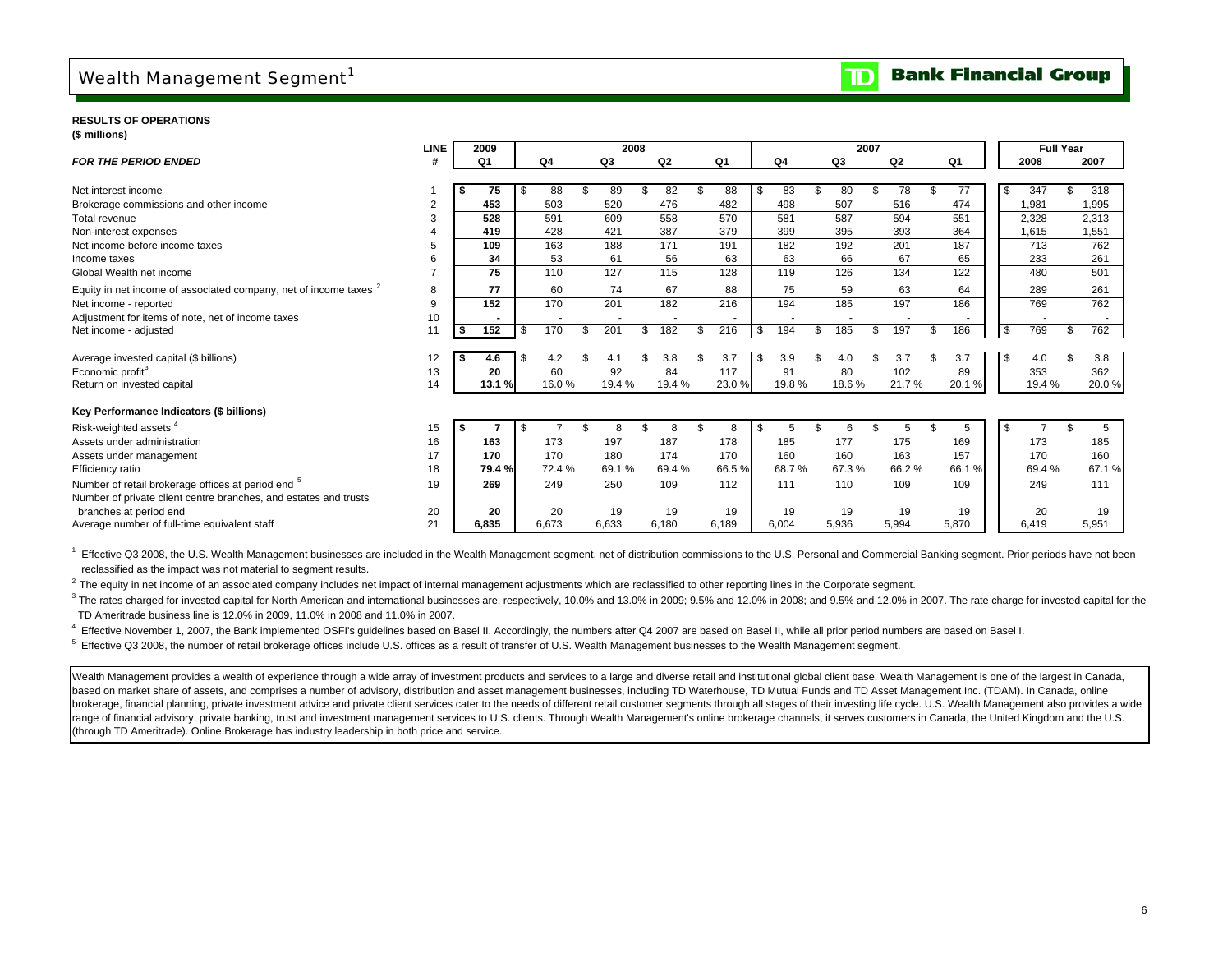### U.S. Personal and Commercial Banking Segment - Canadian Dollars<sup>1, 2</sup>

#### **Bank Financial Group**  $\overline{\mathbf{D}}$

#### **RESULTS OF OPERATIONS(\$ millions)**

| <b>LINE</b>                                                                                           | 2009       |     |        |    |        | 2008 |       |           |           |    | 2007  |     |                |           |             | <b>Full Year</b> |             |
|-------------------------------------------------------------------------------------------------------|------------|-----|--------|----|--------|------|-------|-----------|-----------|----|-------|-----|----------------|-----------|-------------|------------------|-------------|
| <b>FOR THE PERIOD ENDED</b><br>#                                                                      | Q1         |     | Q4     |    | Q3     |      | Q2    | Q1        | Q4        |    | Q3    |     | Q <sub>2</sub> | Q1        | 2008        |                  | 2007        |
|                                                                                                       |            |     |        |    |        |      |       |           |           |    |       |     |                |           |             |                  |             |
| Net interest income                                                                                   | 892<br>\$  | . ጽ | 764    | £. | 759    | \$   | 309   | \$<br>312 | \$<br>335 | \$ | 338   | \$  | 351            | \$<br>341 | S.<br>2,144 |                  | 1,365<br>\$ |
| 2<br>Other income                                                                                     | 302        |     | 280    |    | 267    |      | 166   | 140       | 140       |    | 145   |     | 153            | 145       | 853         |                  | 583         |
| 3<br>Total revenue                                                                                    | 1,194      |     | 1,044  |    | 1,026  |      | 475   | 452       | 475       |    | 483   |     | 504            | 486       | 2,997       |                  | 1,948       |
| Provision for credit losses                                                                           | 139        |     | 78     |    | 76     |      | 46    | 26        | 35        |    | 33    |     | 35             | 17        | 226         |                  | 120         |
| 5<br>Non-interest expenses                                                                            | 801        |     | 649    |    | 610    |      | 294   | 238       | 263       |    | 275   |     | 384            | 299       | 1,791       |                  | 1,221       |
| Net income before income taxes<br>6                                                                   | 254        |     | 317    |    | 340    |      | 135   | 188       | 177       |    | 175   |     | 85             | 170       | 980         |                  | 607         |
| Income taxes                                                                                          | 14         |     | 66     |    | 96     |      | 35    | 61        | 53        |    | 57    |     | 31             | 55        | 258         |                  | 196         |
| 8<br>Non-controlling interests in subsidiaries                                                        |            |     |        |    |        |      |       |           |           |    | 9     |     | 31             | 51        |             |                  | 91          |
| 9<br>Net income - reported                                                                            | \$<br>240  | \$  | 251    |    | 244    | \$   | 100   | \$<br>127 | \$<br>124 | S  | 109   | \$  | 23             | \$<br>64  | S<br>722    | \$               | 320         |
| Adjustment for items of note, net of income taxes<br>10<br>and non-controlling interests <sup>3</sup> | 67         |     | 25     |    | 29     |      | 30    |           |           |    |       |     | 39             |           | 84          |                  | 39          |
| 11<br>Net income - adjusted                                                                           | 307<br>\$  | -\$ | 276    | \$ | 273    | \$   | 130   | \$<br>127 | \$<br>124 | \$ | 109   | \$  | 62             | \$<br>64  | 806<br>\$   | \$               | 359         |
|                                                                                                       |            |     |        |    |        |      |       |           |           |    |       |     |                |           |             |                  |             |
| Average invested capital (\$ billions)<br>12                                                          | 20.6<br>\$ | \$  | 17.6   |    | 17.5   | \$   | 9.0   | \$<br>8.8 | \$<br>9.6 | \$ | 9.2   | \$  | 6.7            | \$<br>5.9 | \$<br>13.2  | \$               | 7.9         |
| 13<br>Economic profit (loss) <sup>4</sup>                                                             | (187)      |     | (123)  |    | (122)  |      | (70)  | (74)      | (95)      |    | (100) |     | (84)           | (70)      | (389)       |                  | (349)       |
| 14<br>Return on invested capital <sup>4</sup>                                                         | 5.9%       |     | 6.2%   |    | 6.2%   |      | 5.8%  | 5.7%      | 5.1%      |    | 4.7%  |     | 3.8%           | 4.3%      |             | 6.1%             | 4.6%        |
| Key Performance Indicators (\$ billions)                                                              |            |     |        |    |        |      |       |           |           |    |       |     |                |           |             |                  |             |
| Risk-weighted assets 5, 6, 7<br>15                                                                    | 87<br>\$   | \$  | 83     | £. | 68     | \$   | 66    | \$<br>35  | \$<br>31  | \$ | 33    | \$. | 35             | \$<br>35  | \$<br>83    |                  | 31<br>\$    |
| 16<br>Average loans - personal                                                                        | 20         |     | 17     |    | 16     |      | 9     | 9         | 10        |    | 11    |     | 12             | 11        |             | 13               | 11          |
| Average loans and acceptances - business<br>17                                                        | 41         |     | 34     |    | 31     |      | 18    | 17        | 17        |    | 18    |     | 19             | 18        |             | 25               | 18          |
| Average deposits - personal <sup>8</sup><br>18                                                        | 49         |     | 41     |    | 41     |      | 18    | 18        | 19        |    | 20    |     | 21             | 20        |             | 30               | 20          |
| 19<br>Average deposits - business                                                                     | 42         |     | 34     |    | 33     |      | 10    | 10        | 11        |    | 11    |     | 12             | 11        |             | 22               | 11          |
| 20<br>Margin on average earning assets (TEB) <sup>8</sup>                                             | 3.62%      |     | 3.81%  |    | 3.92%  |      | 3.73% | 3.88%     | 4.00%     |    | 3.86% |     | 3.89%          | 3.95 %    |             | 3.84 %           | 3.93%       |
| 21<br>Efficiency ratio                                                                                | 67.1%      |     | 62.2%  |    | 59.5%  |      | 61.9% | 52.7%     | 55.4%     |    | 56.9% |     | 76.2%          | 61.5%     |             | 59.8%            | 62.7%       |
| Number of U.S. retail stores 9<br>22                                                                  | 1,006      |     | 1,062  |    | 1,064  |      | 585   | 586       | 586       |    | 599   |     | 605            | 585       | 1,062       |                  | 586         |
| 23<br>Average number of full-time equivalent staff                                                    | 19,463     |     | 19,773 |    | 19,847 |      | 8,099 | 8,019     | 8,032     |    | 8,281 |     | 8,701          | 8,672     | 13,935      |                  | 8,422       |

<sup>1</sup> On January 1, 2007, TD Banknorth completed the acquisition of Interchange Financial Services Corporation (Interchange). On April 20, 2007, the Bank completed the privatization of TD Banknorth. Effective Q3 2007, results of TD Bank USA, N.A. (TD Bank USA), previously reported in the Corporate segment, are included in the U.S. Personal and Commercial Banking segment (U.S. P&C) prospectively. On March 31, 2008, the Bank completed the acquisition of Commerce. Effective Q3 2008, the U.S. insurance and credit card businesses were included in the Canadian Personal and Commercial Banking segment, and the U.S. Wealth Management businesses were included in the Wealth Management segment, net of distribution commissions to U.S. P&C; Prior periods were not reclassified as the impact was not material to segment results.

<sup>2</sup> TD Bank's financial results are reflected in U.S. P&C on a one month lag, except that reported non-interest expenses for Q2 2007 and Q2 2008 included restructuring charges incurred in April 2007, and restructuring and integration charges incurred in April 2008, respectively.

<sup>3</sup> Items of note relate primarily to restructuring and integration charges recorded in connection with mergers and acquisitions. See footnotes 5 and 6 on page 43.

4 The rate charged for invested capital is 9.5% in 2009, 9.0% in 2008 and 9.0% in 2007.

5 This represents RWA as at the end of the Bank's fiscal period.

<sup>6</sup> Effective November 1. 2007, the Bank implemented OSFI's quidelines based on Basel II. Accordingly, the numbers after Q4 2007 are based on Basel II, while all prior period numbers are based on Basel I.

 $^7$  For regulatory purposes only, effective Q4 2008, the one month lag in reporting TD Banknorth and Commerce assets is eliminated by using the same period end as the rest of the Bank.

<sup>8</sup> Average deposits and margin on average earning assets exclude the impact related to the money market deposit account (MMDA) agreement with TD Ameritrade. The MMDA is described in Note 30 of our 2008 audited Consolidated Financial Statements.

<sup>9</sup> Includes full service retail banking stores.

U.S. Personal and Commercial Banking (U.S. P&C) comprises the Bank's U.S.-based retail and commercial banking operations. Distribution commissions are paid to U.S. P&C for U.S. activities reported in the Canadian Personal and Commercial Banking and Wealth Management segments. The Bank's operations provide a full range of financial products and services through multiple delivery channels, including a network of over 1,000 branches located primarily in the Northeast and Mid-Atlantic regions of the U.S. and Florida, telephone and internet banking and automated banking machines, allowing customers to have banking access virtually anywhere and anytime. U.S. P&C also serves the needs of businesses, customizing a broad range of products and services to meet their financing, investment, cash management, international trade and day-to-day banking needs.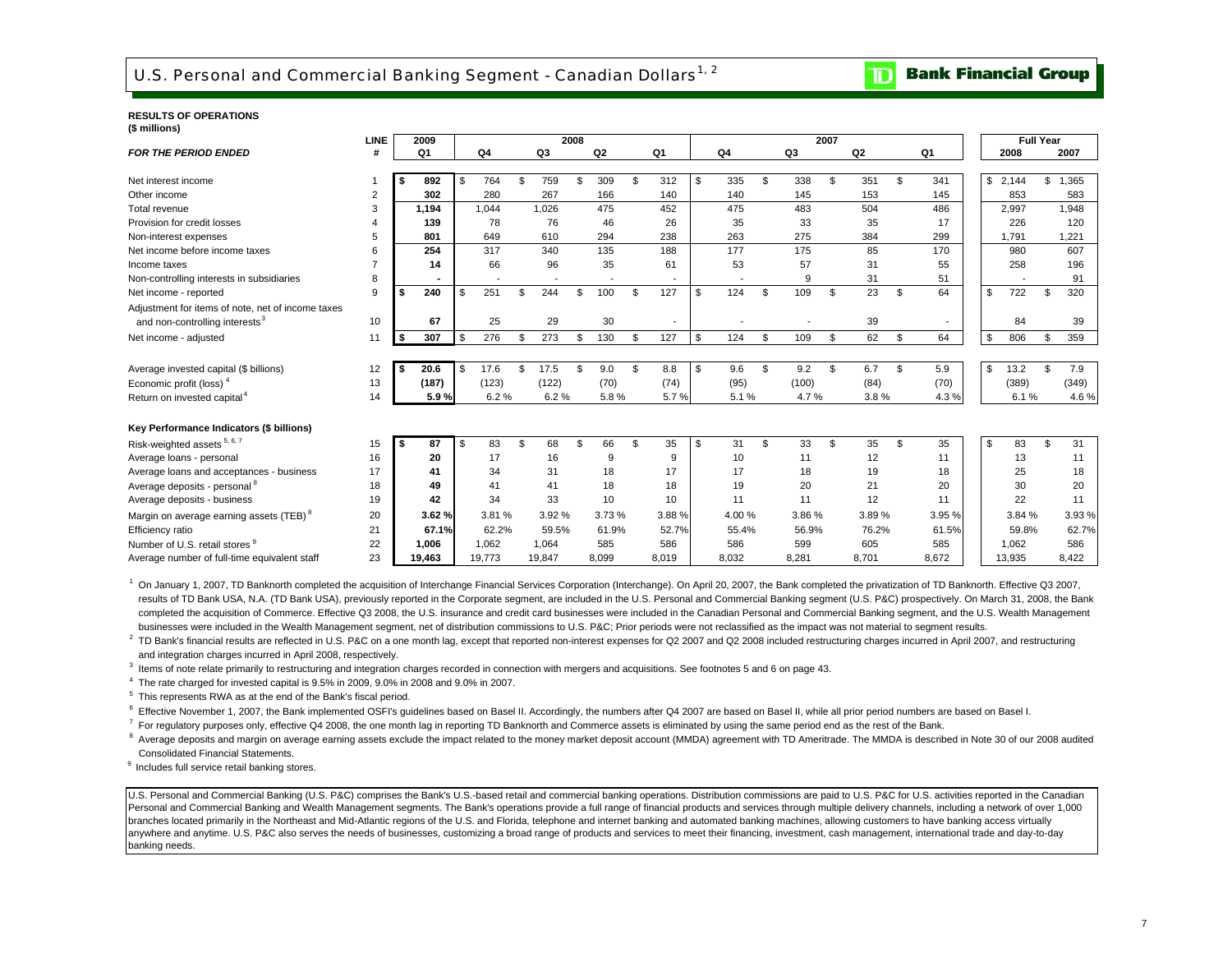# U.S. Personal and Commercial Banking Segment - U.S. Dollars<sup>1, 2</sup>

### **RESULTS OF OPERATIONS**

|  | (\$ millions) |  |
|--|---------------|--|
|--|---------------|--|

|                                                                                                 | <b>LINE</b>    |      | 2009           |      |                |     |       | 2008 |                          |                |                          |     |                |                          | 2007 |                |                          |         |       | <b>Full Year</b> |                 |
|-------------------------------------------------------------------------------------------------|----------------|------|----------------|------|----------------|-----|-------|------|--------------------------|----------------|--------------------------|-----|----------------|--------------------------|------|----------------|--------------------------|---------|-------|------------------|-----------------|
| <b>FOR THE PERIOD ENDED</b>                                                                     |                |      | Q <sub>1</sub> |      | Q <sub>4</sub> |     | Q3    |      | Q2                       |                | Q1                       |     | Q <sub>4</sub> | Q3                       |      | Q <sub>2</sub> | Q1                       |         | 2008  |                  | 2007            |
| Net interest income                                                                             |                | - \$ | 736            | - \$ | 733            | \$. | 752   |      | 307                      |                | 318                      | \$  | 321            | \$<br>308                | \$   | 300            | \$<br>299                | \$2,110 |       | \$               | 1,228           |
| Other income                                                                                    | $\overline{2}$ |      | 249            |      | 269            |     | 265   |      | 165                      |                | 143                      |     | 133            | 133                      |      | 130            | 126                      |         | 842   |                  | 522             |
| Total revenue                                                                                   | 3              |      | 985            |      | 1,002          |     | 1,017 |      | 472                      |                | 461                      |     | 454            | 441                      |      | 430            | 425                      |         | 2,952 |                  | 1,750           |
| Provision for credit losses                                                                     |                |      | 115            |      | 75             |     | 75    |      | 46                       |                | 26                       |     | 33             | 30                       |      | 30             | 15                       |         | 222   |                  | 108             |
| Non-interest expenses                                                                           | 5              |      | 660            |      | 623            |     | 604   |      | 292                      |                | 243                      |     | 252            | 251                      |      | 327            | 261                      |         | 1,762 |                  | 1,091           |
| Net income before income taxes                                                                  | 6              |      | 210            |      | 304            |     | 338   |      | 134                      |                | 192                      |     | 169            | 160                      |      | 73             | 149                      |         | 968   |                  | 551             |
| Income taxes                                                                                    |                |      | 12             |      | 63             |     | 95    |      | 35                       |                | 63                       |     | 50             | 52                       |      | 27             | 48                       |         | 256   |                  | 177             |
| Non-controlling interests in subsidiaries                                                       | 8              |      |                |      |                |     |       |      | $\overline{\phantom{a}}$ |                | ۰                        |     |                | 8                        |      | 26             | 45                       |         |       |                  | 79              |
|                                                                                                 | 9              | \$   | ۰<br>198       |      | 241            |     | 243   |      | 99                       | £.             | 129                      |     | 119            | \$<br>100                | \$   | 20             | \$<br>56                 | \$      | 712   |                  | 295             |
| Net income - reported                                                                           |                |      |                |      |                |     |       |      |                          |                |                          |     |                |                          |      |                |                          |         |       |                  |                 |
| Adjustment for items of note, net of income taxes<br>and non-controlling interests <sup>3</sup> | 10             |      | 55             |      | 24             |     | 28    |      | 30                       |                | $\overline{\phantom{a}}$ |     |                | $\overline{\phantom{a}}$ |      | 33             | $\overline{\phantom{a}}$ |         | 82    |                  | 33              |
| Net income - adjusted                                                                           | 11             | \$   | 253            |      | 265            | \$. | 271   |      | 129                      | \$.            | 129                      | \$. | 119            | \$<br>100                | \$   | 53             | \$<br>56                 | \$      | 794   |                  | 328             |
| Average invested capital (\$ billions)                                                          | 12             | - \$ | 17.0           | l \$ | 16.9           | \$  | 17.3  |      | 9.0                      | £.             | 9.0                      | \$  | 9.2            | \$<br>8.4                | \$   | 5.7            | \$<br>5.2                | \$      | 13.1  | £.               | 7.1             |
| Economic profit (loss) <sup>4</sup>                                                             | 13             |      | (154)          |      | (119)          |     | (120) |      | (70)                     |                | (75)                     |     | (90)           | (91)                     |      | (72)           | (62)                     |         | (384) |                  | (315)           |
| Key Performance Indicators (\$ billions)                                                        |                |      |                |      |                |     |       |      |                          |                |                          |     |                |                          |      |                |                          |         |       |                  |                 |
| Risk-weighted assets 5, 6, 7                                                                    | 14             | - \$ | 71             | - \$ | 69             | \$  | 67    |      | 64                       | $\mathfrak{L}$ | 35                       | \$. | 31             | \$<br>31                 | \$   | 30             | \$<br>30                 | \$      | 69    | £.               | 31              |
| Average loans - personal                                                                        | 15             |      | 16             |      | 16             |     | 16    |      | 9                        |                | 9                        |     | 10             | 10                       |      | 10             | 10                       |         | 13    |                  | 10 <sup>1</sup> |
| Average loans and acceptances - business                                                        | 16             |      | 34             |      | 32             |     | 31    |      | 18                       |                | 17                       |     | 16             | 16                       |      | 16             | 16                       |         | 25    |                  | 16              |
| Average deposits - personal 8                                                                   | 17             |      | 40             |      | 39             |     | 41    |      | 18                       |                | 18                       |     | 18             | 18                       |      | 18             | 17                       |         | 29    |                  | 18              |
| Average deposits - business                                                                     | 18             |      | 35             |      | 33             |     | 33    |      | 10 <sup>10</sup>         |                | 10                       |     | 11             | 10                       |      | 10             | 10                       |         | 22    |                  | 10              |

 $1$  On January 1, 2007, TD Banknorth completed the acquisition of Interchange Financial Services Corporation (Interchange). On April 20, 2007, the Bank completed the privatization of TD Banknorth. Effective Q3 2007, results of TD Bank USA, N.A. (TD Bank USA), previously reported in the Corporate segment, are included in the U.S. Personal and Commercial Banking segment (U.S. P&C) prospectively. On March 31, 2008, the Bank completed the acquisition of Commerce. Effective Q3 2008, the U.S. insurance and credit card businesses were included in the Canadian Personal and Commercial Banking segment, and the U.S. Wealth Management businesses were included in the Wealth Management segment, net of distribution commissions to U.S. P&C; Prior periods were not reclassified as the impact was not material to segment results.<br><sup>2</sup> TD Boak's financial results

 2 TD Bank's financial results are reflected in U.S. P&C on a one month lag, except that reported non-interest expenses for Q2 2007 and Q2 2008 included restructuring charges incurred in April 2007, and restructuring and integration charges incurred in April 2008, respectively. U.S. dollar amounts shown are the corresponding Canadian dollar amounts included in the Bank's reports to shareholders for the relevant periods divided by the average foreign exchange rate.

 $3$  Items of note relate primarily to restructuring and integration charges recorded in connection with mergers and acquisitions. See footnotes 5 and 6 on page 43.

 $4$  The rate charged for invested capital is  $9.5\%$  in 2009,  $9.0\%$  in 2008 and  $9.0\%$  in 2007.

5 This represents RWA as at the end of the Bank's fiscal period.

<sup>6</sup> Effective November 1, 2007, the Bank implemented OSFI's guidelines based on Basel II. Accordingly, the numbers after Q4 2007 are based on Basel II, while all prior period numbers are based on Basel I.

 $^7$  For regulatory purposes only, effective Q4 2008, the one month lag in reporting TD Banknorth and Commerce assets is eliminated by using the same period end as the rest of the Bank.

 $8$  Average deposits exclude the impact related to the MMDA agreement with TD Ameritrade, described in Note 30 of our 2008 audited Consolidated Financial Statements.

U.S. Personal and Commercial Banking (U.S. P&C) comprises the Bank's U.S.-based retail and commercial banking operations. Distribution commissions are paid to U.S. P&C for U.S. activities reported in the Canadian Personal and Commercial Banking and Wealth Management segments. The Bank's operations provide a full range of financial products and services through multiple delivery channels, including a network of over 1,000 branches located primarily in the Northeast and Mid-Atlantic regions of the U.S. and Florida, telephone and internet banking and automated banking machines, allowing customers to have banking access virtually anywhere and anytime. U.S. P&C also serves the needs of businesses, customizing a broad range of products and services to meet their financing, investment, cash management, international trade and day-to-day banking needs.

#### **Bank Financial Group**  $\mathbf T$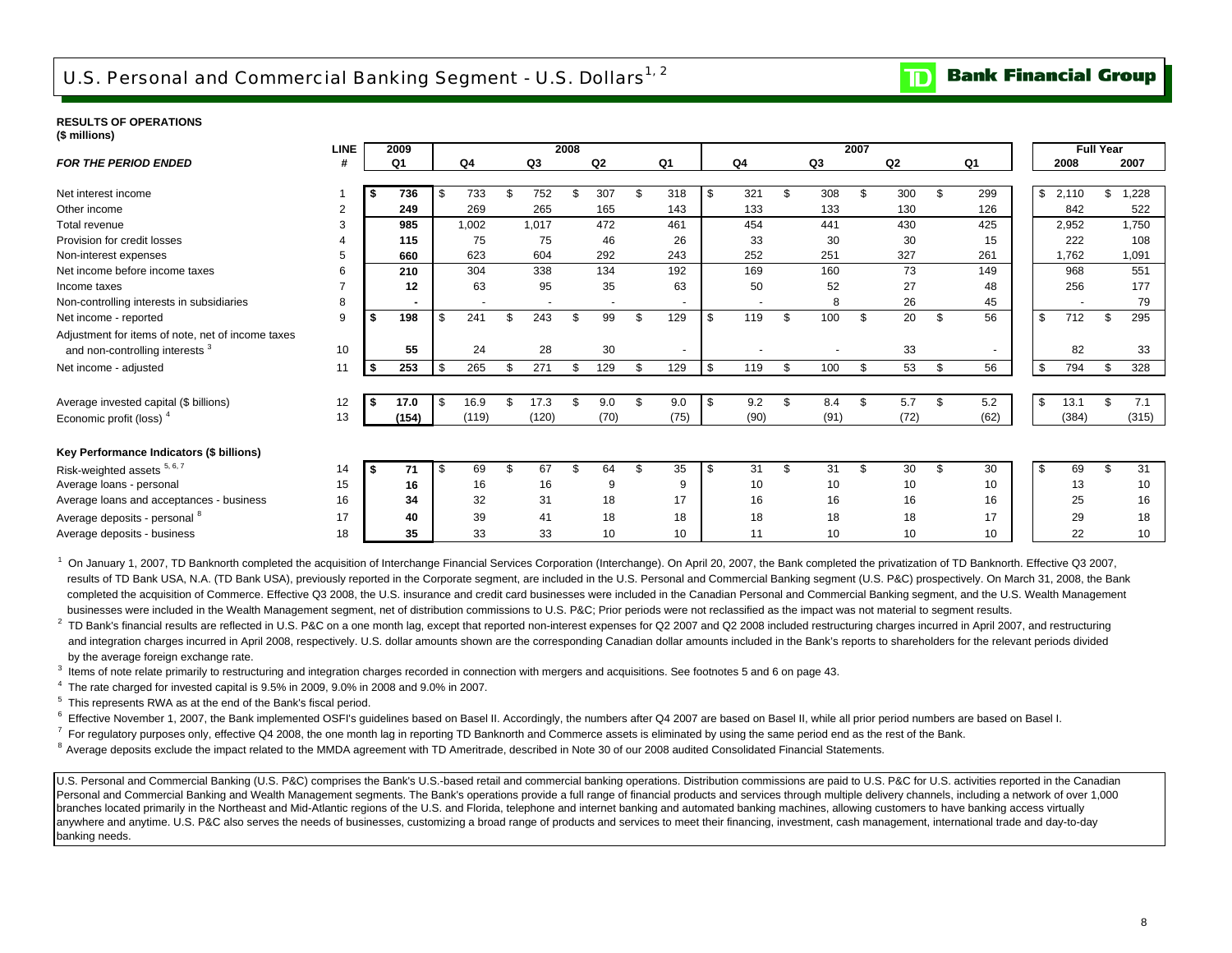# Wholesale Banking Segment

#### **RESULTS OF OPERATIONS**

|  | (\$ millions) |  |
|--|---------------|--|
|--|---------------|--|

|                                                   | <b>LINE</b>    |      | 2009           |             |             | 2008 |       |     |       |     |                |     | 2007  |           |           |             | <b>Full Year</b> |       |
|---------------------------------------------------|----------------|------|----------------|-------------|-------------|------|-------|-----|-------|-----|----------------|-----|-------|-----------|-----------|-------------|------------------|-------|
| <b>FOR THE PERIOD ENDED</b>                       | #              |      | Q <sub>1</sub> | Q4          | Q3          |      | Q2    |     | Q1    |     | Q4             |     | Q3    | Q2        | Q1        | 2008        |                  | 2007  |
|                                                   |                |      |                |             |             |      |       |     |       |     |                |     |       |           |           |             |                  |       |
| Net interest income                               |                | Ŝ.   | 720            | \$<br>464   | \$<br>348   | \$   | 314   | £.  | 192   | \$  | 310            | \$  | 218   | \$<br>144 | \$<br>203 | \$<br>1,318 | \$               | 875   |
| Other income                                      | $\overline{2}$ |      | 119            | (578)       | (20)        |      | 114   |     | 416   |     | 215            |     | 474   | 498       | 432       | (68)        |                  | 1,619 |
| Total revenue (TEB)                               | 3              |      | 839            | (114)       | 328         |      | 428   |     | 608   |     | 525            |     | 692   | 642       | 635       | 1,250       |                  | 2,494 |
| Provision for credit losses                       |                |      | 66             | 10          | 30          |      | 10    |     | 56    |     | $\overline{4}$ |     | 8     | 12        | 24        | 106         |                  | 48    |
| Non-interest expenses                             |                |      | 388            | 306         | 281         |      | 291   |     | 321   |     | 274            |     | 326   | 329       | 332       | 1,199       |                  | 1,261 |
| Net income before income taxes                    |                |      | 385            | (430)       | 17          |      | 127   |     | 231   |     | 247            |     | 358   | 301       | 279       | (55)        |                  | 1,185 |
| Income taxes (TEB)                                |                |      | 120            | (202)       | (20)        |      | 34    |     | 68    |     | 90             |     | 105   | 84        | 82        | (120)       |                  | 361   |
| Net income (loss) - reported                      | 8              |      | 265            | (228)       | 37          |      | 93    |     | 163   |     | 157            |     | 253   | 217       | 197       | 65          |                  | 824   |
| Adjustment for items of note, net of income taxes | 9              |      |                |             |             |      |       |     |       |     |                |     |       |           |           |             |                  |       |
| Net income (loss) - adjusted                      | 10             | - \$ | 265            | \$<br>(228) | \$<br>37    | \$   | 93    | \$  | 163   | \$  | 157            | \$  | 253   | \$<br>217 | \$<br>197 | \$<br>65    | \$               | 824   |
|                                                   |                |      |                |             |             |      |       |     |       |     |                |     |       |           |           |             |                  |       |
| Average invested capital (\$ billions)            | 11             |      | 4.7            | 4.3         | 3.4         | \$   | 3.5   |     | 3.1   | -\$ | 3.0            | \$. | 2.7   | 2.7       | \$<br>2.6 | \$<br>3.6   | \$               | 2.8   |
| Economic profit (loss) <sup>2</sup>               | 12             |      | 111            | (353)       | (62)        |      | (7)   |     | 73    |     | 69             |     | 175   | 143       | 122       | (349)       |                  | 509   |
| Return on invested capital                        | 13             |      | 22.3%          | (20.9)%     | 4.4%        |      | 10.7% |     | 20.9% |     | 20.6%          |     | 37.3% | 33.6%     | 30.2%     | 1.8%        |                  | 30.1% |
|                                                   |                |      |                |             |             |      |       |     |       |     |                |     |       |           |           |             |                  |       |
| Key Performance Indicators (\$ billions)          |                |      |                |             |             |      |       |     |       |     |                |     |       |           |           |             |                  |       |
| Risk-weighted assets <sup>3</sup>                 | 14             | Ŝ.   | 51             | \$<br>56    | \$<br>48    | \$   | 47    | \$. | 45    | -\$ | 44             | \$  | 40    | \$<br>40  | \$<br>38  | \$<br>56    | \$               | 44    |
| Gross drawn <sup>4</sup>                          | 15             |      | 17             | 16          | 12          |      | 13    |     | 12    |     | 10             |     | 9     | 9         | 9         | 16          |                  | 10    |
| Efficiency ratio                                  | 16             |      | 46.2%          | $(268.4)\%$ | 85.7%       |      | 68.0% |     | 52.8% |     | 52.2%          |     | 47.1% | 51.2%     | 52.3%     | 95.9%       |                  | 50.6% |
| Average number of full-time equivalent staff      | 17             |      | 3,025          | 3,041       | 3,029       |      | 2,911 |     | 2,864 |     | 2,877          |     | 2,911 | 2,834     | 2,858     | 2,961       |                  | 2,870 |
|                                                   |                |      |                |             |             |      |       |     |       |     |                |     |       |           |           |             |                  |       |
| Trading-related income (TEB) <sup>5</sup>         |                |      |                |             |             |      |       |     |       |     |                |     |       |           |           |             |                  |       |
| Interest rate and credit                          | 18             | Ŝ.   | 274            | \$<br>(565) | \$<br>(102) | \$   | (93)  | \$  | (37)  | \$  | (69)           | \$  | 77    | \$<br>115 | \$<br>105 | \$<br>(797) | \$               | 228   |
| Foreign exchange                                  | 19             |      | 177            | 146         | 77          |      | 95    |     | 163   |     | 101            |     | 87    | 51        | 73        | 481         |                  | 312   |
| Equity and other                                  | 20             |      | 171            |             | 68          |      | 99    |     | 71    |     | 187            |     | 144   | 123       | 152       | 239         |                  | 606   |
| Total trading-related income                      | 21             |      | 622            | \$<br>(418) | \$<br>43    | \$   | 101   | \$  | 197   | -\$ | 219            | S   | 308   | \$<br>289 | \$<br>330 | \$<br>(77)  | \$               | 1.146 |

1 Provision for credit losses includes the cost of credit protection incurred in hedging the lending portfolio.

<sup>2</sup> The rate charged for invested capital in 2009 is 13.0%. Prior to 2009, the rates were 11.5%.

<sup>3</sup> Effective November 1, 2007, the Bank implemented OSFI's guidelines based on Basel II. Accordingly, the numbers after Q4 2007 are based on Basel II, while all prior period numbers are based on Basel I.

4 Defined as gross loans and bankers' acceptances, excluding letters of credit and before any cash collateral, credit default swap, reserves, etc.

5 Includes trading-related income reported in net interest income (line 1) and other income (line 2).

Wholesale Banking serves a diverse base of corporate, government and institutional clients in key financial markets around the world. Under the TD Securities brand, Wholesale Banking provides a wide range of capital markets and investment banking products and services that include: underwriting and distribution of new debt and equity issues, providing advice on strategic acquisitions and divestitures, and executing daily trading and investment needs.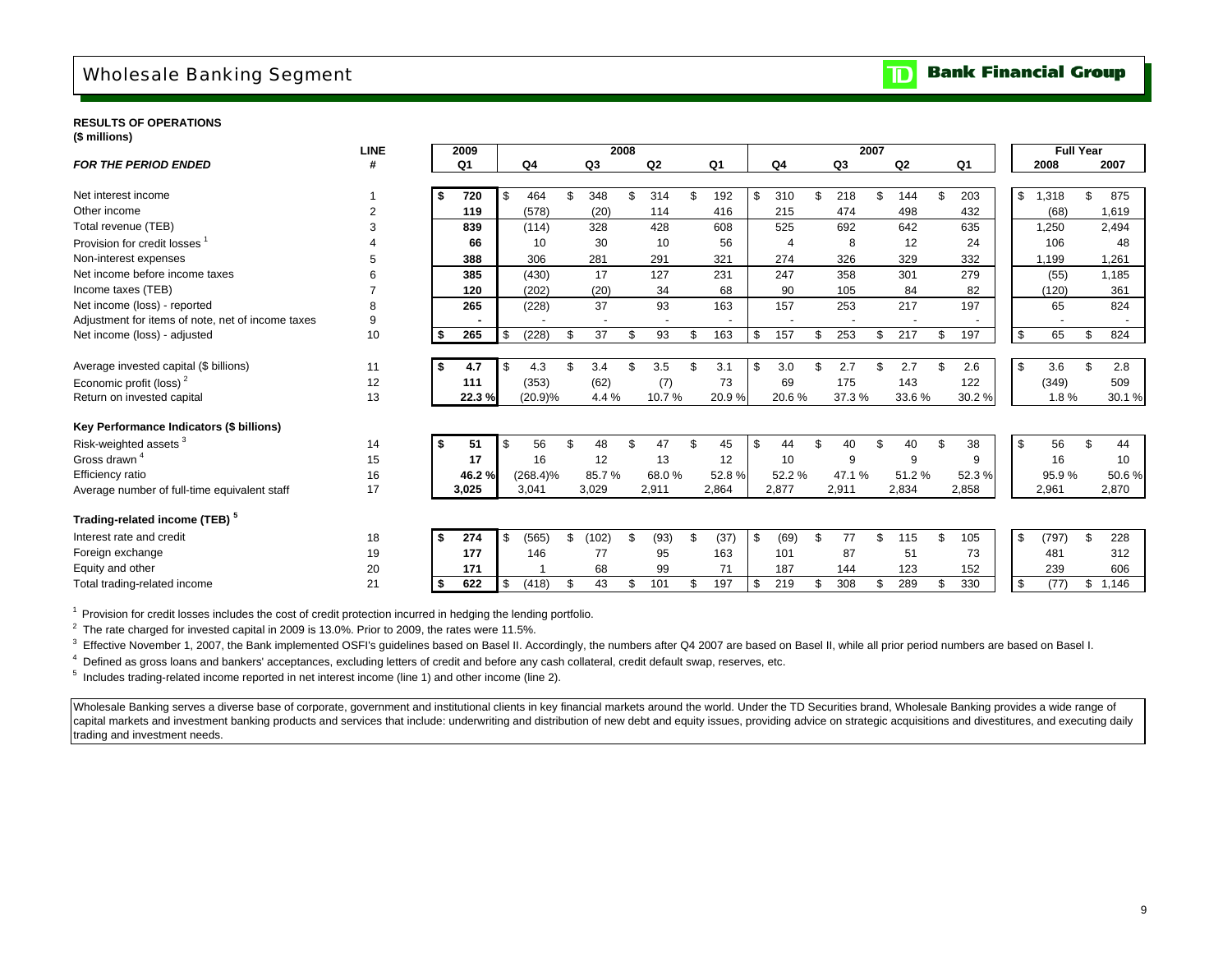# Corporate Segment<sup>1</sup>

#### **RESULTS OF OPERATIONS(\$ millions)**

|                                                                                                                                           | LINE           |    | 2009  |      |                |     | 2008           |            |                |                |     |       | 2007 |                |             |    |           | <b>Full Year</b> |           |
|-------------------------------------------------------------------------------------------------------------------------------------------|----------------|----|-------|------|----------------|-----|----------------|------------|----------------|----------------|-----|-------|------|----------------|-------------|----|-----------|------------------|-----------|
| <b>FOR THE PERIOD ENDED</b>                                                                                                               |                |    | Q1    |      | Q4             |     | Q <sub>3</sub> | Q2         | Q <sub>1</sub> | Q <sub>4</sub> |     | Q3    |      | Q2             | Q1          |    | 2008      |                  | 2007      |
|                                                                                                                                           |                |    |       |      |                |     |                |            |                |                |     |       |      |                |             |    |           |                  |           |
| Net interest income $2,3$                                                                                                                 |                |    | (453) |      | (356)          | \$  | (244)          | \$ (249)   | \$(218)        | \$<br>(328)    | \$  | (241) | \$   | (209)          | \$<br>(257) |    | \$(1,067) |                  | \$(1,035) |
| Other income <sup>3</sup>                                                                                                                 | $\overline{2}$ |    | (250) |      | 192            |     | 56             | 42         | 45             | 145            |     | 60    |      | 27             | 80          |    | 335       |                  | 312       |
| Total revenue                                                                                                                             | 3              |    | (703) |      | (164)          |     | (188)          | (207)      | (173)          | (183)          |     | (181) |      | (182)          | (177)       |    | (732)     |                  | (723)     |
| General allowance increase (release) in Canadian Personal and<br>Commercial Banking (excluding VFC) and Wholesale Banking                 | 4              |    | 80    |      |                |     |                |            |                | (60)           |     |       |      |                |             |    |           |                  | (60)      |
| Other provision for credit losses <sup>3</sup>                                                                                            | 5              |    | (14)  |      | (9)            |     | (12)           | (15)       |                | (16)           |     | (21)  |      | (18)           | (16)        |    | (35)      |                  | (71)      |
| Total provision for credit losses                                                                                                         | 6              |    | 66    |      | (9)            |     | (12)           | (15)       | $\overline{1}$ | (76)           |     | (21)  |      | (18)           | (16)        |    | (35)      |                  | (131)     |
| Non-interest expenses                                                                                                                     | $\overline{7}$ |    | 226   |      | (218)          |     | 260            | 139        | 194            | 191            |     | 170   |      | 158            | 167         |    | 375       |                  | 686       |
| Net income before income taxes                                                                                                            | 8              |    | (995) |      | 63             |     | (436)          | (331)      | (368)          | (298)          |     | (330) |      | (322)          | (328)       |    | (1,072)   |                  | (1,278)   |
| Income taxes <sup>2</sup>                                                                                                                 | 9              |    | (482) |      | (169)          |     | (310)          | (231)      | (238)          | (343)          |     | (283) |      | (218)          | (253)       |    | (948)     |                  | (1,097)   |
| Non-controlling interests in subsidiaries                                                                                                 | 10             |    | 28    |      | 18             |     | 8              | 9          | 8              | 8              |     | 4     |      | (4)            | (4)         |    | 43        |                  | 4         |
| Equity in net income of an associated company, net of income taxes                                                                        | 11             |    | 12    |      | $\overline{7}$ |     | 5              | Δ          | Δ              | 10             |     | 10    |      | $\overline{2}$ |             |    | 20        |                  | 23        |
| Net (loss) income - reported                                                                                                              | 12             |    | (529) |      | 221            |     | (129)          | (105)      | (134)          | 47             |     | (41)  |      | (98)           | (70)        |    | (147)     |                  | (162)     |
| Adjustment for items of note, net of income taxes <sup>4</sup>                                                                            | 13             |    | 370   |      | (374)          |     | 89             | 91         | 90             | (73)           |     | 61    |      | 77             | 88          |    | (104)     |                  | 153       |
| Net (loss) income - adjusted                                                                                                              | 14             |    | (159) |      | (153)          | \$  | (40)           | (14)<br>\$ | \$<br>(44)     | \$<br>(26)     | \$  | 20    | \$.  | (21)           | \$<br>18    | \$ | (251)     | S.               | (9)       |
| Decomposition of Items of Note (Net of Tax, Non-controlling Interests in<br>Subsidiaries, and Equity in Net Income of Associated Company) |                |    |       |      |                |     |                |            |                |                |     |       |      |                |             |    |           |                  |           |
| Amortization of intangibles                                                                                                               | 15             | \$ | 127   | - \$ | 126            | £.  | 111            | 92<br>\$.  | \$<br>75       | \$<br>99       |     | 91    | \$.  | 80             | \$<br>83    | -S | 404       | \$               | 353       |
| Reversal of Enron litigation reserve <sup>5</sup>                                                                                         | 16             |    |       |      | (323)          |     |                |            |                |                |     |       |      |                |             |    | (323)     |                  |           |
| Decrease (increase) in fair value of derivatives hedging the reclassified available-for-sale debt<br>securities portfolio <sup>6</sup>    | 17             |    | 200   |      | (118)          |     |                |            |                |                |     |       |      |                |             |    | (118)     |                  |           |
| Gain relating to restructuring of Visa <sup>7</sup>                                                                                       | 18             |    |       |      |                |     |                |            |                | (135)          |     |       |      |                |             |    |           |                  | (135)     |
| TD Banknorth restructuring, privatization and merger-related charges <sup>8</sup>                                                         | 19             |    |       |      |                |     |                |            |                |                |     |       |      | Δ              |             |    |           |                  | 4         |
| (Increase) decrease in fair value of credit default swaps hedging the corporate loan book,                                                |                |    |       |      |                |     |                |            |                |                |     |       |      |                |             |    |           |                  |           |
| net of provision for credit losses <sup>9</sup>                                                                                           | 20             |    | (12)  |      | (59)           |     | (22)           | (1)        | (25)           | $\overline{2}$ |     | (30)  |      | (7)            | 5           |    | (107)     |                  | (30)      |
| Other tax items                                                                                                                           | 21             |    |       |      |                |     |                |            | 20             |                |     |       |      |                |             |    | 20        |                  |           |
| Provision for insurance claims <sup>10</sup>                                                                                              | 22             |    |       |      |                |     |                |            | 20             |                |     |       |      |                |             |    | 20        |                  |           |
| General allowance increase (release) in Canadian Personal and                                                                             |                |    |       |      |                |     |                |            |                |                |     |       |      |                |             |    |           |                  |           |
| Commercial Banking (excluding VFC) and Wholesale Banking                                                                                  | 23             |    | 55    |      |                |     |                |            |                | (39)           |     |       |      |                |             |    |           |                  | (39)      |
| Total items of note                                                                                                                       | 24             |    | 370   |      | (374)          | . ፍ | 89             | 91<br>. ፍ  | 90<br>\$       | \$<br>(73)     | S.  | 61    | \$.  | 77             | \$<br>88    | \$ | (104)     | \$               | 153       |
|                                                                                                                                           |                |    |       |      |                |     |                |            |                |                |     |       |      |                |             |    |           |                  |           |
| Decomposition of Material Items included in Net Income (Loss) - Adjusted                                                                  |                |    |       |      |                |     |                |            |                |                |     |       |      |                |             |    |           |                  |           |
| Net securitization                                                                                                                        | 25             | S. | (33)  |      | (49)           |     | (6)            | (1)<br>. ፍ | \$(13)         | \$<br>2        | \$. | (2)   | \$   | (4)            | \$<br>9     | S  | (69)      | \$               | 5         |
| <b>Unallocated Corporate expenses</b>                                                                                                     | 26             |    | (60)  |      | (83)           |     | (77)           | (43)       | (65)           | (51)           |     | (45)  |      | (39)           | (54)        |    | (268)     |                  | (189)     |
| Other                                                                                                                                     | 27             |    | (66)  |      | (21)           |     | 43             | 30         | 34             | 23             |     | 67    |      | 22             | 63          |    | 86        |                  | 175       |
| Net (loss) income - adjusted                                                                                                              | 28             |    | (159) |      | (153)          | \$  | (40)           | (14)<br>\$ | \$ (44)        | \$<br>(26)     | \$  | 20    | \$   | (21)           | \$<br>18    | \$ | (251)     | \$               | (9)       |

1 Commencing Q3 2007, the results of TD Bank USA (previously reported in the Corporate segment for the period Q2 2006 to Q2 2007) are included in the U.S. Personal and Commercial Banking segment prospectively.

<sup>2</sup> Includes the elimination of TEB adjustments reported in Wholesale Banking results.

<sup>3</sup> Operating segment results are presented excluding the impact of asset securitization programs, which are reclassified in the Corporate segment.

<sup>4</sup> Net (gain) or charge for items of note is removed from reported results to compute the adjusted results.

5 See footnote 2 on page 43.

6 See footnote 3 on page 43.

7 See footnote 4 on page 43.

<sup>8</sup> See footnote 5 on page 43.

<sup>9</sup> See footnote 7 on page 43.

10 See footnote 9 on page 43.

The Corporate segment includes the effects of asset securitization programs in Canadian Personal and Commercial Banking, treasury management, general provisions for credit losses, the elimination of taxable equivalent adju level tax benefits, and residual unallocated revenues, expenses and taxes.

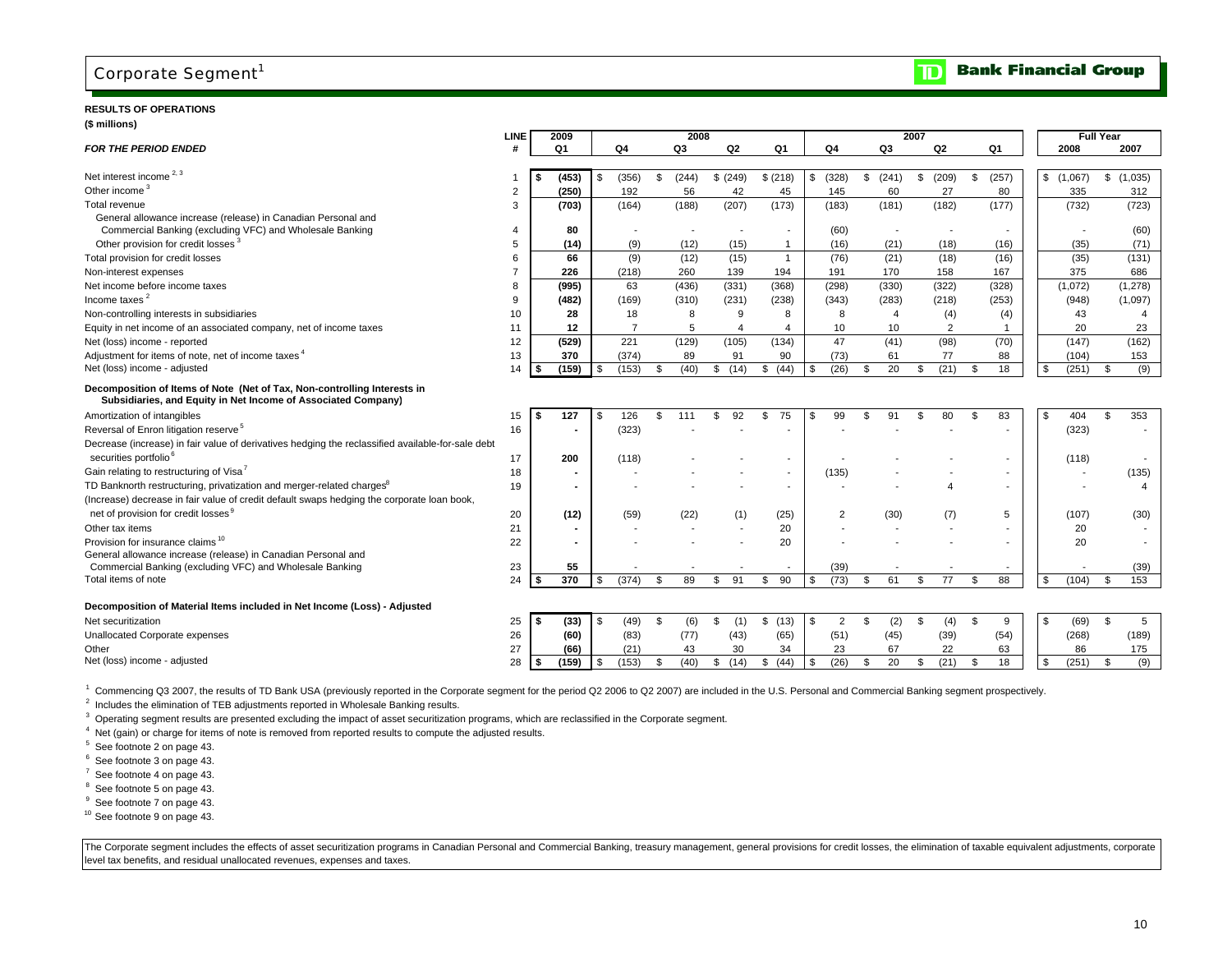# Net Interest Income and Margin

# **TD** Bank Financial Group

| (\$ millions)                                        | <b>LINE</b>             |           | 2009            |                       |     |       | 2008 |        |             |             |             | 2007 |       |                      |              | <b>Full Year</b> |        |
|------------------------------------------------------|-------------------------|-----------|-----------------|-----------------------|-----|-------|------|--------|-------------|-------------|-------------|------|-------|----------------------|--------------|------------------|--------|
| FOR THE PERIOD ENDED                                 | #                       |           | Q1              | Q4                    |     | Q3    |      | Q2     | Q1          | Q4          | Q3          |      | Q2    | Q1                   | 2008         |                  | 2007   |
|                                                      |                         |           |                 |                       |     |       |      |        |             |             |             |      |       |                      |              |                  |        |
| Interest income                                      |                         |           |                 |                       |     |       |      |        |             |             |             |      |       |                      |              |                  |        |
| Loans                                                |                         | \$        | 3,241           | \$<br>3,455           | \$  | 3,410 | \$   | 3,240  | \$<br>3,396 | \$<br>3,310 | \$<br>3,228 | \$   | 3,117 | \$<br>3,074          | \$<br>13,501 | \$               | 12,729 |
| Securities                                           | 2                       |           | 1,676           | 1,522                 |     | 1,526 |      | 1,171  | 1,235       | 1,239       | 1,160       |      | 1,108 | 1,259                | 5,454        |                  | 4,766  |
| Deposits with banks                                  | 3                       |           | 286             | 162                   |     | 194   |      | 159    | 114         | 152         | 47          |      | 111   | 47                   | 629          |                  | 357    |
| Total interest income                                | $\overline{\mathbf{A}}$ |           | 5,203           | 5,139                 |     | 5,130 |      | 4,570  | 4,745       | 4,701       | 4,435       |      | 4,336 | 4,380                | 19,584       |                  | 17,852 |
| Interest expense                                     |                         |           |                 |                       |     |       |      |        |             |             |             |      |       |                      |              |                  |        |
| Deposits                                             | 5                       |           | 1,968           | 2,103                 |     | 2,068 |      | 2,056  | 2,254       | 2,223       | 1,987       |      | 1,989 | 2,048                | 8,481        |                  | 8,247  |
|                                                      |                         |           |                 |                       |     |       |      |        |             |             |             |      |       |                      |              |                  |        |
| Subordinated notes and debentures                    | 6                       |           | 166             | 172                   |     | 165   |      | 159    | 158         | 127         | 125         |      | 124   | 108                  | 654          |                  | 484    |
| Preferred shares and Capital Trust Securities        | $\overline{7}$          |           | 24              | 24                    |     | 24    |      | 23     | 23          | 28          | 19          |      | 32    | 30                   | 94           |                  | 109    |
| Other                                                | 8                       |           | 317             | 391                   |     | 436   |      | 474    | 522         | 515         | 521         |      | 529   | 523                  | 1,823        |                  | 2,088  |
| Total interest expense                               | 9                       |           | 2,475           | 2,690                 |     | 2,693 |      | 2,712  | 2,957       | 2,893       | 2,652       |      | 2,674 | 2,709                | 11,052       |                  | 10,928 |
| Net interest income (NII)                            | 10                      |           | 2,728           | 2,449                 |     | 2,437 |      | 1,858  | 1,788       | 1,808       | 1,783       |      | 1,662 | 1,671                | 8,532        |                  | 6,924  |
| TEB adjustment                                       | 11                      |           | 185             | 142                   |     | 129   |      | 107    | 135         | 247         | 161         |      | 99    | 157                  | 513          |                  | 664    |
| Net interest income (TEB)                            | 12                      | \$        | 2,913           | \$<br>2,591           | \$. | 2,566 | \$   | 1,965  | \$<br>1,923 | \$<br>2,055 | \$<br>1,944 | \$   | 1,761 | \$<br>1,828          | \$<br>9,045  | \$               | 7,588  |
| Average total assets (\$ billions)                   | 13                      | \$        | 605             | \$<br>534             | \$  | 508   | \$   | 454    | \$<br>438   | \$<br>420   | \$<br>407   | \$   | 409   | \$<br>405            | \$<br>484    | \$               | 410    |
|                                                      |                         |           |                 |                       |     |       |      |        |             |             |             |      |       |                      |              |                  |        |
| Average earning assets (\$ billions)                 | 14                      |           | 447             | 416                   |     | 410   |      | 359    | 354         | 341         | 329         |      | 336   | 337                  | 385          |                  | 336    |
| Net interest margin as a % of average earning assets | 15                      |           | 2.42%           | 2.34 %                |     | 2.36% |      | 2.11 % | 2.01%       | 2.10%       | 2.15%       |      | 2.03% | 1.97%                | 2.22 %       |                  | 2.06%  |
| Impact on NII from Impaired Loans                    |                         |           |                 |                       |     |       |      |        |             |             |             |      |       |                      |              |                  |        |
| Reduction/(increase) in NII from impaired loans      |                         |           |                 |                       |     |       |      |        |             |             |             |      |       |                      |              |                  |        |
| Gross                                                | 16                      | \$        | 30              | \$<br>24              | \$  | 17    | \$   | 14     | \$<br>11    | \$<br>11    | \$<br>15    | \$   | 11    | \$<br>$\overline{7}$ | \$<br>66     | \$               | 44     |
| Recoveries                                           | 17                      |           | (1)             | (1)                   |     | (1)   |      | (1)    | (3)         | (1)         | (2)         |      | (1)   | (1)                  | (6)          |                  | (5)    |
| Net reduction/(increase)                             | 18                      | <b>\$</b> | $\overline{29}$ | \$<br>$\overline{23}$ | \$  | 16    | \$   | 13     | \$<br>8     | \$<br>10    | \$<br>13    | \$   | 10    | \$<br>6              | \$<br>60     | \$               | 39     |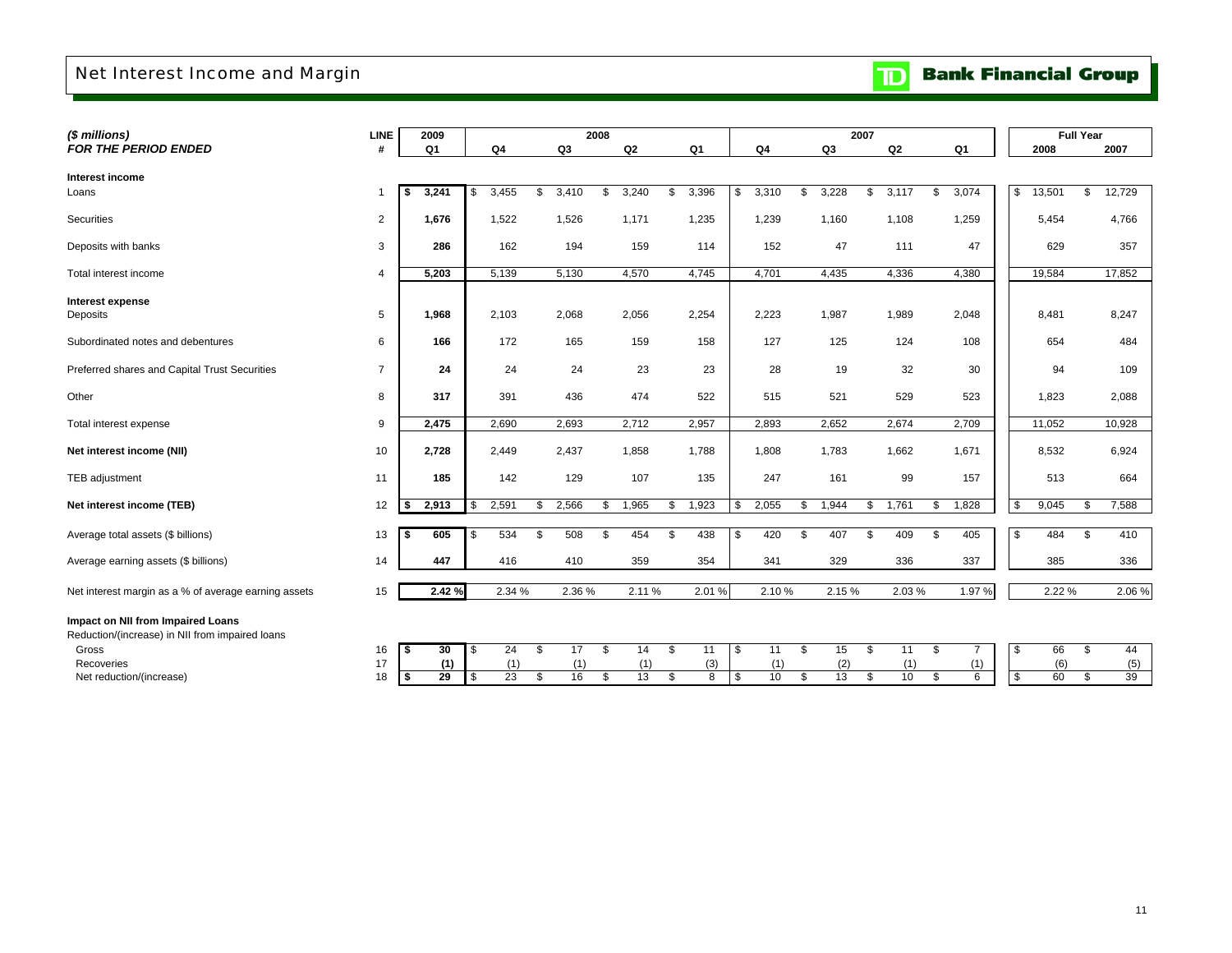## Other Income

**Bank Financial Group**  $\mathbf{D}$ 

| (\$ millions)                                                                                                                                                                                                                                                       | <b>LINE</b>    | 2009           |                    | 2008               |                          |                   |                | 2007                                                                       |                            |            | <b>Full Year</b>     |                      |
|---------------------------------------------------------------------------------------------------------------------------------------------------------------------------------------------------------------------------------------------------------------------|----------------|----------------|--------------------|--------------------|--------------------------|-------------------|----------------|----------------------------------------------------------------------------|----------------------------|------------|----------------------|----------------------|
| FOR THE PERIOD ENDED                                                                                                                                                                                                                                                | #              | Q <sub>1</sub> | Q4                 | Q3                 | Q2                       | Q1                | Q4             | Q3                                                                         | Q2                         | Q1         | 2008                 | 2007                 |
| TD Waterhouse fees and commissions                                                                                                                                                                                                                                  | $\mathbf{1}$   | \$<br>98       | \$<br>117 \$       | 100                | - \$<br>89               | \$<br>99          | \$<br>103      | \$<br>108                                                                  | 115S<br>-\$                | 112        | \$<br>405            | \$<br>438            |
| Full-service brokerage and other securities services                                                                                                                                                                                                                | $\overline{2}$ | 112            | 121                | 153                | 148                      | 143               | 134            | 141                                                                        | 146                        | 138        | 565                  | 559                  |
| Underwriting and advisory                                                                                                                                                                                                                                           | 3              | 80             | 38                 | 62                 | 45                       | 69                | 63             | 99                                                                         | 96                         | 80         | 214                  | 338                  |
| Investment management fees                                                                                                                                                                                                                                          | 4              | 47             | 50                 | 50                 | 50                       | 48                | 49             | 50                                                                         | 48                         | 50         | 198                  | 197                  |
| Mutual fund management                                                                                                                                                                                                                                              | 5              | 174            | 205                | 226                | 212                      | 220               | 225            | 229                                                                        | 214                        | 200        | 863                  | 868                  |
| Credit fees                                                                                                                                                                                                                                                         | 6              | 166            | 129                | 121                | 108                      | 101               | 112            | 109                                                                        | 103                        | 96         | 459                  | 420                  |
| Net securities gains                                                                                                                                                                                                                                                | $\overline{7}$ | (205)          | 55                 | 14                 | 110                      | 152               | 60             | 94                                                                         | 102                        | 70         | 331                  | 326                  |
| Trading income                                                                                                                                                                                                                                                      | 8              | 104            | (654)              | (196)              | (104)                    | 160               | (52)           | 235                                                                        | 192                        | 216        | (794)                | 591                  |
| Income from financial instruments designated as trading<br>under the fair value option - Trading-related income<br>- Related to insurance subsidiaries <sup>2</sup><br>Total income from financial instruments designated as trading<br>under the fair value option | 9<br>10<br>11  | 27<br>41<br>68 | (98)<br>15<br>(83) | (6)<br>(4)<br>(10) | 3<br>$\overline{2}$<br>5 | (55)<br>6<br>(49) | 22<br>14<br>36 | (67)<br>(20)<br>(87)                                                       | $\overline{7}$<br>(2)<br>5 | (9)<br>(9) | (156)<br>19<br>(137) | (38)<br>(17)<br>(55) |
| Service charges                                                                                                                                                                                                                                                     | 12             | 381            | 363                | 356                | 258                      | 260               | 263            | 263                                                                        | 244                        | 249        | 1,237                | 1,019                |
| Loan securitizations                                                                                                                                                                                                                                                | 13             | 57             | (13)               | 77                 | 91                       | 76                | 80             | 86                                                                         | 97                         | 134        | 231                  | 397                  |
| Card services                                                                                                                                                                                                                                                       | 14             | 192            | 179                | 175                | 116                      | 119               | 118            | 117                                                                        | 107                        | 109        | 589                  | 451                  |
| Insurance revenue (net of claims)                                                                                                                                                                                                                                   | 15             | 230            | 248                | 243                | 250                      | 186               | 243            | 257                                                                        | 251                        | 254        | 927                  | 1,005                |
| <b>Trust fees</b>                                                                                                                                                                                                                                                   | 16             | 34             | 34                 | 36                 | 36                       | 34                | 31             | 33                                                                         | 38                         | 31         | 140                  | 133                  |
| Foreign exchange - non-trading                                                                                                                                                                                                                                      | 17             | 34             | 47                 | 43                 | 52                       | 64                | 47             | 46                                                                         | 40                         | 39         | 206                  | 172                  |
| Other                                                                                                                                                                                                                                                               | 18             | (150)          | 355                | 150                | 64                       | 134               | 230            | 119                                                                        | 84                         | 65         | 703                  | 498                  |
| <b>Total other income</b>                                                                                                                                                                                                                                           | 19             |                |                    |                    |                          |                   |                | $$1,422$ \$ 1,191 \$ 1,600 \$ 1,530 \$ 1,816 \$ 1,742 \$ 1,899 \$ 1,882 \$ |                            | 1,834      | \$<br>$6,137$ \$     | 7,357                |

 $1$  These gains (losses) are on instruments managed within Wholesale Banking's trading portfolios.

<sup>2</sup> Within the Bank's property and casualty insurance subsidiaries, investments that fund policy liabilities are designated as trading under the fair value option. Effective Q2 2008, mark-to-market income from interest rat associated with certain investments funding policy liabilities is also reflected on line 10. For Q1 2008 and Q4 2007, this mark-to-market income amounting to \$18 million and \$(1) million, respectively, was reflected in net income. The swaps did not exist prior to Q4 2007. Due to the immaterial nature of the mark-to-market income in prior quarters, no retroactive reclassification was made.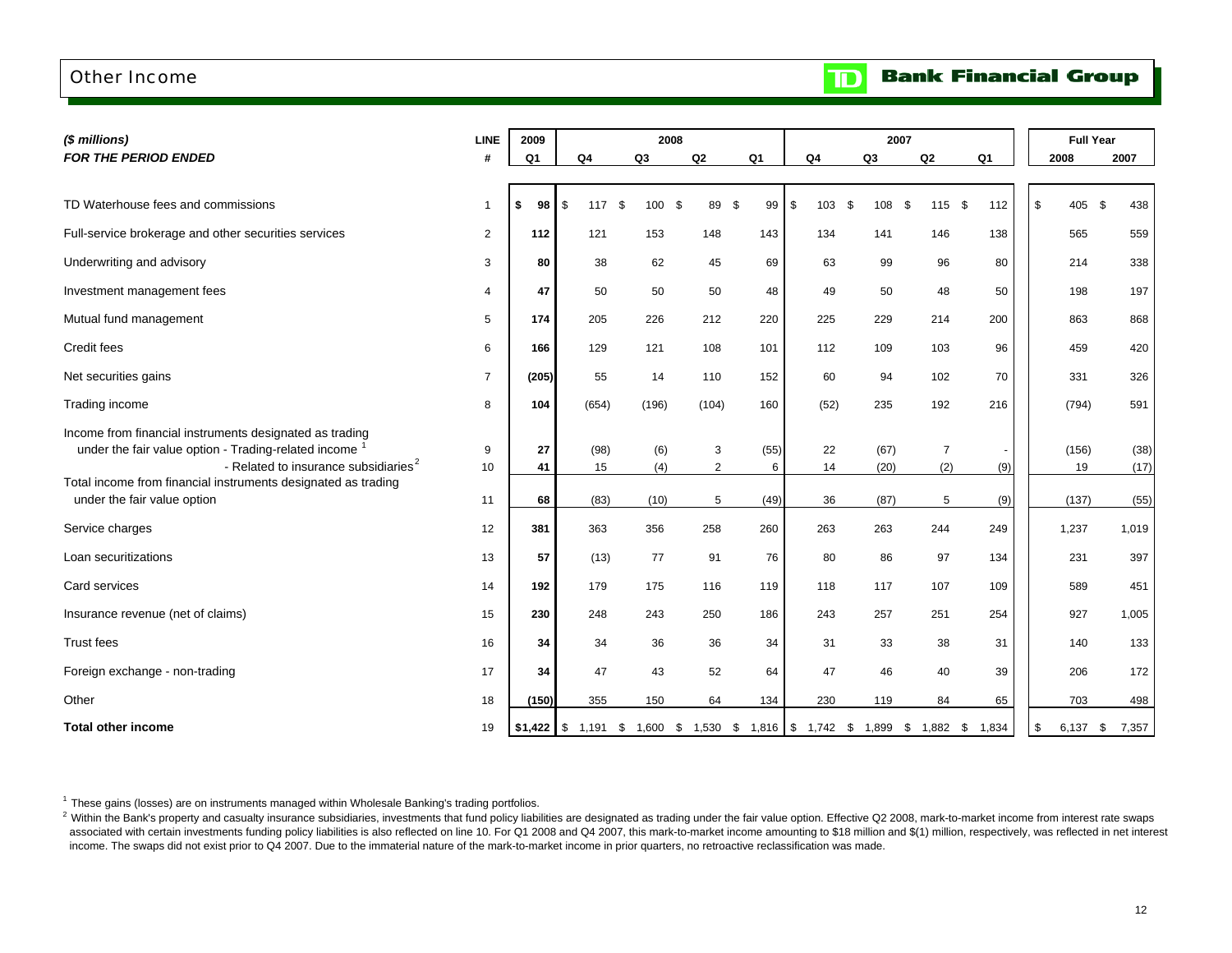# Non-interest Expenses

| (\$ millions)                         | <b>LINE</b>    | 2009           |                         |        |                | 2008 |        |                |               |        |               | 2007                     |             |     |                | <b>Full Year</b> |             |
|---------------------------------------|----------------|----------------|-------------------------|--------|----------------|------|--------|----------------|---------------|--------|---------------|--------------------------|-------------|-----|----------------|------------------|-------------|
| <b>FOR THE PERIOD ENDED</b>           | #              | Q <sub>1</sub> | Q4                      |        | Q <sub>3</sub> |      | Q2     | Q <sub>1</sub> |               | Q4     |               | Q3                       | Q2          |     | Q <sub>1</sub> | 2008             | 2007        |
| <b>Salaries and Employee Benefits</b> |                |                |                         |        |                |      |        |                |               |        |               |                          |             |     |                |                  |             |
| <b>Salaries</b>                       | 1              | \$<br>913      | $\sqrt[6]{\frac{1}{2}}$ | 877 \$ | 845            | - \$ | 682 \$ | 685            | $\sqrt[6]{3}$ | 715 \$ |               | 677 \$                   | 665         | -\$ | 680            | \$<br>3,089      | \$<br>2,737 |
| Incentive compensation                | 2              | 354            | 286                     |        | 316            |      | 297    | 336            |               | 278    |               | 341                      | 347         |     | 320            | 1,235            | 1,286       |
| Pension and other employee benefits   | 3              | 210            | 171                     |        | 181            |      | 158    | 150            |               | 126    |               | 143                      | 157         |     | 157            | 660              | 583         |
|                                       | $\overline{4}$ | 1,477          | 1,334                   |        | 1,342          |      | 1,137  | 1,171          |               | 1,119  |               | 1,161                    | 1,169       |     | 1,157          | 4,984            | 4,606       |
| Occupancy                             |                |                |                         |        |                |      |        |                |               |        |               |                          |             |     |                |                  |             |
| Rent                                  | 5              | 141            | 134                     |        | 128            |      | 103    | 98             |               | 99     |               | 98                       | 99          |     | 94             | 463              | 390         |
| Depreciation                          | 6              | 79             |                         | 77     | 73             |      | 37     | 38             |               | 43     |               | 40                       | 42          |     | 38             | 225              | 163         |
| Other                                 | $\overline{7}$ | 88             |                         | 76     | 78             |      | 48     | 45             |               | 46     |               | 50                       | 44          |     | 43             | 247              | 183         |
|                                       | 8              | 308            | 287                     |        | 279            |      | 188    | 181            |               | 188    |               | 188                      | 185         |     | 175            | 935              | 736         |
| <b>Equipment</b>                      |                |                |                         |        |                |      |        |                |               |        |               |                          |             |     |                |                  |             |
| Rent                                  | 9              | 66             |                         | 62     | 58             |      | 49     | 47             |               | 48     |               | 48                       | 50          |     | 46             | 216              | 192         |
| Depreciation                          | 10             | 60             |                         | 59     | 62             |      | 48     | 44             |               | 57     |               | 47                       | 51          |     | 44             | 213              | 199         |
| Other                                 | 11             | 79             |                         | 82     | 68             |      | 51     | 53             |               | 62     |               | 55                       | 52          |     | 54             | 254              | 223         |
|                                       | 12             | 205            | 203                     |        | 188            |      | 148    | 144            |               | 167    |               | 150                      | 153         |     | 144            | 683              | 614         |
| General                               |                |                |                         |        |                |      |        |                |               |        |               |                          |             |     |                |                  |             |
| Amortization of other intangibles     | 13             | 173            | 172                     |        | 166            |      | 117    | 122            |               | 138    |               | 131                      | 112         |     | 118            | 577              | 499         |
| Marketing and business development    | 14             | 138            | 148                     |        | 131            |      | 102    | 110            |               | 115    |               | 106                      | 111         |     | 113            | 491              | 445         |
| Brokerage-related fees                | 15             | 63             |                         | 66     | 64             |      | 63     | 59             |               | 61     |               | 61                       | 57          |     | 54             | 252              | 233         |
| Professional and advisory services    | 16             | 165            | 205                     |        | 135            |      | 118    | 111            |               | 135    |               | 119                      | 108         |     | 126            | 569              | 488         |
| Communications                        | 17             | 59             |                         | 61     | 54             |      | 48     | 47             |               | 49     |               | 46                       | 49          |     | 49             | 210              | 193         |
| Capital and business taxes            | 18             | 64             |                         | 70     | 82             |      | 48     | 34             |               | 45     |               | 54                       | 42          |     | 55             | 234              | 196         |
| Postage                               | 19             | 40             |                         | 36     | 35             |      | 37     | 30             |               | 29     |               | 29                       | 35          |     | 29             | 138              | 122         |
| Travel and relocation                 | 20             | 35             |                         | 34     | 32             |      | 20     | 20             |               | 22     |               | 20                       | 20          |     | 22             | 106              | 84          |
| Restructuring costs                   | 21             | 27             |                         |        |                |      | 48     |                |               |        |               | $\overline{\phantom{a}}$ | 67          |     |                | 48               | 67          |
| Other                                 | 22             | 266            | (249)                   |        | 193            |      | 132    | 199            |               | 173    |               | 151                      | 189         |     | 179            | 275              | 692         |
|                                       | 23             | 1,030          | 543                     |        | 892            |      | 733    | 732            |               | 767    |               | 717                      | 790         |     | 745            | 2,900            | 3,019       |
| <b>Total non-interest expenses</b>    | 24             | \$<br>3,020    | \$<br>2,367             | \$     | 2,701          | \$   | 2,206  | \$<br>2,228    | $\sqrt[6]{3}$ | 2,241  | $\mathfrak s$ | 2,216                    | \$<br>2,297 | \$  | 2,221          | \$<br>9,502      | \$<br>8,975 |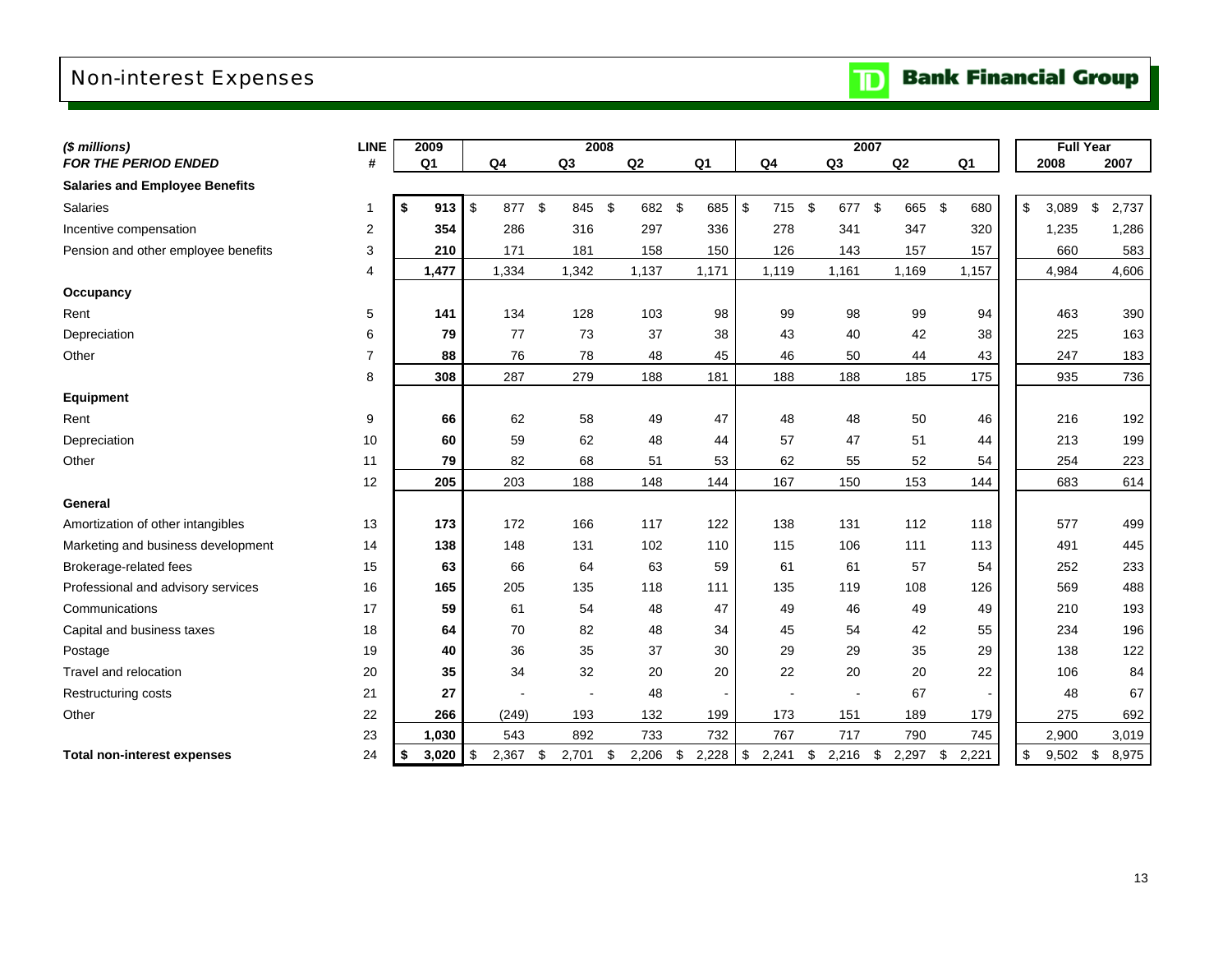#### Balance Sheet

# **TD** Bank Financial Group

| (\$ millions)                                                                                                      | LINE           | 2009            |                  |                  | 2008             |                  |                  |                  | 2007             |                     |
|--------------------------------------------------------------------------------------------------------------------|----------------|-----------------|------------------|------------------|------------------|------------------|------------------|------------------|------------------|---------------------|
| AS AT                                                                                                              | #              | Q1              | Q4               | Q3               | Q2               | Q1               | Q4               | Q3               | Q <sub>2</sub>   | Q1                  |
| <b>ASSETS</b>                                                                                                      |                |                 |                  |                  |                  |                  |                  |                  |                  |                     |
| Cash and due from banks                                                                                            | 1              | 2,850           | \$<br>2,517      | \$<br>2,719      | 2,520<br>\$      | \$<br>2,036      | \$<br>1,790      | \$<br>1,986      | \$<br>1,994      | \$<br>2,113         |
| Interest-bearing deposits with other banks                                                                         | $\overline{c}$ | 16,834          | 15,429           | 12,445           | 15,599           | 13,099           | 14,746           | 11,343           | 9,796            | 8,724               |
| <b>Securities</b>                                                                                                  |                |                 |                  |                  |                  |                  |                  |                  |                  |                     |
| Trading                                                                                                            | 3              | 51,237          | 53,095           | 73,670           | 83,084           | 73,651           | 77,637           | 72,756           | 69,093           | 78,071              |
| Designated as trading under the fair value option                                                                  | 4              | 10,501          | 6,402            | 2,037            | 2,043            | 1,984            | 2,012            | 1,935            | 1,862            | 1,916               |
| Available-for-sale                                                                                                 | 5              | 83,978          | 75,121           | 60,155           | 53,929           | 35,674           | 35,650           | 36,209           | 35,668           | 38,394              |
| Held-to-maturity                                                                                                   | 6              | 9,529           | 9,507            | 9,311            | 8,781            | 8,405            | 7,737            | 8,528            | 11,887           | 11,810              |
| Total                                                                                                              | $\overline{7}$ | 155,245         | 144,125          | 145,173          | 147,837          | 119,714          | 123,036          | 119,428          | 118,510          | 130,191             |
| Securities purchased under reverse repurchase agreements                                                           | 8              | 36,707          | 42,425           | 34,138           | 33,067           | 34,234           | 27,648           | 25,905           | 25,434           | 32,357              |
| Loans                                                                                                              |                |                 |                  |                  |                  |                  |                  |                  |                  |                     |
| Residential mortgages                                                                                              | 9              | 57,991          | 63,003           | 73,229           | 67,137           | 61,662           | 58,485           | 56,096           | 53,997           | 51,794              |
| Consumer instalment and other personal                                                                             | 10             | 83,797          | 79,610           | 77,206           | 75,114           | 68,405           | 67,532           | 66,574           | 65,370           | 63,520              |
| Credit cards                                                                                                       | 11             | 7,543           | 7,387            | 7,227            | 6,166            | 5,898            | 5,700            | 5,574            | 5,369            | 5,175               |
| Business and government                                                                                            | 12<br>13       | 78,455<br>441   | 70,650           | 62,964           | 60,661           | 45,803           | 44,258           | 43,447           | 45,081<br>1,465  | 43,748              |
| Business and government designated as trading under the fair value option                                          |                |                 | 510              | 617              | 718              | 1,425            | 1,235            | 1,619            |                  |                     |
| Total                                                                                                              | 14             | 228,227         | 221,160          | 221,243          | 209,796          | 183,193          | 177,210          | 173,310          | 171,282          | 164,237             |
| Allowance for credit losses                                                                                        | 15             | (1,783)         | (1,536)          | (1, 447)         | (1, 369)         | (1, 362)         | (1, 295)         | (1, 357)         | (1, 378)         | (1,366)             |
| Loans, net of allowance for credit losses                                                                          | 16             | 226,444         | 219,624          | 219,796          | 208,427          | 181,831          | 175,915          | 171,953          | 169,904          | 162,871             |
| Other                                                                                                              |                |                 |                  |                  |                  |                  |                  |                  |                  |                     |
| Customers' liabilities under acceptances                                                                           | 17             | 11,776<br>5,994 | 11,040           | 10,844<br>4,877  | 10,848<br>4,829  | 10,633<br>4,593  | 9,279<br>4,515   | 9,192<br>4,749   | 9,233<br>5,131   | 8,425<br>5,113      |
| Investment in TD Ameritrade<br>Derivatives                                                                         | 18<br>19       | 87,432          | 5,159<br>83,548  | 41,173           | 40,321           | 38,346           | 38,918           | 32,500           | 30,098           | 28,975              |
| Goodwill                                                                                                           | 20             | 16,662          | 14,842           | 14,317           | 14,213           | 7,875            | 7,918            | 8,407            | 8,940            | 8,176               |
| Other intangibles                                                                                                  | 21             | 3,308           | 3,141            | 3,213            | 3,773            | 1,974            | 2,104            | 2,264            | 2,368            | 1,896               |
| Land, buildings and equipment                                                                                      | 22             | 4,202           | 3,833            | 3,687            | 3,715            | 1,817            | 1,822            | 1,824            | 1,905            | 1,877               |
| Other assets                                                                                                       | 23             | 17,911          | 17,531           | 16,457           | 18,472           | 19,001           | 14,433           | 14,339           | 13,421           | 17,498              |
| Total                                                                                                              | 24             | 147,285         | 139,094          | 94,568           | 96,171           | 84,239           | 78,989           | 73,275           | 71,096           | 71,960              |
| <b>Total assets</b>                                                                                                | 25             | 585,365<br>\$   | \$563,214        | \$508,839        | \$503,621        | \$435,153        | 422,124<br>\$    | 403,890 \$<br>\$ | 396,734          | 408,216<br><b>S</b> |
| <b>LIABILITIES</b>                                                                                                 |                |                 |                  |                  |                  |                  |                  |                  |                  |                     |
| <b>Deposits</b>                                                                                                    |                |                 |                  |                  |                  |                  |                  |                  |                  |                     |
| Personal - Non-term                                                                                                | 26             | \$<br>122,657   | \$112,285        | \$107,749        | \$110.453        | \$<br>83,934     | 80,256<br>\$     | 82.203<br>Ŝ.     | 83.487<br>Ŝ.     | 82,986<br>S         |
| Personal - Term                                                                                                    | 27             | 84,759          | 79,949           | 76,894           | 75,037           | 67,875           | 67,305           | 67,319           | 67,785           | 67,652              |
| <b>Banks</b>                                                                                                       | 28             | 7,215           | 9,680            | 10,169           | 8,773            | 8,966            | 10,162           | 12,214           | 12,681           | 9,033               |
| Business and government                                                                                            | 29             | 133,824         | 129,086          | 111,964          | 102,704          | 78,267           | 73,322           | 70,579           | 70,655           | 73,780              |
| Trading                                                                                                            | 30             | 53,775          | 44,694           | 47,442           | 52,556           | 46,641           | 45,348           | 35,421           | 35,554           | 36,237              |
| Total                                                                                                              | 31             | 402,230         | 375,694          | 354,218          | 349,523          | 285,683          | 276,393          | 267,736          | 270,162          | 269,688             |
| Other                                                                                                              |                |                 |                  |                  |                  |                  |                  |                  |                  |                     |
| Acceptances                                                                                                        | 32             | 11,776          | 11,040           | 10,844           | 10,848           | 10,633           | 9,279            | 9,192            | 9,233            | 8,425               |
| Obligations related to securities sold short<br>Obligations related to securities sold under repurchase agreements | 33<br>34       | 14,560<br>6,122 | 18,518<br>18,654 | 24,493<br>15,058 | 23,546<br>14,850 | 25,797<br>17,517 | 24,195<br>16,574 | 26,624<br>16,158 | 25,143<br>11,322 | 26,230<br>20,597    |
| <b>Derivatives</b>                                                                                                 | 35             | 79,344          | 74,473           | 39,872           | 40,538           | 38,579           | 41,621           | 32,344           | 30,582           | 29,340              |
| Other liabilities                                                                                                  | 36             | 17,717          | 17,721           | 17,599           | 19,293           | 20,095           | 21,236           | 18,492           | 17,497           | 19,303              |
| Total                                                                                                              | 37             | 129,519         | 140,406          | 107,866          | 109,075          | 112,621          | 112,905          | 102,810          | 93,777           | 103,895             |
| Subordinated notes and debentures                                                                                  | 38             | 12,495          | 12,436           | 13,478           | 12,466           | 11,939           | 9,449            | 10,005           | 9,210            | 9,209               |
| Liability for preferred shares                                                                                     | 39             | 550             | 550              | 550              | 550              | 550              | 550              | 899              | 897              | 900                 |
| Liability for capital trust securities                                                                             | 40             | 895             | 894              | 898              | 878              | 899              | 899              | 899              | 900              | 900                 |
| Non-controlling interests in subsidiaries                                                                          | 41             | 1,626           | 1,560            | 536              | 534              | 521              | 524              | 538              | 13               | 2,607               |
| Shareholders' equity                                                                                               |                |                 |                  |                  |                  |                  |                  |                  |                  |                     |
| Capital stock                                                                                                      |                |                 |                  |                  |                  |                  |                  |                  |                  |                     |
| Common                                                                                                             | 42             | 14,781          | 13,241           | 13,090           | 12,818           | 6,632            | 6,577            | 6,525            | 6,455            | 6,417               |
| Preferred                                                                                                          | 43             | 2,770           | 1.875            | 1,625            | 1.125            | 875              | 425              | 425              | 425              | 425                 |
| Contributed surplus                                                                                                | 44             | 340             | 350              | 355              | 383              | 121              | 119              | 118              | 124              | 68                  |
| Retained earnings                                                                                                  | 45             | 17,986          | 17,857           | 17,362           | 16,864           | 16,499           | 15,954           | 15,378           | 14,865           | 14,375              |
| Accumulated other comprehensive income<br>(page 27)                                                                | 46             | 2,173           | (1,649)          | (1, 139)         | (595)            | (1, 187)         | (1,671)          | (1, 443)         | (94)             | (268)               |
| Total                                                                                                              | 47             | 38.050          | 31.674           | 31.293           | 30.595           | 22.940           | 21.404           | 21.003           | 21.775           | 21.017              |
| Total liabilities and shareholders' equity                                                                         | 48             | 585,365<br>\$   | \$563,214        | \$508,839        | \$503,621        | \$435,153        | 422,124<br>\$    | 403,890<br>\$    | \$<br>396,734    | \$<br>408,216       |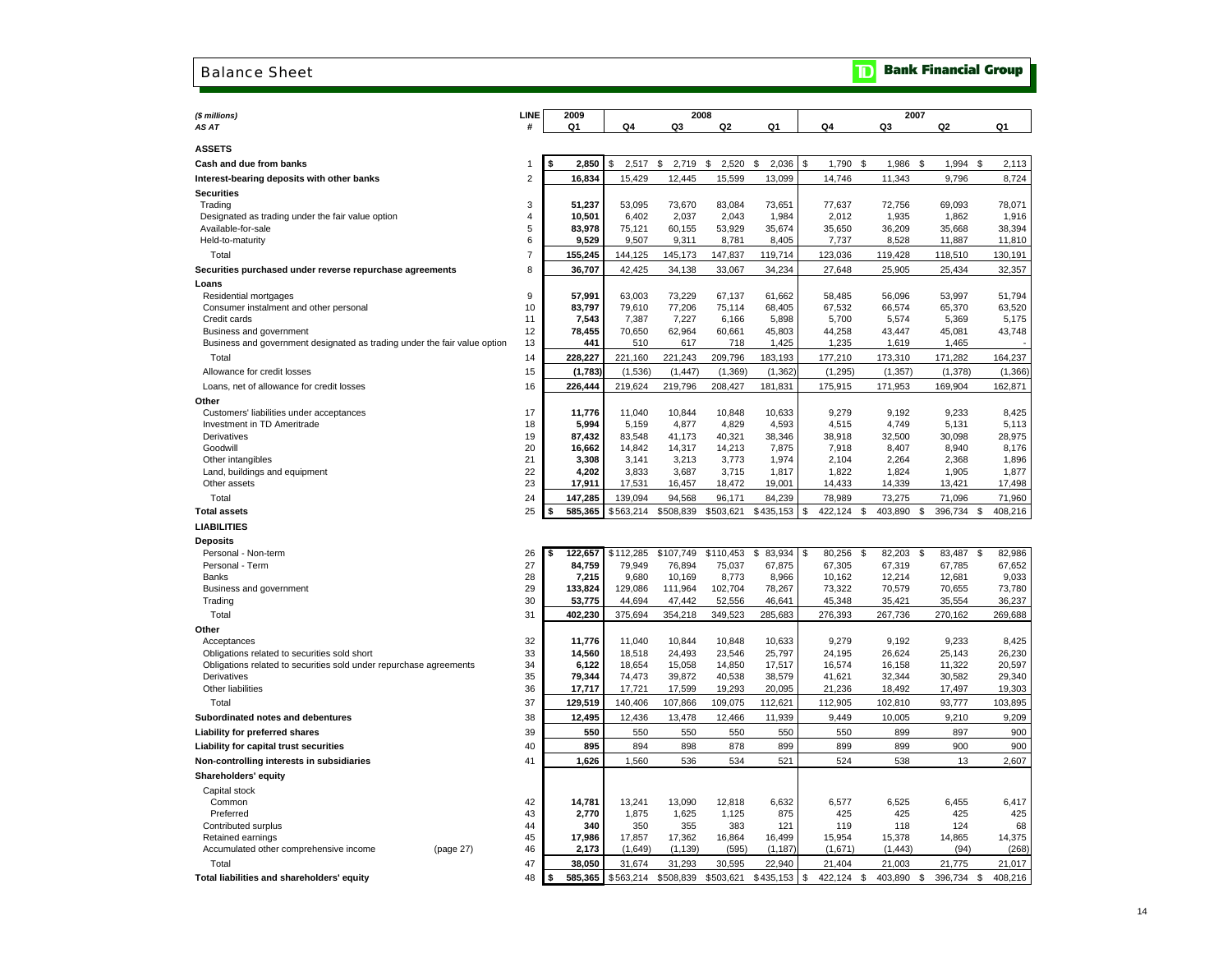| AS AT                                             |                |               | 2009                            |                  |           |              | 2008 |            |      |                |            |                |      |           | 2007 |            |     |         |
|---------------------------------------------------|----------------|---------------|---------------------------------|------------------|-----------|--------------|------|------------|------|----------------|------------|----------------|------|-----------|------|------------|-----|---------|
|                                                   | #              |               | Q1                              |                  | Q4        | Q3           |      | Q2         |      | Q <sub>1</sub> |            | Q <sub>4</sub> |      | Q3        |      | Q2         |     | Q1      |
|                                                   |                |               |                                 |                  |           |              |      |            |      |                |            |                |      |           |      |            |     |         |
| <b>Banking Book Equities</b> <sup>1</sup>         |                |               |                                 |                  |           |              |      |            |      |                |            |                |      |           |      |            |     |         |
| Publicly traded                                   |                |               |                                 |                  |           |              |      |            |      |                |            |                |      |           |      |            |     |         |
| Balance sheet and fair value                      |                | \$            | 2,346                           | \$               | 2,555     | \$<br>2,719  | \$   | 3,221      | -\$  | 3,219          |            |                |      |           |      |            |     |         |
| Unrealized gain (loss) <sup>2</sup>               | $\overline{2}$ | \$            | $(109)$ \$                      |                  | 51        | \$<br>341    | \$   | 396 \$     |      | 448            |            |                |      |           |      |            |     |         |
| Privately held                                    |                |               |                                 |                  |           |              |      |            |      |                |            |                |      |           |      |            |     |         |
| Balance sheet value                               | 3              | \$            | 783                             |                  | 757       | \$<br>637    | \$   | 604 \$     |      | 771            |            |                |      |           |      |            |     |         |
| Fair value                                        | $\overline{4}$ | \$            |                                 |                  | 1,016     | \$<br>994    | \$   | 954        | \$   | 1,224          |            |                |      |           |      |            |     |         |
| Unrealized gain (loss) <sup>3</sup>               | 5              | \$            | $156$ $\overline{\phantom{1}5}$ |                  | 259       | \$<br>357    | \$   | 350 \$     |      | 453            |            |                |      |           |      |            |     |         |
| Total banking book equities                       |                |               |                                 |                  |           |              |      |            |      |                |            |                |      |           |      |            |     |         |
| Balance sheet value<br>$(lines 1 + 3)$            | 6              | - \$          | $3,129$   \$                    |                  | 3,312     | \$<br>3,356  | \$   | $3,825$ \$ |      | 3,990          |            |                |      |           |      |            |     |         |
| Fair value<br>(lines $1 + 4$ )                    | $\overline{7}$ | \$            | $3,285$ \$                      |                  | 3,571     | \$<br>3,713  | \$   | 4,175      | -\$  | 4,443          |            |                |      |           |      |            |     |         |
| Unrealized gain (loss)<br>(lines $2 + 5$ )        | 8              | \$            | 47                              | $\overline{1}$ s | 310       | \$<br>698    | \$   | 746        | - \$ | 901            | $\sqrt{3}$ | 1,236          | \$   | 1,010     | \$   | $1,027$ \$ |     | 990     |
| Assets under administration                       |                |               |                                 |                  |           |              |      |            |      |                |            |                |      |           |      |            |     |         |
| Canadian Personal and Commercial Banking          | 9              | $\frac{2}{3}$ | $50,796$ \$                     |                  | 47,681    | \$<br>44,549 | \$   | 45,718 \$  |      | $47,612$ \$    |            | 48,090         | -\$  | 47,522 \$ |      | 50,673 \$  |     | 48,774  |
| U.S. Personal and Commercial Banking <sup>4</sup> | 10             |               | 16,259                          |                  | 15,615    | 10,129       |      | 21,532     |      | 7,377          |            | 7,328          |      | 7,770     |      | 8,142      |     | 8,659   |
| Wealth Management <sup>4</sup>                    | 11             |               | 162,710                         |                  | 173,040   | 196,991      |      | 187,259    |      | 178,192        |            | 185,392        |      | 176,951   |      | 175,213    |     | 169,058 |
| Total                                             | 12             | - \$          | 229,765 \$236,336               |                  |           | \$251,669    |      | \$254,509  |      | $233,181$ \$   |            | 240,810        |      | 232,243   |      | 234,028 \$ |     | 226,491 |
| Assets under management                           |                |               |                                 |                  |           |              |      |            |      |                |            |                |      |           |      |            |     |         |
| U.S. Personal and Commercial Banking <sup>4</sup> | 13             | $\sqrt{ }$    |                                 | \$               |           | \$           | \$.  | $8,043$ \$ |      | $5,592$ \$     |            | 5,761          | - \$ | 6,061     | \$   | 6,487 \$   |     | 6,537   |
| Wealth Management <sup>4</sup>                    | 14             |               | 170,407                         |                  | 169,713   | 180,276      |      | 174,231    |      | 169,679        |            | 159,580        |      | 160,065   |      | 162,869    |     | 156,777 |
| Total                                             | 15             | ا\$           | 170,407                         |                  | \$169,713 | \$180,276    |      | \$182,274  |      | 175,271        | 1 S        | 165,341        |      | 166,126   |      | 169,356    | -\$ | 163,314 |

<sup>1</sup> Effective Q1 2008, the Bank implemented OSFI's guidelines based on Basel II. Lines 1 to 7 represent disclosure under Basel II. Comparative numbers for unrealized gain (loss on total banking book equities are provided on line 8

<sup>2</sup> Unrealized gain (loss) on publicly traded available-for-sale securities (AFS) are included in other comprehensive income.

<sup>3</sup> Unrealized gain (loss) for privately held equities are neither recognized in the balance sheet through other comprehensive income nor through the income statement.

<sup>4</sup> Effective Q3 2008, the U.S. wealth management businesses are included in the Wealth Management segment, net of distribution commissions to the U.S. Personal and Commercial Banking segment. Prior periods have not been reclassified.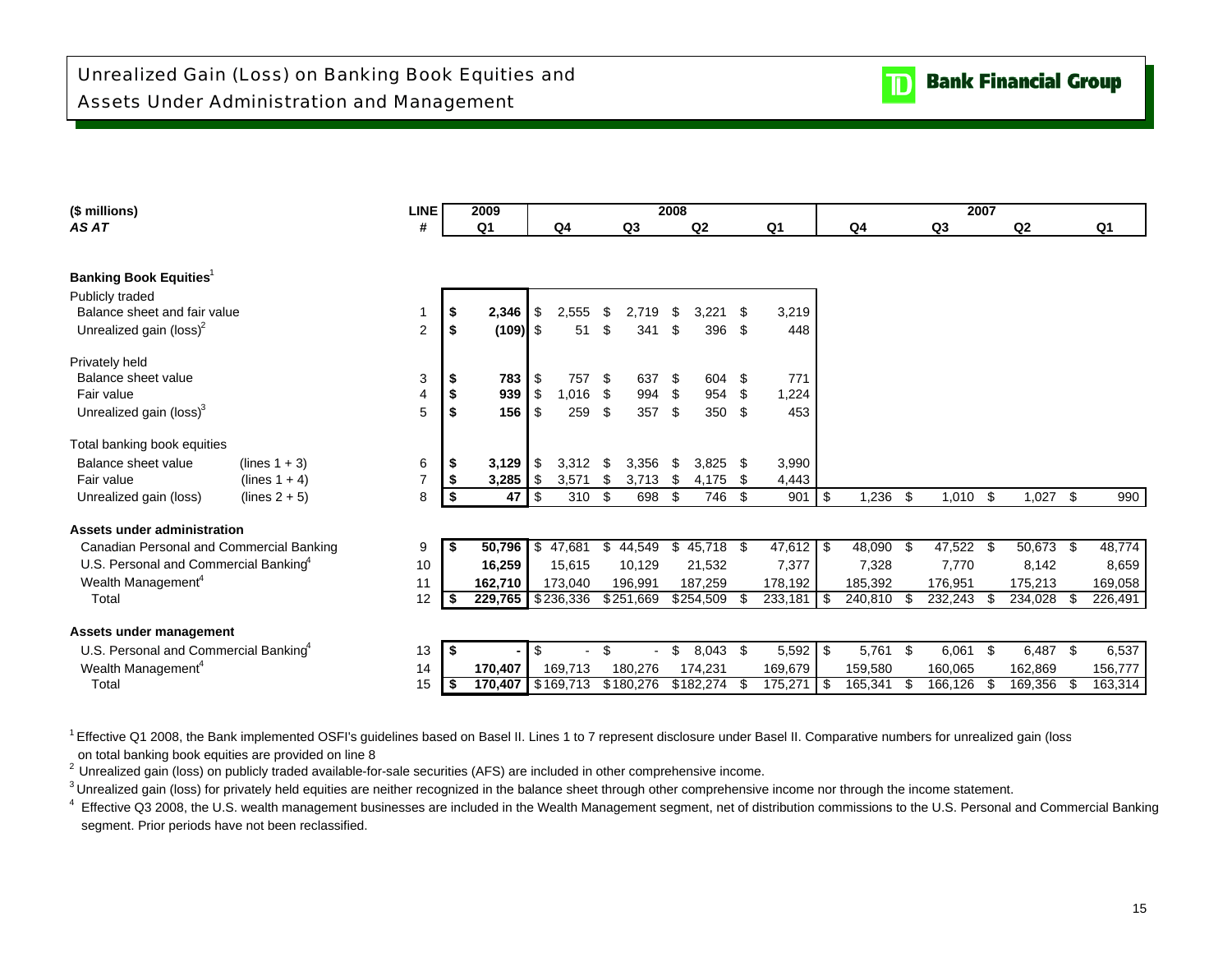| (\$ millions)                                      | <b>LINE</b>    |    | 2009           |                       |      | 2008           |      |                 |                |                       |                |               | 2007           |     |                |         |                 |            | <b>Full Year</b>                 |                          |
|----------------------------------------------------|----------------|----|----------------|-----------------------|------|----------------|------|-----------------|----------------|-----------------------|----------------|---------------|----------------|-----|----------------|---------|-----------------|------------|----------------------------------|--------------------------|
| AS AT                                              | #              |    | Q <sub>1</sub> | Q4                    |      | Q <sub>3</sub> |      | Q <sub>2</sub>  | Q <sub>1</sub> |                       | Q <sub>4</sub> |               | Q <sub>3</sub> |     | Q <sub>2</sub> | Q1      |                 |            | 2008                             | 2007                     |
| Identifiable Intangible Assets                     |                |    |                |                       |      |                |      |                 |                |                       |                |               |                |     |                |         |                 |            |                                  |                          |
| Opening balance                                    |                |    | 3,141          | \$<br>3,213           | \$   | 3,773          | \$   | 1,974           | \$<br>2,104    | \$                    | 2,264          | \$            | 2,368          | \$  | 1,896          | \$      | 1,946           | \$         | 2,104                            | 1,946<br>\$              |
| Arising during the period - TD Banknorth           | $\overline{2}$ |    |                |                       |      |                |      |                 |                | (4)                   | 52             |               |                |     | 580            |         | 42              |            | (4)                              | 674                      |
| - Commerce                                         | 3              |    |                |                       |      | (368)          |      | 1,882           |                | $\blacksquare$        |                |               |                |     |                |         |                 |            | 1,514                            |                          |
| - Other                                            | $\overline{4}$ |    |                |                       |      |                |      |                 |                |                       |                |               |                |     | 11             |         |                 |            |                                  | 11                       |
| Amortized in the period                            | 5              |    | (173)          | (172)                 |      | (166)          |      | (117)           |                | (122)                 | (138)          |               | (131)          |     | (112)          |         | (118)           |            | (577)                            | (499)                    |
| Sale of subsidiaries and businesses                | 6              |    |                |                       |      | (5)            |      |                 |                |                       |                |               |                |     |                |         |                 |            | (5)                              |                          |
| Foreign exchange and other adjustments             | $\overline{7}$ |    | 340            | 100                   |      | (21)           |      | 34              |                | (4)                   | (74)           |               | 27             |     | (7)            |         | 26              |            | 109                              | (28)                     |
| <b>Closing balance</b>                             | 8              | \$ | 3,308          | \$<br>3.141           | \$   | 3,213          | \$   | 3,773           | \$<br>1,974    | \$                    | 2,104          | \$            | 2,264          | \$  | 2,368          | \$1,896 |                 | \$         | 3,141                            | 2,104<br>\$              |
| Future tax liability on intangible assets          |                |    |                |                       |      |                |      |                 |                |                       |                |               |                |     |                |         |                 |            |                                  |                          |
| Opening balance                                    | 9              | \$ | (1, 109)       | \$<br>(1, 130)        | \$   | (1,386)        | \$   | (676)           | \$             | $(738)$ \$            | (788)          | \$            | (844)          | -\$ | (655)          | \$      | (678)           | \$         | (738)                            | (678)<br>-\$             |
| Arising during the period - TD Banknorth           | 10             |    |                |                       |      |                |      |                 |                | (1)                   | (16)           |               |                |     | (227)          |         | (17)            |            | (1)                              | (260)                    |
| - Commerce                                         | 11             |    |                |                       |      | 174            |      | (735)           |                |                       |                |               |                |     |                |         |                 |            | (561)                            |                          |
| - Other                                            | 12             |    |                |                       |      |                |      |                 |                |                       | (11)           |               |                |     | (4)            |         |                 |            |                                  | (15)                     |
| - Changes in income tax rates                      | 13             |    |                | 3                     |      | 22             |      |                 |                | 20                    |                |               | 3              |     |                |         | $\mathbf 1$     |            | 45                               | $\overline{\mathcal{L}}$ |
| Recognized in the period                           | 14             |    | 60             | 58                    |      | 56             |      | 40              |                | 41                    | 49             |               | 45             |     | 40             |         | 40              |            | 195                              | 174                      |
| Sale of subsidiaries and businesses                | 15             |    |                |                       |      | $\overline{2}$ |      |                 |                |                       |                |               |                |     |                |         |                 |            | $\overline{2}$                   |                          |
| Foreign exchange and other adjustments             | 16             |    | (125)          | (40)                  |      | $\overline{c}$ |      | (15)            |                | $\overline{2}$        | 28             |               | 8              |     | $\overline{2}$ |         | (1)             |            | (51)                             | 37                       |
| <b>Closing balance</b>                             | 17             | S  | (1, 174)       | \$<br>(1, 109)        | \$   | (1, 130)       | \$   | (1, 386)        | \$             | (676)<br>-\$          | (738)          | -\$           | (788)          | S   | (844)          | \$      | (655)           | \$         | (1,109)                          | (738)<br>\$              |
| Net intangibles closing balance                    | 18             | \$ | 2,134          | \$<br>2,032           | - \$ | 2,083          | \$   | 2,387           | \$1,298        | \$                    | 1,366          | \$            | 1,476          | \$  | 1,524          | \$      | 1,241           |            | $\sqrt[6]{\frac{1}{2}}$<br>2,032 | \$<br>1,366              |
|                                                    |                |    |                |                       |      |                |      |                 |                |                       |                |               |                |     |                |         |                 |            |                                  |                          |
| Goodwill                                           |                |    |                |                       |      |                |      |                 |                |                       |                |               |                |     |                |         |                 |            |                                  |                          |
| Opening balance                                    | 19             |    | \$14,842       | \$14,317              |      | \$14,213       | \$   | 7,875           | \$             | 7,918<br>\$           | 8,407          | \$            | 8,940          | \$  | 8,176          | \$      | 7,396           | \$         | 7,918                            | 7,396<br>\$              |
| Arising during the period - TD Banknorth           | 20             |    |                |                       |      |                |      |                 |                | (21)                  | (36)           |               |                |     | 881            |         | 528             |            | (21)                             | 1,373                    |
| - Commerce                                         | 21             |    | (92)           | (29)                  |      | 244            |      | 6.115           |                |                       |                |               |                |     |                |         |                 |            | 6,330                            |                          |
| - Other                                            | 22             |    |                |                       |      |                |      |                 |                |                       | $\overline{2}$ |               |                |     | (27)           |         |                 |            |                                  | (25)                     |
| Sale of subsidiaries and businesses                | 23             |    |                |                       |      | (56)           |      |                 |                |                       |                |               |                |     |                |         |                 |            | (56)                             |                          |
| Foreign exchange and other adjustments             | 24             |    | 1,912          | 554                   |      | (84)           |      | 223             |                | (22)                  | (455)          |               | (533)          |     | (90)           |         | 252             |            | 671                              | (826)                    |
| <b>Closing balance</b>                             | 25             |    | \$16.662       | \$14,842              |      | \$14,317       |      | \$14,213        | 7,875<br>\$    | \$                    | 7,918          | \$            | 8,407          | \$  | 8,940          | \$      | 8,176           |            | \$14,842                         | 7,918<br>\$              |
|                                                    |                |    |                |                       |      |                |      |                 |                |                       |                |               |                |     |                |         |                 |            |                                  |                          |
|                                                    |                |    | \$18,796       | \$16,874              |      | \$16,400       |      | \$16,600        | \$9,173        |                       | 9,284          | $\mathfrak s$ | 9,883          |     | \$10,464       |         |                 |            | \$16,874                         | 9,284                    |
| Total net intangibles and goodwill closing balance | 26             |    |                |                       |      |                |      |                 |                | \$                    |                |               |                |     |                | \$9,417 |                 |            |                                  | \$                       |
|                                                    |                |    |                |                       |      |                |      |                 |                |                       |                |               |                |     |                |         |                 |            |                                  |                          |
| <b>Restructuring Costs</b>                         |                |    |                |                       |      |                |      |                 |                |                       |                |               |                |     |                |         |                 |            |                                  |                          |
| Opening balance                                    | 27             | \$ | 29             | \$<br>33              | -\$  | 61             | - \$ | $\overline{20}$ | \$             | $\overline{29}$<br>\$ | 51             | \$            | 61             | \$  | 19             | \$      | $\overline{27}$ | \$         | 29                               | $\overline{27}$<br>\$    |
| Expensed during the period                         | 28             |    | 27             |                       |      |                |      | 48              |                |                       |                |               |                |     | 67             |         |                 |            | 48                               | 67                       |
| Amount utilized during the period:                 |                |    |                |                       |      |                |      |                 |                |                       |                |               |                |     |                |         |                 |            |                                  |                          |
| <b>Wholesale Banking</b>                           | 29             |    | (5)            |                       |      |                |      |                 |                | (7)                   | (2)            |               |                |     |                |         | (8)             |            | (7)                              | (10)                     |
| U.S. Personal and Commercial Banking               | 30             |    | (2)            | (4)                   |      | (28)           |      | (7)             |                | (2)                   | (20)           |               | (10)           |     | (25)           |         |                 |            | (41)                             | (55)                     |
| Foreign exchange and other adjustments             | 31             |    | 1              |                       |      |                |      |                 |                |                       | $\blacksquare$ |               |                |     |                |         |                 |            |                                  |                          |
| <b>Closing balance</b>                             | 32             | \$ | 50             | \$<br>$\overline{29}$ | \$   | 33             | \$   | 61              | \$             | 20<br>\$              | 29             | \$            | 51             | \$  | 61             | \$      | 19              | $\sqrt{3}$ | 29                               | 29<br>\$                 |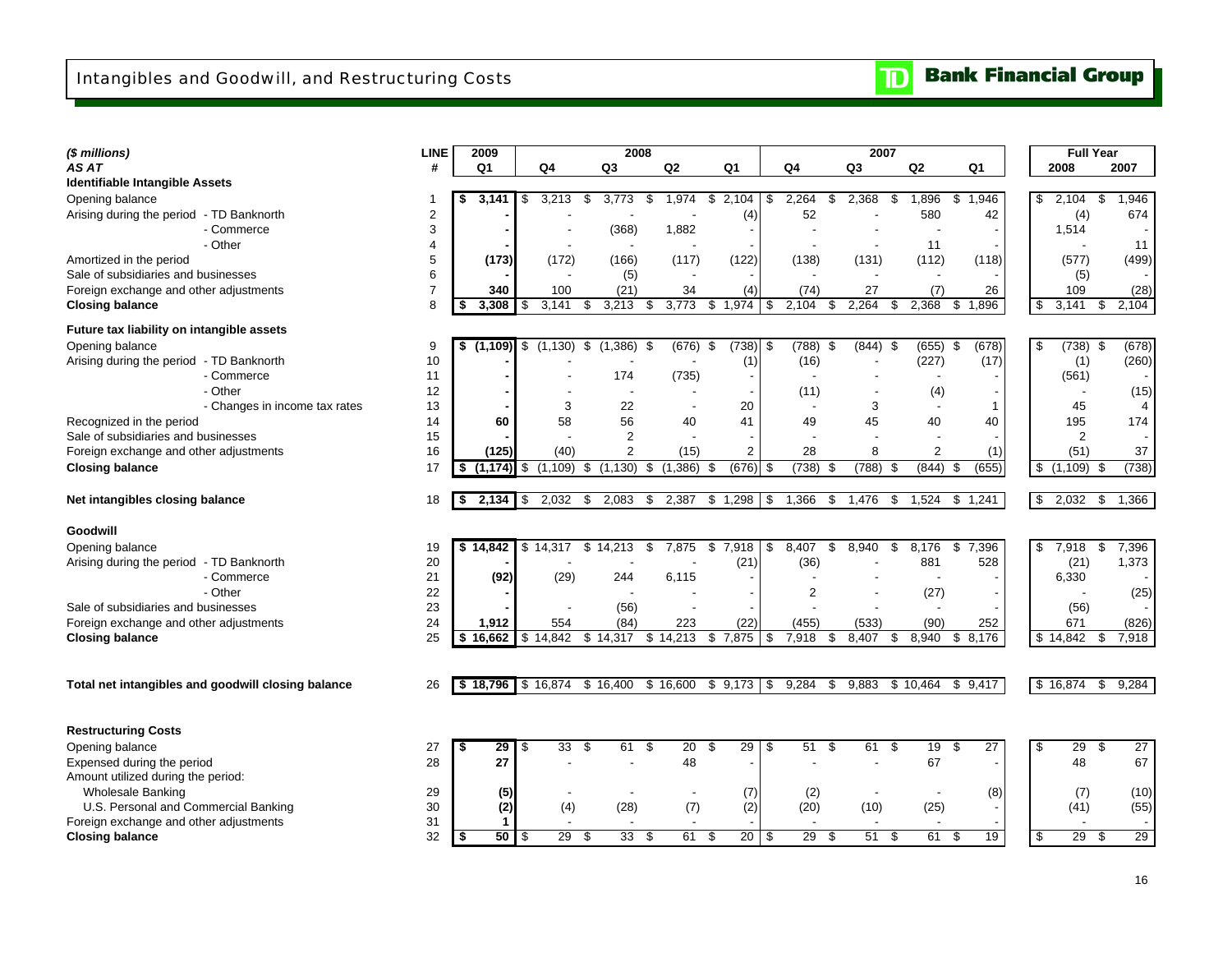## Loan Securitization

**TD** Bank Financial Group

|                                                    |                       | <b>LINE</b>     |      | 2,009          |             |                          |               |                | 2008 |                |     |                          |                      |               |        | 2007 |        |                |                   | <b>Full Year</b> |        |
|----------------------------------------------------|-----------------------|-----------------|------|----------------|-------------|--------------------------|---------------|----------------|------|----------------|-----|--------------------------|----------------------|---------------|--------|------|--------|----------------|-------------------|------------------|--------|
| <b>FOR THE PERIOD ENDED</b>                        |                       | #               |      | Q <sub>1</sub> |             | Q4                       |               | Q3             |      | Q <sub>2</sub> |     | Q <sub>1</sub>           | Q <sub>4</sub>       |               | Q3     |      | Q2     | Q <sub>1</sub> | 2008              |                  | 2007   |
| <b>Loans Securitized and Sold to Third Parties</b> |                       |                 |      |                |             |                          |               |                |      |                |     |                          |                      |               |        |      |        |                |                   |                  |        |
| Securitized during the period <sup>1</sup>         |                       |                 |      |                |             |                          |               |                |      |                |     |                          |                      |               |        |      |        |                |                   |                  |        |
| Mortgage                                           | <b>MBS Pool</b>       | $\mathbf 1$     | - \$ | 8,372          | \$          | 5,993                    | <sup>\$</sup> | 2,216          | \$   | 2.024          | \$. | 1,896                    | \$<br>.553           | -\$           | 2.246  | \$.  | 3.141  | \$<br>2,358    | \$<br>$12,129$ \$ |                  | 9,298  |
| Personal                                           | <b>HELOC</b>          | 2               |      |                |             |                          |               |                |      |                |     | $\overline{\phantom{a}}$ |                      |               |        |      |        | 1,000          |                   |                  | 1,000  |
| Total                                              |                       | 3               | -\$  | 8,372          | \$          | 5,993                    | . \$          | 2,216          | £.   | 2,024          | \$  | 1,896                    | \$<br>1,553          | <sup>\$</sup> | 2,246  | \$   | 3,141  | \$<br>3,358    | \$<br>12,129      | - \$             | 10,298 |
| Outstanding at period end                          |                       |                 |      |                |             |                          |               |                |      |                |     |                          |                      |               |        |      |        |                |                   |                  |        |
| Mortgage                                           | MBS Pool <sup>2</sup> | 4               | -9   | $31,019$ \$    |             | 24,332 \$                |               | 20,262         | \$   | 20,497         | \$  | 20,238                   | \$<br>18,353         | \$            | 18.822 | \$.  | 18.864 | \$<br>17,494   | \$<br>24,332      | - \$             | 18,353 |
|                                                    | Commercial            | $5\phantom{.0}$ |      | 143            |             | 148                      |               | 151            |      | 155            |     | 159                      | 163                  |               | 171    |      | 254    | 181            | 148               |                  | 163    |
| Personal                                           | HELOC <sup>3</sup>    | 6               |      | 8,100          |             | 8,100                    |               | 8,500          |      | 8,500          |     | 9,000                    | 9,000                |               | 9,000  |      | 9,000  | 9,000          | 8,100             |                  | 9,000  |
|                                                    | <b>Credit Card</b>    | $\overline{7}$  |      | $\blacksquare$ |             |                          |               | $\blacksquare$ |      | 800            |     | 800                      | 800                  |               | 800    |      | 800    | 800            |                   |                  | 800    |
| Total outstanding at period end                    |                       | 8               |      | 39,262         | \$          | 32,580                   | -\$           | 28,913         | \$   | 29,952         | \$  | 30,197                   | \$<br>28,316         | \$            | 28,793 | \$   | 28,918 | \$<br>27,475   | \$<br>32,580      |                  | 28,316 |
| Economic impact - before-tax                       |                       |                 |      |                |             |                          |               |                |      |                |     |                          |                      |               |        |      |        |                |                   |                  |        |
| Net interest income                                |                       | 9               | -\$  | (35)           | \$          | $(44)$ \$                |               | $(69)$ \$      |      | (77)           | \$  | (76)                     | \$<br>$(80)$ \$      |               | (94)   | \$   | (106)  | \$<br>(125)    | \$<br>$(266)$ \$  |                  | (405)  |
| Other income                                       |                       | 10              |      | 57             |             | (13)                     |               | 77             |      | 91             |     | 76                       | 80                   |               | 86     |      | 97     | 134            | 231               |                  | 397    |
| Provision for credit losses                        |                       | 11              |      |                |             | $\overline{\phantom{a}}$ |               | 4              |      | 5              |     | 5                        | $\overline{4}$       |               | 4      |      | 5      | 4              | 14                |                  | 17     |
| Total impact                                       |                       | 12              | -9   | 22             | $\mathbb S$ | $(57)$ \$                |               | 12             | \$   | 19             | \$  | 5                        | \$<br>$\overline{4}$ | \$            | (4)    | - \$ | (4)    | \$<br>13       | \$<br>$(21)$ \$   |                  | 9      |
|                                                    |                       |                 |      |                |             |                          |               |                |      |                |     |                          |                      |               |        |      |        |                |                   |                  |        |
| Mortgage-backed Securities Retained <sup>4</sup>   |                       |                 |      |                |             |                          |               |                |      |                |     |                          |                      |               |        |      |        |                |                   |                  |        |

 $1$  Excludes principal repayments during the period.

2 Reflects securitization where no credit exposure is retained.

<sup>3</sup> Includes securitization of \$1,100 million in periods beginning Q1 2007, where no credit exposure is retained.

4 Reported as available-for-sale securities under government and government-insured securities.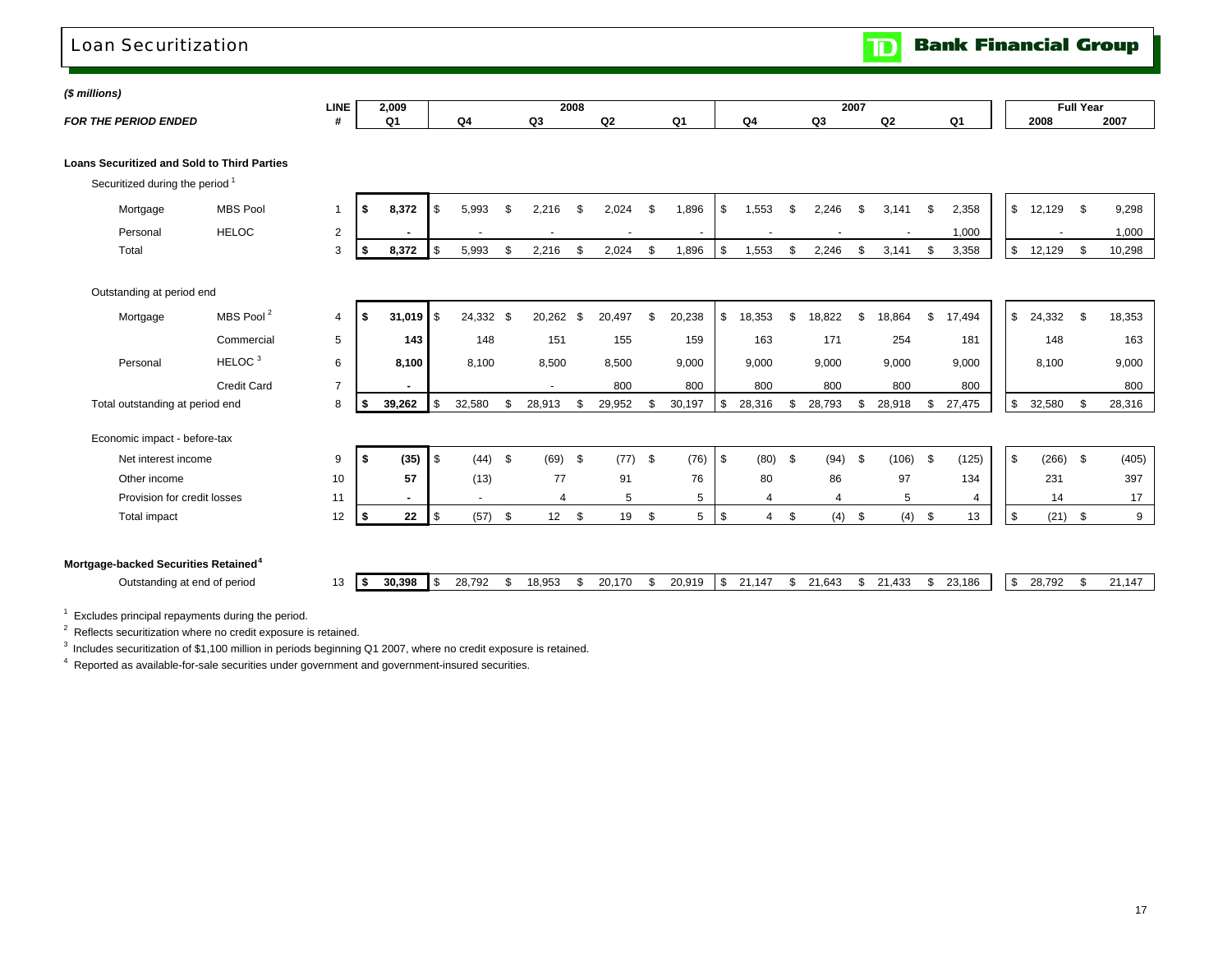# Loans Managed

| <b>Bank Financial Group</b> |  |
|-----------------------------|--|
|-----------------------------|--|

 $\mathbf{D}$ 

|                                             |    |         | 2009         |                          |                    |       | 2008                     |     |             |                          |               |      | 2008                     |      |              |
|---------------------------------------------|----|---------|--------------|--------------------------|--------------------|-------|--------------------------|-----|-------------|--------------------------|---------------|------|--------------------------|------|--------------|
|                                             |    |         | Q1           |                          |                    |       | Q <sub>4</sub>           |     |             |                          |               |      | Q <sub>3</sub>           |      |              |
| (\$ millions)                               |    |         |              |                          |                    |       |                          |     |             |                          |               |      |                          |      |              |
|                                             |    |         |              | Year-to-date             |                    |       |                          |     |             | Year-to-date             |               |      |                          |      | Year-to-date |
|                                             |    |         | <b>Gross</b> | write-offs.              |                    |       | Gross                    |     | write-offs. |                          |               |      | Gross                    |      | write-offs.  |
|                                             |    |         | impaired     | net of                   |                    |       | impaired                 |     |             | net of                   |               |      | impaired                 |      | net of       |
|                                             |    | Loans   | loans        | recoveries               | Loans <sup>'</sup> |       | loans                    |     |             | recoveries               | Loans         |      | loans                    |      | recoveries   |
| Type of Loan                                |    |         |              |                          |                    |       |                          |     |             |                          |               |      |                          |      |              |
| Residential mortgages                       |    | 88,967  | 332S         | $\mathbf{2}$             | \$<br>87,293       |       | \$                       | 266 | \$          | 8                        | \$<br>93,460  | \$.  | 211                      | \$   | 5            |
| Consumer installment and other personal     | 2  | 91,479  | 271          | 128                      | 87,324             |       |                          | 221 |             | 384                      | 85,361        |      | 200                      |      | 280          |
| Credit card                                 | 3  | 7,249   | 95           | 92                       |                    | 7,115 |                          | 82  |             | 300                      | 6,994         |      | 67                       |      | 225          |
| Business and government and other loans     | 4  | 78,011  | 859          | 127                      | 70,472             |       |                          | 600 |             | 145                      | 62,894        |      | 537                      |      | 108          |
| <b>Total loans reported and securitized</b> | 5  | 265,706 | 1,557        | 349                      | 252,204            |       | 1,169                    |     |             | 837                      | 248,709       |      | 1,015                    |      | 618          |
| Less: Loans securitized                     |    |         |              |                          |                    |       |                          |     |             |                          |               |      |                          |      |              |
| Residential mortgage loans                  | 6  | 31,019  |              | $\blacksquare$           | 24,332             |       |                          |     |             | $\overline{\phantom{a}}$ | 20,262        |      |                          |      |              |
| Personal loans                              | 7  | 8,100   | 14           | $\overline{\phantom{0}}$ |                    | 8,100 |                          | 12  |             |                          | 8,500         |      | 14                       |      |              |
| Credit card loans                           | 8  |         |              | $\blacksquare$           | ٠                  |       | $\overline{\phantom{a}}$ |     |             | 14                       |               |      | $\overline{\phantom{a}}$ |      | 14           |
| Commercial mortgage loans <sup>2</sup>      | 9  | 143     |              | $\blacksquare$           |                    | 148   |                          |     |             | ۰                        | 151           |      |                          |      |              |
| <b>Total loans securitized</b>              | 10 | 39,262  | 14           | $\blacksquare$           | 32,580             |       |                          | 12  |             | 15                       | 28,913        |      | 14                       |      | 14           |
| Total loans reported on the                 |    |         |              |                          |                    |       |                          |     |             |                          |               |      |                          |      |              |
| <b>Consolidated Balance Sheet</b>           | 11 | 226,444 | $1,543$ \$   |                          | 219,624            |       | 1,157<br>\$.             |     | -S          | 822                      | \$<br>219,796 | - \$ | 1,001                    | - \$ | 604          |
|                                             |    |         |              |                          |                    |       |                          |     |             |                          |               |      |                          |      |              |

|                                             |    |              | 2008      |     |              |                    |   | 2008     |                          |
|---------------------------------------------|----|--------------|-----------|-----|--------------|--------------------|---|----------|--------------------------|
|                                             |    |              | Q2        |     |              |                    |   | Q1       |                          |
|                                             |    |              |           |     |              |                    |   |          |                          |
|                                             |    |              |           |     | Year-to-date |                    |   |          | Year-to-date             |
|                                             |    |              | Gross     |     | write-offs,  |                    |   | Gross    | write-offs,              |
|                                             |    |              | impaired  |     | net of       |                    |   | impaired | net of                   |
|                                             |    | Loans'       | loans     |     | recoveries   | Loans <sup>'</sup> |   | loans    | recoveries               |
| Type of Loan                                |    |              |           |     |              |                    |   |          |                          |
| Residential mortgages                       | 12 | \$<br>87,606 | \$<br>183 | -\$ | 3            | \$<br>81,877 \$    |   | 159      | \$                       |
| Consumer installment and other personal     | 13 | 83,275       | 195       |     | 178          | 77,073             |   | 176      | 86                       |
| Credit card                                 | 14 | 6,733        | 68        |     | 153          | 6,461              |   | 71       | 75                       |
| Business and government and other loans     | 15 | 60,765       | 475       |     | 81           | 46,617             |   | 424      | 23                       |
| <b>Total loans reported and securitized</b> | 16 | 238,379      | 921       |     | 415          | 212,028            |   | 830      | 185                      |
| Less: Loans securitized                     |    |              |           |     |              |                    |   |          |                          |
| Residential mortgage loans                  | 17 | 20,497       |           |     |              | 20,238             |   |          | $\overline{\phantom{a}}$ |
| Personal loans                              | 18 | 8,500        | 12        |     |              | 9,000              |   | 12       |                          |
| Credit card loans                           | 19 | 800          |           |     | 10           | 800                |   |          | 5                        |
| Commercial mortgage loans <sup>2</sup>      | 20 | 155          |           |     |              | 159                |   |          |                          |
| <b>Total loans securitized</b>              | 21 | 29,952       | 12        |     | 10           | 30,197             |   | 12       | 5                        |
| Total loans reported on the                 |    |              |           |     |              |                    |   |          |                          |
| <b>Consolidated Balance Sheet</b>           | 22 | 208,427      | \$<br>909 | \$  | 405          | \$<br>181,831      | S | 818      | \$<br>180                |

<sup>1</sup> Net of allowance for credit losses.

 $2$  Commercial mortgage loans are included in business and government loans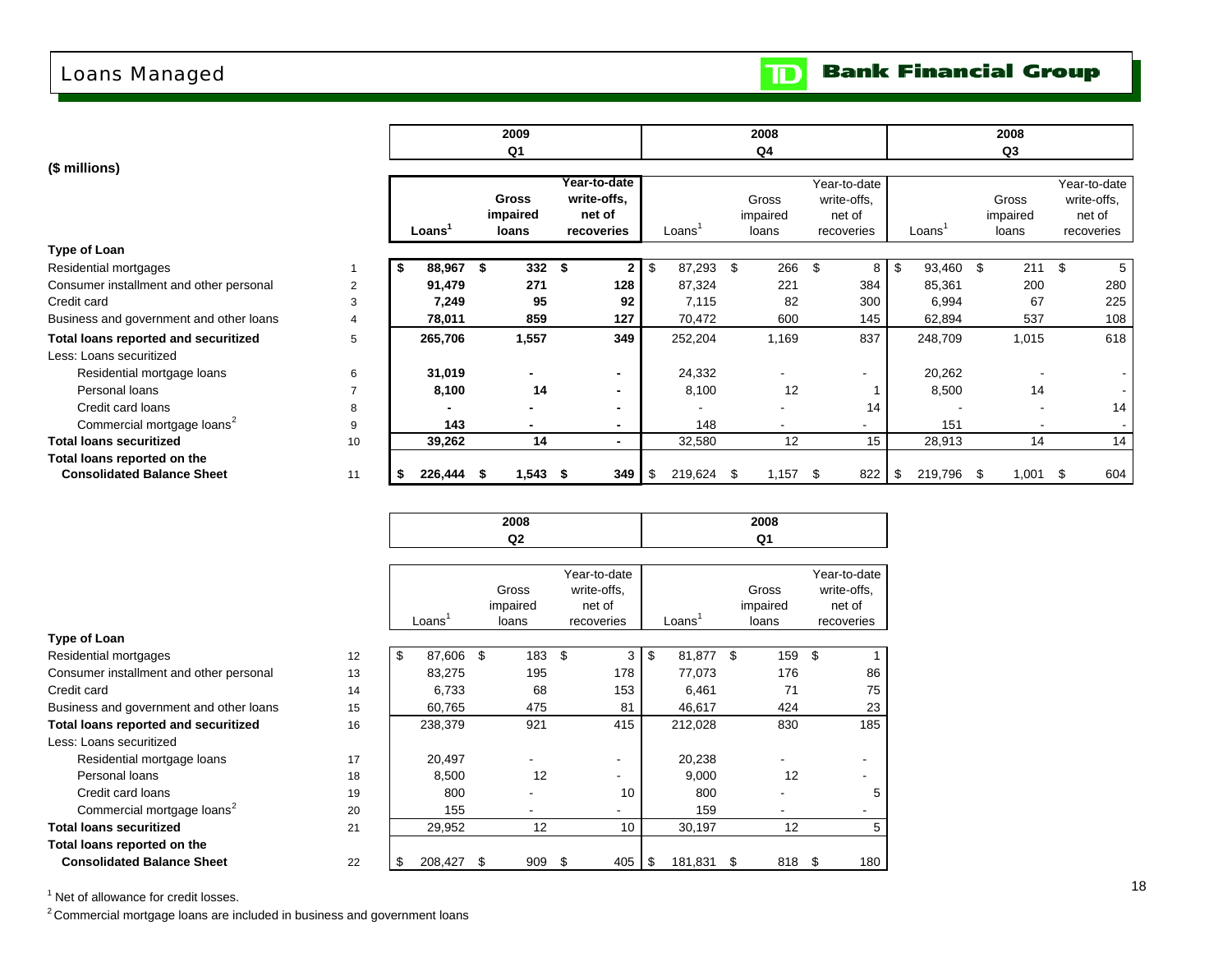

# **Bank Financial Group**

| (\$ millions)                                          | <b>LINE</b>    | 2009          | 2008          |
|--------------------------------------------------------|----------------|---------------|---------------|
| AS AT                                                  | #              | Q1            | Q4            |
| <b>By Industry Sector</b>                              |                |               |               |
| Residential and personal                               |                |               |               |
| Residential mortgages                                  | 1              | \$<br>57,973  | \$<br>62,979  |
| Consumer installment and other personal                | $\overline{2}$ | 83,666        | 79,533        |
| Credit card                                            | 3              | 7,486         | 7,343         |
| Total residential and personal                         | 4              | 149,125       | 149,855       |
| Business and government                                |                |               |               |
| Real estate                                            |                |               |               |
| Residential                                            | 5              | 7,996         | 7,497         |
| Non-residential                                        | 6              | 14,462        | 12,679        |
| Total real estate                                      | $\overline{7}$ | 22,458        | 20,176        |
| Agriculture                                            | 8              | 2,943         | 2,855         |
| Automotive                                             | 9              | 4,325         | 3,509         |
| Chemical                                               | 10             | 1,484         | 1,257         |
| Financial                                              | 11             | 9,556         | 8,910         |
| Food, beverage and tobacco                             | 12             | 5,737         | 4,403         |
| Forestry                                               | 13             | 1,303         | 1,131         |
| Government and public sector entities                  | 14             | 3,439         | 2,759         |
| Health and social services                             | 15             | 6,190         | 5,465         |
| Industrial construction and trade contractors          | 16             | 2,760         | 2,713         |
| Media and entertainment                                | 17             | 2,250         | 2,424         |
| Metals and mining                                      | 18             | 3,701         | 3,580         |
| Pipelines, oil and gas                                 | 19             | 4,469         | 4,613         |
| Power and utilities                                    | 20             | 2,225         | 2,130         |
| Retail sector                                          | 21             | 3,843         | 3,605         |
| Sundry manufacturing and wholesale                     | 22             | 2,062         | 1,980         |
| Telecommunications and cable                           | 23             | 1,955         | 1,877         |
| Transportation                                         | 24             | 2,189         | 2,011         |
| Other                                                  | 25             | 7,603         | 6,595         |
| Total business and government                          | 26             | 90,492        | 81,993        |
| Total loans and acceptances, net of specific allowance | 27             | \$<br>239,617 | \$<br>231,848 |
|                                                        |                |               |               |
| By Geography <sup>1</sup>                              |                |               |               |
| Canada                                                 | 28             | \$<br>166,551 | \$<br>169,330 |
| <b>United States</b>                                   | 29             | 66,652        | 56,967        |
| Other international                                    |                |               |               |
| Europe                                                 | 30             | 3,559         | 2,618         |
| Other                                                  | 31             | 2,855         | 2,933         |
| Total other international                              | 32             | 6,414         | 5,551         |
| Total loans and acceptances, net of specific allowance | 33             | \$<br>239,617 | \$<br>231,848 |
|                                                        |                |               |               |

<sup>1</sup> Based on geographic location of unit responsible for recording revenue.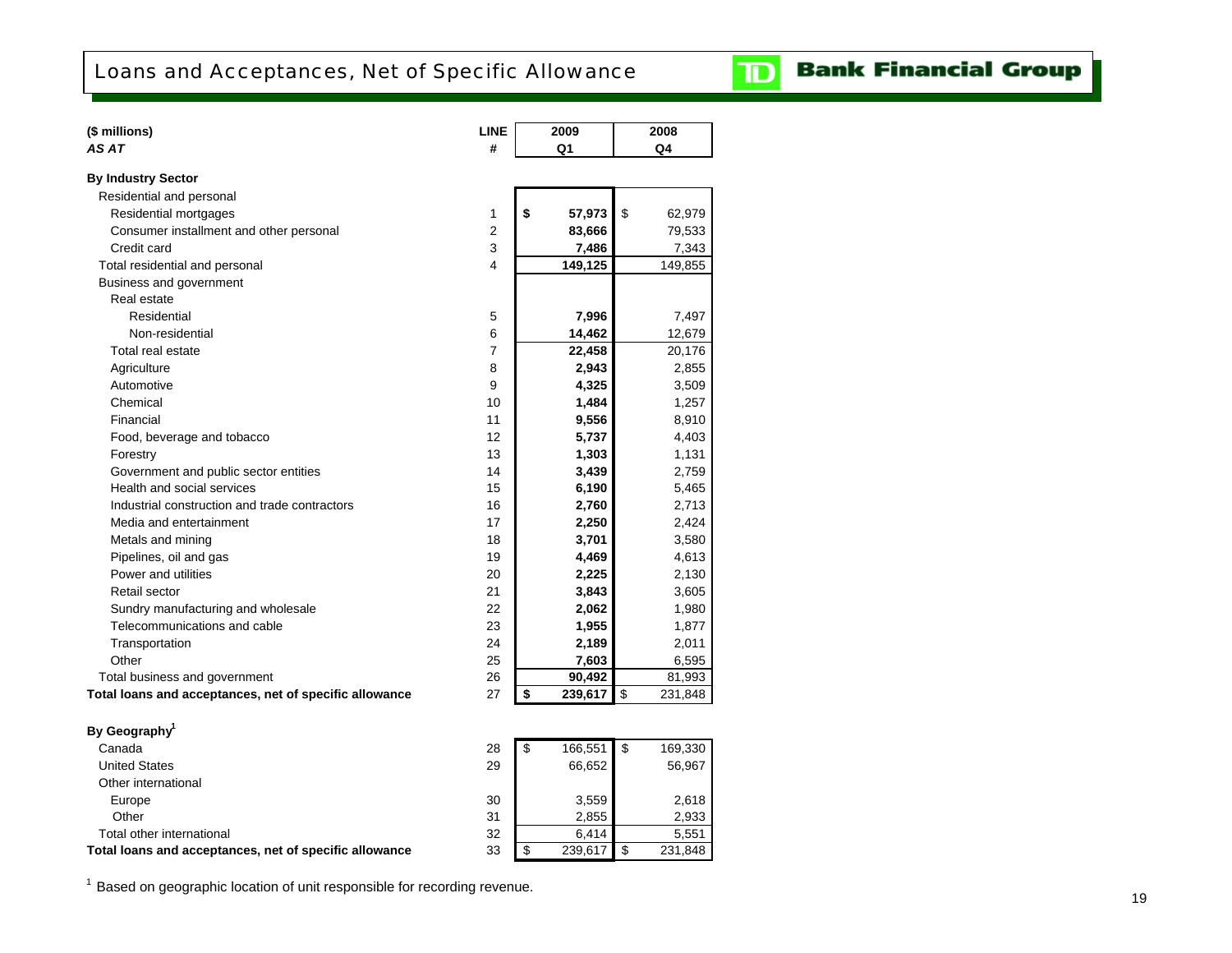### Impaired Loans

| (\$ millions)                                                                             | <b>LINE</b>    | 2009         |                |                | 2008           |                |                |                |                |               |             |                |             | 2007 |           |              |           |     | <b>Full Year</b> |                |                |
|-------------------------------------------------------------------------------------------|----------------|--------------|----------------|----------------|----------------|----------------|----------------|----------------|----------------|---------------|-------------|----------------|-------------|------|-----------|--------------|-----------|-----|------------------|----------------|----------------|
| AS AT                                                                                     | #              | Q1           | Q4             |                | Q3             |                | Q2             |                | Q1             |               | Q4          |                | Q3          |      | Q2        |              | Q1        |     | 2008             |                | 2007           |
| <b>CHANGE IN GROSS IMPAIRED LOANS BY SEGMENT</b>                                          |                |              |                |                |                |                |                |                |                |               |             |                |             |      |           |              |           |     |                  |                |                |
| Balance at beginning of period<br>Additions                                               | $\mathbf{1}$   | 1,157<br>£.  | \$<br>1,001    | <b>S</b>       | 909            | \$             | 818            | \$             | 569            | $\mathfrak s$ | 590         | \$             | 603         | \$   | 511       | \$           | 446       | s.  | 569              | <b>S</b>       | 446            |
| Canadian Personal and Commercial Banking - retail <sup>1,2</sup>                          | $\overline{2}$ | 447          | 394            |                | 348            |                | 338            |                | 405            |               | 263         |                | 246         |      | 235       |              | 228       |     | 1,485            |                | 972            |
| - commercial mid-market                                                                   | 3              | 20           | 28             |                | 32             |                | 33             |                | 33             |               | 8           |                | 10          |      | 14        |              | 8         |     | 126              |                | 40             |
| U.S. Personal and Commercial Banking 3, 4<br>in USD                                       | $\overline{4}$ | 328          | 182            |                | 168            |                | 194            |                | 88             |               | 116         |                | 99          |      | 184       |              | 104       |     | 632              |                | 503            |
| foreign exchange                                                                          | 5              | 72           | 12             |                | 3              |                | 5              |                | (1)            |               | (1)         |                | 6           |      | 28        |              | 17        |     | 19               |                | 50             |
|                                                                                           | 6              | 400          | 194            |                | 171            |                | 199            |                | 87             |               | 115         |                | 105         |      | 212       |              | 121       |     | 651              |                | 553            |
| <b>Wholesale Banking</b>                                                                  |                | 123          |                |                | 3              |                | 5              |                | 134            |               |             |                | 14          |      |           |              | 12        |     | 142              |                | 26             |
| Other                                                                                     | 8              |              |                |                |                |                |                |                |                |               |             |                |             |      |           |              |           |     |                  |                | $\overline{1}$ |
| Total additions to impaired loans and acceptances                                         | 9              | 990          | 616            |                | 554            |                | 575            |                | 659            |               | 387         |                | 375         |      | 461       |              | 369       |     | 2,404            |                | 1,592          |
| Return to performing status, repaid or sold                                               | 10             | (297)        | (243)          |                | (231)          |                | (234)          |                | (197)          |               | (188)       |                | (166)       |      | (158)     |              | (126)     |     | (905)            |                | (638)          |
| Net new additions (reductions)                                                            | 11             | 693          | 373            |                | 323            |                | 341            |                | 462            |               | 199         |                | 209         |      | 303       |              | 243       |     | 1,499            |                | 954            |
| Write-offs                                                                                | 12             | (373)        | (247)          |                | (229)          |                | (258)          |                | (212)          |               | (202)       |                | (200)       |      | (207)     |              | (184)     |     | (946)            |                | (793)          |
| Foreign exchange and other adjustments                                                    | 13             | 66           | 30             |                | (2)            |                | 8              |                | (1)            |               | (18)        |                | (22)        |      | (4)       |              | 6         |     | 35               |                | (38)           |
| Change during the period                                                                  | 14<br>15       | 386<br>1,543 | 156<br>1,157   | \$.            | 92<br>1,001    | $\mathfrak{s}$ | 91<br>909      | $\mathfrak{L}$ | 249<br>818     | \$            | (21)<br>569 | $\mathfrak{L}$ | (13)<br>590 | \$.  | 92<br>603 | $\mathbf{s}$ | 65<br>511 | £.  | 588<br>1,157     | <b>S</b>       | 123<br>569     |
| Balance at end of period                                                                  |                |              |                |                |                |                |                |                |                |               |             |                |             |      |           |              |           |     |                  |                |                |
| <b>GROSS IMPAIRED LOANS BY SEGMENT</b><br><b>Canadian Personal and Commercial Banking</b> |                |              |                |                |                |                |                |                |                |               |             |                |             |      |           |              |           |     |                  |                |                |
| Personal                                                                                  | 16             | 569<br>S     | \$<br>490      | \$             | 423            | \$             | 403            | \$             | 399            | \$            | 244         | \$             | 225         | \$   | 217       | \$           | 211       | \$  | 490              | \$             | 244            |
| Commercial                                                                                | 17             | 110          | 107            |                | 106            |                | 91             |                | 82             |               | 66          |                | 77          |      | 79        |              | 93        |     | 107              |                | 66             |
| Total Canadian Personal and Commercial Banking                                            | 18             | 679          | 597            |                | 529            |                | 494            |                | 481            |               | 310         |                | 302         |      | 296       |              | 304       |     | 597              |                | 310            |
| U.S. Personal and Commercial Banking 3,4<br>in USD                                        | 19             | 576          | 415            |                | 361            |                | 307            |                | 230            |               | 238         |                | 240         |      | 239       |              | 149       |     | 415              |                | 238            |
| foreign exchange                                                                          | 20             | 125          | 27             |                | $\overline{7}$ |                | 8              |                | (2)            |               | (1)         |                | 16          |      | 37        |              | 25        |     | 27               |                | (1)            |
|                                                                                           | 21             | 701          | 442            |                | 368            |                | 315            |                | 228            |               | 237         |                | 256         |      | 276       |              | 174       |     | 442              |                | 237            |
| <b>Wholesale Banking</b>                                                                  | 22             | 158          | 107            |                | 94             |                | 91             |                | 100            |               | 13          |                | 24          |      | 23        |              | 24        |     | 107              |                | 13             |
| Other                                                                                     | 23             | 5            | 11             |                | 10             |                | 9              |                | 9              |               | 9           |                | 8           |      | 8         |              | 9         |     | 11               |                | 9              |
| <b>Total gross impaired loans</b>                                                         | 24             | 1,543        | 1,157          | \$.            | 1,001          | \$.            | 909            | \$             | 818            | \$            | 569         | - \$           | 590         | - \$ | 603       | -S           | 511       | \$  | 1,157            | - \$           | 569            |
| <b>NET IMPAIRED LOANS BY SEGMENT</b><br><b>Canadian Personal and Commercial Banking</b>   |                |              |                |                |                |                |                |                |                |               |             |                |             |      |           |              |           |     |                  |                |                |
| Personal                                                                                  | 25             | 413          | \$<br>357      | \$             | 300            | \$             | 279            | \$             | 276            | \$            | 126         | \$             | 115         | \$   | 103       | \$           | 103       | s.  | 357              | $\mathfrak{s}$ | 126            |
| Commercial                                                                                | 26             | 63           | 68             |                | 60             |                | 49             |                | 49             |               | 29          |                | 36          |      | 40        |              | 52        |     | 68               |                | 29             |
| Total Canadian Personal and Commercial Banking                                            | 27             | 476          | 425            |                | 360            |                | 328            |                | 325            |               | 155         |                | 151         |      | 143       |              | 155       |     | 425              |                | 155            |
| U.S. Personal and Commercial Banking 3,4<br>in USD                                        | 28             | 479          | 327            |                | 313            |                | 274            |                | 194            |               | 201         |                | 202         |      | 191       |              | 129       |     | 327              |                | 201            |
| foreign exchange                                                                          | 29             | 104          | 21             |                | 6              |                | $\overline{7}$ |                | (2)            |               | (1)         |                | 13          |      | 30        |              | 21        |     | 21               |                | (1)            |
|                                                                                           | 30             | 583          | 348            |                | 319            |                | 281            |                | 192            |               | 200         |                | 215         |      | 221       |              | 150       |     | 348              |                | 200            |
| <b>Wholesale Banking</b>                                                                  | 31             | 97           | 31             |                | 29             |                | 44             |                | 36             |               | 10          |                | 13          |      | 8         |              | 9         |     | 31               |                | 10             |
| Other                                                                                     | 32             | -1           | $\overline{1}$ |                | $\overline{1}$ |                | -1             |                | $\overline{1}$ |               |             |                | $\sim$      |      |           |              |           |     | $\overline{1}$   |                | $\overline{1}$ |
| Impaired loans net of specific provisions                                                 | 33             | 1,157        | 805            |                | 709            |                | 654            |                | 554            |               | 366         |                | 379         |      | 372       |              | 314       |     | 805              |                | 366            |
| Specific allowance as a % of gross impaired loans                                         | 34             | 25.0 %       | 30.4%          |                | 29.2%          |                | 28.1%          |                | 32.3%          |               | 35.7%       |                | 35.8%       |      | 38.3%     |              | 38.6%     |     | 30.4%            |                | 35.7%          |
| Total loans and acceptances (page 14, lines 16+17)                                        | 35             | 238.220      | 230.664        | $\mathfrak{s}$ | 230,640        | \$             | 219,275        | $\mathfrak s$  | 192,464        | \$            | 185,194     | \$             | 181,145     | \$   | 179,137   | $\mathbb{S}$ | 171,296   | \$. | 230,664          | $\mathbb{S}$   | 185.194        |
| Impaired loans net of specific allowance as a % of net loans <sup>5</sup>                 | 36             | 0.5%         | 0.3%           |                | 0.3%           |                | 0.3%           |                | 0.3%           |               | 0.2%        |                | 0.2%        |      | 0.2%      |              | 0.2%      |     | 0.3%             |                | 0.2%           |

<sup>1</sup> Including Small Business Banking.

2 The quarter-over-quarter increase in Q1 2008 was largely a result of a change in the definition of gross impaired loans for insured residential mortgages from 360 days to 90 days past the contractual due date. There was allowances as a majority of the net increase in gross impaired balances related to residential mortgages that are insured.

<sup>3</sup> Q2 2008 included Cdn\$97 million of impaired loans due to the Commerce acquisition. All loans acquired from Commerce have been measured at fair value. Fair value takes into consideration the credit quality of the loans no allowance was recognized upon acquisition.

4 Includes a small portion of personal and commercial loans booked in U.S. entities, but managed by the Canadian Personal and Commercial Banking segment.

5 Includes customers' liability under acceptances.

# **TD** Bank Financial Group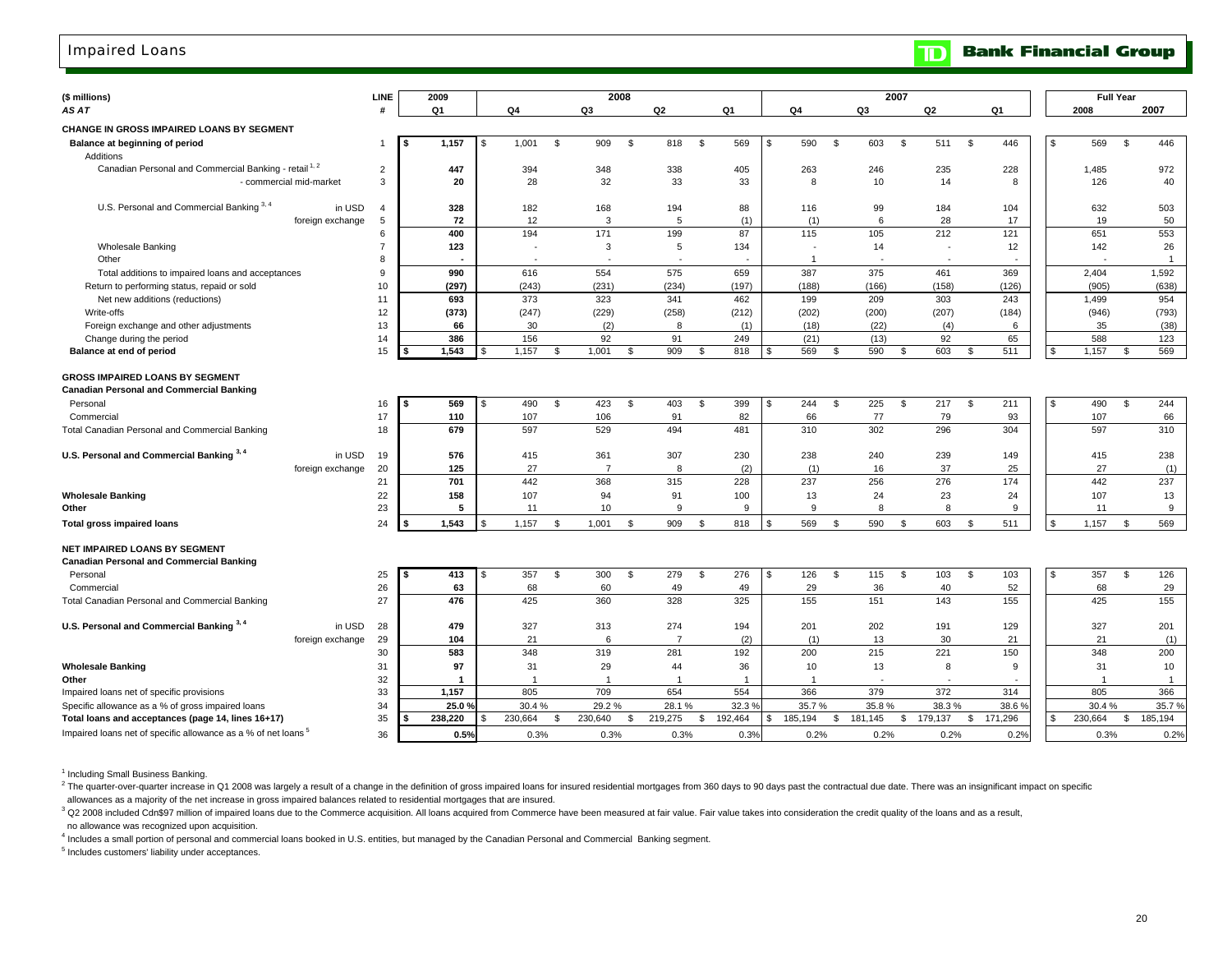# Impaired Loans (continued)

|  |  | <b>TD</b> Bank Financial Group |  |
|--|--|--------------------------------|--|
|--|--|--------------------------------|--|

| (\$ millions)                                 | <b>LINE</b>    |            | 2009           |      |                |           | 2008 |                |           |           |           | 2007 |                |           |
|-----------------------------------------------|----------------|------------|----------------|------|----------------|-----------|------|----------------|-----------|-----------|-----------|------|----------------|-----------|
| AS AT                                         | #              |            | Q <sub>1</sub> |      | Q <sub>4</sub> | Q3        |      | Q <sub>2</sub> | Q1        | Q4        | Q3        |      | Q <sub>2</sub> | Q1        |
| <b>GROSS IMPAIRED LOANS</b>                   |                |            |                |      |                |           |      |                |           |           |           |      |                |           |
| <b>By Industry Sector</b>                     |                |            |                |      |                |           |      |                |           |           |           |      |                |           |
| Residential and personal                      |                |            |                |      |                |           |      |                |           |           |           |      |                |           |
| Residential mortgages                         | $\mathbf{1}$   | \$         | 332            | \$   | 266            |           |      |                |           |           |           |      |                |           |
| Consumer installment and other personal       | $\overline{2}$ |            | 257            |      | 209            |           |      |                |           |           |           |      |                |           |
| Credit card                                   | 3              |            | 95             |      | 82             |           |      |                |           |           |           |      |                |           |
| Total residential and personal                | $\overline{4}$ |            | 684            |      | 557            |           |      |                |           |           |           |      |                |           |
| Business and government                       |                |            |                |      |                |           |      |                |           |           |           |      |                |           |
| Real estate                                   |                |            |                |      |                |           |      |                |           |           |           |      |                |           |
| Residential                                   | 5              |            | 162            |      | 132            |           |      |                |           |           |           |      |                |           |
| Non-residential                               | 6              |            | 226            |      | 111            |           |      |                |           |           |           |      |                |           |
| Total real estate                             | $\overline{7}$ |            | 388            |      | 243            |           |      |                |           |           |           |      |                |           |
| Agriculture                                   | 8              |            | 15             |      | 13             |           |      |                |           |           |           |      |                |           |
| Automotive                                    | 9              |            | 31             |      | 55             |           |      |                |           |           |           |      |                |           |
| Chemical                                      | 10             |            | 3              |      | $\mathbf{1}$   |           |      |                |           |           |           |      |                |           |
| Financial                                     | 11             |            | 18             |      | 49             |           |      |                |           |           |           |      |                |           |
| Food, beverage and tobacco                    | 12             |            | 19             |      | 14             |           |      |                |           |           |           |      |                |           |
| Forestry                                      | 13             |            | 90             |      | 23             |           |      |                |           |           |           |      |                |           |
| Government and public sector entities         | 14             |            | 8              |      | 3              |           |      |                |           |           |           |      |                |           |
| Health and social services                    | 15             |            | 9              |      | 6              |           |      |                |           |           |           |      |                |           |
| Industrial construction and trade contractors | 16             |            | 27             |      | 17             |           |      |                |           |           |           |      |                |           |
| Media and entertainment                       | 17             |            | 21             |      | 24             |           |      |                |           |           |           |      |                |           |
| Metals and mining                             | 18             |            | 34             |      | 19             |           |      |                |           |           |           |      |                |           |
| Pipelines, oil and gas                        | 19             |            | 15             |      | 17             |           |      |                |           |           |           |      |                |           |
| Power and utilities                           | 20             |            | 4              |      | 6              |           |      |                |           |           |           |      |                |           |
| Retail sector                                 | 21             |            | 37             |      | 22             |           |      |                |           |           |           |      |                |           |
| Sundry manufacturing and wholesale            | 22             |            | 68             |      | 32             |           |      |                |           |           |           |      |                |           |
| Telecommunications and cable                  | 23             |            | ۰              |      |                |           |      |                |           |           |           |      |                |           |
| Transportation                                | 24             |            | 14             |      | 3              |           |      |                |           |           |           |      |                |           |
| Other                                         | 25             |            | 58             |      | 53             |           |      |                |           |           |           |      |                |           |
| Total business and government                 | 26             |            | 859            |      | 600            |           |      |                |           |           |           |      |                |           |
| <b>Total gross impaired loans</b>             | 27             | \$         | 1,543          | - \$ | 1,157          |           |      |                |           |           |           |      |                |           |
| By Country of Risk <sup>1</sup>               |                |            |                |      |                |           |      |                |           |           |           |      |                |           |
| Canada                                        | 28             | $\sqrt{s}$ | $812$ \$       |      | 628            | \$<br>562 | \$   | 517            | \$<br>513 | \$<br>325 | \$<br>316 | \$   | 307            | \$<br>317 |

| Canada                     | 28 | 812  | 628 | 562              | 517 | 513 | 325 | 316 | 307                      | 317                      |
|----------------------------|----|------|-----|------------------|-----|-----|-----|-----|--------------------------|--------------------------|
| United States              | 29 | 728  | 526 | 437              | 389 | 302 | 244 | 274 | 296                      | 194                      |
| Other international        |    |      |     |                  |     |     |     |     |                          |                          |
| Europe                     | 30 |      |     | -                |     |     |     | -   | $\overline{\phantom{a}}$ |                          |
| Other                      | 31 |      |     |                  |     |     |     |     |                          | $\overline{\phantom{a}}$ |
| Total other international  | 32 |      |     |                  |     |     |     |     |                          |                          |
| Total gross impaired loans | 33 | .543 | 157 | .00 <sup>2</sup> | 909 | 818 | 569 | 590 | 603                      | 511                      |

 $1$  Prior to Q1 2008, the geographic location was based on the unit responsible for recording revenue.

2 Q2 2008 include \$97 million of impaired loans due to the Commerce acquisition. All loans acquired from Commerce have been measured at fair value. Fair value takes into consideration the credit quality of the loans and as a result, no allowance was recognized upon acquisition.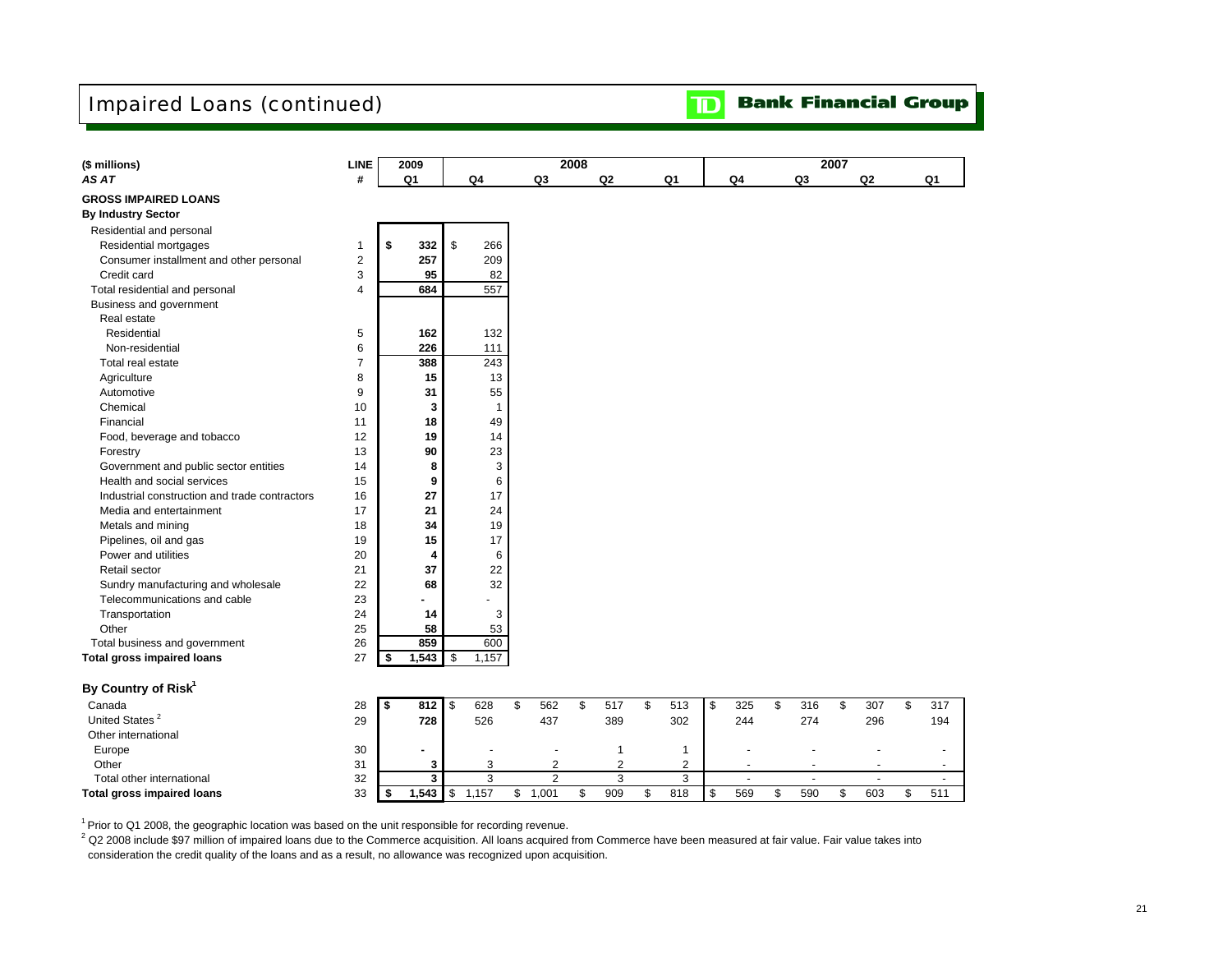#### Allowance for Credit Losses

**TD** Bank Financial Group

| (\$ millions)                                                      | <b>LINE</b>    | 2009         |                          |                          |    |                          | 2008 |                          |    |                |    |                          |             | 2007                     |                          |             |             | <b>Full Year</b> |       |
|--------------------------------------------------------------------|----------------|--------------|--------------------------|--------------------------|----|--------------------------|------|--------------------------|----|----------------|----|--------------------------|-------------|--------------------------|--------------------------|-------------|-------------|------------------|-------|
| AS AT                                                              |                | Q1           |                          | Q4                       |    | Q3                       |      | Q2                       |    | Q1             |    | Q4                       | Q3          |                          | Q2                       | Q1          | 2008        |                  | 2007  |
| ALLOWANCE FOR CREDIT LOSSES                                        |                |              |                          |                          |    |                          |      |                          |    |                |    |                          |             |                          |                          |             |             |                  |       |
| <b>Specific Allowance</b>                                          |                |              |                          |                          |    |                          |      |                          |    |                |    |                          |             |                          |                          |             |             |                  |       |
| Balance at beginning of period                                     |                | 352          |                          | 292                      |    | 255                      |      | 264                      |    | 203            |    | 211                      | 231         |                          | 197                      | 176         | 203<br>l \$ |                  | 176   |
| Write-offs                                                         | $\overline{2}$ | (373)        |                          | (247)                    |    | (229)                    |      | (258)                    |    | (212)          |    | (202)                    | (200)       |                          | (191)                    | (170)       | (946)       |                  | (763) |
| Recoveries                                                         |                |              | 24                       | 29                       |    | 30                       |      | 33                       |    | 32             |    | 27                       | 40          |                          | 37                       | 31          | 124         |                  | 135   |
| Provision for credit losses                                        |                | 362          |                          | 258                      |    | 230                      |      | 211                      |    | 235            |    | 165                      | 141         |                          | 184                      | 153         | 934         |                  | 643   |
| Foreign exchange and other adjustments                             |                |              | 21                       | 20                       |    | 6                        |      | 5                        |    | 6              |    | $\overline{2}$           |             | (1)                      |                          |             | 37          |                  | 12    |
| Balance at end of period                                           | 6              | 386          |                          | 352                      |    | 292                      |      | 255                      |    | 264            |    | 203                      | 211         |                          | 231                      | 197         | 352         |                  | 203   |
| <b>General Allowance</b>                                           |                |              |                          |                          |    |                          |      |                          |    |                |    |                          |             |                          |                          |             |             |                  |       |
| Balance at beginning of period                                     |                | 1,184        |                          | 1,155                    |    | 1,114                    |      | 1,098                    |    | 1,092          |    | 1,146                    | 1,147       |                          | 1,169                    | 1,141       | 1,092       |                  | 1,141 |
| Provision for credit losses - U.S. Personal and Commercial Banking |                |              | 74                       | 12                       |    | 42                       |      | 5                        |    | $\overline{4}$ |    | 21                       | 18          |                          | (23)                     | (1)         | 63          |                  | 15    |
| - VFC                                                              |                |              | 21                       | 18                       |    | 16                       |      | 16                       |    | 15             |    | 13                       | 12          |                          | 11                       | 11          | 65          |                  | 47    |
| - General allowance increase (release) in Canadian Personal and    |                |              |                          |                          |    |                          |      |                          |    |                |    |                          |             |                          |                          |             |             |                  |       |
| Commercial Banking (excluding VFC) and Wholesale Banking           | 10             |              | 80                       | $\overline{\phantom{a}}$ |    | $\overline{\phantom{a}}$ |      | $\overline{\phantom{a}}$ |    | $\sim$         |    | (60)                     |             | $\overline{\phantom{a}}$ | $\overline{\phantom{a}}$ | ٠           |             |                  | (60)  |
| - Other                                                            |                |              | $\blacksquare$           |                          |    | $\overline{a}$           |      | $\sim$                   |    | $\overline{1}$ |    | $\overline{\phantom{a}}$ |             |                          | $\overline{\phantom{a}}$ | $\sim$      |             |                  |       |
| Arising on acquisitions <sup>1</sup>                               | 12             |              | $\overline{\phantom{a}}$ |                          |    |                          |      | $\overline{\phantom{a}}$ |    | $\sim$         |    | $\overline{\phantom{a}}$ |             |                          | $\overline{a}$           | 14          |             |                  | 14    |
| Foreign exchange and other adjustments                             | 13             |              | 38                       | (1)                      |    | (17)                     |      | (5)                      |    | (14)           |    | (28)                     | (31)        |                          | (10)                     |             | (37)        |                  | (65)  |
| Balance at end of period                                           | 14             | 1,397        |                          | 1,184                    |    | 1,155                    |      | 1,114                    |    | 1,098          |    | 1,092                    | 1,146       |                          | 1,147                    | 1,169       | 1,184       |                  | 1,092 |
| Total allowance for credit losses at end of period                 | 15             | 1,783<br>الا | IS.                      | 1,536                    | -S | 1.447                    | -5   | 1,369                    | -5 | 1,362          | -9 | 1,295                    | 1,357<br>-S | -S                       | 1.378                    | 1,366<br>-S | 1,536<br>۱s |                  | 1,295 |

<sup>1</sup> All loans acquired from Commerce have been measured at fair value. Fair value takes into consideration the credit quality of the loans and as a result, no allowance was recognized upon acquisition.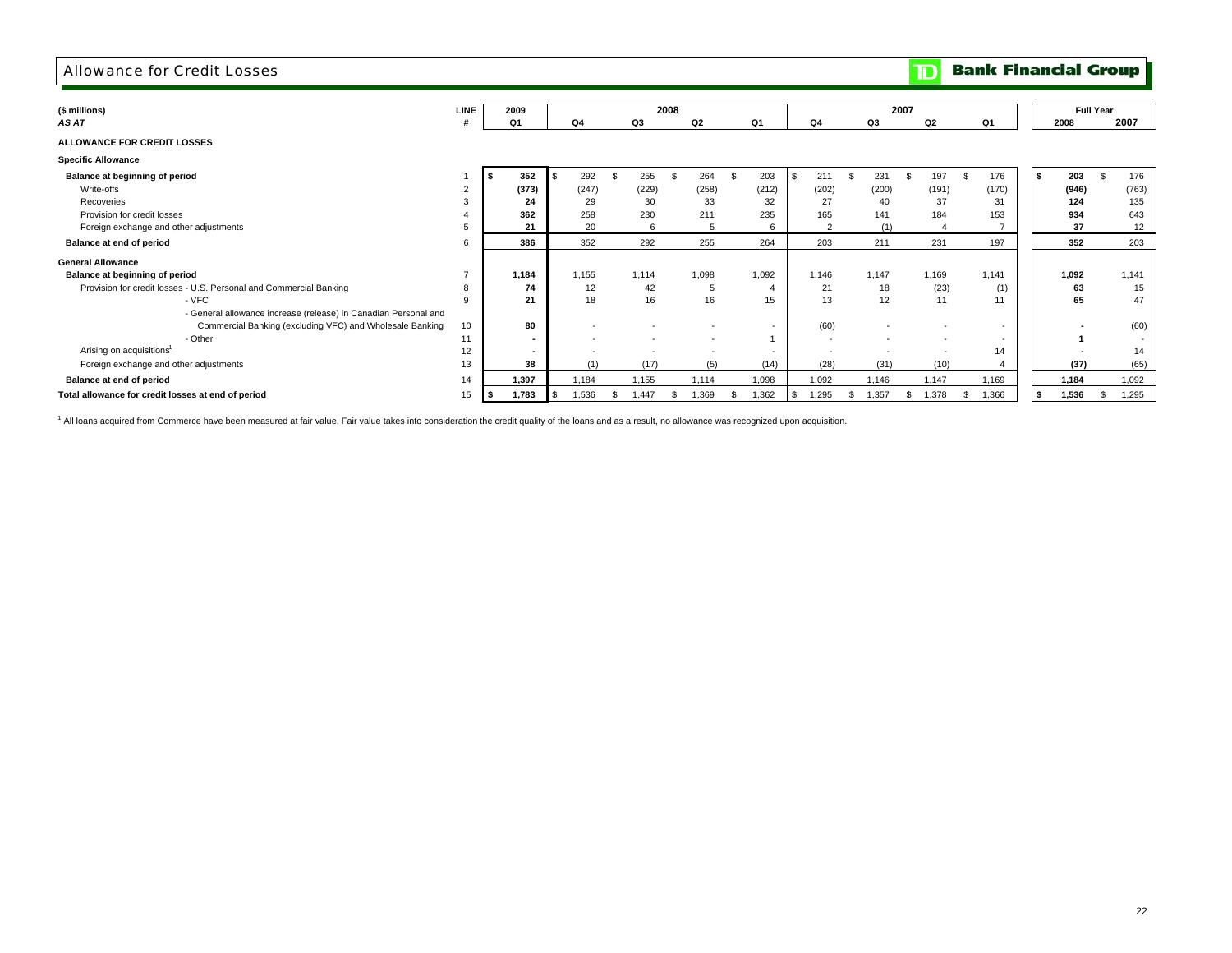# Allowance for Credit Losses (continued)

|  |  | <b>TD</b> Bank Financial Group |  |  |
|--|--|--------------------------------|--|--|
|--|--|--------------------------------|--|--|

| (\$ millions)                                 | <b>LINE</b>    | 2009                    |                |    | 2008                    |    |                |                |
|-----------------------------------------------|----------------|-------------------------|----------------|----|-------------------------|----|----------------|----------------|
| AS AT                                         | #              | Q1                      | Q4             | Q3 |                         | Q2 |                | Q1             |
|                                               |                |                         |                |    |                         |    |                |                |
| <b>By Industry Sector</b>                     |                |                         |                |    |                         |    |                |                |
| <b>Specific allowances:</b>                   |                |                         |                |    |                         |    |                |                |
| Residential and personal                      |                |                         |                |    |                         |    |                |                |
| Residential mortgages                         | $\mathbf{1}$   | \$<br>18                | \$<br>23       |    |                         |    |                |                |
| Consumer installment and other personal       | $\overline{2}$ | 87                      | 76             |    |                         |    |                |                |
| Credit card                                   | 3              | 56                      | 44             |    |                         |    |                |                |
| Total residential and personal                | 4              | 161                     | 143            |    |                         |    |                |                |
| Business and government                       |                |                         |                |    |                         |    |                |                |
| Real estate                                   |                |                         |                |    |                         |    |                |                |
| Residential                                   | 5              | 35                      | 29             |    |                         |    |                |                |
| Non-residential                               | 6              | 39                      | 22             |    |                         |    |                |                |
| Total real estate                             | $\overline{7}$ | 74                      | 51             |    |                         |    |                |                |
| Agriculture                                   | 8              | 5                       | 4              |    |                         |    |                |                |
| Automotive                                    | 9              | 4                       | 34             |    |                         |    |                |                |
| Chemical                                      | 10             | $\mathbf 2$             |                |    |                         |    |                |                |
| Financial                                     | 11             | 5                       | 44             |    |                         |    |                |                |
| Food, beverage and tobacco                    | 12             | $\overline{\mathbf{4}}$ | 3              |    |                         |    |                |                |
| Forestry                                      | 13             | 40                      | 8              |    |                         |    |                |                |
| Government and public sector entities         | 14             | $\overline{2}$          | $\mathbf{1}$   |    |                         |    |                |                |
| Health and social services                    | 15             | 4                       | 2              |    |                         |    |                |                |
| Industrial construction and trade contractors | 16             | 8                       | 6              |    |                         |    |                |                |
| Media and entertainment                       | 17             | $\overline{2}$          | 4              |    |                         |    |                |                |
| Metals and mining                             | 18             | 5                       | $\overline{2}$ |    |                         |    |                |                |
| Pipelines, oil and gas                        | 19             | 10                      | 10             |    |                         |    |                |                |
| Power and utilities                           | 20             |                         | 6              |    |                         |    |                |                |
| Retail sector                                 | 21             | 5                       | 5              |    |                         |    |                |                |
| Sundry manufacturing and wholesale            | 22             | 28                      | 9              |    |                         |    |                |                |
| Telecommunications and cable                  | 23             |                         |                |    |                         |    |                |                |
| Transportation                                | 24             | 4                       | 1              |    |                         |    |                |                |
| Other                                         | 25             | 23                      | 19             |    |                         |    |                |                |
| Total business and government                 | 26             | 225                     | 209            |    |                         |    |                |                |
| <b>Total specific allowances</b>              | 27             | 386                     | 352            |    |                         |    |                |                |
| <b>General allowances:</b>                    |                |                         |                |    |                         |    |                |                |
| Residential mortgages                         | 28             | 25                      | 19             |    |                         |    |                |                |
| Consumer installment and other personal       | 29             | 331                     | 310            |    |                         |    |                |                |
| Credit card                                   | 30             | 238                     | 228            |    |                         |    |                |                |
| Business and government                       | 31             | 803                     | 627            |    |                         |    |                |                |
| <b>Total general allowances</b>               | 32             | 1,397                   | 1,184          |    |                         |    |                |                |
| <b>Total allowances for credit losses</b>     | 33             | \$<br>1,783             | \$<br>1,536    |    |                         |    |                |                |
|                                               |                |                         |                |    |                         |    |                |                |
| Specific Allowance by Country of Risk         |                |                         |                |    |                         |    |                |                |
| Canada                                        | 34             | \$<br>247               | \$<br>180      | \$ | 177                     | \$ | 170            | \$<br>178      |
| <b>United States</b>                          | 35             | 136                     | 169            |    | 113                     |    | 83             | 84             |
| Other international                           |                |                         |                |    |                         |    |                |                |
| Europe                                        | 36             |                         |                |    |                         |    |                |                |
| Other                                         | 37             | 3                       | 3              |    | $\overline{\mathbf{c}}$ |    | 2              | $\overline{2}$ |
| Total other international                     | 38             | 3                       | 3              |    | $\overline{2}$          |    | $\overline{2}$ | $\overline{2}$ |
| <b>Total specific allowance</b>               | 39             | \$<br>386               | \$<br>352      | \$ | 292                     | \$ | 255            | \$<br>264      |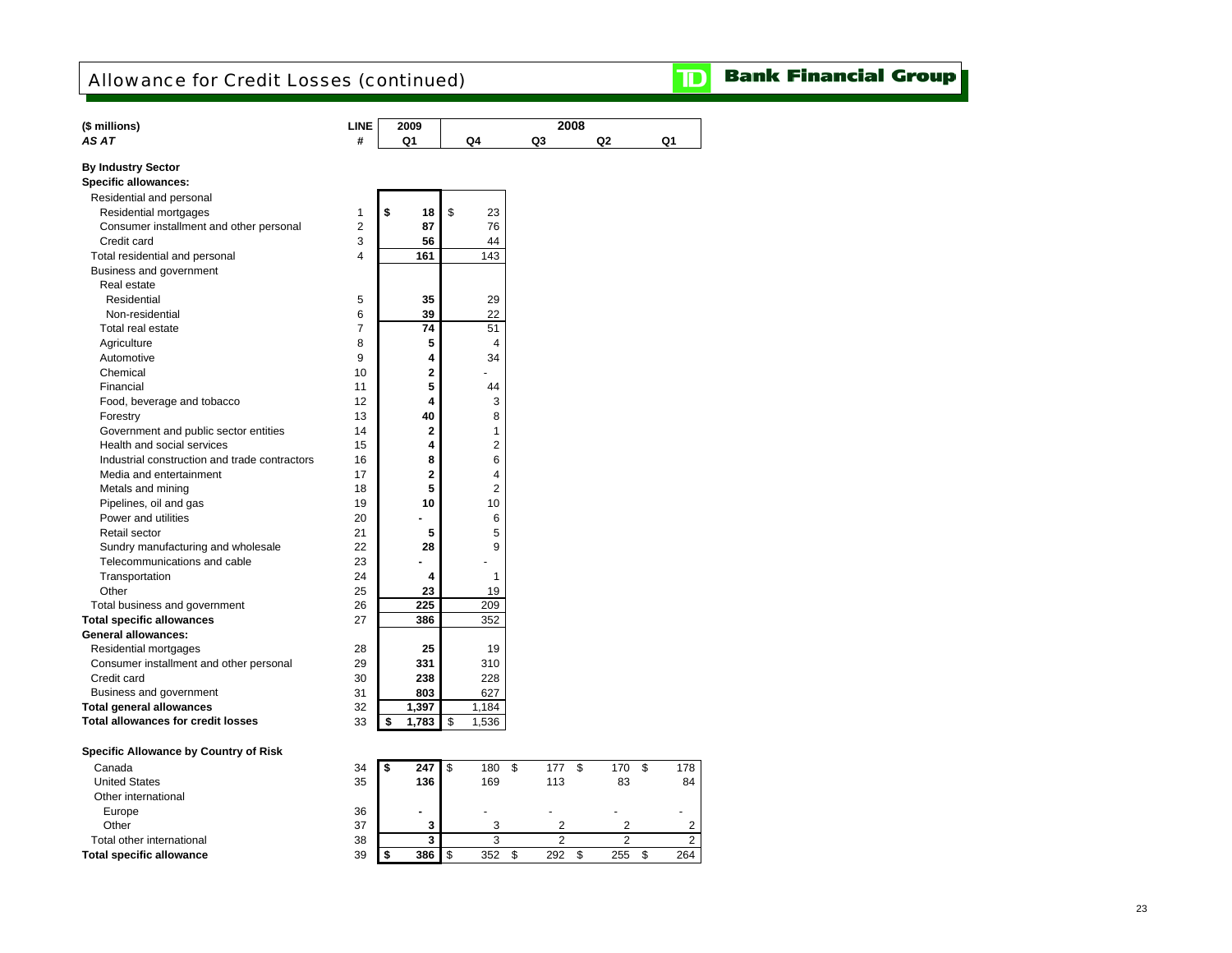### Provision for Credit Losses

| (\$ millions)                                                      | <b>LINE</b>    | 2009           |                | 2008      |           |                |                |           | 2007           |           |         | <b>Full Year</b> |
|--------------------------------------------------------------------|----------------|----------------|----------------|-----------|-----------|----------------|----------------|-----------|----------------|-----------|---------|------------------|
| AS AT                                                              |                | Q <sub>1</sub> | Q <sub>4</sub> | Q3        | Q2        | Q <sub>1</sub> | Q4             | Q3        | Q <sub>2</sub> | Q1        | 2008    | 2007             |
|                                                                    |                |                |                |           |           |                |                |           |                |           |         |                  |
| <b>PROVISION FOR CREDIT LOSSES</b>                                 |                |                |                |           |           |                |                |           |                |           |         |                  |
| New specifics (net of reversals)                                   |                | 386<br>\$      | \$287          | \$<br>260 | \$244     | \$<br>267      | \$<br>192      | \$<br>181 | \$<br>221      | \$<br>184 | \$1,058 | \$ 778           |
| Recoveries                                                         | $\overline{2}$ | (24)           | (29)           | (30)      | (33)      | (32)           | (27)           | (40)      | (37)           | (31)      | (124)   | (135)            |
| Provision for credit losses - specifics                            | 3              | 362            | 258            | 230       | 211       | 235            | 165            | 141       | 184            | 153       | 934     | 643              |
| Change in general allowance - U.S. Personal and Commercial Banking | 4              | 74             | 12             | 42        | 5         | $\overline{4}$ | 21             | 18        | (23)           | (1)       | 63      | 15               |
| - VFC                                                              | 5              | 21             | 18             | 16        | 16        | 15             | 13             | 12        | 11             | 11        | 65      | 47               |
| - General allowance increase (release) in                          |                |                |                |           |           |                |                |           |                |           |         |                  |
| Canadian Personal and Commercial Banking                           |                |                |                |           |           |                |                |           |                |           |         |                  |
| (excluding VFC) and Wholesale Banking                              | 6              | 80             |                |           |           |                | (60)           |           |                |           |         | (60)             |
| - Other                                                            | 7              |                |                |           |           |                |                |           |                |           |         |                  |
| Provision for credit losses                                        | 8              | 537<br>\$      | \$<br>288      | \$<br>288 | 232<br>\$ | \$<br>255      | \$<br>139      | \$<br>171 | 172<br>\$      | 163<br>\$ | \$1,063 | \$645            |
|                                                                    |                |                |                |           |           |                |                |           |                |           |         |                  |
| PROVISION FOR (REVERSAL OF) CREDIT LOSSES BY SEGMENT               |                |                |                |           |           |                |                |           |                |           |         |                  |
| Canadian Personal and Commercial Banking                           | 9              | 266<br>s.      | \$209          | \$<br>194 | \$<br>191 | \$<br>172      | \$<br>176      | \$151     | 143<br>\$      | \$<br>138 | \$ 766  | \$608            |
| U.S. Personal and Commercial Banking                               | 10             | 139            | 78             | 76        | 46        | 26             | 35             | 33        | 35             | 17        | 226     | 120              |
| Wholesale Banking <sup>1</sup>                                     | 11             | 66             | 10             | 30        | 10        | 56             | $\overline{4}$ | 8         | 12             | 24        | 106     | 48               |
| Corporate                                                          |                |                |                |           |           |                |                |           |                |           |         |                  |
| Securitization                                                     | 12             | $\blacksquare$ |                | (4)       | (5)       | (5)            | (4)            | (4)       | (5)            | (4)       | (14)    | (17)             |
| Wholesale Banking - CDS <sup>1</sup>                               | 13             | (10)           | (10)           | (12)      | (10)      | 6              | (11)           | (11)      | (12)           | (12)      | (26)    | (46)             |
| General allowance increase (release) in Canadian Personal and      |                |                |                |           |           |                |                |           |                |           |         |                  |
| Commercial Banking (excluding VFC) and Wholesale Banking           | 14             | 80             |                |           |           |                | (60)           |           |                |           |         | (60)             |
| Other                                                              | 15             | (4)            |                |           |           |                | (1)            | (6)       | (1)            |           | 5       | (8)              |
| <b>Total Corporate</b>                                             | 16             | 66             | (9)            | (12)      | (15)      |                | (76)           | (21)      | (18)           | (16)      | (35)    | (131)            |
| Provision for credit losses                                        | 17             | 537<br>\$      | \$288          | \$<br>288 | 232<br>\$ | \$<br>255      | \$<br>139      | \$<br>171 | 172<br>\$      | 163<br>\$ | \$1,063 | \$645            |

<sup>1</sup> Premiums on credit default swaps (CDS) recorded in provision for credit losses for Wholesale Banking are reclassified to trading income in the Corporate segment.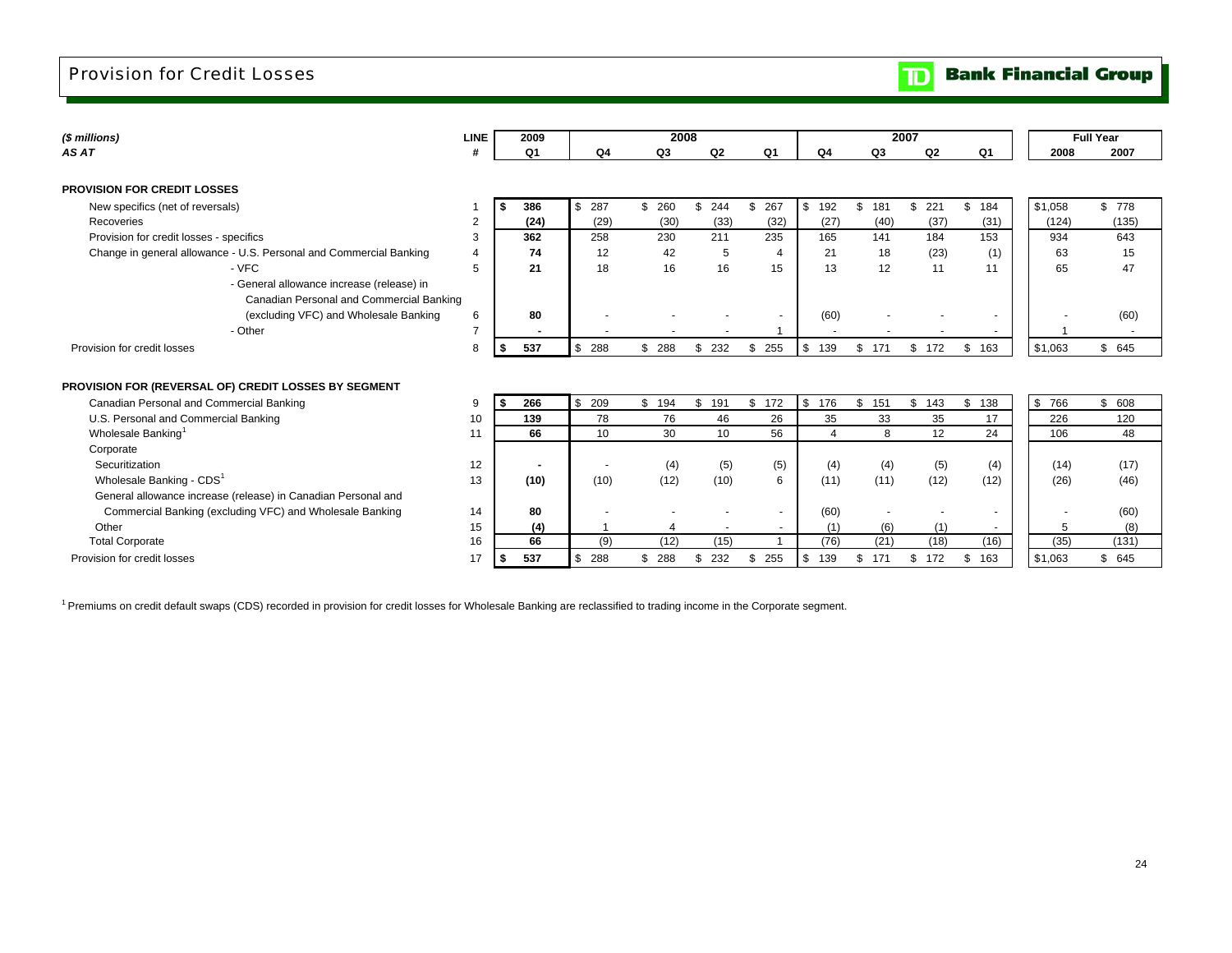# Provision for Credit Losses (continued)

# **TD** Bank Financial Group

| <b>By Industry Sector</b><br><b>Specific provisions</b><br>Residential and personal<br>1<br>\$<br>(4)<br>\$<br>Residential mortgages<br>10<br>$\overline{2}$<br>Consumer installment and other personal<br>134<br>117<br>103<br>Credit card<br>3<br>83<br>4<br>233<br>210<br>Total residential and personal<br>Business and government<br>Real estate<br>22<br>5<br>8<br>Residential<br>6<br>12<br>12<br>Non-residential<br>$\overline{7}$<br>34<br>Total real estate<br>20<br>8<br>(1)<br>Agriculture<br>(1)<br>9<br>Automotive<br>4<br>1<br>1<br>Chemical<br>10<br>$\overline{2}$<br>Financial<br>11<br>5<br>Food, beverage and tobacco<br>12<br>4<br>13<br>31<br>1<br>Forestry<br>Government and public sector entities<br>14<br>1<br>Health and social services<br>15<br>1<br>2<br>Industrial construction and trade contractors<br>7<br>16<br>3<br>Media and entertainment<br>17<br>2<br>18<br>$\overline{2}$<br>1<br>Metals and mining<br>Pipelines, oil and gas<br>19<br>3<br>Power and utilities<br>20<br>(4)<br>Retail sector<br>21<br>3<br>4<br>22<br>24<br>Sundry manufacturing and wholesale<br>Telecommunications and cable<br>23<br>1<br>Transportation<br>24<br>4<br>1<br>25<br>13<br>8<br>Other<br>129<br>48<br>Total business and government<br>26<br><b>Total specific provisions</b><br>27<br>362<br>258<br><b>General provisions</b><br>175<br>28<br>30<br><b>Total provision for credit losses</b><br>29<br>\$<br>537<br>\$<br>288<br><b>By Geography</b><br><b>Specific provisions</b><br>30<br>\$<br>251<br>\$<br>184<br>Canada<br><b>United States</b><br>31<br>111<br>74<br>Other international<br>Europe<br>32<br>Other<br>33<br>$\qquad \qquad \blacksquare$<br>$\overline{\phantom{m}}$<br>Total other international<br>34<br>362<br>258<br><b>Total specific provisions</b><br>35<br><b>General provisions</b><br>36<br>175<br>30<br><b>Total provision for credit losses</b><br>37<br>\$<br>537<br>\$<br>288 | (\$ millions)<br>AS AT | <b>LINE</b><br># | 2009<br>Q1 | 2008<br>Q4 |
|--------------------------------------------------------------------------------------------------------------------------------------------------------------------------------------------------------------------------------------------------------------------------------------------------------------------------------------------------------------------------------------------------------------------------------------------------------------------------------------------------------------------------------------------------------------------------------------------------------------------------------------------------------------------------------------------------------------------------------------------------------------------------------------------------------------------------------------------------------------------------------------------------------------------------------------------------------------------------------------------------------------------------------------------------------------------------------------------------------------------------------------------------------------------------------------------------------------------------------------------------------------------------------------------------------------------------------------------------------------------------------------------------------------------------------------------------------------------------------------------------------------------------------------------------------------------------------------------------------------------------------------------------------------------------------------------------------------------------------------------------------------------------------------------------------------------------------------------------------------------------------------------------------------------------------------------|------------------------|------------------|------------|------------|
|                                                                                                                                                                                                                                                                                                                                                                                                                                                                                                                                                                                                                                                                                                                                                                                                                                                                                                                                                                                                                                                                                                                                                                                                                                                                                                                                                                                                                                                                                                                                                                                                                                                                                                                                                                                                                                                                                                                                            |                        |                  |            |            |
|                                                                                                                                                                                                                                                                                                                                                                                                                                                                                                                                                                                                                                                                                                                                                                                                                                                                                                                                                                                                                                                                                                                                                                                                                                                                                                                                                                                                                                                                                                                                                                                                                                                                                                                                                                                                                                                                                                                                            |                        |                  |            |            |
|                                                                                                                                                                                                                                                                                                                                                                                                                                                                                                                                                                                                                                                                                                                                                                                                                                                                                                                                                                                                                                                                                                                                                                                                                                                                                                                                                                                                                                                                                                                                                                                                                                                                                                                                                                                                                                                                                                                                            |                        |                  |            |            |
|                                                                                                                                                                                                                                                                                                                                                                                                                                                                                                                                                                                                                                                                                                                                                                                                                                                                                                                                                                                                                                                                                                                                                                                                                                                                                                                                                                                                                                                                                                                                                                                                                                                                                                                                                                                                                                                                                                                                            |                        |                  |            |            |
|                                                                                                                                                                                                                                                                                                                                                                                                                                                                                                                                                                                                                                                                                                                                                                                                                                                                                                                                                                                                                                                                                                                                                                                                                                                                                                                                                                                                                                                                                                                                                                                                                                                                                                                                                                                                                                                                                                                                            |                        |                  |            |            |
|                                                                                                                                                                                                                                                                                                                                                                                                                                                                                                                                                                                                                                                                                                                                                                                                                                                                                                                                                                                                                                                                                                                                                                                                                                                                                                                                                                                                                                                                                                                                                                                                                                                                                                                                                                                                                                                                                                                                            |                        |                  |            |            |
|                                                                                                                                                                                                                                                                                                                                                                                                                                                                                                                                                                                                                                                                                                                                                                                                                                                                                                                                                                                                                                                                                                                                                                                                                                                                                                                                                                                                                                                                                                                                                                                                                                                                                                                                                                                                                                                                                                                                            |                        |                  |            |            |
|                                                                                                                                                                                                                                                                                                                                                                                                                                                                                                                                                                                                                                                                                                                                                                                                                                                                                                                                                                                                                                                                                                                                                                                                                                                                                                                                                                                                                                                                                                                                                                                                                                                                                                                                                                                                                                                                                                                                            |                        |                  |            |            |
|                                                                                                                                                                                                                                                                                                                                                                                                                                                                                                                                                                                                                                                                                                                                                                                                                                                                                                                                                                                                                                                                                                                                                                                                                                                                                                                                                                                                                                                                                                                                                                                                                                                                                                                                                                                                                                                                                                                                            |                        |                  |            |            |
|                                                                                                                                                                                                                                                                                                                                                                                                                                                                                                                                                                                                                                                                                                                                                                                                                                                                                                                                                                                                                                                                                                                                                                                                                                                                                                                                                                                                                                                                                                                                                                                                                                                                                                                                                                                                                                                                                                                                            |                        |                  |            |            |
|                                                                                                                                                                                                                                                                                                                                                                                                                                                                                                                                                                                                                                                                                                                                                                                                                                                                                                                                                                                                                                                                                                                                                                                                                                                                                                                                                                                                                                                                                                                                                                                                                                                                                                                                                                                                                                                                                                                                            |                        |                  |            |            |
|                                                                                                                                                                                                                                                                                                                                                                                                                                                                                                                                                                                                                                                                                                                                                                                                                                                                                                                                                                                                                                                                                                                                                                                                                                                                                                                                                                                                                                                                                                                                                                                                                                                                                                                                                                                                                                                                                                                                            |                        |                  |            |            |
|                                                                                                                                                                                                                                                                                                                                                                                                                                                                                                                                                                                                                                                                                                                                                                                                                                                                                                                                                                                                                                                                                                                                                                                                                                                                                                                                                                                                                                                                                                                                                                                                                                                                                                                                                                                                                                                                                                                                            |                        |                  |            |            |
|                                                                                                                                                                                                                                                                                                                                                                                                                                                                                                                                                                                                                                                                                                                                                                                                                                                                                                                                                                                                                                                                                                                                                                                                                                                                                                                                                                                                                                                                                                                                                                                                                                                                                                                                                                                                                                                                                                                                            |                        |                  |            |            |
|                                                                                                                                                                                                                                                                                                                                                                                                                                                                                                                                                                                                                                                                                                                                                                                                                                                                                                                                                                                                                                                                                                                                                                                                                                                                                                                                                                                                                                                                                                                                                                                                                                                                                                                                                                                                                                                                                                                                            |                        |                  |            |            |
|                                                                                                                                                                                                                                                                                                                                                                                                                                                                                                                                                                                                                                                                                                                                                                                                                                                                                                                                                                                                                                                                                                                                                                                                                                                                                                                                                                                                                                                                                                                                                                                                                                                                                                                                                                                                                                                                                                                                            |                        |                  |            |            |
|                                                                                                                                                                                                                                                                                                                                                                                                                                                                                                                                                                                                                                                                                                                                                                                                                                                                                                                                                                                                                                                                                                                                                                                                                                                                                                                                                                                                                                                                                                                                                                                                                                                                                                                                                                                                                                                                                                                                            |                        |                  |            |            |
|                                                                                                                                                                                                                                                                                                                                                                                                                                                                                                                                                                                                                                                                                                                                                                                                                                                                                                                                                                                                                                                                                                                                                                                                                                                                                                                                                                                                                                                                                                                                                                                                                                                                                                                                                                                                                                                                                                                                            |                        |                  |            |            |
|                                                                                                                                                                                                                                                                                                                                                                                                                                                                                                                                                                                                                                                                                                                                                                                                                                                                                                                                                                                                                                                                                                                                                                                                                                                                                                                                                                                                                                                                                                                                                                                                                                                                                                                                                                                                                                                                                                                                            |                        |                  |            |            |
|                                                                                                                                                                                                                                                                                                                                                                                                                                                                                                                                                                                                                                                                                                                                                                                                                                                                                                                                                                                                                                                                                                                                                                                                                                                                                                                                                                                                                                                                                                                                                                                                                                                                                                                                                                                                                                                                                                                                            |                        |                  |            |            |
|                                                                                                                                                                                                                                                                                                                                                                                                                                                                                                                                                                                                                                                                                                                                                                                                                                                                                                                                                                                                                                                                                                                                                                                                                                                                                                                                                                                                                                                                                                                                                                                                                                                                                                                                                                                                                                                                                                                                            |                        |                  |            |            |
|                                                                                                                                                                                                                                                                                                                                                                                                                                                                                                                                                                                                                                                                                                                                                                                                                                                                                                                                                                                                                                                                                                                                                                                                                                                                                                                                                                                                                                                                                                                                                                                                                                                                                                                                                                                                                                                                                                                                            |                        |                  |            |            |
|                                                                                                                                                                                                                                                                                                                                                                                                                                                                                                                                                                                                                                                                                                                                                                                                                                                                                                                                                                                                                                                                                                                                                                                                                                                                                                                                                                                                                                                                                                                                                                                                                                                                                                                                                                                                                                                                                                                                            |                        |                  |            |            |
|                                                                                                                                                                                                                                                                                                                                                                                                                                                                                                                                                                                                                                                                                                                                                                                                                                                                                                                                                                                                                                                                                                                                                                                                                                                                                                                                                                                                                                                                                                                                                                                                                                                                                                                                                                                                                                                                                                                                            |                        |                  |            |            |
|                                                                                                                                                                                                                                                                                                                                                                                                                                                                                                                                                                                                                                                                                                                                                                                                                                                                                                                                                                                                                                                                                                                                                                                                                                                                                                                                                                                                                                                                                                                                                                                                                                                                                                                                                                                                                                                                                                                                            |                        |                  |            |            |
|                                                                                                                                                                                                                                                                                                                                                                                                                                                                                                                                                                                                                                                                                                                                                                                                                                                                                                                                                                                                                                                                                                                                                                                                                                                                                                                                                                                                                                                                                                                                                                                                                                                                                                                                                                                                                                                                                                                                            |                        |                  |            |            |
|                                                                                                                                                                                                                                                                                                                                                                                                                                                                                                                                                                                                                                                                                                                                                                                                                                                                                                                                                                                                                                                                                                                                                                                                                                                                                                                                                                                                                                                                                                                                                                                                                                                                                                                                                                                                                                                                                                                                            |                        |                  |            |            |
|                                                                                                                                                                                                                                                                                                                                                                                                                                                                                                                                                                                                                                                                                                                                                                                                                                                                                                                                                                                                                                                                                                                                                                                                                                                                                                                                                                                                                                                                                                                                                                                                                                                                                                                                                                                                                                                                                                                                            |                        |                  |            |            |
|                                                                                                                                                                                                                                                                                                                                                                                                                                                                                                                                                                                                                                                                                                                                                                                                                                                                                                                                                                                                                                                                                                                                                                                                                                                                                                                                                                                                                                                                                                                                                                                                                                                                                                                                                                                                                                                                                                                                            |                        |                  |            |            |
|                                                                                                                                                                                                                                                                                                                                                                                                                                                                                                                                                                                                                                                                                                                                                                                                                                                                                                                                                                                                                                                                                                                                                                                                                                                                                                                                                                                                                                                                                                                                                                                                                                                                                                                                                                                                                                                                                                                                            |                        |                  |            |            |
|                                                                                                                                                                                                                                                                                                                                                                                                                                                                                                                                                                                                                                                                                                                                                                                                                                                                                                                                                                                                                                                                                                                                                                                                                                                                                                                                                                                                                                                                                                                                                                                                                                                                                                                                                                                                                                                                                                                                            |                        |                  |            |            |
|                                                                                                                                                                                                                                                                                                                                                                                                                                                                                                                                                                                                                                                                                                                                                                                                                                                                                                                                                                                                                                                                                                                                                                                                                                                                                                                                                                                                                                                                                                                                                                                                                                                                                                                                                                                                                                                                                                                                            |                        |                  |            |            |
|                                                                                                                                                                                                                                                                                                                                                                                                                                                                                                                                                                                                                                                                                                                                                                                                                                                                                                                                                                                                                                                                                                                                                                                                                                                                                                                                                                                                                                                                                                                                                                                                                                                                                                                                                                                                                                                                                                                                            |                        |                  |            |            |
|                                                                                                                                                                                                                                                                                                                                                                                                                                                                                                                                                                                                                                                                                                                                                                                                                                                                                                                                                                                                                                                                                                                                                                                                                                                                                                                                                                                                                                                                                                                                                                                                                                                                                                                                                                                                                                                                                                                                            |                        |                  |            |            |
|                                                                                                                                                                                                                                                                                                                                                                                                                                                                                                                                                                                                                                                                                                                                                                                                                                                                                                                                                                                                                                                                                                                                                                                                                                                                                                                                                                                                                                                                                                                                                                                                                                                                                                                                                                                                                                                                                                                                            |                        |                  |            |            |
|                                                                                                                                                                                                                                                                                                                                                                                                                                                                                                                                                                                                                                                                                                                                                                                                                                                                                                                                                                                                                                                                                                                                                                                                                                                                                                                                                                                                                                                                                                                                                                                                                                                                                                                                                                                                                                                                                                                                            |                        |                  |            |            |
|                                                                                                                                                                                                                                                                                                                                                                                                                                                                                                                                                                                                                                                                                                                                                                                                                                                                                                                                                                                                                                                                                                                                                                                                                                                                                                                                                                                                                                                                                                                                                                                                                                                                                                                                                                                                                                                                                                                                            |                        |                  |            |            |
|                                                                                                                                                                                                                                                                                                                                                                                                                                                                                                                                                                                                                                                                                                                                                                                                                                                                                                                                                                                                                                                                                                                                                                                                                                                                                                                                                                                                                                                                                                                                                                                                                                                                                                                                                                                                                                                                                                                                            |                        |                  |            |            |
|                                                                                                                                                                                                                                                                                                                                                                                                                                                                                                                                                                                                                                                                                                                                                                                                                                                                                                                                                                                                                                                                                                                                                                                                                                                                                                                                                                                                                                                                                                                                                                                                                                                                                                                                                                                                                                                                                                                                            |                        |                  |            |            |
|                                                                                                                                                                                                                                                                                                                                                                                                                                                                                                                                                                                                                                                                                                                                                                                                                                                                                                                                                                                                                                                                                                                                                                                                                                                                                                                                                                                                                                                                                                                                                                                                                                                                                                                                                                                                                                                                                                                                            |                        |                  |            |            |
|                                                                                                                                                                                                                                                                                                                                                                                                                                                                                                                                                                                                                                                                                                                                                                                                                                                                                                                                                                                                                                                                                                                                                                                                                                                                                                                                                                                                                                                                                                                                                                                                                                                                                                                                                                                                                                                                                                                                            |                        |                  |            |            |
|                                                                                                                                                                                                                                                                                                                                                                                                                                                                                                                                                                                                                                                                                                                                                                                                                                                                                                                                                                                                                                                                                                                                                                                                                                                                                                                                                                                                                                                                                                                                                                                                                                                                                                                                                                                                                                                                                                                                            |                        |                  |            |            |
|                                                                                                                                                                                                                                                                                                                                                                                                                                                                                                                                                                                                                                                                                                                                                                                                                                                                                                                                                                                                                                                                                                                                                                                                                                                                                                                                                                                                                                                                                                                                                                                                                                                                                                                                                                                                                                                                                                                                            |                        |                  |            |            |
|                                                                                                                                                                                                                                                                                                                                                                                                                                                                                                                                                                                                                                                                                                                                                                                                                                                                                                                                                                                                                                                                                                                                                                                                                                                                                                                                                                                                                                                                                                                                                                                                                                                                                                                                                                                                                                                                                                                                            |                        |                  |            |            |
|                                                                                                                                                                                                                                                                                                                                                                                                                                                                                                                                                                                                                                                                                                                                                                                                                                                                                                                                                                                                                                                                                                                                                                                                                                                                                                                                                                                                                                                                                                                                                                                                                                                                                                                                                                                                                                                                                                                                            |                        |                  |            |            |
|                                                                                                                                                                                                                                                                                                                                                                                                                                                                                                                                                                                                                                                                                                                                                                                                                                                                                                                                                                                                                                                                                                                                                                                                                                                                                                                                                                                                                                                                                                                                                                                                                                                                                                                                                                                                                                                                                                                                            |                        |                  |            |            |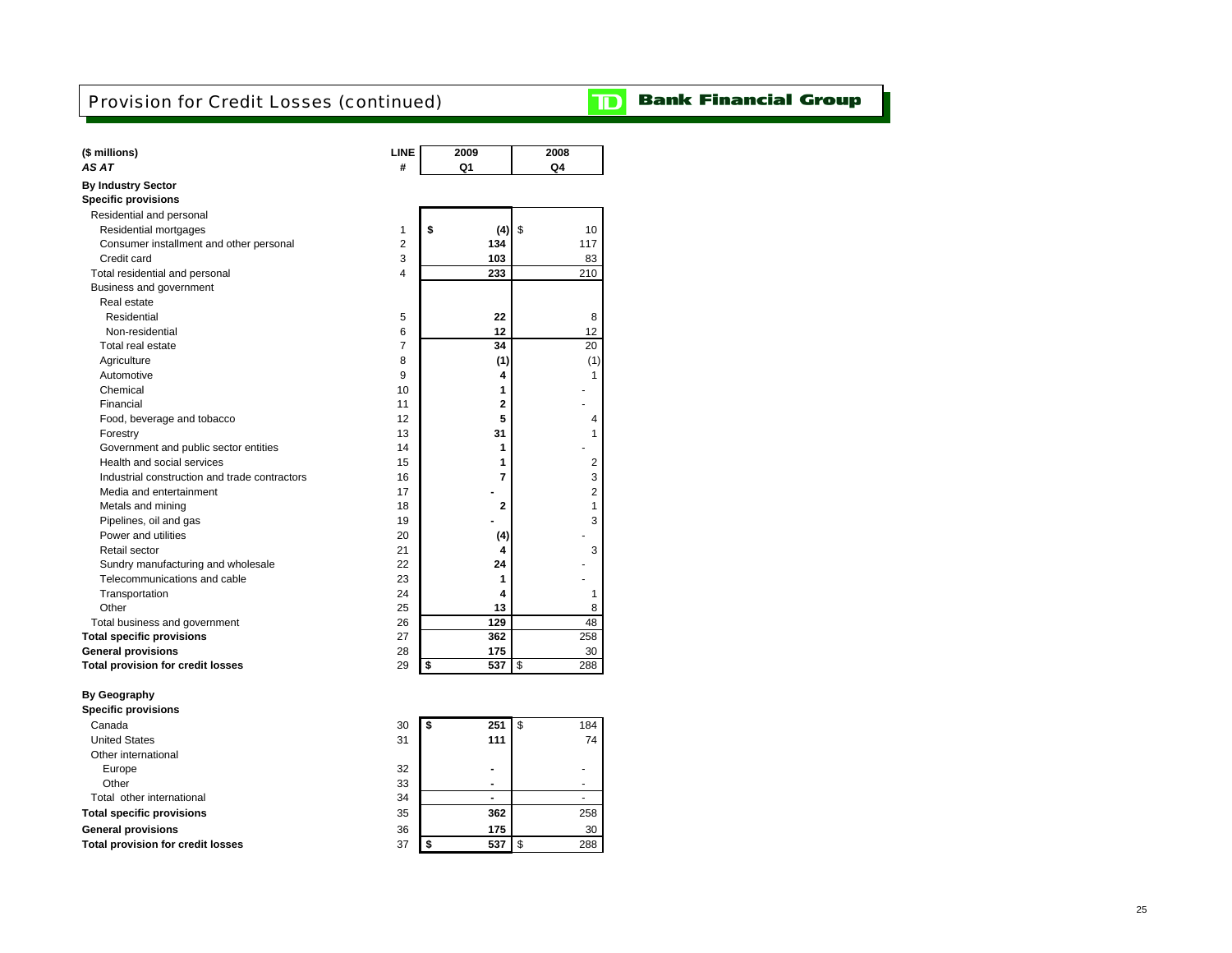## Analysis of Change in Shareholders' Equity

**Bank Financial Group**  $\mathbf{D}$ 

| (\$ millions)                                                                  | <b>LINE</b>    | 2009 |          |                | 2008                     |                |          |                 | 2007                     |                          |                |      | <b>Full Year</b> |             |
|--------------------------------------------------------------------------------|----------------|------|----------|----------------|--------------------------|----------------|----------|-----------------|--------------------------|--------------------------|----------------|------|------------------|-------------|
| <b>FOR THE PERIOD ENDED</b>                                                    |                | Q1   |          | Q4             | Q3                       | Q <sub>2</sub> | Q1       | Q4              | Q3                       | Q <sub>2</sub>           | Q1             | 2008 |                  | 2007        |
|                                                                                |                |      |          |                |                          |                |          |                 |                          |                          |                |      |                  |             |
| <b>Common shares</b>                                                           |                |      |          |                |                          |                |          |                 |                          |                          |                |      |                  |             |
| Opening balance                                                                |                | \$   | 13,241   | 13,090         | \$<br>12,818<br>\$       | 6,632<br>\$    | 6,577    | \$<br>6,525     | 6,455<br>\$<br>\$        | 6,417                    | 6,334<br>-\$   | \$   | 6,577            | \$<br>6,334 |
| Issued - options                                                               | 2              |      | 39       | 55             | 129                      | 29             | 42       | 41              | 79                       | 19                       | 34             |      | 255              | 173         |
| - dividend reinvestment plan                                                   | 3              |      | 128      | 89             | 142                      | 22             | 21       | 23              | 22                       | 21                       | 19             |      | 274              | 85          |
| - acquisition of Commerce                                                      | 4              |      |          |                |                          | 6,147          |          |                 |                          |                          |                |      | 6,147            |             |
| - new shares                                                                   | 5              |      | 1,381    |                | $\overline{\phantom{a}}$ |                |          | ÷               |                          | $\blacksquare$           |                |      |                  |             |
| Impact of shares (acquired) sold for trading purposes                          | 6              |      | (8)      | $\overline{7}$ | $\mathbf{1}$             | (12)           | (8)      | $\overline{4}$  | (2)                      | (2)                      | 30             |      | (12)             | 30          |
| Repurchase of common shares                                                    | $\overline{7}$ |      |          |                |                          |                |          | (16)            | (29)                     |                          |                |      |                  | (45)        |
| Closing balance                                                                | 8              |      | 14,781   | 13,241         | 13,090                   | 12,818         | 6,632    | 6,577           | 6,525                    | 6,455                    | 6,417          |      | 13,241           | 6,577       |
| <b>Preferred shares</b>                                                        |                |      |          |                |                          |                |          |                 |                          |                          |                |      |                  |             |
| Opening balance                                                                | 9              |      | 1,875    | 1,625          | 1,125                    | 875            | 425      | 425             | 425                      | 425                      | 425            |      | 425              | 425         |
| Issued                                                                         | 10             |      | 895      | 250            | 500                      | 250            | 450      |                 |                          |                          |                |      | 1,450            |             |
| Closing balance                                                                | 11             |      | 2,770    | 1,875          | 1,625                    | 1,125          | 875      | 425             | 425                      | 425                      | 425            |      | 1,875            | 425         |
|                                                                                |                |      |          |                |                          |                |          |                 |                          |                          |                |      |                  |             |
| <b>Contributed surplus</b>                                                     |                |      |          |                |                          |                |          |                 |                          |                          |                |      |                  |             |
| Opening balance                                                                | 12             |      | 350      | 355            | 383                      | 121            | 119      | 118             | 124                      | 68                       | 66             |      | 119              | 66          |
| Stock option expense                                                           | 13             |      | 6        | 6              | 5                        | 6              | 5        | 5               | $\overline{7}$           | $\overline{4}$           | $\overline{4}$ |      | 22               | 20          |
| Stock option exercised                                                         | 14             |      | (16)     | (11)           | (33)                     | (7)            | (3)      | (4)             | (13)                     | $\blacksquare$           | (2)            |      | (54)             | (19)        |
| Conversion of TD Banknorth options on privatization                            | 15             |      |          |                |                          |                |          |                 | $\overline{\phantom{a}}$ | 52                       |                |      |                  | 52          |
| Conversion of Commerce options on acquisition                                  | 16             |      |          |                |                          | 263            |          |                 |                          |                          |                |      | 263              |             |
| Closing balance                                                                | 17             |      | 340      | 350            | 355                      | 383            | 121      | 119             | 118                      | 124                      | 68             |      | 350              | 119         |
| <b>Retained earnings</b>                                                       |                |      |          |                |                          |                |          |                 |                          |                          |                |      |                  |             |
| Opening balance                                                                | 18             |      | 17,857   | 17,362         | 16,864                   | 16,499         | 15,954   | 15,378          | 14,865                   | 14,375                   | 13,725         |      | 15,954           | 13,725      |
| Transition adjustment on adoption of Financial Instruments standards           | 19             |      |          |                |                          |                |          |                 |                          | ÷,                       | 80             |      |                  | 80          |
| Net income                                                                     | 20             |      | 712      | 1,014          | 997                      | 852            | 970      | 1,094           | 1,103                    | 879                      | 921            |      | 3,833            | 3,997       |
| Dividends - common                                                             | 21             |      | (516)    | (493)          | (475)                    | (473)          | (410)    | (409)           | (381)                    | (382)                    | (345)          |      | (1, 851)         | (1, 517)    |
| Dividends - preferred                                                          | 22             |      | (29)     | (23)           | (17)                     | (11)           | (8)      | (5)             | (2)                      | (7)                      | (6)            |      | (59)             | (20)        |
| Premium paid on common shares repurchased                                      | 23             |      |          |                |                          |                |          | (104)           | (207)                    | $\overline{\phantom{a}}$ |                |      |                  | (311)       |
| Other                                                                          | 24             |      | (38)     | (3)            | (7)                      | (3)            | (7)      |                 |                          |                          |                |      | (20)             |             |
| Closing balance                                                                | 25             |      | 17,986   | 17,857         | 17,362                   | 16,864         | 16,499   | 15,954          | 15,378                   | 14,865                   | 14,375         |      | 17,857           | 15,954      |
| Accumulated other comprehensive Income                                         |                |      |          |                |                          |                |          |                 |                          |                          |                |      |                  |             |
| Opening balance                                                                | 26             |      | (1,649)  | (1, 139)       | (595)                    | (1, 187)       | (1,671)  | (1, 443)        | (94)                     | (268)                    | (918)          |      | (1,671)          | (918)       |
| Transition adjustment on adoption of Financial Instruments standards           | 27             |      |          |                |                          |                |          |                 |                          |                          | 426            |      |                  | 426         |
| Net change in unrealized gains and (losses) on available-for-sale securities   | 28             |      | (1, 192) | (1,640)        | (289)                    | (74)           | 225      | 194             | (197)                    | 61                       | 24             |      | (1,778)          | 82          |
| Net change in unrealized foreign currency translation gains and (losses) on    |                |      |          |                |                          |                |          |                 |                          |                          |                |      |                  |             |
| investment in subsidiaries, net of hedging activities                          | 29             |      | 3,561    | 432            | (231)                    | 470            | (231)    | (604)           | (971)                    | 97                       | 323            |      | 440              | (1, 155)    |
| Net change in gains and (losses) on derivatives designated as cash flow hedges | 30             |      | 1,453    | 698            | (24)                     | 196            | 490      | 182             | (181)                    | 16                       | (123)          |      | 1,360            | (106)       |
| Closing balance<br>(page 27)                                                   | 31             |      | 2,173    | (1,649)        | (1, 139)                 | (595)          | (1, 187) | (1,671)         | (1, 443)                 | (94)                     | (268)          |      | (1,649)          | (1,671)     |
| Total shareholders' equity                                                     | 32             |      | 38,050   | 31,674 \$      | 31,293 \$                | 30,595 \$      | 22,940   | \$<br>21,404 \$ | 21,003<br>\$             | 21,775 \$                | 21,017         | \$   | 31,674 \$        | 21,404      |
|                                                                                |                |      |          |                |                          |                |          |                 |                          |                          |                |      |                  |             |
| <b>NUMBER OF COMMON SHARES (thousands)</b>                                     |                |      |          |                |                          |                |          |                 |                          |                          |                |      |                  |             |
| Opening balance                                                                | 33             |      | 810,121  | 807,325        | 802,928                  | 719,039        | 717,814  | 718,348         | 719,875                  | 719,040                  | 717,416        |      | 717,814          | 717,416     |
| Issued - options                                                               | 34             |      | 683      | 1,055          | 2,052                    | 484            | 965      | 866             | 1,455                    | 579                      | 931            |      | 4,556            | 3,831       |
| - dividend reinvestment plan                                                   | 35             |      | 3,201    | 1,637          | 2,360                    | 329            | 320      | 330             | 317                      | 308                      | 268            |      | 4,646            | 1,223       |
| - acquisition of Commerce                                                      | 36             |      |          |                |                          | 83,270         |          |                 |                          |                          |                |      | 83,270           |             |
| - new shares                                                                   | 37             |      | 34,960   |                |                          |                |          | ÷,              |                          | $\overline{\phantom{a}}$ |                |      |                  |             |
| Impact of shares (acquired) sold for trading purposes                          | 38             |      | (224)    | 104            | (15)                     | (194)          | (60)     | 32              | (61)                     | (52)                     | 425            |      | (165)            | 344         |
| Repurchase of common shares                                                    | 39             |      |          |                |                          |                |          | (1,762)         | (3, 238)                 |                          |                |      |                  | (5,000)     |
| Closing balance                                                                | 40             |      | 848,741  | 810,121        | 807,325                  | 802,928        | 719,039  | 717,814         | 718,348                  | 719,875                  | 719,040        |      | 810,121          | 717,814     |
|                                                                                |                |      |          |                |                          |                |          |                 |                          |                          |                |      |                  |             |

1 Purchased by subsidiaries of the Bank, which are regulated securities entities in accordance with Regulation 92-313 under the *Bank Act* .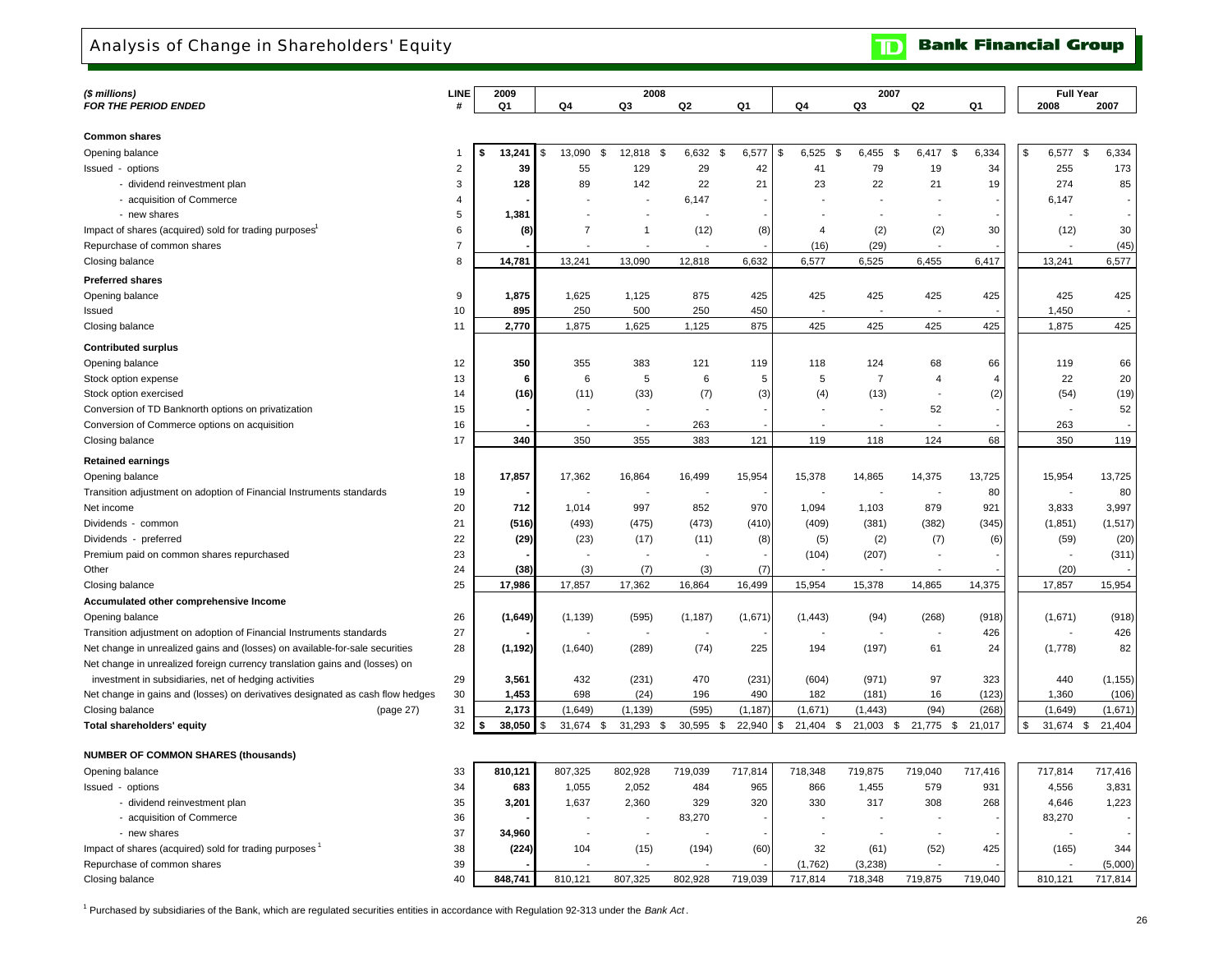## Change in Accumulated Other Comprehensive Income, net of income taxes

**Bank Financial Group** 

 $\mathbf{D}$ 

| (\$ millions)                                                                                                            | <b>LINE</b>    | 2009           |              |              | 2008           |                |               |                        | 2007           |                |                | <b>Full Year</b>   |         |
|--------------------------------------------------------------------------------------------------------------------------|----------------|----------------|--------------|--------------|----------------|----------------|---------------|------------------------|----------------|----------------|----------------|--------------------|---------|
| <b>FOR THE PERIOD ENDED</b>                                                                                              |                | Q <sub>1</sub> |              | Q4           | Q <sub>3</sub> | Q <sub>2</sub> | Q1            | Q4                     | Q <sub>3</sub> | Q <sub>2</sub> | Q <sub>1</sub> | 2008               | 2007    |
| Unrealized gains (losses) on available-for-sale securities                                                               |                |                |              |              |                |                |               |                        |                |                |                |                    |         |
| Opening balance<br>Transition adjustment on adoption of financial instrument                                             | 1              | \$             | $(1,409)$ \$ | 231<br>\$    | 520 \$         | 594 \$         | 369           | $\mathbf{s}$<br>175 \$ | 372 \$         | 311 \$         |                | 369 \$<br>\$       |         |
| standards                                                                                                                | $\overline{2}$ |                |              |              |                |                |               |                        |                |                | 287            |                    | 287     |
| Change in unrealized gains and losses, net of hedging activities                                                         | 3              | (1, 223)       |              | (1,645)      | (272)          | (61)           | 253           | 211                    | (188)          | 63             | 49             | (1,725)            | 135     |
| Reclassification to earnings, net of income taxes                                                                        | $\overline{4}$ |                | 31           | 5            | (17)           | (13)           | (28)          | (17)                   | (9)            | (2)            | (25)           | (53)               | (53)    |
| Net change for the period                                                                                                | 5              | (1, 192)       |              | (1,640)      | (289)          | (74)           | 225           | 194                    | (197)          | 61             | 24             | (1,778)            | 82      |
| Closing balance                                                                                                          | 6              | (2,601)        |              | (1,409)      | 231            | 520            | 594           | 369                    | 175            | 372            | 311            | (1,409)            | 369     |
| Unrealized foreign currency translation gains and<br>losses on investments in subsidiaries, net of<br>hedging activities |                |                |              |              |                |                |               |                        |                |                |                |                    |         |
| Opening balance                                                                                                          | 7              | (1,633)        |              | (2,065)      | (1,834)        | (2,304)        | (2,073)       | (1, 469)               | (498)          | (595)          | (918)          | (2,073)            | (918)   |
| Investment in subsidiaries                                                                                               | 8              | 3,754          |              | 2.419        | (16)           | 512            | 401           | (1,908)                | (1, 419)       | (584)          | 892            | 3,316              | (3,019) |
| Hedging activities                                                                                                       | 9              |                | (273)        | (2,968)      | (312)          | (56)           | (913)         | 1,944                  | 665            | 1,012          | (848)          | (4, 249)           | 2,773   |
| Impact of change in investment in subsidiaries                                                                           | 10             |                |              | 5            |                |                |               |                        | $\sim$         |                |                | 5                  |         |
| Provision for/ benefit of income taxes                                                                                   | 11             |                | 80           | 976          | 97             | 14             | 281           | (640)                  | (217)          | (331)          | 279            | 1,368              | (909)   |
| Closing balance <sup>2</sup>                                                                                             | 12             | 1,928          |              | (1,633)      | (2,065)        | (1, 834)       | (2, 304)      | (2,073)                | (1, 469)       | (498)          | (595)          | (1,633)            | (2,073) |
| Gains (losses) on derivatives designated as cash<br>flow hedges                                                          |                |                |              |              |                |                |               |                        |                |                |                |                    |         |
| Opening balance                                                                                                          | 13             | 1,393          |              | 695          | 719            | 523            | 33            | (149)                  | 32             | 16             |                | 33                 |         |
| Transition adjustment on adoption of financial instrument<br>standards                                                   | 14             |                |              |              |                |                |               |                        |                |                | 139            |                    | 139     |
| Change in gains and losses, net of income taxes                                                                          | 15             | 1,603          |              | 758          | 41             | 227            | 496           | 164                    | (196)          | 13             | (127)          | 1,522              | (146)   |
| Reclassification to earnings, net of income taxes                                                                        | 16             |                | (150)        | (60)         | (65)           | (31)           | (6)           | 18                     | 15             | 3              | 4              | (162)              | 40      |
| Net change for the period                                                                                                | 17             | 1,453          |              | 698          | (24)           | 196            | 490           | 182                    | (181)          | 16             | (123)          | 1,360              | (106)   |
| Closing balance                                                                                                          | 18             | 2,846          |              | 1,393        | 695            | 719            | 523           | 33                     | (149)          | 32             | 16             | 1,393              | 33      |
| Accumulated other comprehensive income<br>closing balance                                                                | 19             | l \$           | $2,173$ \$   | $(1,649)$ \$ | $(1, 139)$ \$  | $(595)$ \$     | $(1, 187)$ \$ | $(1,671)$ \$           | $(1,443)$ \$   | $(94)$ \$      | (268)          | \$<br>$(1,649)$ \$ | (1,671) |

<sup>1</sup> In October 2008, the Bank adopted Amendments to CICA Section 3855, *Financial Instruments – Recognition and Measurement* and Section 3862, *Financial Instruments – Disclosure* (the Amendments). The Amendments permit the reclassification of financial assets out of trading and available-for-sale categories in specified circumstances. During Q4 2008, the Bank changed its investment strategy with respect to certain trading debt securities. These debt securities were previously recorded at fair value with changes in fair value, as well as any gains or losses realized on disposal, recognized in trading income. Since the Bank no longer intends to actively trade in these debt securities, the Bank reclassified these debt securities into the available-for-sale category effective August 1, 2008 in accordance with the Amendments and recorded the changes in fair value other comprehensive income. For details, see Notes 1 and 2 to the Bank's 2008 audited Consolidated Financial Statements.

 $2$  The Bank consolidated TD Bank, N.A. and reported the investment in TD Ameritrade using the foreign exchange rate as at September 30, 2008 as the results of these operations are included on a one month lag basis. If the October 31, 2008 foreign exchange rate had been used, there would have been an increase in the accumulated other comprehensive income of \$3.347 billion, with a corresponding increase in the Bank's net assets.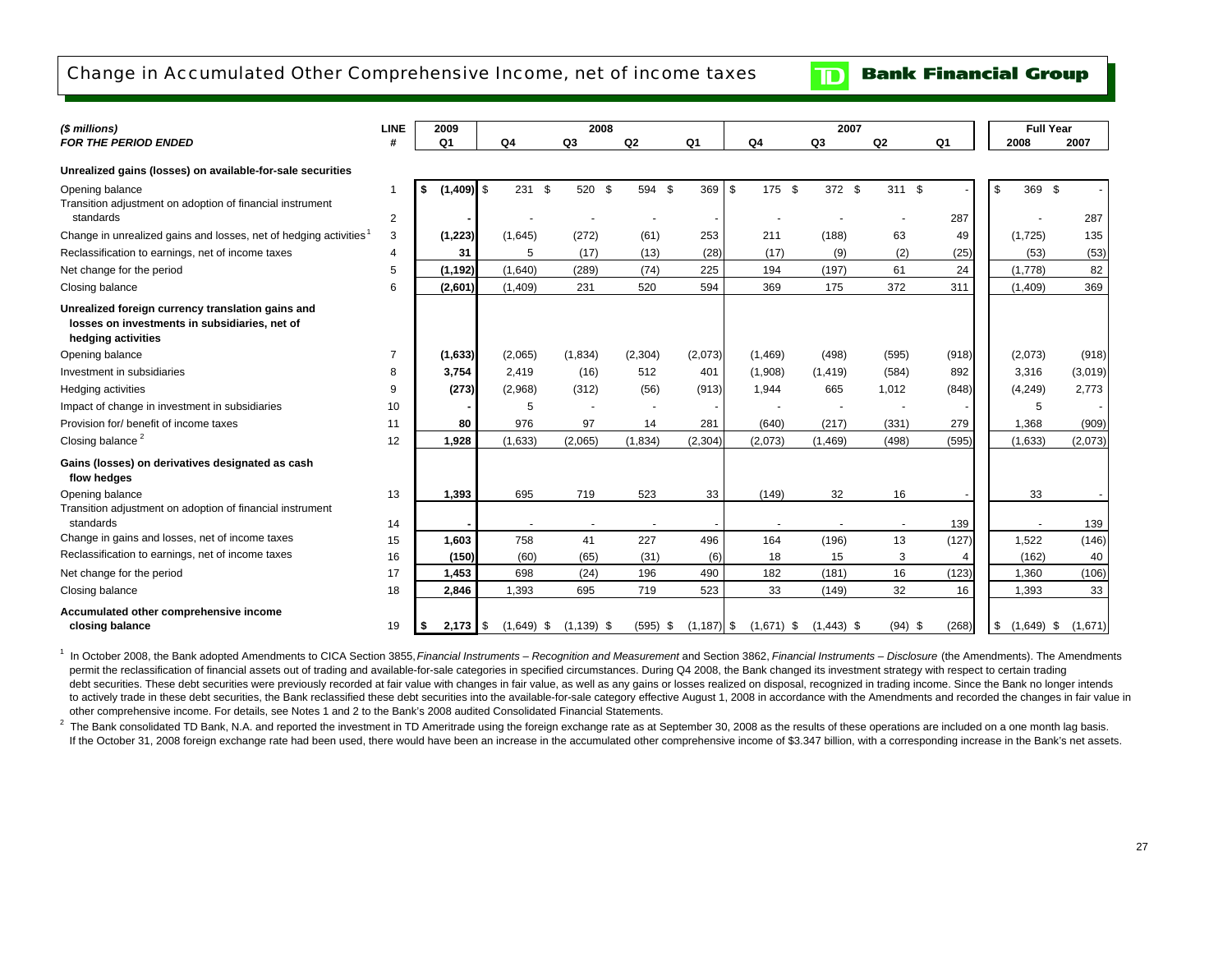# Analysis of Change in Non-controlling Interests and Investment in TD Ameritrade

**Bank Financial Group**  $\mathbf{D}$ 

| (\$ millions)                                                         | <b>LINE</b> |    | 2009           |             |      | 2008           |                |    |                |             |             | 2007  |                |             | <b>Full Year</b> |           |
|-----------------------------------------------------------------------|-------------|----|----------------|-------------|------|----------------|----------------|----|----------------|-------------|-------------|-------|----------------|-------------|------------------|-----------|
| <b>FOR THE PERIOD ENDED</b>                                           |             |    | Q <sub>1</sub> | Q4          |      | Q <sub>3</sub> | Q <sub>2</sub> |    | Q <sub>1</sub> | Q4          | Q3          |       | Q <sub>2</sub> | Q1          | 2008             | 2007      |
| <b>NON-CONTROLLING INTERESTS IN SUBSIDIARIES</b>                      |             |    |                |             |      |                |                |    |                |             |             |       |                |             |                  |           |
| Opening balance                                                       |             |    | 1,560          | \$<br>536   | \$   | 534            | \$<br>521      | \$ | 524            | \$<br>538   | -\$         | 13    | \$<br>2.607    | \$<br>2,439 | \$<br>524        | \$2,439   |
| On acquisition / (privatization)                                      | 2           |    |                |             |      |                |                |    |                |             |             |       | (2, 482)       |             |                  | (2, 482)  |
| Shares repurchase / shares purchased by TD                            | 3           |    |                |             |      |                |                |    |                |             |             |       | (25)           | (23)        |                  | (48)      |
| Shares issued by TD Banknorth                                         |             |    |                |             |      |                |                |    |                |             |             |       | 22             | 85          |                  | 107       |
| Issuance of REIT preferred shares of subsidiary                       | 5           |    |                |             |      |                |                |    |                |             |             | 524   |                |             |                  | 524       |
| Issuance of TD Capital Trust III Securities - Series 2008             | 6           |    |                | 990         |      |                |                |    |                |             |             |       |                |             | 990              |           |
| On account of income                                                  |             |    | 28             | 18          |      | 8              | 9              |    | 8              | 8           |             | 13    | 27             | 47          | 43               | 95        |
| Dividends paid by TD Banknorth to minority shareholders               | 8           |    |                |             |      |                |                |    |                |             |             |       | (27)           | (24)        |                  | (51)      |
| Foreign exchange and other adjustments                                | 9           |    | 38             | 16          |      | (6)            |                |    | (11)           | (22)        |             | (12)  | (109)          | 83          | 3                | (60)      |
| Closing balance                                                       | 10          | S. | 1,626          | \$<br>1,560 | - \$ | 536            | \$<br>534      | \$ | 521            | \$<br>524   | -\$         | 538   | 13<br>- \$     | \$2,607     | 1,560<br>\$      | 524<br>\$ |
|                                                                       |             |    |                |             |      |                |                |    |                |             |             |       |                |             |                  |           |
| <b>INVESTMENT IN TD AMERITRADE</b>                                    |             |    |                |             |      |                |                |    |                |             |             |       |                |             |                  |           |
| Opening balance                                                       | 11          |    | 5.159          | \$<br>4.877 | £.   | 4.829          | 4.593          | \$ | 4,515          | \$<br>4.749 | \$<br>5.131 |       | \$.<br>5,113   | \$<br>4,379 | \$<br>4,515      | \$4,379   |
| Purchase (sale) of shares                                             | 12          |    |                |             |      |                |                |    |                |             |             | (54)  |                |             |                  | (54)      |
| Increase in reported investment through Lillooet Limited <sup>1</sup> | 13          |    |                |             |      |                |                |    |                |             |             |       |                | 464         |                  | 464       |
| Equity in net income, net of income taxes                             | 14          |    | 89             | 67          |      | 79             | 71             |    | 92             | 85          |             | 69    | 65             | 65          | 309              | 284       |
| Foreign exchange and other adjustments                                | 15          |    | 746            | 215         |      | (31)           | 165            |    | (14)           | (319)       |             | (397) | (47)           | 205         | 335              | (558)     |
| Closing balance                                                       | 16          |    | 5,994          | \$<br>5.159 |      | 4,877          | 4.829          | S  | 4,593 \$       | 4,515       | S<br>4.749  |       | \$<br>5.131    | \$5,113     | \$<br>5,159      | \$4,515   |

<sup>1</sup> This represents increase in the Bank's reported investment in TD Ameritrade through the consolidation of a variable interest entity, Lillooet Limited.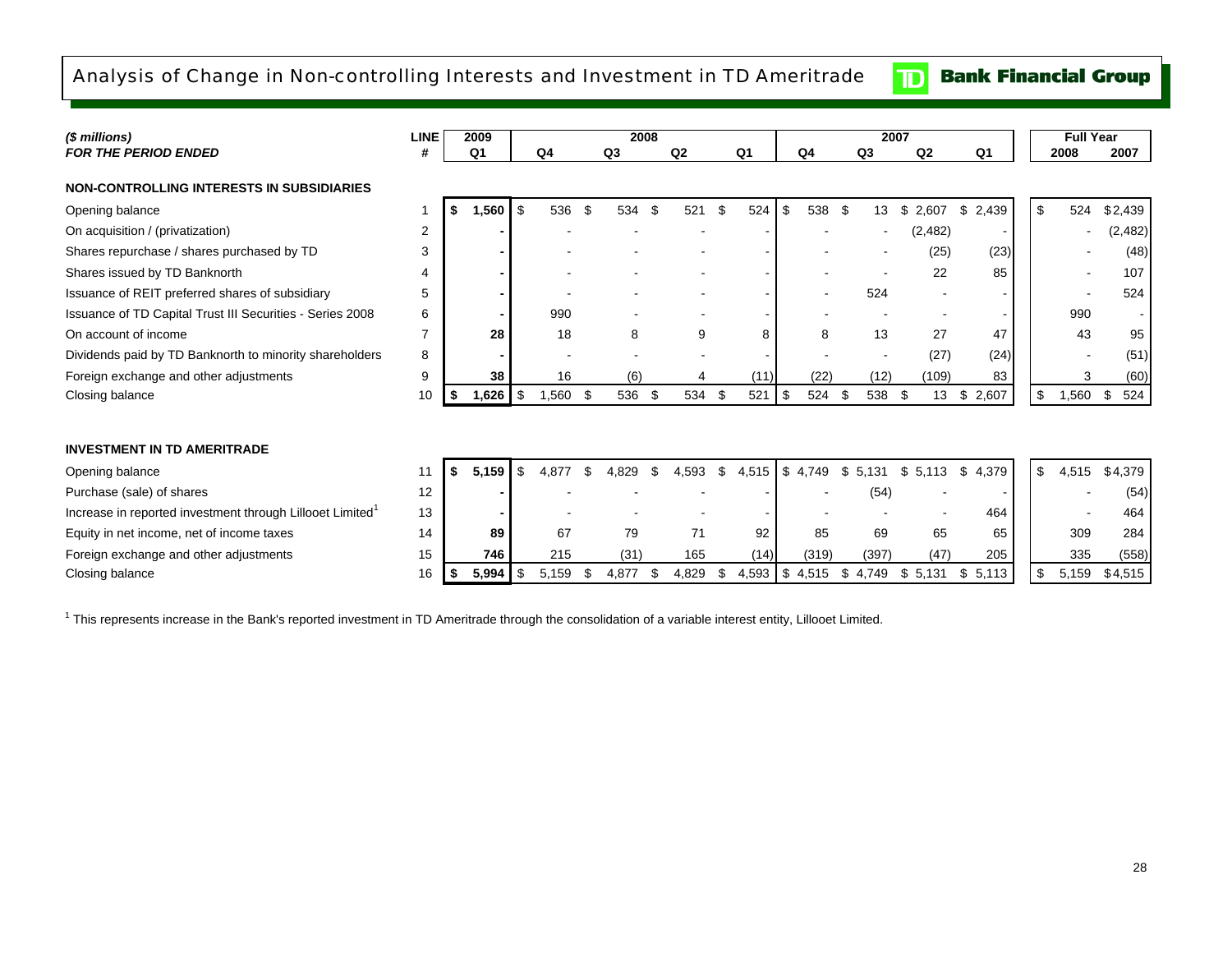Derivative Financial Instruments - Notional Principal **Table 8 b,c**

## **(\$ billions)**

|                                             |              |           |                          | 2009             |                |              |           |             | 2008        |                |           |
|---------------------------------------------|--------------|-----------|--------------------------|------------------|----------------|--------------|-----------|-------------|-------------|----------------|-----------|
|                                             |              |           |                          | Q <sub>1</sub>   |                |              |           |             | Q4          |                |           |
|                                             |              |           |                          | <b>Trading</b>   |                |              |           |             | Trading     |                |           |
| <b>Notional principal</b>                   |              | Over-the- | Exchange                 | Total            | Total non-     |              | Over-the- | Exchange    | Total       | Total non-     |           |
|                                             |              | counter   | traded                   | trading          | trading        | <b>Total</b> | counter   | traded      | trading     | trading        | Total     |
| Interest rate contracts                     |              |           |                          |                  |                |              |           |             |             |                |           |
| <b>Futures</b>                              | $\mathbf{1}$ | \$        | 132.3                    | $132.3$ \$<br>\$ | $\blacksquare$ | 132.3<br>\$  | \$        | \$<br>127.6 | 127.6<br>\$ | \$             | 127.6     |
| Forward rate agreements                     | 2            | 79.4      | ٠                        | 79.4             |                | 79.4         | 87.6      |             | 87.6        | 3.0            | 90.6      |
| Swaps                                       | 3            | 1,171.0   | ٠                        | 1,171.0          | 204.4          | 1,375.4      | 1,138.4   |             | 1,138.4     | 184.1          | 1,322.5   |
| Options written                             | 4            | 36.8      | 4.9                      | 41.7             | $\blacksquare$ | 41.7         | 47.3      | 10.2        | 57.5        |                | 57.5      |
| Options purchased                           | 5            | 30.1      | 12.6                     | 42.7             | 27.1           | 69.8         | 43.5      | 11.4        | 54.9        | 28.4           | 83.3      |
| Total interest rate contracts               | 6            | 1,317.3   | 149.8                    | 1,467.1          | 231.5          | 1,698.6      | 1,316.8   | 149.2       | 1,466.0     | 215.5          | 1,681.5   |
| Foreign exchange contracts                  |              |           |                          |                  |                |              |           |             |             |                |           |
| <b>Futures</b>                              | 7            |           | 1.5                      | 1.5              | $\blacksquare$ | 1.5          |           | 2.6         | 2.6         | $\blacksquare$ | 2.6       |
| Forward contracts                           | 8            | 353.6     | ٠                        | 353.6            | 27.9           | 381.5        | 397.7     |             | 397.7       | 32.0           | 429.7     |
| Swaps                                       | 9            | 20.6      | $\blacksquare$           | 20.6             |                | 20.6         | 20.8      | $\sim$      | 20.8        |                | 20.8      |
| Cross-currency interest rate swap           | 10           | 252.2     | $\blacksquare$           | 252.2            | 32.6           | 284.8        | 263.8     |             | 263.8       | 19.7           | 283.5     |
| Options written                             | 11           | 28.6      | $\blacksquare$           | 28.6             | $\blacksquare$ | 28.6         | 30.8      |             | 30.8        |                | 30.8      |
| Options purchased                           | 12           | 24.1      | ٠                        | 24.1             | $\blacksquare$ | 24.1         | 26.5      |             | 26.5        |                | 26.5      |
| Total foreign exchange contracts            | 13           | 679.1     | 1.5                      | 680.6            | 60.5           | 741.1        | 739.6     | 2.6         | 742.2       | 51.7           | 793.9     |
| Credit derivatives                          |              |           |                          |                  |                |              |           |             |             |                |           |
| Credit default swaps - Protection purchased | 14           | 87.6      | $\overline{\phantom{a}}$ | 87.6             | 11.9           | 99.5         | 113.7     |             | 113.7       | 10.5           | 124.2     |
| Credit default swaps - Protection sold      | 15           | 84.0      | ٠                        | 84.0             | $\blacksquare$ | 84.0         | 105.8     |             | 105.8       | 0.1            | 105.9     |
| Other                                       | 16           | 0.2       | ٠                        | 0.2              |                | 0.2          | 0.2       |             | 0.2         |                | 0.2       |
| Total credit derivative contracts           | 17           | 171.8     | $\blacksquare$           | 171.8            | 11.9           | 183.7        | 219.7     | $\sim$      | 219.7       | 10.6           | 230.3     |
| Other contracts                             |              |           |                          |                  |                |              |           |             |             |                |           |
| Equity contracts                            | 18           | 49.6      | 9.6                      | 59.2             | 7.1            | 66.3         | 51.8      | 13.8        | 65.6        | 6.5            | 72.1      |
| Commodity contracts                         | 19           | 12.8      | 2.8                      | 15.6             |                | 15.6         | 13.8      | 3.0         | 16.8        |                | 16.8      |
| Total                                       | 20           | \$2,230.6 | 163.7                    | 2,394.3<br>\$    | 311.0<br>\$    | \$2,705.3    | \$2,341.7 | \$<br>168.6 | \$2,510.3   | 284.3<br>\$    | \$2,794.6 |

# **Bank Financial Group**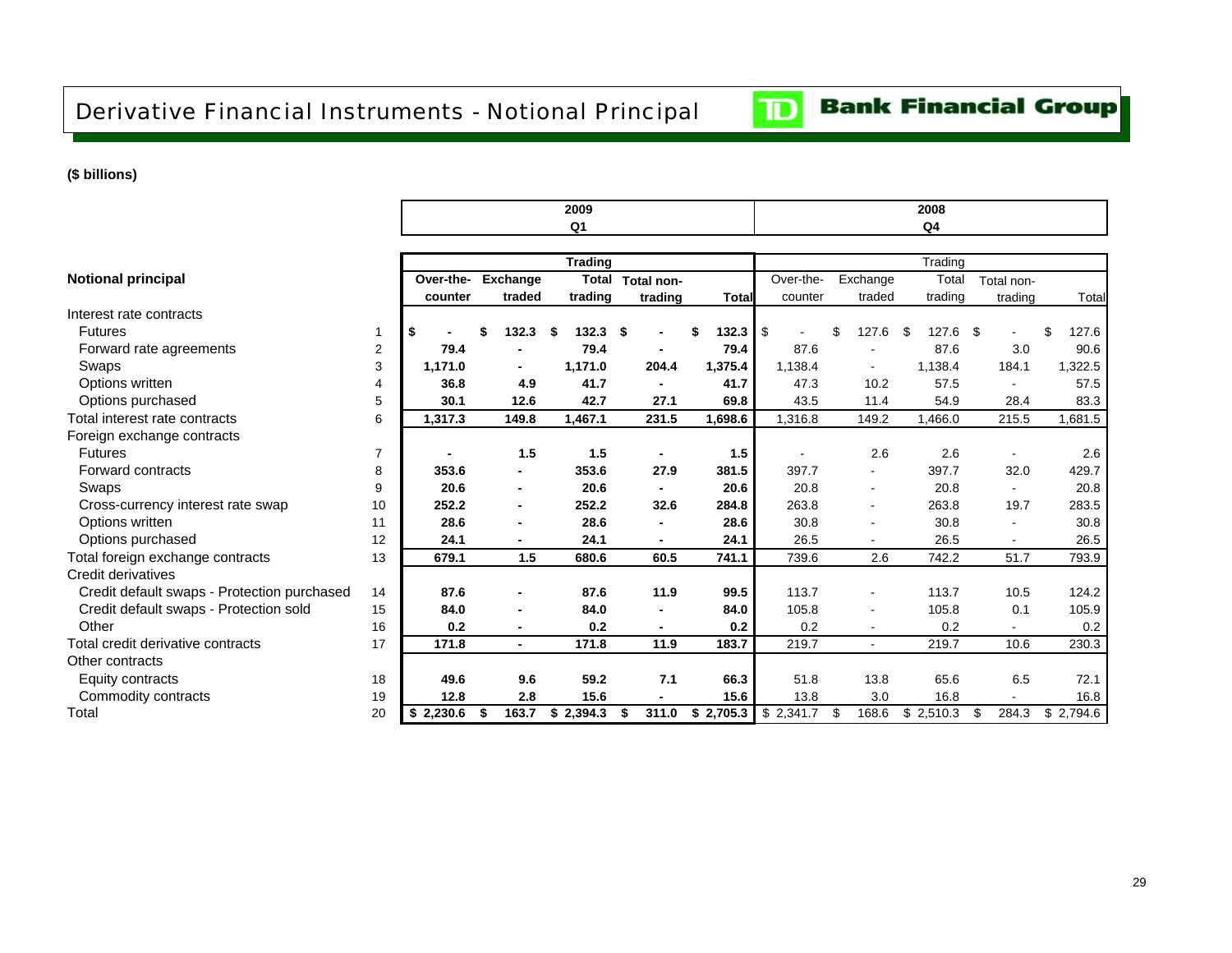# Derivative Financial Instruments - Credit Exposure**TD**

# **Bank Financial Group**

| (\$ millions)                                              |                |                                             | 2009<br>Q <sub>1</sub>         |                             |                                             | 2008<br>Q <sub>4</sub>         |      |                             |
|------------------------------------------------------------|----------------|---------------------------------------------|--------------------------------|-----------------------------|---------------------------------------------|--------------------------------|------|-----------------------------|
| <b>CREDIT EXPOSURE OF DERIVATIVE FINANCIAL INSTRUMENTS</b> |                | Current<br>replacement<br>cost <sup>1</sup> | Credit<br>equivalent<br>amount | Risk-<br>weighted<br>amount | Current<br>replacement<br>cost <sup>1</sup> | Credit<br>equivalent<br>amount |      | Risk-<br>weighted<br>amount |
| Interest rate contracts                                    |                |                                             |                                |                             |                                             |                                |      |                             |
| Forward rate agreements                                    |                | \$<br>$112$ \$                              | 133S                           | 14                          | \$<br>91                                    | \$<br>104                      | - \$ | 15                          |
| Swaps                                                      | $\overline{2}$ | 38,676                                      | 45,523                         | 17,631                      | 20,727                                      | 27,751                         |      | 10,133                      |
| Options purchased                                          | 3              | 1,799                                       | 1,989                          | 1,205                       | 1,198                                       | 1,483                          |      | 711                         |
| Total interest rate contracts                              | 4              | 40,587                                      | 47,645                         | 18,850                      | 22,016                                      | 29,338                         |      | 10,859                      |
| Foreign exchange contracts                                 |                |                                             |                                |                             |                                             |                                |      |                             |
| Forward contracts                                          | 5              | 15,567                                      | 21,201                         | 3,320                       | 22,783                                      | 28,998                         |      | 4,601                       |
| Swaps                                                      | 6              | 2,643                                       | 3,839                          | 1,078                       | 2,414                                       | 3,705                          |      | 1,262                       |
| Cross-currency interest rate swaps                         |                | 14,212                                      | 27,842                         | 6,884                       | 19,835                                      | 33,212                         |      | 8,689                       |
| Options purchased                                          | 8              | 959                                         | 1,287                          | 221                         | 1,408                                       | 1,799                          |      | 366                         |
| Total foreign exchange contracts                           | 9              | 33,381                                      | 54,169                         | 11,503                      | 46,440                                      | 67,714                         |      | 14,918                      |
| Credit derivatives                                         | 10             | 9,150                                       | 15,015                         | 5,105                       | 8,869                                       | 17,741                         |      | 6,238                       |
| Equity contracts                                           | 11             | 2,613                                       | 5,608                          | 805                         | 3,725                                       | 6,871                          |      | 928                         |
| Commodity contracts                                        | 12             | 1,146                                       | 2,166                          | 710                         | 835                                         | 1,937                          |      | 599                         |
| Total derivative financial instruments                     | 13             | 86,877                                      | 124,603                        | 36,973                      | 81,885                                      | 123,601                        |      | 33,542                      |
| Less: impact of master netting agreements                  | 14             | 64,695                                      | 82,762                         | 26,272                      | 60,572                                      | 79,854                         |      | 23,269                      |
| Total derivative financial instruments after netting       | 15             | 22,182                                      | 41,841                         | 10,701                      | 21,313                                      | 43,747                         |      | 10,273                      |
| Less: impact of collateral                                 | 16             | 7,347                                       | 8,505                          | 2,565                       | 8,499                                       | 9,544                          |      | 2,115                       |
|                                                            | 17             | \$<br>14,835                                | \$<br>33,336                   | 8,136<br>S                  | \$<br>12,814                                | 34,203<br>S                    | \$   | 8,158                       |

1 Exchange traded instruments and non-trading credit derivatives, which are given financial guarantee treatment for credit risk capital purposes, are excluded in accordance with the guidelines of OSFI.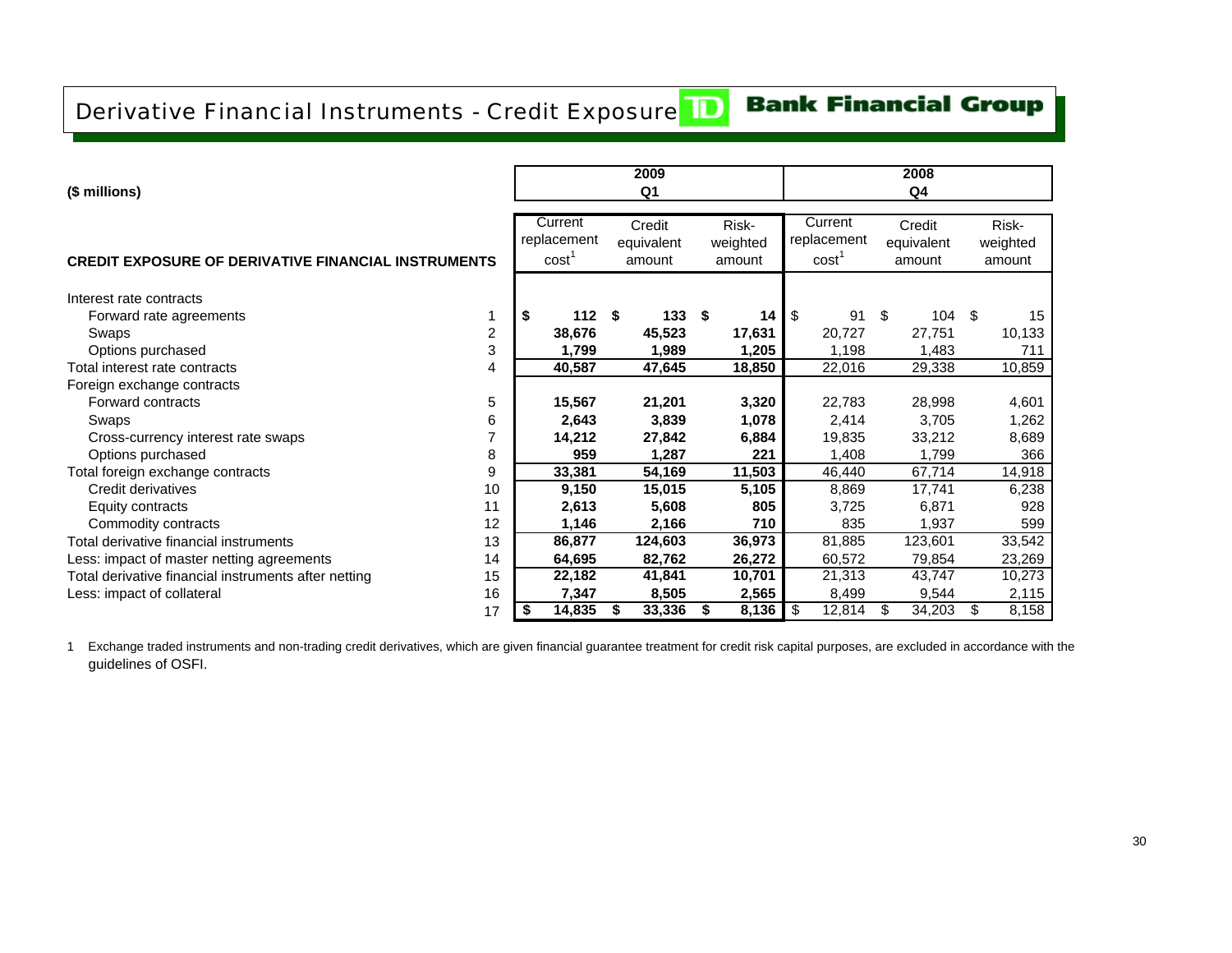# Gross Credit Risk Exposures<sup>1</sup>

**TD** Bank Financial Group

| (\$ millions)                                 | LINE<br>$\#$   |                 |                | 2009<br>Q1               |                          |               |                |               |                          |                          | 2008<br>Q4                  |                                |         |
|-----------------------------------------------|----------------|-----------------|----------------|--------------------------|--------------------------|---------------|----------------|---------------|--------------------------|--------------------------|-----------------------------|--------------------------------|---------|
|                                               |                |                 |                |                          |                          |               |                |               |                          |                          |                             |                                |         |
|                                               |                |                 |                | Repo-style               | <b>OTC</b>               | Other off-    |                |               |                          | Repo-style               | <b>OTC</b>                  | Other off-                     |         |
| <b>By Counterparty Type</b>                   |                | Drawn           | Undrawn        | transactions             | derivatives              | balance sheet | <b>Total</b>   | Drawn         | Undrawn                  | transactions             | derivatives                 | balance sheet                  | Total   |
| Retail                                        |                |                 |                |                          |                          |               |                |               |                          |                          |                             |                                |         |
| Residential secured                           | 1              | 120,150<br>-\$  | 21,573<br>Ŝ.   | - \$                     | \$                       | Ŝ.            | 141,723<br>\$  | \$<br>121,783 | \$<br>20,880             | - \$                     | \$                          | \$<br>\$                       | 142,663 |
| Qualifying revolving retail                   | $\overline{2}$ | 14,272          | 26,516         |                          |                          |               | 40,788         | 14,075        | 27,386                   |                          |                             |                                | 41,461  |
| Other retail                                  | 3              | 33,387          | 5,253          |                          |                          | 13            | 38,653         | 30,654        | 5,135                    |                          |                             | 12                             | 35,801  |
| <b>Total retail</b>                           | $\overline{4}$ | 167,809         | 53,342         | $\sim$                   | $\overline{\phantom{a}}$ | 13            | 221,164        | 166,512       | 53,401                   | $\sim$                   | $\sim$                      | 12                             | 219,925 |
| Non-retail                                    |                |                 |                |                          |                          |               |                |               |                          |                          |                             |                                |         |
| Corporate                                     | 5              | 96,498          | 21,937         | 17,990                   | 10,155                   | 9,904         | 156,484        | 88,300        | 25,957                   | 23,338                   | 11,217                      | 9,298                          | 158,110 |
| Sovereign                                     | 6              | 49.525          | 672            | 1,824                    | 8.162                    | 133           | 60,316         | 40,787        | 893                      | 8,903                    | 7,412                       | 166                            | 58,161  |
| Bank                                          | $\overline{7}$ | 24,844          | 445            | 43,762                   | 23,524                   | 1,612         | 94,187         | 20,424        | 509                      | 53,271                   | 25,118                      | 615                            | 99,937  |
| Total non-retail                              | 8              | 170,867         | 23,054         | 63,576                   | 41,841                   | 11,649        | 310,987        | 149,511       | 27,359                   | 85,512                   | 43,747                      | 10,079                         | 316,208 |
| Gross credit risk exposures                   | 9              | 338,676<br>- \$ | 76,396<br>\$   | 63,576<br>\$             | 41,841                   | 11,662<br>\$  | 532,151<br>ŝ   | 316,023<br>\$ | 80,760<br>-S             | 85,512<br>\$             | 43,747<br>\$                | 10,091<br>\$<br>\$             | 536,133 |
| Non-retail Exposures by Industry Sector       |                |                 |                |                          |                          |               |                |               |                          |                          |                             |                                |         |
| Real estate                                   |                |                 |                |                          |                          |               |                |               |                          |                          |                             |                                |         |
| Residential                                   | 10             | 13,302 \$<br>\$ | $1,471$ \$     | ٠                        | 198<br>\$                | 848<br>-\$    | 15,819<br>- \$ | \$<br>12,313  | 1,392<br>\$              | \$                       | \$<br>72 \$                 | 940<br>- \$                    | 14,717  |
| Non-residential                               | 11             | 12,910          | 863            |                          | 474                      | 254           | 14,501         | 11,652        | 805                      |                          | 106                         | 271                            | 12,834  |
| Total real estate                             | 12             | 26,212          | 2,334          | $\overline{\phantom{a}}$ | 672                      | 1,102         | 30,320         | 23,965        | 2,197                    | $\overline{\phantom{a}}$ | 178                         | 1,211                          | 27,551  |
| Agriculture                                   | 13             | 1,925           | 128            |                          | 64                       | 30            | 2,147          | 1,858         | 124                      |                          | 73                          | 50                             | 2,105   |
| Automotive                                    | 14             | 2.723           | 1,086          | $\blacksquare$           | 416                      | 160           | 4,385          | 2.509         | 1,276                    |                          | 357                         | 169                            | 4,311   |
| Chemical                                      | 15             | 2,167           | 806            |                          | 133                      | 317           | 3,423          | 1,881         | 804                      |                          | 100                         | 354                            | 3,139   |
| Financial                                     | 16             | 35,896          | 2,829          | 56,534                   | 27,902                   | 1,759         | 124,920        | 30,238        | 2,981                    | 72,465                   | 31,576                      | 1,687                          | 138,947 |
| Food, beverage and tobacco                    | 17             | 5,460           | 1,371          | $\overline{\phantom{a}}$ | 229                      | 290           | 7,350          | 4,203         | 2,272                    |                          | 191                         | 248                            | 6,914   |
| Forestry                                      | 18             | 1,706           | 460            |                          | 84                       | 123           | 2,373          | 1,545         | 452                      | $\sim$                   | 62                          | 108                            | 2,167   |
| Government and public sector entities         | 19             | 52,571          | 1,106          | 1,884                    | 8,376                    | 2,556         | 66,493         | 43,374        | 1,362                    | 9,173                    | 7,517                       | 1,012                          | 62,438  |
| Health and social services                    | 20             | 5,990           | 499            | ٠                        | 221                      | 1,628         | 8,338          | 5,299         | 675                      |                          | 113                         | 1,515                          | 7,602   |
| Industrial construction and trade contractors | 21             | 1,948           | 311            |                          | 65                       | 333           | 2,657          | 1,889         | 334                      |                          | 36                          | 363                            | 2,622   |
| Media and entertainment                       | 22             | 2.832           | 1.015          |                          | 361                      | 132           | 4.340          | 2.984         | 923                      |                          | 318                         | 150                            | 4,375   |
| Metals and mining                             | 23             | 4,015           | 753            |                          | 162                      | 104           | 5,034          | 3,916         | 1,828                    |                          | 224                         | 101                            | 6,069   |
| Pipelines, oil and gas                        | 24             | 4,693           | 3,532          |                          | 648                      | 773           | 9,646          | 4,765         | 3,519                    |                          | 711                         | 639                            | 9,634   |
| Power and utilities                           | 25             | 2,600           | 2,035          |                          | 780                      | 805           | 6,220          | 2,650         | 2,203                    |                          | 583                         | 693                            | 6,129   |
| Retail sector                                 | 26             | 3,000           | 654            |                          | 88                       | 185           | 3,927          | 2,997         | 694                      |                          | 30                          | 189                            | 3,910   |
| Sundry manufacturing and wholesale            | 27             | 2.255           | 947            |                          | 167                      | 115           | 3,484          | 2.065         | 1,001                    |                          | 141                         | 89                             | 3,296   |
| Telecommunications and cable                  | 28             | 2,780           | 1,075          |                          | 847                      | 302           | 5,004          | 2,669         | 2,907                    |                          | 981                         | 277                            | 6,834   |
| Transportation                                | 29             | 2,235           | 530            |                          | 277                      | 490           | 3,532          | 2,213         | 482                      |                          | 202                         | 290                            | 3,187   |
| Other                                         | 30             | 9,859           | 1,583          | 5,158                    | 349                      | 445           | 17,394         | 8,491         | 1,325                    | 3,874                    | 354                         | 934                            | 14,978  |
| Total non-retail gross credit risk exposures  | 31             | 170,867<br>- \$ | 23,054<br>-\$  | 63,576<br>\$             | 41,841                   | 11,649<br>-\$ | 310,987        | 149,511       | 27,359<br>.ኖ             | 85,512<br>- \$           | 43,747<br>ŗ.                | 10,079<br>\$.                  | 316,208 |
| <b>By Country of Risk</b>                     |                |                 |                |                          |                          |               |                |               |                          |                          |                             |                                |         |
| Canada                                        | 32             | 217,606<br>\$   | 63,100<br>\$   | 30,174<br>-\$            | 15,776<br>Ŝ.             | 4,597<br>-\$  | 331,253<br>Ŝ.  | 218,247<br>\$ | 65,869<br>\$             | 40,734<br>\$             | 17,077 \$<br>$\mathfrak{L}$ | 4,427<br>\$                    | 346,354 |
| <b>United States</b>                          | 33             | 99,539          | 10,861         | 20,292                   | 8,862                    | 6,144         | 145,698        | 75,899        | 10,358                   | 30,905                   | 7,905                       | 5,097                          | 130,164 |
| Other international                           |                |                 |                |                          |                          |               |                |               |                          |                          |                             |                                |         |
| Europe                                        | 34             | 15,409          | 1,718          | 12,496                   | 14,332                   | 632           | 44,587         | 14,032        | 2,668                    | 13,022                   | 16,542                      | 274                            | 46,538  |
| Other                                         | 35             | 6,122           | 717            | 614                      | 2,871                    | 289           | 10,613         | 7,845         | 1,865                    | 851                      | 2,223                       | 293                            | 13,077  |
| Total other international                     | 36             | 21,531          | 2,435          | 13,110                   | 17,203                   | 921           | 55,200         | 21,877        | 4,533                    | 13,873                   | 18,765                      | 567                            | 59,615  |
| Gross credit risk exposures                   | 37             | 338,676<br>\$   | 76,396         | 63,576 \$<br>ŝ.          | 41,841                   | 11,662<br>-\$ | 532,151        | 316,023       | 80,760                   | 85,512<br>- \$           | 43,747<br>્વ                | 10,091<br>$\mathfrak{s}$       | 536,133 |
| By Residual Contractual Maturity <sup>2</sup> |                |                 |                |                          |                          |               |                |               |                          |                          |                             |                                |         |
| Within 1 year                                 | 38             | 143,844<br>\$   | 60,384<br>- \$ | 63,576<br>\$             | $10,902$ \$<br>- \$      | 5,679         | 284,385<br>s.  | \$<br>138,983 | 62,437<br>\$             | 85,512 \$<br>- \$        | 14,816 \$                   | 5,126<br>- \$                  | 306,874 |
| Over 1 year to 5 years                        | 39             | 142,641         | 15,684         |                          | 18,308                   | 5,262         | 181,895        | 130,447       | 17,729                   |                          | 18,346                      | 4,232                          | 170,754 |
| Over 5 years                                  | 40             | 52,191          | 328            | $\overline{\phantom{a}}$ | 12,631                   | 721           | 65,871         | 46,593        | 594                      |                          | 10,585                      | 733                            | 58,505  |
| Gross credit risk exposures                   | 41             | Ŝ.<br>338.676   | 76.396<br>-\$  | 63.576<br>\$             | 41.841<br>Ŝ.             | 11.662<br>Ŝ.  | 532.151<br>s.  | 316,023<br>\$ | 80.760<br>$\mathfrak{L}$ | 85.512<br>-\$            | <b>S</b><br>43.747          | 10.091<br>\$<br>$\mathfrak{S}$ | 536.133 |

 $1$  Gross credit risk exposures are pre-credit risk mitigants. This table excludes securitization and equity exposures.

 $2$  Residual contractual maturity is the remaining term to maturity of an exposure.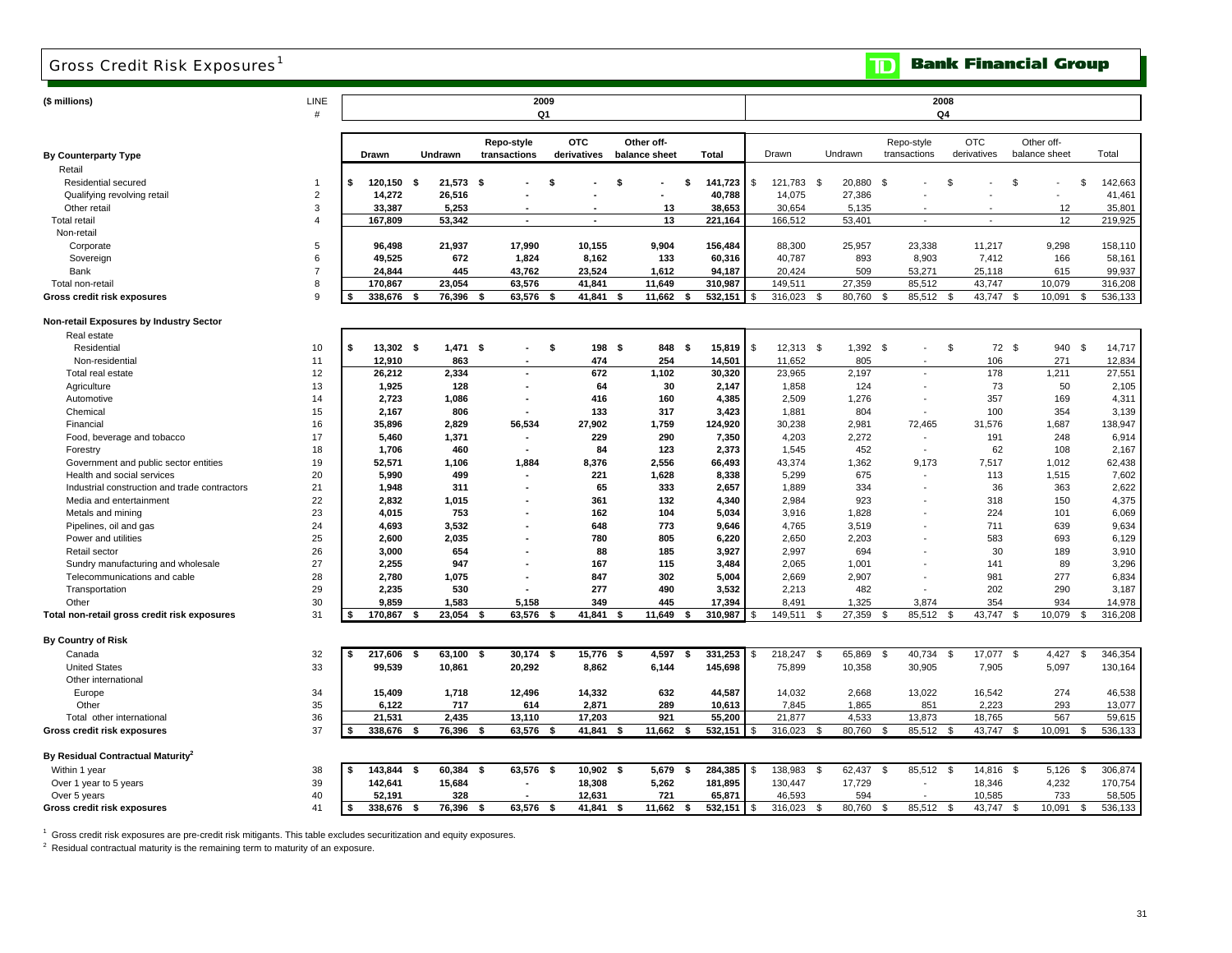### Gross Credit Risk Exposures<sup>1</sup> (Continued)

#### **Bank Financial Group**  $\overline{\mathbf{D}}$

|  | (\$ millions |  |  |
|--|--------------|--|--|
|  |              |  |  |

| (\$ millions)                                 | LINE<br>#      |                     |                        |                            | 2008<br>Q3                |                             |                          |                  |              |                            | 2008<br>$Q2^3$            |                             |                          |
|-----------------------------------------------|----------------|---------------------|------------------------|----------------------------|---------------------------|-----------------------------|--------------------------|------------------|--------------|----------------------------|---------------------------|-----------------------------|--------------------------|
|                                               |                |                     |                        |                            |                           |                             |                          |                  |              |                            |                           |                             |                          |
| By Counterparty Type                          |                | Drawn               | Undrawn                | Repo-style<br>transactions | <b>OTC</b><br>derivatives | Other off-<br>balance sheet | Total                    | Drawn            | Undrawn      | Repo-style<br>transactions | <b>OTC</b><br>derivatives | Other off-<br>balance sheet | Total                    |
| Retail                                        |                |                     |                        |                            |                           |                             |                          |                  |              |                            |                           |                             |                          |
| Residential secured                           | $\mathbf{1}$   | \$<br>120,531       | \$<br>21,504           | $\,$                       | \$                        | \$                          | 142,035<br>S             | \$<br>112,306    | \$<br>20,470 | <b>S</b>                   | \$.                       | S                           | 132,776<br>\$            |
| Qualifying revolving retail                   | $\overline{2}$ | 13,881              | 28,098                 |                            |                           |                             | 41,979                   | 12,886           | 28,133       |                            |                           |                             | 41,019                   |
| Other retail                                  | 3              | 30,224              | 5,430                  |                            |                           | 3                           | 35,657                   | 29,209           | 6,206        |                            |                           |                             | 35,415                   |
| <b>Total retail</b>                           | $\overline{4}$ | 164,636             | 55,032                 |                            | ÷                         | 3                           | 219,671                  | 154,401          | 54,809       | $\overline{a}$             |                           |                             | 209,210                  |
| Non-retail                                    |                |                     |                        |                            |                           |                             |                          |                  |              |                            |                           |                             |                          |
| Corporate                                     | 5              | 80,363              | 25,020                 | 26,880                     | 7,726                     | 8,598                       | 148,587                  | 77,693           | 21,936       | 29,771                     | 7,265                     | 8,000                       | 144,665                  |
| Sovereign                                     | 6              | 27,728              | 768                    | 7,799                      | 4,349                     | 153                         | 40,797                   | 27,958           | 711          | 9,951                      | 4,164                     | 201                         | 42,985                   |
| Bank                                          | $\overline{7}$ | 22,275              | 524                    | 44,743                     | 18,536                    | 581                         | 86,659                   | 24,522           | 486          | 45,444                     | 20,887                    | 484                         | 91,823                   |
| Total non-retail                              | 8              | 130,366             | 26,312                 | 79,422                     | 30,611                    | 9,332                       | 276,043                  | 130,173          | 23,133       | 85,166                     | 32,316                    | 8,685                       | 279,473                  |
| Gross credit risk exposures                   | $\mathsf g$    | s.<br>295,002       | 81,344<br>£.           | 79,422<br><b>S</b>         | 30,611<br>\$              | 9,335<br>\$                 | $\mathfrak s$<br>495,714 | 284,574<br>S     | 77,942<br>\$ | <b>S</b><br>85,166         | 32,316<br>-S              | 8,685<br>\$                 | 488,683<br>\$            |
| By Country of Risk                            |                |                     |                        |                            |                           |                             |                          |                  |              |                            |                           |                             |                          |
| Canada                                        | 10             | \$<br>203,006 \$    | 67,587 \$              | 45,289                     | 11,510 \$<br>\$           | 4,874 \$                    | 332,266                  | \$<br>191,911 \$ | 66,175 \$    | 50,151 \$                  | 9,941 \$                  | 4,900                       | 323,078<br>\$            |
| <b>United States</b><br>Other international   | 11             | 72,987              | 9,457                  | 19,271                     | 5,184                     | 3,950                       | 110,849                  | 73,694           | 9,096        | 19,570                     | 6,460                     | 3,181                       | 112,001                  |
| Europe                                        | 12             | 12,852              | 2,341                  | 12,146                     | 11,945                    | 217                         | 39,501                   | 14,477           | 1,902        | 12,603                     | 13,832                    | 292                         | 43,106                   |
| Other                                         | 13             | 6,157               | 1,959                  | 2,716                      | 1,972                     | 294                         | 13,098                   | 4,492            | 769          | 2,842                      | 2,083                     | 312                         | 10,498                   |
| Total other international                     | 14             | 19,009              | 4,300                  | 14,862                     | 13,917                    | 511                         | 52,599                   | 18,969           | 2,671        | 15,445                     | 15,915                    | 604                         | 53,604                   |
| Gross credit risk exposures                   | 15             | \$<br>295,002       | 81,344<br>$\mathbf{s}$ | 79,422<br>\$               | 30,611<br>\$              | 9,335<br>\$                 | \$<br>495,714            | 284,574<br>S     | 77,942<br>\$ | <b>S</b><br>85,166         | 32,316<br>$\mathbf{s}$    | 8,685<br>\$                 | $\mathfrak s$<br>488,683 |
| By Residual Contractual Maturity <sup>2</sup> |                |                     |                        |                            |                           |                             |                          |                  |              |                            |                           |                             |                          |
| Within 1 year                                 | 16             | s.<br>137,586       | 63,131<br>S.           | 79,422 \$<br>\$            | 7,127                     | $\mathbf s$<br>6,342        | 293,608<br>\$            | \$<br>131,618 \$ | 62,205       | S.<br>85,096               | 6,318<br>- \$             | \$<br>5,756                 | \$<br>290,993            |
| Over 1 year to 5 years                        | 17             | 114,644             | 17,326                 |                            | 14,248                    | 2,438                       | 148,656                  | 107,683          | 15,025       | 70                         | 15,757                    | 2,309                       | 140,844                  |
| Over 5 years                                  | 18             | 42.772              | 887                    |                            | 9.236                     | 555                         | 53,450                   | 45,273           | 712          |                            | 10,241                    | 620                         | 56,846                   |
| <b>Gross credit risk exposures</b>            | 19             | \$<br>295,002       | 81,344<br>\$           | 79,422<br>- \$             | -S<br>30,611              | 9,335<br>$\mathbf s$        | 495,714<br>\$            | 284,574          | 77,942<br>\$ | 85,166<br><b>S</b>         | - S<br>32,316             | \$<br>8,685                 | 488,683<br>\$            |
|                                               |                |                     |                        |                            | 2008<br>Q1                |                             |                          |                  |              |                            |                           |                             |                          |
| <b>By Counterparty Type</b>                   |                | Drawn               | Undrawn                | Repo-style<br>transactions | <b>OTC</b><br>derivatives | Other off-<br>balance sheet | Total                    |                  |              |                            |                           |                             |                          |
| Retail                                        |                |                     |                        |                            |                           |                             |                          |                  |              |                            |                           |                             |                          |
| Residential secured                           | 20             | \$<br>103,881       | 18,046<br>-S           | - S                        | £.                        | \$                          | \$<br>121,927            |                  |              |                            |                           |                             |                          |
| Qualifying revolving retail<br>Other retail   | 21<br>22       | 12,693<br>25,859    | 27,660<br>5,633        |                            |                           |                             | 40,353<br>31,492         |                  |              |                            |                           |                             |                          |
| <b>Total retail</b>                           | 23             | 142,433             | 51,339                 |                            |                           |                             | 193,772                  |                  |              |                            |                           |                             |                          |
| Non-retail                                    |                |                     |                        |                            |                           |                             |                          |                  |              |                            |                           |                             |                          |
| Corporate                                     | 24             | 56,960              | 21,129                 | 29,835                     | 8,648                     | 5,772                       | 122,344                  |                  |              |                            |                           |                             |                          |
| Sovereign                                     | 25<br>26       | 27,821              | 693                    | 3,457                      | 3,575<br>28.959           | 170                         | 35,716<br>93.646         |                  |              |                            |                           |                             |                          |
| Bank<br>Total non-retail                      | 27             | 18,635<br>103,416   | 439<br>22,261          | 45,153<br>78,445           | 41,182                    | 460<br>6,402                | 251,706                  |                  |              |                            |                           |                             |                          |
| Gross credit risk exposures                   | 28             | <b>S</b><br>245,849 | 73,600<br>\$           | \$<br>78,445               | 41,182<br>-8              | 6,402<br>- \$               | \$<br>445,478            |                  |              |                            |                           |                             |                          |
|                                               |                |                     |                        |                            |                           |                             |                          |                  |              |                            |                           |                             |                          |
| By Country of Risk<br>Canada                  | 29             | S.<br>185,301       | 62,748<br>S.           | 40,000<br>- \$             | 11,712<br>\$              | 4,237<br>-S                 | 303,998<br>S.            |                  |              |                            |                           |                             |                          |
| <b>United States</b><br>Other international   | 30             | 42,967              | 8,250                  | 22,151                     | 8,555                     | 1,606                       | 83,529                   |                  |              |                            |                           |                             |                          |
| Europe                                        | 31             | 13,025              | 1,943                  | 13,447                     | 19,131                    | 275                         | 47,821                   |                  |              |                            |                           |                             |                          |

### **Gross credit risk exposures By Residual Contractual Maturity <sup>2</sup>**

 Other Total other international

| Within 1 year               | 35 | 119,487 | 58.419 | 78.350 | 9.758  | 4.206 | 270.220 |
|-----------------------------|----|---------|--------|--------|--------|-------|---------|
| Over 1 year to 5 years      | 36 | 96.099  | 14.489 | 95     | 18.790 | 2.037 | 131.510 |
| Over 5 vears                |    | 30.263  | 692    |        | 12.634 | 159   | 43.748  |
| Gross credit risk exposures | 38 | 245.849 | 73,600 | 78.445 | 41.182 | 6.402 | 445.478 |

<sup>1</sup> Gross credit risk exposures are pre-credit risk mitigants. This table excludes securitization and equity exposures.

<sup>2</sup> Residual contractual maturity is the remaining term to maturity of an exposure.

<sup>3</sup> A significant portion of the \$43.2 billion increase in credit risk exposures in Q2 2008 was due to the Commerce acquisition, which represented \$30.3 billion of this increase.

 13,025 1,943 13,447 19,131 275 47,821 4,556 659 2,847 1,784 284 10,130 17,581 2,602 16,294 20,915 559 57,951  $\begin{array}{|c|ccccccccccccccc|}\hline 32&4,556&659&2,847&1,784&284&10,130\\ \hline 33&17,581&2,602&16,294&20,915&559&57,851\\ \hline \end{array}$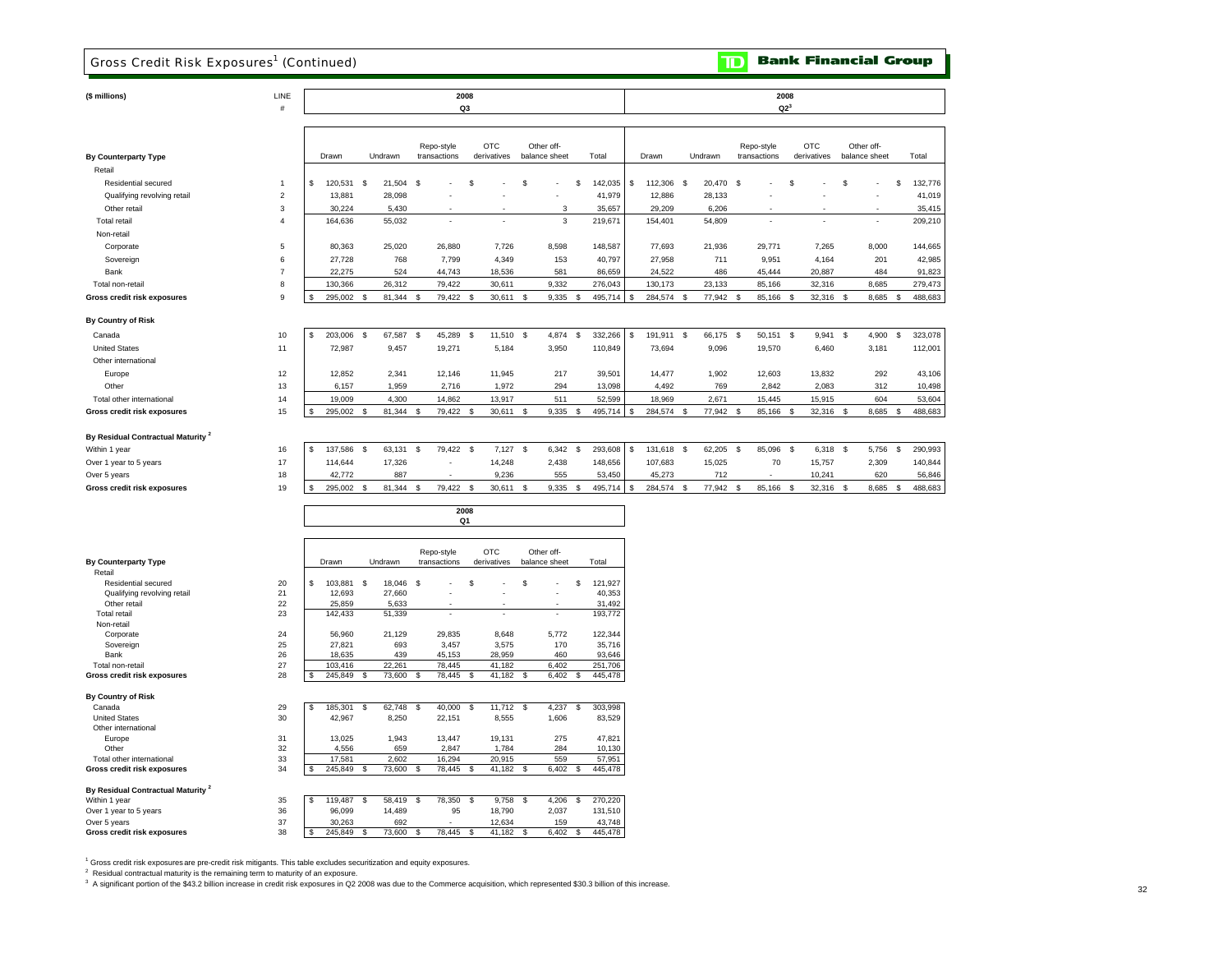# Exposures Covered By Credit Risk Mitigation

**(\$ millions)**

|                                    | <b>LINE</b><br># |                                                  |   | 2009<br>Q1                           |   |                                      |                                     | 2008<br>Q4               |                                      |                                                  |     | 2008<br>Q3            |     |                                      |
|------------------------------------|------------------|--------------------------------------------------|---|--------------------------------------|---|--------------------------------------|-------------------------------------|--------------------------|--------------------------------------|--------------------------------------------------|-----|-----------------------|-----|--------------------------------------|
|                                    |                  |                                                  |   |                                      |   |                                      |                                     |                          |                                      |                                                  |     |                       |     |                                      |
|                                    |                  | <b>Standardized</b>                              |   |                                      |   | AIRB <sup>2</sup>                    |                                     | Standardized             | AIRB <sup>2</sup>                    |                                                  |     | Standardized          |     | AIRB <sup>2</sup>                    |
|                                    |                  | Eligible<br>financial<br>collateral <sup>1</sup> |   | Guarantees/<br>credit<br>derivatives |   | Guarantees/<br>credit<br>derivatives | Eligible<br>financial<br>collateral | Guarantees/<br>credit    | Guarantees/<br>credit<br>derivatives | Eligible<br>financial<br>collateral <sup>1</sup> |     | Guarantees/<br>credit |     | Guarantees/<br>credit<br>derivatives |
| <b>Counterparty Type</b><br>Retail |                  |                                                  |   |                                      |   |                                      |                                     | derivatives              |                                      |                                                  |     | derivatives           |     |                                      |
| <b>Residential secured</b>         |                  | - \$                                             | э | 20                                   | S | 90,759                               | -\$                                 | \$<br>17                 | \$<br>88,095                         | \$                                               |     | \$<br>14              | \$  | 91,458                               |
| Qualifying revolving retail        | $\overline{2}$   |                                                  |   |                                      |   |                                      |                                     | $\overline{\phantom{a}}$ |                                      |                                                  |     |                       |     |                                      |
| Other retail                       | 3                |                                                  |   | 51                                   |   |                                      | 31                                  | 46                       |                                      |                                                  | 29  | 46                    |     |                                      |
| <b>Total retail</b>                | 4                | $\blacksquare$                                   |   | 71                                   |   | 90,759                               | 31                                  | 63                       | 88,095                               |                                                  | 29  | 60                    |     | 91,458                               |
| Non-retail                         |                  |                                                  |   |                                      |   |                                      |                                     |                          |                                      |                                                  |     |                       |     |                                      |
| Corporate                          | 5                | 118                                              |   | 216                                  |   | 14,175                               | 220                                 | 170                      | 12,958                               |                                                  | 219 | 1,111                 |     | 7,491                                |
| Sovereign                          | 6                |                                                  |   |                                      |   | 721                                  |                                     | $\overline{\phantom{a}}$ | 744                                  |                                                  |     |                       |     | 880                                  |
| Bank                               |                  | 4,481                                            |   |                                      |   | 6,918                                | 4,801                               | $\overline{\phantom{a}}$ | 558                                  |                                                  | 105 |                       |     | 196                                  |
| Total non-retail                   | 8                | 4,599                                            |   | 216                                  |   | 21,814                               | 5,021                               | 170                      | 14,260                               |                                                  | 324 | 1,111                 |     | 8,567                                |
| <b>Total</b>                       |                  | 4,599                                            |   | 287                                  |   | $112,573$ $\frac{1}{3}$              | 5,052                               | 233<br>-\$               | 102,355                              |                                                  | 353 | 1,171<br>ъ.           | \$. | 100,025                              |

|                             |    |                       | 2008<br>Q2               |                              |     |                       | 2008<br>Q1            |                       |
|-----------------------------|----|-----------------------|--------------------------|------------------------------|-----|-----------------------|-----------------------|-----------------------|
|                             |    |                       |                          |                              |     |                       |                       |                       |
|                             |    | Standardized          |                          | AlRB <sup>2</sup>            |     | Standardized          |                       | AlRB <sup>2</sup>     |
|                             |    | Eligible<br>financial | Guarantees/<br>credit    | Guarantees/<br>credit        |     | Eligible<br>financial | Guarantees/<br>credit | Guarantees/<br>credit |
| <b>Counterparty Type</b>    |    | collateral            | derivatives              | derivatives                  |     | collateral            | derivatives           | derivatives           |
| Retail                      |    |                       |                          |                              |     |                       |                       |                       |
| <b>Residential secured</b>  | 10 | \$                    | \$<br>11                 | \$<br>90,437                 | \$  |                       | \$<br>10              | \$<br>75,323          |
| Qualifying revolving retail | 11 |                       |                          |                              |     |                       |                       |                       |
| Other retail                | 12 | 27                    | 47                       | $\qquad \qquad \blacksquare$ |     | 27                    | 46                    |                       |
| <b>Total retail</b>         | 13 | 27                    | 58                       | 90.437                       |     | 27                    | 56                    | 75,323                |
| Non-retail                  |    |                       |                          |                              |     |                       |                       |                       |
| Corporate                   | 14 | 2,122                 | 160                      | 7,705                        |     | 2,242                 | 77                    | 7,813                 |
| Sovereign                   | 15 |                       | $\overline{\phantom{a}}$ | 629                          |     |                       |                       |                       |
| Bank                        | 16 |                       |                          | 71                           |     |                       |                       | 123                   |
| Total non-retail            | 17 | 2,122                 | 160                      | 8,405                        |     | 2,242                 | 77                    | 7,936                 |
| Total                       | 18 | \$<br>2,149           | \$<br>218                | \$<br>98,842                 | -\$ | 2,269                 | \$<br>133             | \$<br>83,259          |

<sup>1</sup> For exposures under the Standardized Approach, eligible financial collateral can include cash, gold, highly rated debt securities and equities listed on the main index.

 $2$  For exposures under the AIRB approach, eligible financial collateral is taken into account in the Bank's Loss Given Default (LGD) models. Separate disclosure of eligible financial collateral is, therefore, not required.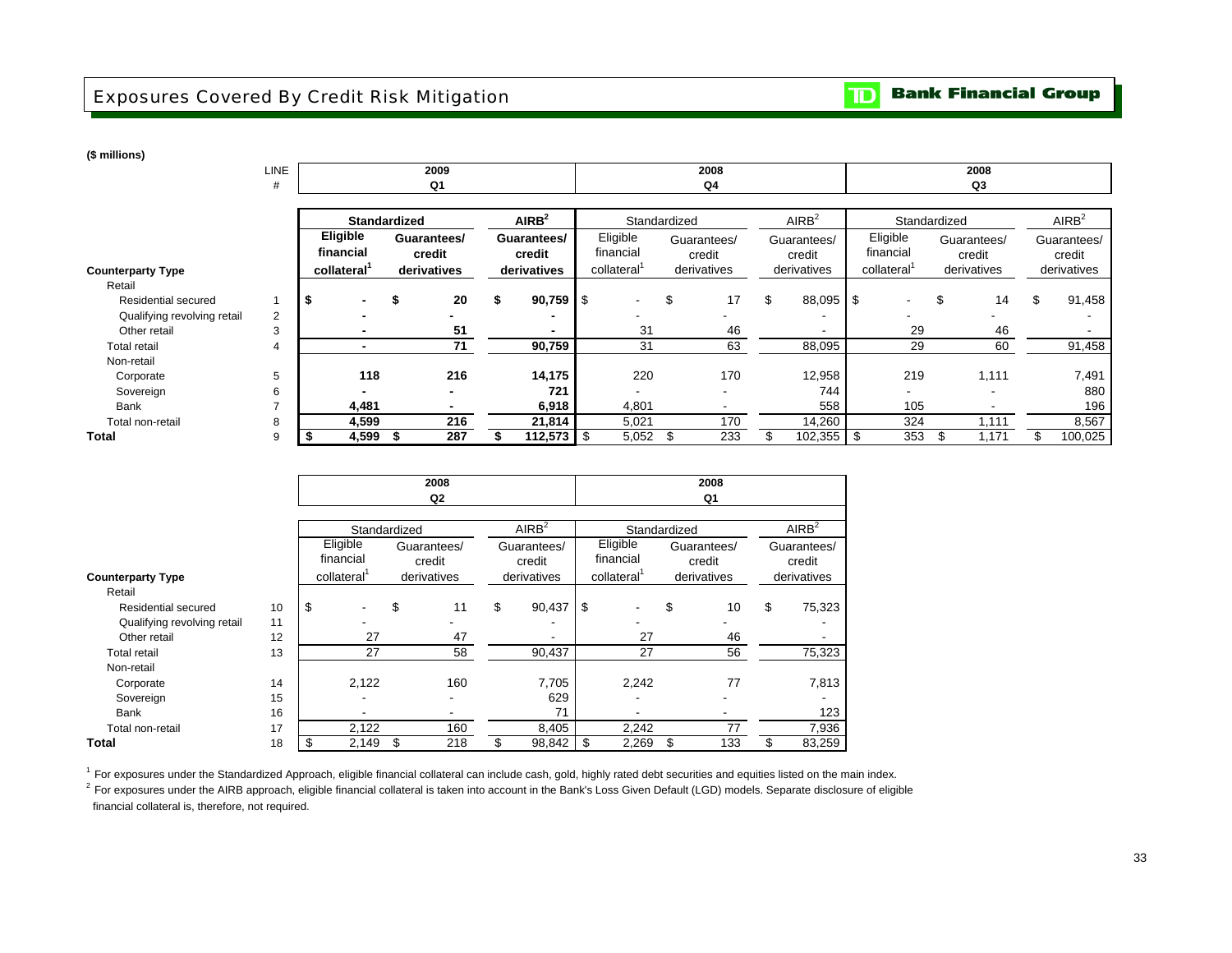# Standardized Credit Risk Exposures<sup>1</sup>



### **(\$ millions)**

**Total** 

Total non-retail

 Residential secured Other retail<sup>2</sup> Total retail

Non-retail Corporate Sovereign Bank

Retail

**By Counterparty Type**

| <b>LINE</b> |   |       | 2009 |                |    |                    |      |                          |    |        |                          |   |        |      |       |                                |                          | 2008 |        |      |        |                          |        |
|-------------|---|-------|------|----------------|----|--------------------|------|--------------------------|----|--------|--------------------------|---|--------|------|-------|--------------------------------|--------------------------|------|--------|------|--------|--------------------------|--------|
| #           |   |       |      |                |    |                    |      | Q1                       |    |        |                          |   |        |      |       |                                |                          |      | Q4     |      |        |                          |        |
|             |   |       |      |                |    | <b>Risk-weight</b> |      |                          |    |        |                          |   |        |      |       |                                | Risk-weight              |      |        |      |        |                          |        |
|             |   | 0%    |      | 20%            |    | 35%                |      | 75%                      |    | 100%   | 150%                     |   | Total  |      | 0%    | 20%                            | 35%                      |      | 75%    |      | 100%   | 150%                     | Total  |
|             | S | 51    | - \$ | $\blacksquare$ |    | 413.               | - 35 | .968                     | \$ | 89     | \$<br>$\sim$             | л | 9,521  | l \$ | 48    | \$<br>$\overline{\phantom{a}}$ | 6,065                    | \$.  | .577   | - \$ | 33     | \$<br>$\sim$             | 7,723  |
| 2           |   | 51    |      | -              |    |                    |      | 17,045                   |    | 161    | 49                       |   | 17,306 |      | 77    |                                |                          |      | 15,257 |      | ۰.     | 34                       | 15,368 |
| 3           |   | 102   |      | $\blacksquare$ |    | 7,413              |      | 19,013                   |    | 250    | 49                       |   | 26,827 |      | 125   | ٠                              | 6,065                    |      | 16,834 |      | 33     | 34                       | 23,091 |
| 4           |   | 300   |      | 2,085          |    |                    |      | $\sim$                   |    | 49,420 | 296                      |   | 52,101 |      | 348   | 1,736                          |                          |      | ٠      |      | 42,714 | 127                      | 44,925 |
| 5           |   | 3,414 |      | 4              |    |                    |      | $\overline{\phantom{0}}$ |    | -      | $\overline{\phantom{a}}$ |   | 3,418  |      | 301   | 3                              | $\overline{\phantom{a}}$ |      |        |      |        | $\overline{\phantom{a}}$ | 305    |
| 6           |   | 4,481 |      | 4,543          |    | $\blacksquare$     |      | ٠                        |    |        | $\overline{\phantom{a}}$ |   | 9,024  |      | 4,801 | 3,501                          | $\overline{\phantom{a}}$ |      | ۰      |      | -      | $\overline{\phantom{a}}$ | 8,302  |
|             |   | 8,195 |      | 6,632          |    |                    |      |                          |    | 49,420 | 296                      |   | 64,543 |      | 5,450 | 5,240                          |                          |      |        |      | 42,715 | 127                      | 53,532 |
| 8           |   | 8,297 |      | 6,632          | л. | 7,413              | 55   | 19,013                   |    | 49,670 | 345                      |   | 91,370 |      | 5,575 | 5,240                          | 6,065                    |      | 16,834 |      | 42,748 | 161                      | 76,623 |

|                           |    |     |     |     |                          |                          | 2008<br>Q3               |            |                |    |              |                |    |                          |             | 2008<br>Q <sub>2</sub> |      |        |      |      |      |        |
|---------------------------|----|-----|-----|-----|--------------------------|--------------------------|--------------------------|------------|----------------|----|--------------|----------------|----|--------------------------|-------------|------------------------|------|--------|------|------|------|--------|
|                           |    |     |     |     |                          |                          | Risk-weight              |            |                |    |              |                |    |                          | Risk-weight |                        |      |        |      |      |      |        |
| By Counterparty Type      |    | 0%  |     | 20% |                          | 35%                      | 75%                      | 100%       | 150%           |    | <b>Total</b> | 0%             |    | 20%                      | 35%         | 75%                    | 100% |        |      | 150% |      | Total  |
| Retail                    |    |     |     |     |                          |                          |                          |            |                |    |              |                |    |                          |             |                        |      |        |      |      |      |        |
| Residential secured       | 9  | -JD | 46  | .ზ  | $\overline{\phantom{a}}$ | 5,844                    | 1,590<br>-S              | 37<br>- \$ | - \$<br>$\sim$ | .S | 7,51         | l \$<br>41     | .ፍ | $\sim$                   | 6,149       | .629                   | \$   | 30     | - \$ |      |      | 7,849  |
| Other retail <sup>2</sup> | 10 |     | 75  |     |                          | $\overline{\phantom{a}}$ | 15,830                   |            | 31             |    | 15,937       | 73             |    |                          |             | 15,259                 |      |        |      | 37   |      | 15,370 |
| <b>Total retail</b>       | 11 |     | 121 |     | $\sim$                   | 5,844                    | 17,420                   | 38         | 31             |    | 23,454       | 114            |    | $\sim$                   | 6,149       | 16,888                 |      | 31     |      | 37   |      | 23,219 |
| Non-retail                |    |     |     |     |                          |                          |                          |            |                |    |              |                |    |                          |             |                        |      |        |      |      |      |        |
| Corporate                 | 12 |     | 325 |     | 7,443                    | $\overline{\phantom{a}}$ | $\overline{\phantom{a}}$ | 37,773     | 118            |    | 45,659       | 337            |    | 9,152                    |             | ٠                      |      | 35,399 |      | 102  |      | 44,990 |
| Sovereign                 | 13 |     | 278 |     | 3                        | $\overline{\phantom{a}}$ | $\overline{\phantom{a}}$ |            |                |    | 282          | 721            |    | $\overline{\phantom{a}}$ |             |                        |      |        |      | . .  |      | 724    |
| Bank                      | 14 |     | 105 |     | 6,001                    | $\overline{\phantom{a}}$ | $\overline{\phantom{0}}$ | 20         |                |    | 6,126        | $\blacksquare$ |    | 6,841                    | ٠           |                        |      |        |      |      |      | 6,841  |
| Total non-retail          | 15 |     | 708 |     | 13,447                   |                          | $\overline{\phantom{a}}$ | 37,794     | 118            |    | 52,067       | 1,058          |    | 15,993                   |             |                        |      | 35,402 |      | 102  |      | 52,555 |
| Total                     | 16 |     | 829 |     | 13,447                   | 5,844                    | 17,420<br>-55            | 37,832     | 149            |    | 75,521       | 1.172<br>- 5   |    | 15,993                   | 6.149       | 16,888                 |      | 35,433 |      | 139  | - 55 | 75,774 |

|                             |    |                          |          |             | 2008<br>Q1               |      |        |     |      |   |        |
|-----------------------------|----|--------------------------|----------|-------------|--------------------------|------|--------|-----|------|---|--------|
|                             |    |                          |          | Risk-weight |                          |      |        |     |      |   |        |
| <b>By Counterparty Type</b> |    | $0\%$                    | 20%      | 35%         | 75%                      |      | 100%   |     | 150% |   | Total  |
| Retail                      |    |                          |          |             |                          |      |        |     |      |   |        |
| Residential secured         | 17 | \$<br>41                 | \$<br>۰. | \$<br>2,880 | \$<br>1,123              | - \$ | 26     | -\$ |      | S | 4,070  |
| Other retail <sup>2</sup>   | 18 | 73                       |          |             | 11,788                   |      | 2      |     | 36   |   | 11,899 |
| <b>Total retail</b>         | 19 | 114                      |          | 2,880       | 12,911                   |      | 28     |     | 36   |   | 15,969 |
| Non-retail                  |    |                          |          |             |                          |      |        |     |      |   |        |
| Corporate                   | 20 | 537                      | 3,695    |             | $\overline{\phantom{0}}$ |      | 19,932 |     | 109  |   | 24,273 |
| Sovereign                   | 21 | 36                       | 1,237    |             | $\overline{\phantom{a}}$ |      | 3      |     |      |   | 1.276  |
| Bank                        | 22 | $\overline{\phantom{a}}$ | 1.299    |             | ۰                        |      |        |     | ٠    |   | 1,299  |
| Total non-retail            | 23 | 573                      | 6,231    |             |                          |      | 19,935 |     | 109  |   | 26,848 |
| <b>Total</b>                | 24 | 687                      | 6,231    | 2,880       | 12.911                   |      | 19,963 |     | 145  |   | 42,817 |

<sup>1</sup> Credit risk exposures are after credit risk mitigation and net of specific allowance. From Q2 2008 to Q4 2008, Commerce exposures are included and followed the Interim Approach to Reporting. Starting Q1 2009, Commerce followed the Standardized approach.

<sup>2</sup> Under the Standardized approach, other retail includes qualifying revolving retail exposures.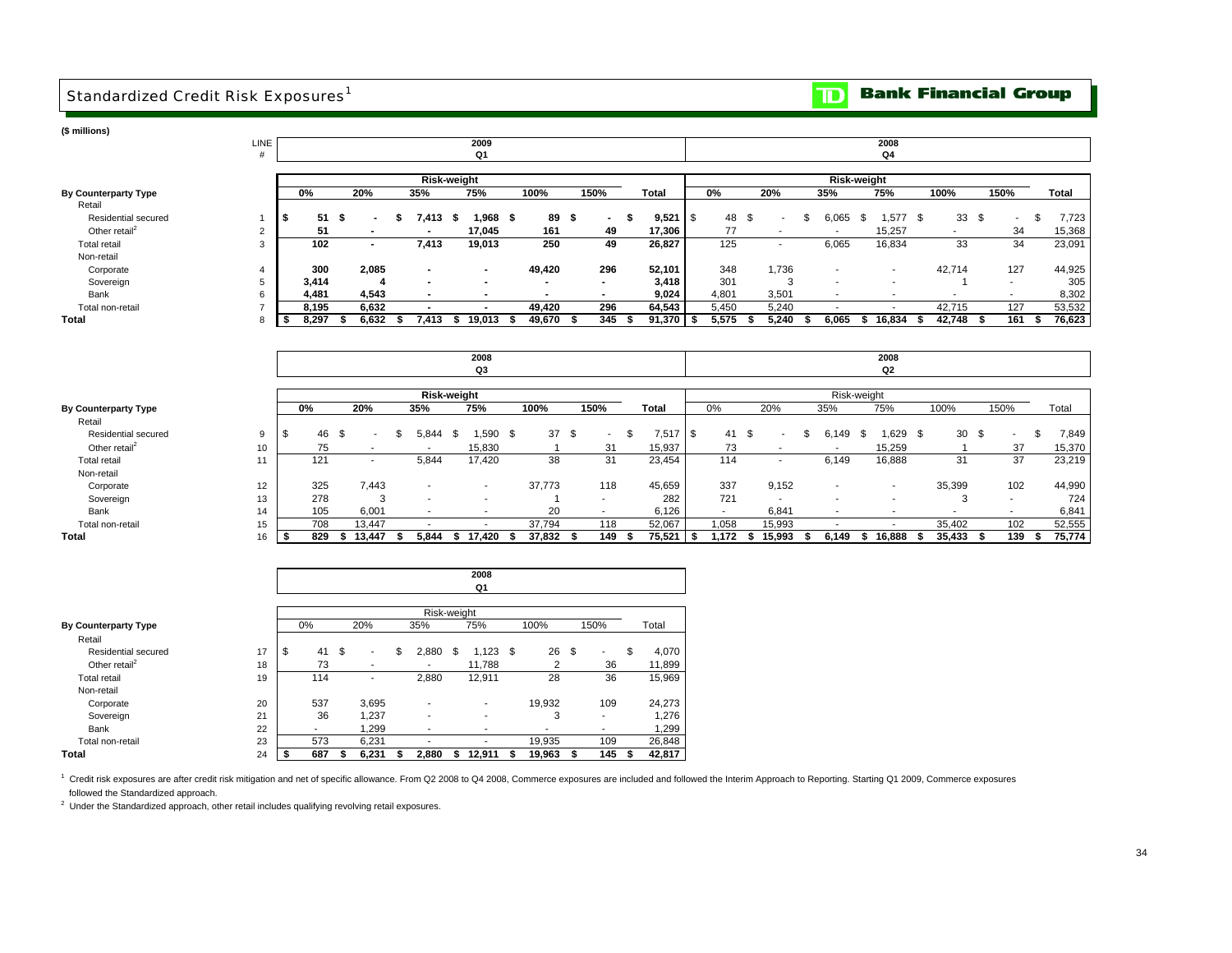### AIRB Credit Risk Exposures: Retail Risk Parameters

**TD** Bank Financial Group

#### **(\$ millions except as otherwise noted)**

|                                   | LINE                   | 2009             |                                           |                                        |                                                       |  |                  | 2008                                |                                        |                                                |                  | 2008                               |                                     |                                                |
|-----------------------------------|------------------------|------------------|-------------------------------------------|----------------------------------------|-------------------------------------------------------|--|------------------|-------------------------------------|----------------------------------------|------------------------------------------------|------------------|------------------------------------|-------------------------------------|------------------------------------------------|
|                                   | #                      |                  | Q1                                        |                                        |                                                       |  |                  | Q4                                  |                                        |                                                |                  | Q3                                 |                                     |                                                |
|                                   |                        |                  |                                           |                                        |                                                       |  |                  |                                     |                                        |                                                |                  |                                    |                                     |                                                |
| <b>Retail Risk Categories</b>     |                        | EAD <sup>1</sup> | <b>Exposure</b><br>weighted<br>average PD | Exposure<br>weighted<br>average<br>LGD | <b>Exposure</b><br>weighted<br>average<br>risk-weight |  | EAD <sup>1</sup> | Exposure-<br>weighted<br>average PD | Exposure<br>weighted<br>average<br>LGD | Exposure<br>weighted<br>average<br>risk-weight | EAD <sup>1</sup> | Exposure<br>weighted<br>average PD | Exposure<br>weighted<br>average LGD | Exposure<br>weighted<br>average<br>risk-weight |
| <b>Residential Secured</b>        |                        |                  |                                           |                                        |                                                       |  |                  |                                     |                                        |                                                |                  |                                    |                                     |                                                |
| Low risk                          | $\mathbf{1}$           | 12,895<br>\$     | 0.1%                                      | 11.7%                                  | $2.3\%$ \$                                            |  | 14,705           | 0.1%                                | 12.3%                                  | $2.4\%$ \$                                     | 15,985           | 0.1%                               | 12.6%                               | 2.0%                                           |
| Normal                            | 2                      | 19,224           | 0.5%                                      | 14.4%                                  | 10.6%                                                 |  | 23,562           | 0.5%                                | 14.1%                                  | 11.1%                                          | 19,877           | 0.5%                               | 12.9%                               | 9.7%                                           |
| Medium                            | 3                      | 7.389            | 2.1%                                      | 17.4%                                  | 34.4%                                                 |  | 6,893            | 1.9%                                | 14.4%                                  | 27.0%                                          | 5,190            | 2.0%                               | 11.8%                               | 23.0%                                          |
| High risk                         | $\boldsymbol{\Lambda}$ | 1,804            | 14.6%                                     | 16.4%                                  | 74.1%                                                 |  | 1,561            | 12.2%                               | 15.8%                                  | 67.3%                                          | 1,875            | 13.1%                              | 15.0%                               | 66.1%                                          |
| Default                           | 5                      | 128              | 100.0%                                    | 18.9%                                  | 0.0%                                                  |  | 114              | 100.0%                              | 18.1%                                  | 0.0%                                           | 134              | 100.0%                             | 17.5%                               | 0.0%                                           |
| Total residential secured         | 6                      | 41,440<br>\$     | 1.5%                                      | 14.2%                                  | 15.0% \$                                              |  | 46,835           | 1.2%                                | 13.6%                                  | 12.5%                                          | \$<br>43,061     | 1.4%                               | 12.8%                               | 10.9%                                          |
| Qualifying Revolving Retail       |                        |                  |                                           |                                        |                                                       |  |                  |                                     |                                        |                                                |                  |                                    |                                     |                                                |
| Low risk                          | $\overline{7}$         | \$<br>14,212     | 0.1%                                      | 86.0%                                  | $3.4\%$ \$                                            |  | 14,753           | 0.1%                                | 86.2%                                  | $3.4\%$ \$                                     | 14,914           | 0.1%                               | 86.2%                               | 3.4%                                           |
| Normal                            | 8                      | 13,762           | 0.5%                                      | 84.8%                                  | 17.7%                                                 |  | 14,112           | 0.5%                                | 84.7%                                  | 17.7%                                          | 14,307           | 0.5%                               | 84.8%                               | 17.7%                                          |
| Medium                            | 9                      | 8,512            | 2.4%                                      | 85.7%                                  | 62.0%                                                 |  | 8,517            | 2.4%                                | 85.3%                                  | 61.9%                                          | 8,624            | 2.4%                               | 84.9%                               | 61.2%                                          |
| High risk                         | 10                     | 4,166            | 13.0%                                     | 85.0%                                  | 154.7%                                                |  | 3,957            | 12.5%                               | 84.8%                                  | 152.7%                                         | 4,019            | 12.6%                              | 84.4%                               | 151.5%                                         |
| Default                           | 11                     | 136              | 100.0%                                    | 72.7%                                  | 0.0%                                                  |  | 122              | 100.0%                              | 72.8%                                  | 0.0%                                           | 115              | 100.0%                             | 71.4%                               | 0.0%                                           |
| Total qualifying revolving retail | 12                     | 40,788<br>\$     | 2.3%                                      | 85.4%                                  | $35.9%$ \$                                            |  | 41,461           | 2.2%                                | 85.3%                                  | 34.5%                                          | \$<br>41,979     | 2.2%                               | 85.2%                               | 34.3%                                          |
| <b>Other Retail</b>               |                        |                  |                                           |                                        |                                                       |  |                  |                                     |                                        |                                                |                  |                                    |                                     |                                                |
| Low risk                          | 13                     | \$<br>2,784      | 0.1%                                      | 40.2%                                  | $8.5\%$ \$                                            |  | 2,696            | 0.1%                                | 41.4%                                  | $8.7\%$ \$                                     | 2,643            | 0.1%                               | 41.2%                               | 8.6%                                           |
| Normal                            | 14                     | 8,363            | 0.6%                                      | 51.0%                                  | 37.9%                                                 |  | 7,963            | 0.6%                                | 50.1%                                  | 37.4%                                          | 7,760            | 0.6%                               | 49.8%                               | 37.4%                                          |
| Medium                            | 15                     | 7.204            | 2.4%                                      | 56.0%                                  | 73.0%                                                 |  | 6,836            | 2.4%                                | 56.5%                                  | 73.7%                                          | 6,486            | 2.4%                               | 56.8%                               | 74.2%                                          |
| High risk                         | 16                     | 2,839            | 10.9%                                     | 56.4%                                  | 95.7%                                                 |  | 2,792            | 11.1%                               | 56.4%                                  | 96.2%                                          | 2,713            | 10.9%                              | 54.0%                               | 91.3%                                          |
| Default                           | 17                     | 134              | 100.0%                                    | 58.9%                                  | 0.0%                                                  |  | 128              | 100.0%                              | 58.6%                                  | 0.0%                                           | 114              | 100.0%                             | 52.3%                               | 0.0%                                           |
| Total other retail                | 18                     | 21,324<br>\$     | 3.1%                                      | 52.0%                                  | 53.4% \$                                              |  | 20,415           | 3.2%                                | 52.0%                                  | 53.6%                                          | \$<br>19,716     | 3.1%                               | 51.5%                               | 52.8%                                          |

|                                    |    |                |                  | 2008<br>Q <sub>2</sub> |             |                      |                  |            | 2008<br>Q1  |                      |
|------------------------------------|----|----------------|------------------|------------------------|-------------|----------------------|------------------|------------|-------------|----------------------|
|                                    |    |                |                  |                        |             |                      |                  |            |             |                      |
|                                    |    |                |                  | Exposure               | Exposure    | Exposure<br>weighted |                  | Exposure   | Exposure    | Exposure<br>weighted |
|                                    |    |                |                  | weighted               | weighted    | average              |                  | weighted   | weighted    | average              |
| <b>Retail Risk Categories</b>      |    |                | EAD <sup>®</sup> | average PD             | average LGD | risk-weight          | EAD <sup>1</sup> | average PD | average LGD | risk-weight          |
| <b>Residential Secured</b>         |    |                |                  |                        |             |                      |                  |            |             |                      |
| Low risk                           | 19 | \$             | 12,278           | 0.1%                   | 11.5%       | $2.2\%$ \$           | 12,183           | 0.1%       | 13.3%       | 2.7%                 |
| Normal                             | 20 |                | 16,276           | 0.5%                   | 12.6%       | 9.4%                 | 21.010           | 0.4%       | 14.3%       | 9.4%                 |
| Medium                             | 21 |                | 4.705            | 1.9%                   | 11.9%       | 22.3%                | 7.376            | 2.2%       | 13.2%       | 27.3%                |
| High risk                          | 22 |                | 1,125            | 13.1%                  | 13.0%       | 56.9%                | 1,855            | 12.0%      | 15.6%       | 65.5%                |
| Default                            | 23 |                | 105              | 100.0%                 | 17.7%       | 0.0%                 | 109              | 100.0%     | 17.3%       | 0.0%                 |
| Total residential secured          | 24 | \$             | 34,489           | 1.3%                   | 12.1%       | 10.1%                | \$<br>42,533     | 1.4%       | 13.9%       | 13.0%                |
| Qualifying Revolving Retail        |    |                |                  |                        |             |                      |                  |            |             |                      |
| Low risk                           | 25 | \$             | 14,590           | 0.1%                   | 86.2%       | $3.4\%$ \$           | 14,455           | 0.1%       | 86.6%       | 3.4%                 |
| Normal                             | 26 |                | 14,218           | 0.5%                   | 84.8%       | 17.7%                | 13,879           | 0.5%       | 85.5%       | 17.8%                |
| Medium                             | 27 |                | 8,338            | 2.4%                   | 84.7%       | 60.6%                | 8,221            | 2.4%       | 85.2%       | 60.7%                |
| High risk                          | 28 |                | 3.746            | 12.2%                  | 83.4%       | 149.3%               | 3.680            | 12.3%      | 83.6%       | 149.3%               |
| Default                            | 29 |                | 127              | 100.0%                 | 72.1%       | 0.0%                 | 117              | 100.0%     | 73.0%       | 0.0%                 |
| Total qualifiying revolving retail | 30 | $\mathfrak{L}$ | 41,019           | 2.1%                   | 85.1%       | 33.3%                | \$<br>40,352     | 2.1%       | 85.6%       | 33.3%                |
| <b>Other Retail</b>                |    |                |                  |                        |             |                      |                  |            |             |                      |
| Low risk                           | 31 | \$             | 3,190            | 0.1%                   | 28.5%       | $6.1\%$ \$           | 2.346            | 0.1%       | 22.6%       | 4.7%                 |
| Normal                             | 32 |                | 8,305            | 0.6%                   | 42.5%       | 31.9%                | 8,783            | 0.5%       | 42.0%       | 30.2%                |
| Medium                             | 33 |                | 6,274            | 2.3%                   | 53.7%       | 70.1%                | 6.188            | 2.3%       | 53.4%       | 69.7%                |
| High risk                          | 34 |                | 2,151            | 10.2%                  | 55.2%       | 92.7%                | 2,157            | 10.3%      | 55.8%       | 94.0%                |
| Default                            | 35 |                | 120              | 100.0%                 | 47.6%       | 0.0%                 | 115              | 100.0%     | 47.4%       | 0.0%                 |
| Total other retail                 | 36 | \$             | 20,040           | 2.7%                   | 45.2%       | 46.1%                | \$<br>19,589     | 2.7%       | 44.8%       | 46.5%                |

 $1$  Exposure at Default (EAD) includes the effects of credit risk mitigation.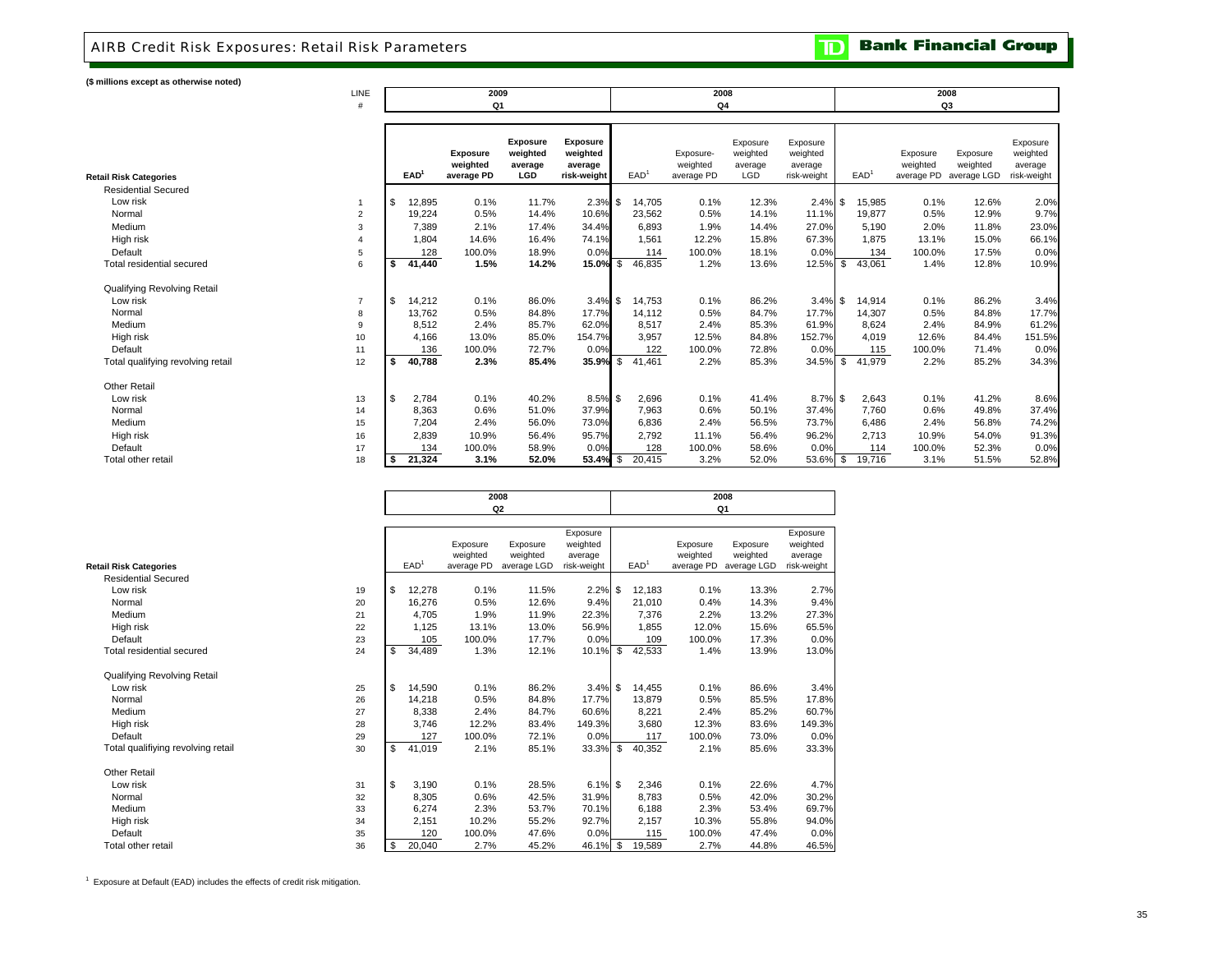### AIRB Credit Risk Exposures: Non-retail Risk Parameters

**TD** Bank Financial Group

**(\$ millions except as otherwise noted)**

| winnons except as otherwise hoted) |      |               |                                           |                                               |                                                       |                  |                                     |                                               |                                                |                    |                                    |                                     |                                                |  |  |  |
|------------------------------------|------|---------------|-------------------------------------------|-----------------------------------------------|-------------------------------------------------------|------------------|-------------------------------------|-----------------------------------------------|------------------------------------------------|--------------------|------------------------------------|-------------------------------------|------------------------------------------------|--|--|--|
|                                    | LINE |               | 2009                                      |                                               |                                                       |                  | 2008                                |                                               |                                                | 2008               |                                    |                                     |                                                |  |  |  |
|                                    |      |               | Q <sub>1</sub>                            |                                               |                                                       |                  | Q <sub>4</sub>                      |                                               |                                                | Q3                 |                                    |                                     |                                                |  |  |  |
|                                    |      |               |                                           |                                               |                                                       |                  |                                     |                                               |                                                |                    |                                    |                                     |                                                |  |  |  |
| Non-retail Risk Categories         |      | EAD           | <b>Exposure</b><br>weighted<br>average PD | <b>Exposure</b><br>weighted<br>average<br>LGD | <b>Exposure</b><br>weighted<br>average<br>risk-weight | EAD <sup>1</sup> | Exposure-<br>weighted<br>average PD | Exposure<br>weighted<br>average<br><b>LGD</b> | Exposure<br>weighted<br>average<br>risk-weight | EAD <sup>1</sup>   | Exposure<br>weighted<br>average PD | Exposure<br>weighted<br>average LGD | Exposure<br>weighted<br>average<br>risk-weight |  |  |  |
| Corporate                          |      |               |                                           |                                               |                                                       |                  |                                     |                                               |                                                |                    |                                    |                                     |                                                |  |  |  |
| Investment grade                   |      | 69,624<br>\$  | 0.1%                                      | 31.5%                                         | $21.2\%$ \$                                           | 76,917           | 0.1%                                | 28.3%                                         | 19.6% \$                                       | 68,083             | 0.1%                               | 26.4%                               | 18.2%                                          |  |  |  |
| Non-investment grade               | 2    | 32,348        | 1.4%                                      | 27.5%                                         | 50.7%                                                 | 34,791           | 1.5%                                | 28.5%                                         | 54.7%                                          | 33,387             | 1.4%                               | 25.7%                               | 48.3%                                          |  |  |  |
| Watch and classified               | 3    | 2.018         | 17.6%                                     | 35.4%                                         | 168.7%                                                | 1,162            | 18.7%                               | 38.5%                                         | 185.0%                                         | 1.201              | 15.2%                              | 41.0%                               | 192.3%                                         |  |  |  |
| Impaired/default                   |      |               | 301<br>100.0%                             | 38.4%                                         | 148.1%                                                | 249              | 100.0%                              | 40.5%                                         | 103.6%                                         | 214                | 100.0%                             | 49.1%                               | 112.8%                                         |  |  |  |
| Total corporate                    | 5    | 104,291<br>s. | 1.1%                                      | 30.4%                                         |                                                       | 33.6% \$ 113,119 | 0.9%                                | 28.5%                                         |                                                | 32.3% \$ 102,885   | 0.9%                               | 26.4%                               | 30.2%                                          |  |  |  |
| Sovereign                          |      |               |                                           |                                               |                                                       |                  |                                     |                                               |                                                |                    |                                    |                                     |                                                |  |  |  |
| Investment grade                   | 6    | 147,629<br>\$ | 0.0%                                      | 16.4%                                         |                                                       | 1.2% \$ 145,921  | 0.0%                                | 14.9%                                         |                                                | 0.9% \$ 131,945    | 0.0%                               | 11.9%                               | 0.6%                                           |  |  |  |
| Non-investment grade               |      |               | 28<br>0.5%                                | 14.6%                                         | 16.7%                                                 | 30               | 0.5%                                | 25.0%                                         | 29.3%                                          | 28                 | 0.5%                               | 18.5%                               | 20.8%                                          |  |  |  |
| Watch and classified               | 8    |               |                                           |                                               |                                                       |                  |                                     |                                               |                                                |                    |                                    |                                     |                                                |  |  |  |
| Impaired/default                   | 9    |               |                                           |                                               |                                                       |                  |                                     |                                               |                                                |                    |                                    |                                     |                                                |  |  |  |
| Total sovereign                    | 10   | 147,657<br>\$ | $0.0\%$                                   | 16.4%                                         | 1.2%                                                  | \$145,951        | 0.0%                                | 14.9%                                         |                                                | 0.9% \$131,973     | 0.0%                               | 11.9%                               | 0.6%                                           |  |  |  |
| Bank                               |      |               |                                           |                                               |                                                       |                  |                                     |                                               |                                                |                    |                                    |                                     |                                                |  |  |  |
| Investment grade                   | 11   | \$<br>81,006  | 0.1%                                      | 24.3%                                         | $8.2\%$ \$                                            | 86,208           | 0.1%                                | 22.9%                                         | 7.7%                                           | <b>S</b><br>77,663 | 0.1%                               | 23.7%                               | 8.7%                                           |  |  |  |
| Non-investment grade               | 12   | 4,157         | 0.7%                                      | 15.4%                                         | 21.2%                                                 | 5.402            | 0.7%                                | 13.7%                                         | 17.6%                                          | 2.870              | 0.7%                               | 15.4%                               | 20.6%                                          |  |  |  |
| Watch and classified               | 13   |               |                                           | $\overline{\phantom{a}}$                      |                                                       |                  | ۰                                   | $\overline{\phantom{a}}$                      |                                                |                    | $\overline{\phantom{a}}$           |                                     |                                                |  |  |  |
| Impaired/default                   | 14   |               |                                           |                                               |                                                       | 25               | 100.0%                              | 55.0%                                         | 687.3%                                         |                    |                                    |                                     |                                                |  |  |  |
| <b>Total bank</b>                  | 15   | 85,163        | 0.1%                                      | 23.9%                                         | $8.8\%$ \$                                            | 91,635           | 0.1%                                | 22.3%                                         | 8.4%                                           | 80,533<br>- \$     | 0.1%                               | 23.4%                               | 9.1%                                           |  |  |  |
|                                    |      |               |                                           |                                               |                                                       |                  |                                     |                                               |                                                |                    |                                    |                                     |                                                |  |  |  |

|                                   |    |     |                  | 2008<br>Q2                         |                                     |                                                | 2008<br>Q <sub>1</sub> |                  |                                    |                                     |                                                |  |  |
|-----------------------------------|----|-----|------------------|------------------------------------|-------------------------------------|------------------------------------------------|------------------------|------------------|------------------------------------|-------------------------------------|------------------------------------------------|--|--|
|                                   |    |     |                  |                                    |                                     |                                                |                        |                  |                                    |                                     |                                                |  |  |
| <b>Non-retail Risk Categories</b> |    |     | EAD <sup>®</sup> | Exposure<br>weighted<br>average PD | Exposure<br>weighted<br>average LGD | Exposure<br>weighted<br>average<br>risk-weight |                        | EAD <sup>1</sup> | Exposure<br>weighted<br>average PD | Exposure<br>weighted<br>average LGD | Exposure<br>weighted<br>average<br>risk-weight |  |  |
| Corporate                         |    |     |                  |                                    |                                     |                                                |                        |                  |                                    |                                     |                                                |  |  |
| Investment grade                  | 16 | \$  | 64,249           | 0.1%                               | 25.9%                               | 18.0% \$                                       |                        | 68,317           | 0.1%                               | 24.4%                               | 16.1%                                          |  |  |
| Non-investment grade              | 17 |     | 33,523           | 1.5%                               | 24.8%                               | 46.9%                                          |                        | 28,021           | 1.2%                               | 28.9%                               | 55.2%                                          |  |  |
| Watch and classified              | 18 |     | 1,672            | 15.3%                              | 27.2%                               | 127.3%                                         |                        | 1,469            | 15.6%                              | 20.9%                               | 99.7%                                          |  |  |
| Impaired/default                  | 19 |     | 202              | 100.0%                             | 48.3%                               | 168.0%                                         |                        | 234              | 100.0%                             | 52.3%                               | 250.7%                                         |  |  |
| Total corporate                   | 20 | \$  | 99,646           | 1.0%                               | 25.6%                               | 29.9%                                          | \$                     | 98,041           | 0.9%                               | 25.7%                               | 29.1%                                          |  |  |
| Sovereign                         |    |     |                  |                                    |                                     |                                                |                        |                  |                                    |                                     |                                                |  |  |
| Investment grade                  | 21 | \$  | 132,656          | 0.0%                               | 10.7%                               | 0.5%                                           | \$                     | 109.727          | 0.0%                               | 11.5%                               | 0.5%                                           |  |  |
| Non-investment grade              | 22 |     | 44               | 0.8%                               | 22.7%                               | 33.6%                                          |                        | 36               | 0.9%                               | 20.9%                               | 24.5%                                          |  |  |
| Watch and classified              | 23 |     |                  | ۰                                  |                                     |                                                |                        |                  | ۰                                  |                                     |                                                |  |  |
| Impaired/default                  | 24 |     |                  |                                    |                                     |                                                |                        |                  |                                    |                                     |                                                |  |  |
| Total sovereign                   | 25 | \$  | 132,700          | 0.0%                               | 10.7%                               | 0.5%                                           |                        | \$109,763        | 0.0%                               | 11.5%                               | 0.5%                                           |  |  |
| Bank                              |    |     |                  |                                    |                                     |                                                |                        |                  |                                    |                                     |                                                |  |  |
| Investment grade                  | 26 | \$  | 83,654           | 0.1%                               | 25.3%                               | 10.2%                                          | \$                     | 90,794           | 0.1%                               | 29.8%                               | 11.1%                                          |  |  |
| Non-investment grade              | 27 |     | 1,327            | 1.4%                               | 17.7%                               | 26.2%                                          |                        | 1,552            | 1.7%                               | 8.9%                                | 13.7%                                          |  |  |
| Watch and classified              | 28 |     |                  |                                    |                                     |                                                |                        |                  | 19.9%                              | 15.5%                               | 76.6%                                          |  |  |
| Impaired/default                  | 29 |     |                  |                                    |                                     |                                                |                        |                  |                                    |                                     |                                                |  |  |
| <b>Total bank</b>                 | 30 | \$. | 84,981           | 0.1%                               | 25.2%                               | 10.5%                                          | \$                     | 92,347           | 0.1%                               | 29.4%                               | 11.1%                                          |  |  |

 $1$  Exposure at Default (EAD) includes the effects of credit risk mitigation.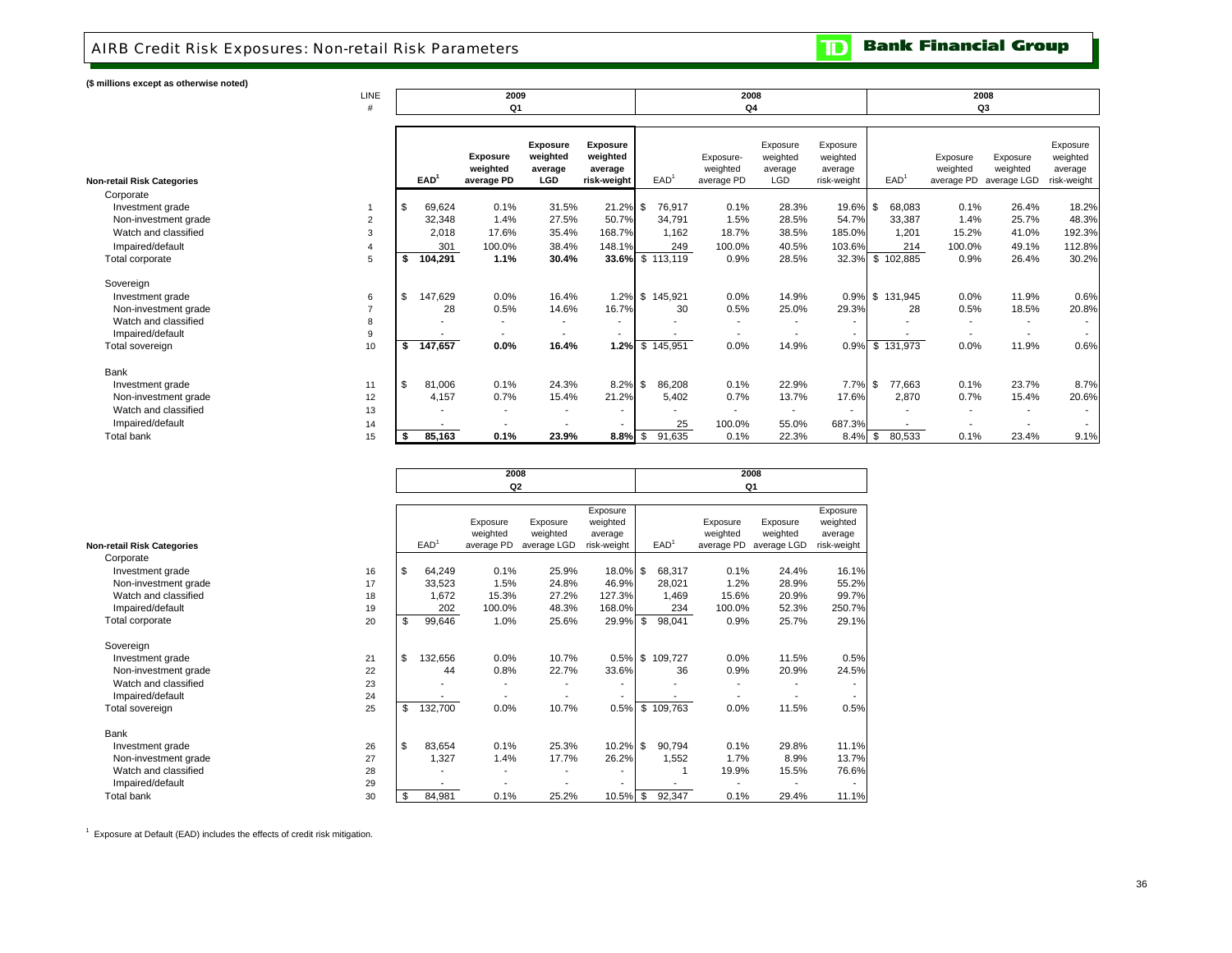# AIRB Credit Risk Exposures: Undrawn Commitments<sup>1</sup> and Exposure at Default (EAD) on Undrawn Commitments<sup>2</sup>



**(\$ millions)**

| († 11111110113 <i>)</i>     |             |                 |                |      |             |  |                |      |             |          |             |  |             |
|-----------------------------|-------------|-----------------|----------------|------|-------------|--|----------------|------|-------------|----------|-------------|--|-------------|
|                             | <b>LINE</b> |                 | 2009           |      |             |  |                | 2008 |             | 2008     |             |  |             |
|                             | #           |                 | Q <sub>1</sub> |      |             |  | Q <sub>4</sub> |      |             | Q3       |             |  |             |
|                             |             |                 |                |      |             |  |                |      |             |          |             |  |             |
|                             |             | <b>Notional</b> |                |      | EAD on      |  | Notional       |      | EAD on      | Notional |             |  | EAD on      |
|                             |             | undrawn         |                |      | undrawn     |  | undrawn        |      | undrawn     |          | undrawn     |  | undrawn     |
| <b>Counterparty Type</b>    |             |                 | commitments    |      | commitments |  | commitments    |      | commitments |          | commitments |  | commitments |
| Retail                      |             |                 |                |      |             |  |                |      |             |          |             |  |             |
| Residential secured         |             | - \$            | 54,904 \$      |      | $21,319$ \$ |  | 53,900 \$      |      | $20,705$ \$ |          | 53,652 \$   |  | 21,427      |
| Qualifying revolving retail | 2           |                 | 43,923         |      | 26,516      |  | 44,268         |      | 27,386      |          | 45,151      |  | 28,098      |
| Other retail                | 3           |                 | 6,575          |      | 5,041       |  | 6,575          |      | 5,010       |          | 6,361       |  | 4,830       |
| Total retail                | 4           |                 | 105,402        |      | 52,876      |  | 104,743        |      | 53,101      |          | 105,164     |  | 54,355      |
| Non-retail                  |             |                 |                |      |             |  |                |      |             |          |             |  |             |
| Corporate                   | 5           |                 | 25,556         |      | 16,725      |  | 29,942         |      | 21,494      |          | 29,176      |  | 21,427      |
| Sovereign                   | 6           |                 | 995            |      | 672         |  | 1,015          |      | 893         |          | 878         |  | 768         |
| Bank                        |             |                 | 605            |      | 407         |  | 569            |      | 485         |          | 607         |  | 512         |
| Total non-retail            | 8           |                 | 27,156         |      | 17,804      |  | 31,526         |      | 22,872      |          | 30,661      |  | 22,707      |
| Total                       | 9           |                 | 132,558        | - 56 | 70,680      |  | 136,269        |      | 75,973      |          | 135,825     |  | 77,062      |
|                             |             |                 |                |      |             |  |                |      |             |          |             |  |             |

**2008**

|                             |                | Q <sub>2</sub> |             |  |             |    | Q1          |     |             |  |  |
|-----------------------------|----------------|----------------|-------------|--|-------------|----|-------------|-----|-------------|--|--|
|                             |                |                |             |  |             |    |             |     |             |  |  |
|                             |                |                | Notional    |  | EAD on      |    | Notional    |     | EAD on      |  |  |
|                             |                |                | undrawn     |  | undrawn     |    | undrawn     |     | undrawn     |  |  |
| <b>Counterparty Type</b>    |                |                | commitments |  | commitments |    | commitments |     | commitments |  |  |
| Retail                      |                |                |             |  |             |    |             |     |             |  |  |
| Residential secured         |                | \$             | 51,324 \$   |  | 20,395      | \$ | 51,081      | -\$ | 18,010      |  |  |
| Qualifying revolving retail | $\overline{2}$ |                | 44,848      |  | 28,133      |    | 44,458      |     | 27,659      |  |  |
| Other retail                | 3              |                | 6,216       |  | 5,640       |    | 7,043       |     | 5,530       |  |  |
| Total retail                | 4              |                | 102,388     |  | 54,168      |    | 102,582     |     | 51,199      |  |  |
| Non-retail                  |                |                |             |  |             |    |             |     |             |  |  |
| Corporate                   | 5              |                | 25,774      |  | 18,760      |    | 25,652      |     | 18,735      |  |  |
| Sovereign                   | 6              |                | 815         |  | 711         |    | 757         |     | 662         |  |  |
| Bank                        | ⇁              |                | 541         |  | 450         |    | 517         |     | 439         |  |  |
| Total non-retail            | 8              |                | 27,130      |  | 19,921      |    | 26,926      |     | 19,836      |  |  |
| Total                       | 9              |                | 129,518     |  | 74,089      | \$ | 129,508     |     | 71,035      |  |  |

**2008**

<sup>1</sup> Notional undrawn commitments are equal to the contractually available amounts provided via committed loan agreements less amounts currently outstanding under those committed loan agreements.

 $2$  EAD on undrawn commitments is the amount currently undrawn but expected to be drawn assuming a default on the underlying committed loan agreement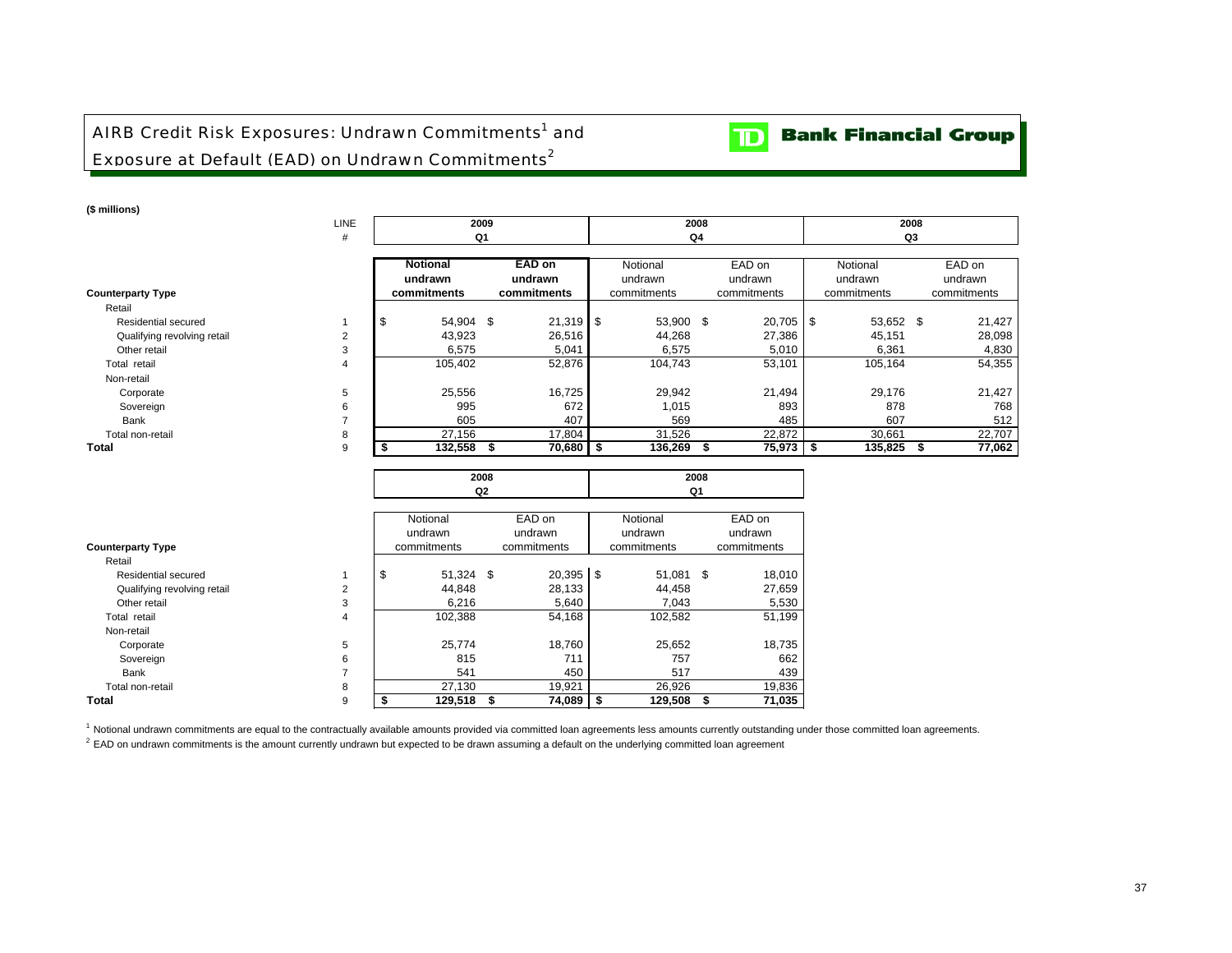# AIRB Credit Risk Exposures: Loss Experience

|  |  | <b>TD</b> Bank Financial Group |  |
|--|--|--------------------------------|--|
|--|--|--------------------------------|--|

| (Percentage)                             |                |                             |                        |                   |                    |                        |  |  |  |  |  |
|------------------------------------------|----------------|-----------------------------|------------------------|-------------------|--------------------|------------------------|--|--|--|--|--|
|                                          | <b>LINE</b>    | 2009                        |                        | 2008              |                    |                        |  |  |  |  |  |
|                                          | #              | Q1                          |                        | Q4                |                    |                        |  |  |  |  |  |
|                                          |                |                             |                        | Historical        |                    |                        |  |  |  |  |  |
|                                          |                | <b>Actual loss Expected</b> |                        | actual loss       | <b>Actual loss</b> | Expected               |  |  |  |  |  |
| <b>Counterparty Type</b>                 |                | rate <sup>1</sup>           | loss rate <sup>2</sup> | rate <sup>3</sup> | rate <sup>1</sup>  | loss rate <sup>2</sup> |  |  |  |  |  |
| Retail                                   |                |                             |                        |                   |                    |                        |  |  |  |  |  |
| Residential secured                      |                | 0.01%                       | 0.07%                  | 0.01%             | 0.01%              | 0.06%                  |  |  |  |  |  |
| Qualifying revolving retail <sup>4</sup> | $\overline{2}$ | 4.21%                       | 4.39%                  | 2.94%             | 4.01%              | 3.40%                  |  |  |  |  |  |
| Other retail                             | 3              | 1.31%                       | 1.51%                  | 0.95%             | 1.22%              | 1.46%                  |  |  |  |  |  |
| Non-retail                               |                |                             |                        |                   |                    |                        |  |  |  |  |  |
| Corporate                                | 4              | 0.22%                       | 0.66%                  | 0.53%             | 0.23%              | 0.53%                  |  |  |  |  |  |
| Sovereign                                | 5              |                             |                        |                   |                    |                        |  |  |  |  |  |
| <b>Bank</b>                              | 6              |                             | 0.07%                  |                   |                    | 0.06%                  |  |  |  |  |  |

**(Percentage)**

 $1$  The actual loss rate for Retail represents the actual write-offs net of recoveries divided by the outstanding balances taken at the beginning of the 4-quarter period starting 15 months ago. net of reversals/recoveries divided by the outstanding balances for the same period. Actual loss rate is provided on a rolling 4-quarter basis, including the current and prior three quarters. This reflects the 3-month lag between the Basel II definition of default (at 90 days past due) and write-off (at 180 days). The actual loss rate for non-retail represents the specific provisions

 $2$  The expected loss rate represents the loss rate that was predicted at the beginning of the applicable 4-quarter period defined in footnote 1. The expected loss is measured using Basel II parameters (PDxLGDxEAD) divided by outstanding balances at the beginning of the 4-quarter period.

 $3$  The historical loss rate equals total actual losses for all years in the historically measured period divided by total outstanding balances for all years in the historically measured period. business cycle is included in the historically measured period. A business cycle is estimated to be 10-15 years in duration. Currently, the Bank includes comparable data from fiscal 2002 through to the current year in the historicaly measured period. This historical data will be updated annually until a complete

 $4$  Expected loss rate models for Qualifying revolving retail exposures were updated in Q1 2009 to reflect the most current available data.

### **Commentary:**

Actual loss rates for the 4 quarters ending Q1 2009 were lower than expected loss rates for the same period.

We expect to see a difference between the rolling 4 quarter actual loss rates and expected loss rates for the following reasons:

- –Expected losses are calculated using "through the cycle" risk parameters while actual losses are determined at a "point in time" and reflect economic conditions at that time. Using "through the cycle" parameters has the effect of stabilizing expected losses over a longer period of time. As a result, actual losses may exceed expected losses during a recession and may fall below expected losses during economic growth.
- Expected loss parameters are conservatively estimated (i.e. adjusted upwards) to account for the limited number of years of historical data available (i.e. not yet a full business cycle).
- LGD parameters used in the expected loss estimates are adjusted upwards to reflect potential economic downturn conditions.

To ensure our models and risk parameters continue to be reasonable predictors of potential loss, we assess and review our risk parameters against actual loss experience and public sources of information at least annually and we update our models as required.

There was no material change in actual loss rates or the underlying factors (default rate, LGD, EAD) for both Retail and Non-retail exposures in the 4 quarters ending Q1 2009 vs. the 4 quarters ending Q4 2008.

For Qualifving revolving retail and Other retail exposures, default rates and LGD were higher in the 4 quarters ending Q1 2009 than they were during the historically measured period, which was characterized by historically favourable economic conditions. As a result, actual loss rate in the 4 quarters ending Q1 2009 was higher than the historical actual loss rate.

For Corporate exposures, the historical actual loss rate was impacted by the significant sectoral provisions taken in 2002. This contributed to higher default rates and LGD than we are currently experiencing. As a result, actual loss rate in the 4 quarters ending Q1 2009 was lower than the historical actual loss rate.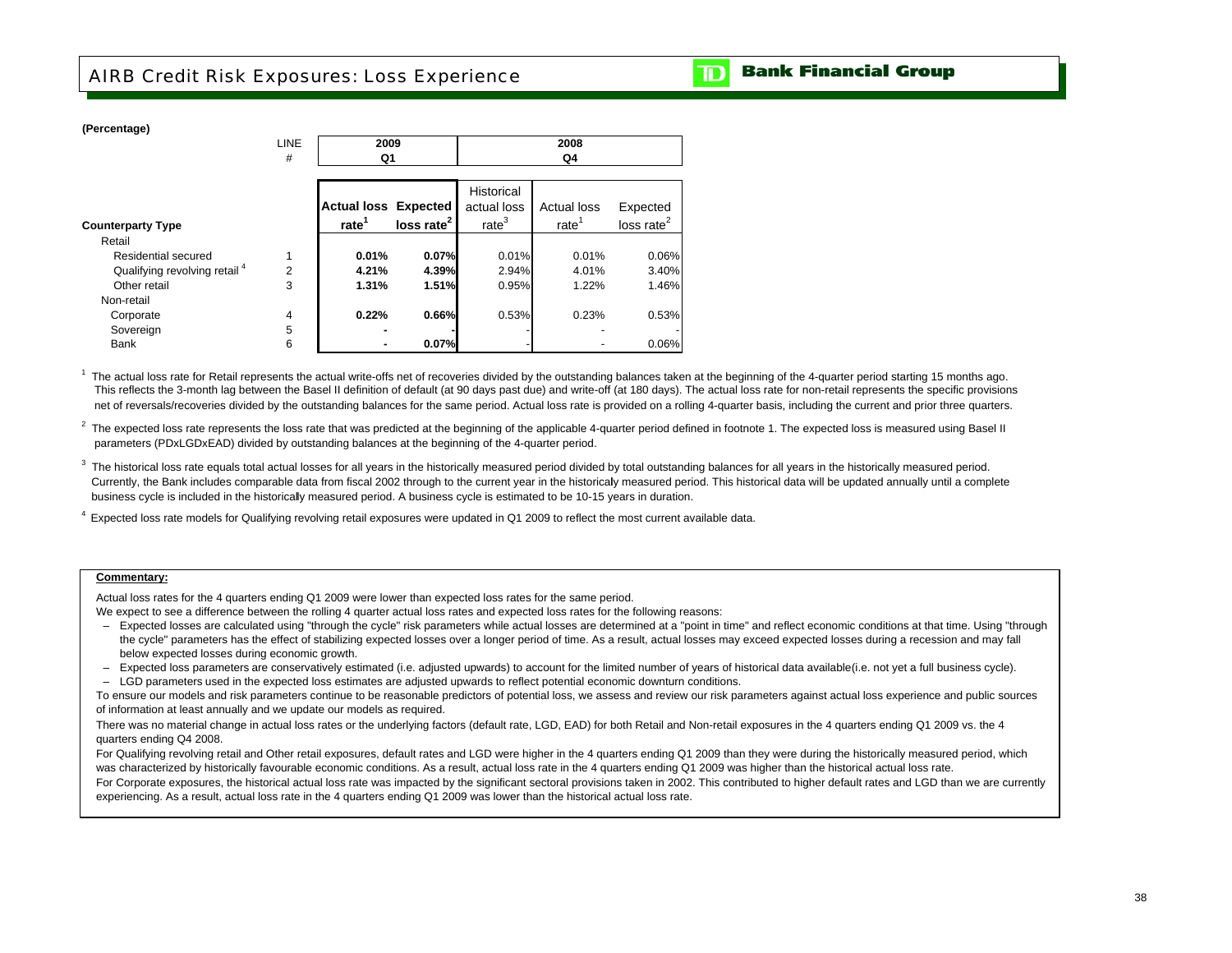# Securitization Exposures<sup>1</sup>

### **Bank Financial Group**  $\mathbf{D}$

| (\$ millions)                                           |                |           |              |      |                     |     |                          |      |            |           |           |          |       |
|---------------------------------------------------------|----------------|-----------|--------------|------|---------------------|-----|--------------------------|------|------------|-----------|-----------|----------|-------|
|                                                         | <b>LINE</b>    |           | 2009         |      |                     |     |                          | 2008 |            |           |           |          |       |
|                                                         | #              |           | Q1           |      |                     | Q4  |                          |      |            | Q3        |           |          |       |
|                                                         |                |           |              |      |                     |     |                          |      |            |           |           |          |       |
|                                                         |                |           |              |      | Risk-               |     |                          |      | Risk-      |           |           |          | Risk- |
|                                                         |                |           | <b>Gross</b> |      | weighted            |     | Gross                    |      | weighted   | Gross     |           | weighted |       |
| Rating                                                  |                | exposures |              |      | assets              |     | exposures                |      | assets     | exposures |           | assets   |       |
| AA- and above                                           |                | \$        | 38,569       | - \$ | 3,146               | -\$ | 37,892 \$                |      | 5,388      | \$        | 36,346 \$ |          | 4,942 |
| $A+$ to $A-$                                            | $\overline{2}$ |           | 480          |      | 65                  |     | 455                      |      | 199        |           | 103       |          | 21    |
| BBB+ to BBB-                                            | 3              |           | 668          |      | 409                 |     | 571                      |      | 557        |           | 56        |          | 42    |
| BB+ to BB-                                              | 4              |           | 596          |      | 2,532               |     | 62                       |      | 216        |           |           |          |       |
| Below BB- <sup>2</sup>                                  | 5              |           | 1,203        |      | n/a                 |     | $\overline{\phantom{0}}$ |      | n/a        |           |           |          | n/a   |
| Gains on sale recorded upon securitization <sup>3</sup> | 6              |           | 50           |      | n/a                 |     | 57                       |      | n/a        |           | 64        |          | n/a   |
| <b>Total</b>                                            | 7              |           | 41,566       |      | 6,152 $\frac{1}{3}$ |     | 39,037 \$                |      | $6,360$ \$ |           | 36,569    | S.       | 5,005 |

| 2008 | 2008 |
|------|------|
| מח   | ∩1   |

| Rating                                       |    |   | Gross<br>exposures |   | Risk-<br>weighted<br>assets | Gross<br>exposures |     | Risk-<br>weighted<br>assets |
|----------------------------------------------|----|---|--------------------|---|-----------------------------|--------------------|-----|-----------------------------|
| AA- and above                                | 6  | S | 36,945             | S | 4,989                       | \$<br>18,517       | \$. | 1,302                       |
| $A+$ to $A-$                                 |    |   | 211                |   | 42                          | 330                |     | 66                          |
| BBB+ to BBB-                                 | 8  |   | 56                 |   | 42                          | 39                 |     | 30                          |
| BB+ to BB-                                   | 9  |   |                    |   | ۰                           |                    |     | ۰                           |
| Below BB- <sup>2</sup>                       | 10 |   |                    |   | n/a                         |                    |     | n/a                         |
| Gains on sale recorded upon securitization 3 | 11 |   | 65                 |   | n/a                         | 54                 |     | n/a                         |
| <b>Total</b>                                 | 12 |   | 37,277             |   | 5,073                       | \$<br>18,940       |     | 1,398                       |

<sup>1</sup> Securitization exposures include the Bank's exposures as originator and investor under both the Internal Ratings Based approach and the Standardized approach.

<sup>2</sup> Securitization exposures deducted 50% from Tier 1 capital and 50% from Tier 2 capital.

<sup>3</sup> Gain on sale recorded upon securitization deducted from Tier 1 capital.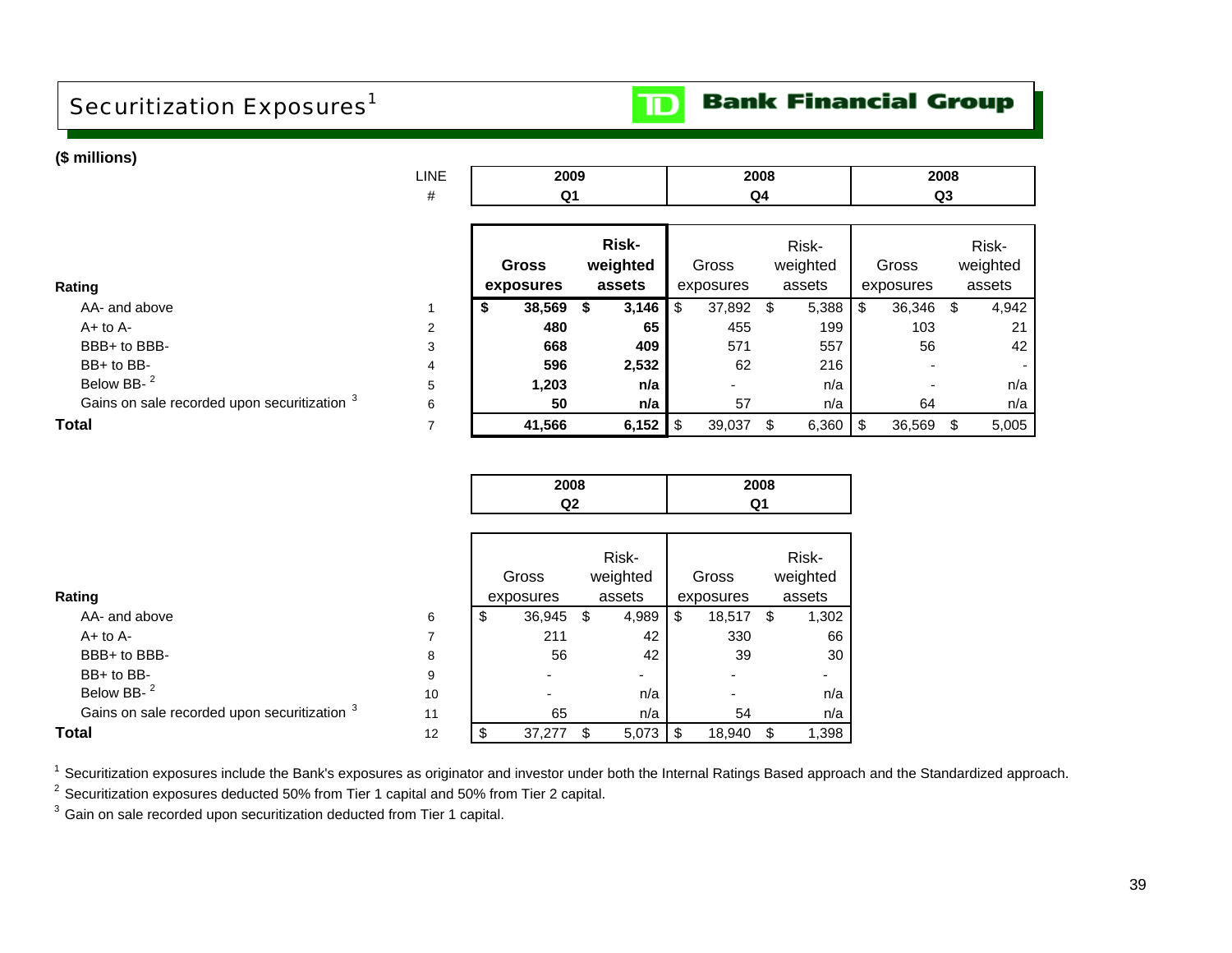### Basel II - Risk-weighted Assets (RWA)

|  |  | <b>TD</b> Bank Financial Group |  |
|--|--|--------------------------------|--|
|--|--|--------------------------------|--|

|                                                                                 | LINE           |                   | 2009                          |                                   |                |                   | 2008                     |                            |               | 2008                       |              |               |               |  |
|---------------------------------------------------------------------------------|----------------|-------------------|-------------------------------|-----------------------------------|----------------|-------------------|--------------------------|----------------------------|---------------|----------------------------|--------------|---------------|---------------|--|
| (\$ millions)                                                                   | #              |                   | Q1                            |                                   |                |                   | Q4                       |                            |               | Q3                         |              |               |               |  |
|                                                                                 |                |                   |                               | <b>Risk-weighted Assets (RWA)</b> |                |                   |                          | Risk-weighted Assets (RWA) |               | Risk-weighted Assets (RWA) |              |               |               |  |
|                                                                                 |                |                   |                               | Internal                          |                |                   |                          | Internal                   |               | Internal                   |              |               |               |  |
|                                                                                 |                | Gross             |                               | Ratings                           |                | Gross             |                          | Ratings                    |               | Gross                      |              | Ratings       |               |  |
|                                                                                 |                |                   | <b>Exposures Standardized</b> | <b>Based</b>                      | <b>Total</b>   | Exposures         | Standardized             | Based                      | Total         | Exposures                  | Standardized | Based         | Total         |  |
| <b>Credit risk</b>                                                              |                |                   |                               |                                   |                |                   |                          |                            |               |                            |              |               |               |  |
| Retail                                                                          |                |                   |                               |                                   |                |                   |                          |                            |               |                            |              |               |               |  |
| Residential secured                                                             | $\mathbf{1}$   | 141.723 \$<br>IS. | 4.160                         | 6.207<br>- \$                     | 10,367<br>- \$ | 142,663 \$<br>I S | 3.339                    | 5,875<br>- \$              | - \$<br>9,214 | 142,035 \$<br>l S          | 3,275        | 4,675<br>- \$ | 7,950<br>- \$ |  |
| Qualifying revolving retail                                                     | $\overline{2}$ | 40.788            | $\blacksquare$                | 14,637                            | 14,637         | 41.461            | $\overline{\phantom{a}}$ | 14,307                     | 14,307        | 41.979                     |              | 14,410        | 14,410        |  |
| Other retail                                                                    | 3              | 38.653            | 13,017                        | 11,380                            | 24,397         | 35,801            | 11.493                   | 10,937                     | 22,430        | 35,657                     | 11,920       | 10,417        | 22,337        |  |
| Non-retail                                                                      |                |                   |                               |                                   |                |                   |                          |                            |               |                            |              |               |               |  |
| Corporate                                                                       | $\overline{4}$ | 156,484           | 50,281                        | 34,998                            | 85,279         | 158.110           | 43,251                   | 36,551                     | 79,802        | 148,587                    | 39,312       | 31,047        | 70,359        |  |
| Sovereign                                                                       | 5              | 60.316            | -1                            | 1,794                             | 1,795          | 58.161            | $\overline{2}$           | 1,363                      | 1,365         | 40.797                     | 2            | 824           | 826           |  |
| Bank                                                                            | 6              | 94,187            | 910                           | 7.485                             | 8,395          | 99.937            | 701                      | 7,735                      | 8,436         | 86.659                     | 1,210        | 7,358         | 8,568         |  |
| Securitization exposures                                                        | $\overline{7}$ | 41.566            | 665                           | 5.487                             | 6.152          | 39.037            | 5.106                    | 1.254                      | 6.360         | 36.569                     | 3.676        | 1.329         | 5,005         |  |
| Equity exposures                                                                |                |                   |                               |                                   |                |                   |                          |                            |               |                            |              |               |               |  |
| Equity exposures that are grandfathered                                         | 8              | 1,854             |                               | 1.854                             | 1,854          | 2.044             | $\sim$                   | 2,044                      | 2,044         | 2.243                      | $\sim$       | 2,243         | 2,243         |  |
| Equity exposures subject to simple risk weight method                           | 9              | 992               |                               | 3.323                             | 3.323          | 1.364             |                          | 4.834                      | 4.834         | 1.171                      | ×.           | 4.204         | 4,204         |  |
| Equities in the banking book under the internal models approach                 | 10             | $\sim$            |                               |                                   |                | $\sim$            |                          | $\sim$                     | $\sim$        | $\sim$                     |              | $\sim$        | ۰.            |  |
| Equity exposures subject to PD/LGD approaches                                   | 11             | 258               |                               | 334                               | 334            | 287               |                          | 388                        | 388           | 310                        |              | 429           | 429           |  |
| Other                                                                           | 12             | 1.133             |                               | 28                                |                | 28<br>1,025       | $\overline{\phantom{a}}$ | 29                         | 29            | 986                        |              | 30            | 30            |  |
| Exposures subject to standardized or IRB approaches                             | 13             | 577.954           | 69.034                        | 87.527                            | 156,561        | 579.890           | 63.892                   | 85.317                     | 149,209       | 536.993                    | 59,395       | 76.966        | 136,361       |  |
| Adjustment to IRB RWA for scaling factor                                        | 14             |                   |                               |                                   | 5,252          |                   |                          |                            | 5,119         |                            |              |               | 4,618         |  |
| Other assets not included in standardized or IRB approaches                     | 15             | 41,516            |                               |                                   | 13,945         | 37,436            |                          |                            | 13,543        | 34.613                     |              |               | 11,347        |  |
| Net impact of eliminating one month reporting lag on U.S. entities <sup>1</sup> | 16             | 1,654             |                               |                                   | 1,159          | 25,867            |                          |                            | 9.681         | n/a                        |              |               | n/a           |  |
|                                                                                 | 17             | 621,124<br>s.     |                               |                                   | \$176,917      | 643,193<br>IS.    |                          |                            |               | \$177,552 \$571,606        |              |               | \$152,326     |  |
| <b>Market risk</b>                                                              |                |                   |                               |                                   |                |                   |                          |                            |               |                            |              |               |               |  |
| Internal models approach - Trading book                                         | 18             | n/a               |                               |                                   | 10.176         | n/a               |                          |                            | 9.644         | n/a                        |              |               | 8.179         |  |
| <b>Operational risk</b>                                                         |                |                   |                               |                                   |                |                   |                          |                            |               |                            |              |               |               |  |
| Basic indicator approach                                                        | 19             | n/a               |                               |                                   | 7,205          | n/a               |                          |                            | 7,090         | n/a                        |              |               | 6,974         |  |
| Standardized approach                                                           | 20             | n/a               |                               |                                   | 17,417         | n/a               |                          |                            | 17.464        | n/a                        |              |               | 17,195        |  |
|                                                                                 | 21             |                   |                               |                                   | 24.622         |                   |                          |                            | 24.554        |                            |              |               | 24,169        |  |
| Total                                                                           | 22             |                   |                               |                                   | \$211,715      |                   |                          |                            | \$211,750     |                            |              |               | \$184,674     |  |

**2008**

ヿ

**2008**

|                                                                 |    |                  | $Q2^2$       |                            |                   | Q <sub>1</sub>             |              |                     |           |  |  |
|-----------------------------------------------------------------|----|------------------|--------------|----------------------------|-------------------|----------------------------|--------------|---------------------|-----------|--|--|
|                                                                 |    |                  |              |                            |                   |                            |              |                     |           |  |  |
|                                                                 |    |                  |              | Risk-weighted Assets (RWA) |                   | Risk-weighted Assets (RWA) |              |                     |           |  |  |
|                                                                 |    | Gross            |              | Internal<br>Ratings        |                   | Gross                      |              | Internal<br>Ratings |           |  |  |
|                                                                 |    | Exposures        | Standardized | Based                      | Total             | Exposures                  | Standardized | Based               | Total     |  |  |
| <b>Credit risk</b>                                              |    |                  |              |                            |                   |                            |              |                     |           |  |  |
| Retail                                                          |    |                  |              |                            |                   |                            |              |                     |           |  |  |
| Residential secured                                             | 23 | S.<br>132,776 \$ | $3,404$ \$   | 3,498                      | $6,902$ \$<br>- S | 121,927 \$                 | 1,876 \$     | 5,540 \$            | 7,416     |  |  |
| Qualifying revolving retail                                     | 24 | 41,019           | ٠            | 13,657                     | 13,657            | 40,353                     |              | 13,449              | 13,449    |  |  |
| Other retail                                                    | 25 | 35,415           | 11,502       | 9,233                      | 20,735            | 31,492                     | 8,897        | 9,103               | 18,000    |  |  |
| Non-retail                                                      |    |                  |              |                            |                   |                            |              |                     |           |  |  |
| Corporate                                                       | 26 | 144.665          | 37,144       | 29,772                     | 66,916            | 122.344                    | 20,738       | 28,549              | 49,287    |  |  |
| Sovereign                                                       | 27 | 42.985           | 3            | 631                        | 634               | 35,716                     | 251          | 599                 | 850       |  |  |
| Bank                                                            | 28 | 91,823           | 1,368        | 8,896                      | 10,264            | 93,646                     | 260          | 10,252              | 10,512    |  |  |
| Securitization exposures                                        | 29 | 37.277           | 3,695        | 1,378                      | 5.073             | 18,940                     |              | 1,398               | 1,398     |  |  |
| Equity exposures                                                |    |                  |              |                            |                   |                            |              |                     |           |  |  |
| Equity exposures that are grandfathered                         | 30 | 2,583            | ٠            | 2.583                      | 2.583             | 3.024                      | ٠            | 3.024               | 3.024     |  |  |
| Equity exposures subject to simple risk weight method           | 31 | 1,285            | ٠            | 4.445                      | 4.445             | 1.134                      |              | 4,082               | 4,082     |  |  |
| Equities in the banking book under the internal models approach | 32 | ×.               | ۰            |                            |                   |                            |              | ٠                   |           |  |  |
| Equity exposures subject to PD/LGD approaches                   | 33 | 310              | ٠            | 428                        | 428               | 315                        |              | 443                 | 443       |  |  |
| Other                                                           | 34 | 542              |              | 39                         | 39                | 381                        |              | 17                  | 17        |  |  |
| Exposures subject to standardized or IRB approaches             | 35 | 530,680          | 57,116       | 74,560                     | 131,676           | 469,272                    | 32,022       | 76,456              | 108,478   |  |  |
| Adjustment to IRB RWA for scaling factor                        | 36 |                  |              |                            | 4,474             |                            |              |                     | 4,587     |  |  |
| Other assets not included in standardized or IRB approaches     | 37 | 34,699           |              |                            | 11,467            | 23,753                     |              |                     | 8,395     |  |  |
|                                                                 | 38 | 565,379<br>S.    |              |                            |                   | 493,025                    |              |                     | \$121,460 |  |  |
| <b>Market risk</b>                                              |    |                  |              |                            |                   |                            |              |                     |           |  |  |
| Internal models approach - Trading book                         | 39 | n/a              |              |                            | 7,140             | n/a                        |              |                     | 4,088     |  |  |
| <b>Operational risk</b>                                         |    |                  |              |                            |                   |                            |              |                     |           |  |  |
| Basic indicator approach                                        | 40 | n/a              |              |                            | 6.749             | n/a                        |              |                     | 3,411     |  |  |
| Standardized approach                                           | 41 | n/a              |              |                            | 17.129            | n/a                        |              |                     | 16,941    |  |  |
|                                                                 | 42 |                  |              |                            | 23,878            |                            |              |                     | 20,352    |  |  |
| Total                                                           | 43 |                  |              |                            | \$178,635         |                            |              |                     | \$145,900 |  |  |

<sup>1</sup> For regulatory purposes only, effective Q4 2008, the one month lag in reporting TD Banknorth and Commerce assets is eliminated by using the same period end as the rest of the Bank, and the Bank's investment in TD Ameri foreign exchange rate of the Bank.

<sup>2</sup> A significant portion of the \$72.3 billion increase in exposures and \$32.7 billion increase in RWA in Q2 2008 was due to the Commerce acquisition which represented \$59.2 billion and \$29.3 billion, respectively, of this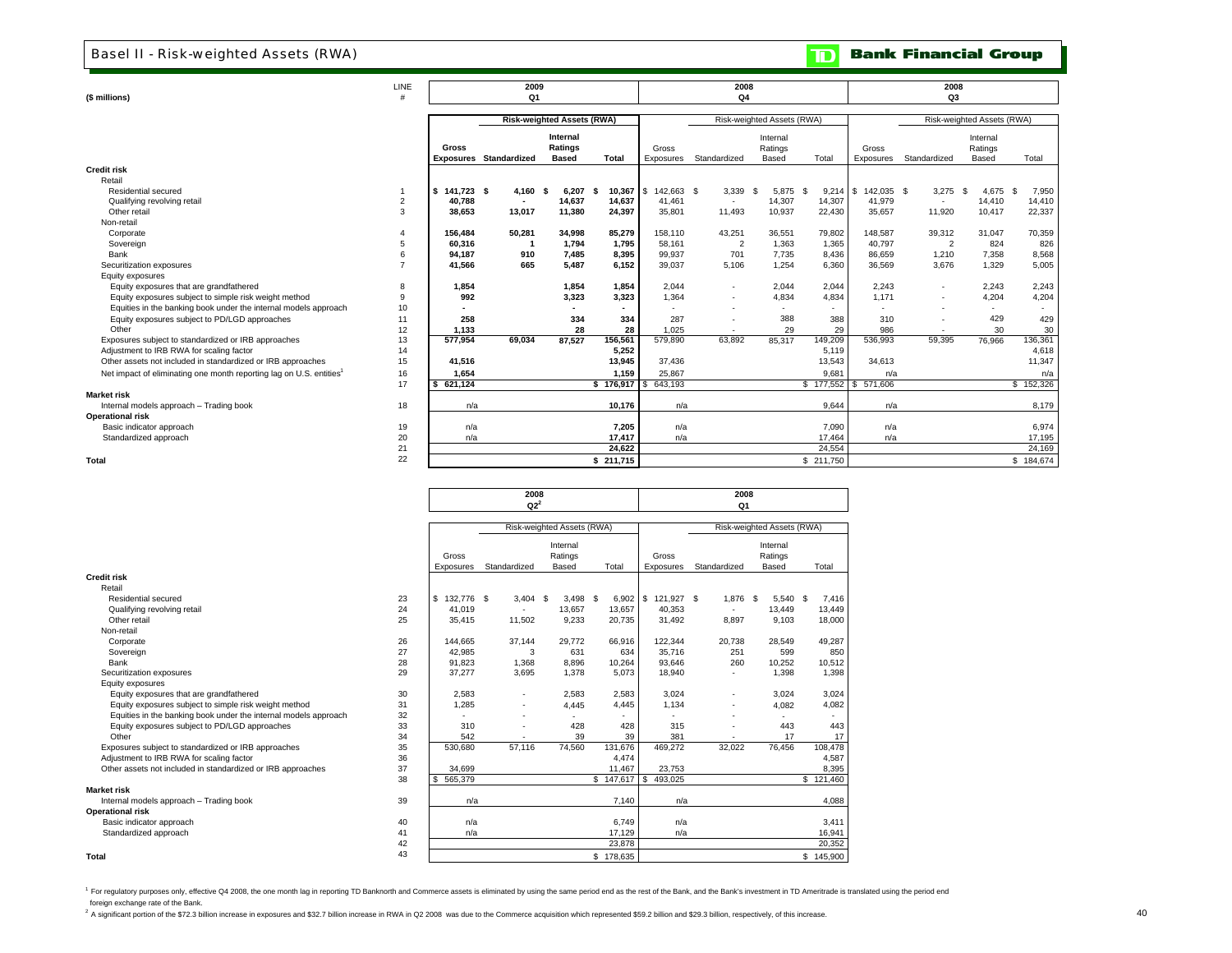| <b>Basel II - Capital</b>                                                                                           |                        |                                |                          |                |               |                    | ID            | <b>Bank Financial Group</b> |
|---------------------------------------------------------------------------------------------------------------------|------------------------|--------------------------------|--------------------------|----------------|---------------|--------------------|---------------|-----------------------------|
|                                                                                                                     |                        |                                |                          |                |               |                    |               |                             |
| (\$ millions)                                                                                                       |                        | <b>LINE</b><br>#               | 2009<br>Q1               | Q4             | 2008<br>Q3    | Q2                 | Q1            |                             |
|                                                                                                                     |                        |                                |                          |                |               |                    |               |                             |
| <b>RISK-WEIGHTED ASSETS (RWA)</b>                                                                                   | (page 40)              | 1                              | 211,715                  | $$211,750$ \$  | 184,674 \$    | 178,635 \$         | 145,900       |                             |
| CAPITAL                                                                                                             |                        |                                |                          |                |               |                    |               |                             |
| <b>Tier 1 capital</b>                                                                                               |                        |                                |                          |                |               |                    |               |                             |
| Common shares                                                                                                       | (page 26)              | $\overline{\mathbf{c}}$        | 14,781                   | 13,241<br>£    | 13,090<br>-9  | 12,818<br>- \$     | 6,632         |                             |
| Contributed surplus<br>Retained earnings                                                                            | (page 26)              | $\mathbf{3}$<br>$\overline{4}$ | 340                      | 350<br>17,857  | 355<br>17,362 | 383                | 121<br>16,499 |                             |
| Net unrealized foreign currency translation gains (losses) on investment in subsidiaries, net of hedging activities | (page 26)<br>(page 27) | $\,$ 5 $\,$                    | 17,986<br>1,928          | (1,633)        | (2,065)       | 16,864<br>(1, 834) | (2, 304)      |                             |
| Accumulated net after-tax unrealized loss on AFS equity securities in OCI                                           |                        | 6                              | (56)                     |                | $\sim$        | $\sim$             |               |                             |
| Preferred shares                                                                                                    |                        | $\overline{7}$                 | 3,320                    | 2,425          | 2,175         | 1,675              | 1,425         |                             |
| Innovative instruments <sup>1,8</sup>                                                                               |                        | 8                              | 3,924                    | 2,765          | 1,753         | 1,736              | 1,739         |                             |
| Innovative instruments (ineligible for Tier 1 capital)                                                              |                        | 9                              | (103)                    |                |               |                    |               |                             |
| Qualifying non-controlling interests in subsidiaries                                                                |                        | 10                             | 22                       | 20             | 20            | 20                 | 20            |                             |
| Gross Tier 1 capital                                                                                                |                        | 11                             | 42,142                   | 35,025         | 32,690        | 31,662             | 24,132        |                             |
| Goodwill and intangibles in excess of 5% limit                                                                      |                        | 12                             | (16, 688)                | (15, 123)      | (14, 765)     | (15,016)           | (7,967)       |                             |
| Net impact of eliminating one month reporting lag on U.S. entities 3                                                |                        | 13                             | 42                       | 1,642          | $\sim$        |                    |               |                             |
| Net Tier 1 capital                                                                                                  |                        | 14                             | 25,496                   | 21,544         | 17,925        | 16,646             | 16,165        |                             |
| Securitization (gain on sale of mortgages)<br>50% securitization (other than recorded gain on sale)                 |                        | 15                             | (50)                     | (57)           | (64)          | (65)               | (51)          |                             |
| 50% shortfall in allowance <sup>2</sup>                                                                             |                        | 16<br>17                       | (602)<br>(291)           | (309)          | (289)         | (239)              | (162)         |                             |
| 50% substantial investments <sup>4</sup>                                                                            |                        | 18                             | (3, 186)                 | (71)           | (77)          | (80)               | (62)          |                             |
| Other deductions                                                                                                    |                        | 19                             | (5)                      | (4)            | (4)           | $\overline{a}$     | (2)           |                             |
| Net impact of eliminating one month reporting lag on U.S. entities 3                                                |                        | 20                             | (42)                     | (424)          |               |                    |               |                             |
| Adjusted net Tier 1 capital                                                                                         |                        | 21                             | 21,320                   | 20,679         | 17,491        | 16,262             | 15,888        |                             |
| <b>Tier 2 capital</b>                                                                                               |                        |                                |                          |                |               |                    |               |                             |
| Innovative instruments in excess of Tier 1 limit                                                                    |                        |                                |                          |                |               |                    |               |                             |
| Subordinated notes and debentures (net of amortization and ineligible)                                              |                        | 22<br>23                       | 103<br>12,131            | 12,186         | 13,233        | 12,301             | 11,777        |                             |
| General allowance - standardized portfolios                                                                         |                        | 24                             | 596                      | 490            | 487           | 467                | 311           |                             |
| Accumulated net after-tax unrealized gain on AFS equity securities in OCI                                           |                        | 25                             | $\overline{\phantom{a}}$ | 53             | 245           | 280                | 312           |                             |
| 50% securitization (other than recorded gain on sale)                                                               |                        | 26                             | (602)                    |                |               |                    |               |                             |
| 50% shortfall in allowance <sup>2</sup>                                                                             |                        | 27                             | (291)                    | (309)          | (289)         | (239)              | (162)         |                             |
| 50% substantial investments <sup>4</sup>                                                                            |                        | 28                             | (3, 186)                 | (5, 547)       | (5,276)       | (5,241)            | (5,019)       |                             |
| Investments in insurance subsidiaries <sup>4</sup>                                                                  |                        | 29                             | (1, 150)                 | (1, 198)       | (1, 185)      | (1, 134)           | (1,091)       |                             |
| Other deductions                                                                                                    |                        | 30                             | (5)                      | (4)            | (4)           |                    | (2)           |                             |
| Net impact of eliminating one month reporting lag on U.S. entities <sup>3</sup>                                     |                        | 31                             | (36)                     | (1,002)        |               |                    |               |                             |
| <b>Total Tier 2 capital</b>                                                                                         |                        | 32                             | 7.560                    | 4.669          | 7.211         | 6.434              | 6.126         |                             |
| Total regulatory capital <sup>3</sup>                                                                               |                        | 33                             | 28,880                   | 25,348<br>- 95 | 24,702 \$     | 22,696<br>- \$     | 22,014        |                             |
| CAPITAL RATIOS (%) <sup>3</sup>                                                                                     |                        |                                |                          |                |               |                    |               |                             |
| Tier 1 capital ratio                                                                                                |                        | 34                             | 10.1%                    | 9.8%           | 9.5%          | 9.1%               | 10.9%         |                             |
| Total capital ratio <sup>5</sup>                                                                                    |                        | 35                             | 13.6%                    | 12.0%          | 13.4%         | 12.7%              | 15.1%         |                             |
| <b>CAPITAL RATIOS FOR SIGNIFICANT BANK SUBSIDIARIES (%)</b><br>TD Bank, N.A. 6,7                                    |                        |                                |                          |                |               |                    |               |                             |
| Tier 1 capital ratio                                                                                                |                        | 36                             | 9.1%                     | 9.3%           | 9.7%          | n/a                | n/a           |                             |
| Total capital ratio                                                                                                 |                        | 37                             | 10.7%                    | 11.0%          | 11.4%         | n/a                | n/a           |                             |
| TD Banknorth, N.A. 6,7                                                                                              |                        |                                |                          |                |               |                    |               |                             |
| Tier 1 capital ratio                                                                                                |                        | 38                             | n/a                      | n/a            | n/a           | 9.4%               | 9.5%          |                             |
| Total capital ratio                                                                                                 |                        | 39                             | n/a                      | n/a            | n/a           | 12.2%              | 12.3%         |                             |
| Commerce Bank, N.A. <sup>6,7</sup>                                                                                  |                        |                                |                          |                |               |                    |               |                             |
| Tier 1 capital ratio                                                                                                |                        | 40                             | n/a                      | n/a            | n/a           | 9.8%               | n/a           |                             |
| Total capital ratio                                                                                                 |                        | 41                             | n/a                      | n/a            | n/a           | 10.6%              | n/a           |                             |
| <b>TD Mortgage Corporation</b>                                                                                      |                        |                                |                          |                |               |                    |               |                             |
| Tier 1 capital ratio                                                                                                |                        | 42                             | 34.1%                    | 38.3%          | 48.2%         | 48.4%              | 42.4%         |                             |
| Total capital ratio                                                                                                 |                        | 43                             | 37.1%                    | 41.7%          | 52.6%         | 53.0%              | 46.4%         |                             |

1 In accordance with CICA Handbook s. 3860, the Bank is required to classify certain classes of preferred shares and innovative Tier 1 capital investments as liabilities on the balance sheet. For regulatory capital purpose

2 When expected loss as calculated within the IRB approach exceeds total provisions, the difference is deducted 50% from Tier 1 capital and 50% from Tier 2 capital. When expected loss as calculated within the IRB approach

<sup>3</sup> For regulatory purposes only, effective Q4 2008, the one month lag in reporting TD Banknorth and Commerce assets is eliminated by using the same period end as the rest of the Bank, and the Bank's investment in TD Ameri 4 Based on OSFI advisory letter dated February 20, 2007, 100% of substantial investments and investments and investments in insurance subsidiaries held prior to January 1, 2007 (excluding goodwill / intangibles) is deducte substantial investments and insurance, respectively. Increases in the investment value of insurance subsidiaries and / or substantial investments on or after January 1, 2007 are subject to the 50% from Tier 1 capital and 5

5 OSFI's target total capital ratio for Canadian banks is 10%.

© On a stand-alone basis, TD Bank, N.A., TD Banknorth, N.A. and Commerce Bank, N.A. report regulatory capital to the Office of the Comptroller of the Currency (OCC) under Basel I. The disclosed capital ratios are based on

7 Commerce Bank, N.A. and Commerce Bank/North merged into TD Banknorth, N.A. on May 31, 2008. On the same date, TD Banknorth, N.A. changed its legal name to TD Bank, N.A.

 $8$  As the Bank is not the primary beneficiary of TD Capital Trust II and IV, these are not consolidated by the Bank. However they do qualify as Tier 1 regulatory capital.

### **Sank Financial Group**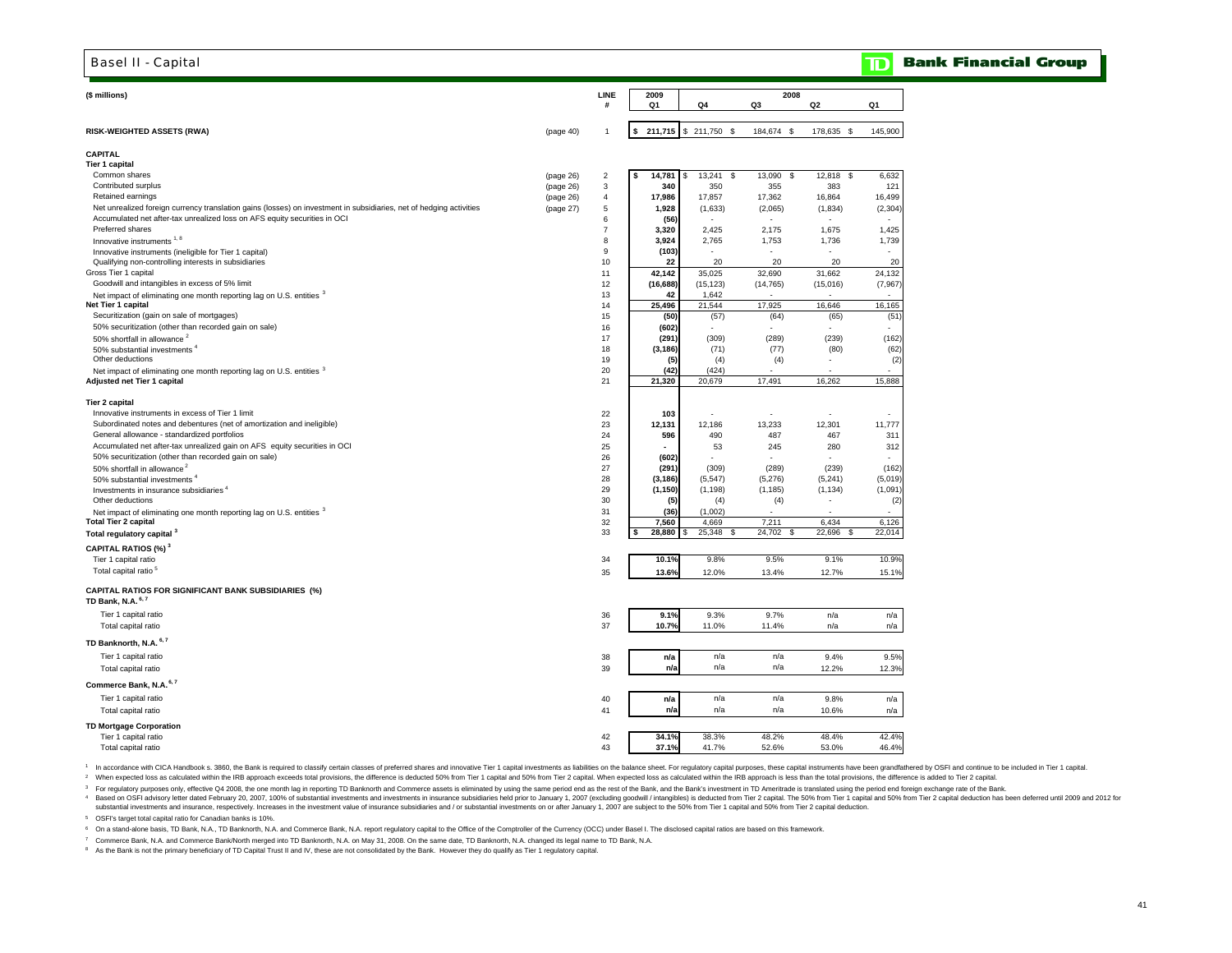### **Risk-weighted Assets**

Risk-weighted assets (RWA) **F** Used in the calculation of risk-based capital ratios. Risk-weighted assets (RWA) are calculated by applying a risk-weight factor ("risk-weight") to the notional amount of each asset. Off-balance sheet amounts are converted to balance sheet (or credit) equivalent amounts using credit

#### **Approaches used by the Bank to calculate RWA:**

### **For Credit Risk**

Advanced Internal Ratings Based (AIRB) Approach

#### **For Operational Risk**

### **For Market Risk**

#### **Credit Risk Terminology**

### **Counterparty Type / Exposure Classes:**

**Retail**

Residential secured

Other retail

#### **Non-retail**

Bank

#### **Exposure Types:**

DrawnOTC derivativesOther off-balance sheet

### **AIRB Credit Risk Parameters:**

- conversion factors, before the appropriate risk-weight is applied. The risk-weight is determined by the regulatory approach used.
- Standardized Approach **IDCO CONFICED STANDER THE Under this approach**, banks use a standardized set of risk-weights as prescribed by the regulator to calculate credit risk capital requirements. Standardized risk-weights are based on external credit assessments, where available, and other risk-related factors, including exposure asset class, collateral, etc.
	- Under this approach, banks use their own internal historical experience of PD, LGD, EAD and other key risk assumptions to calculate credit risk capital requirements. Use of the AIRB approach is subject to supervisory approval.
- Basic Indicator Approach **F** Under this approach, banks calculate operational risk capital requirements by applying a prescribed factor of 15% to a three-year average of positive annual gross income.
- Standardized Approach **IDCO CONFERGATE:** Under this approach, banks apply prescribed risk-weight factors to a three-year average of annual gross income for each of eight different business lines, representing the different activities of the institution (e.g. Corporate Finance, Retail Banking, Asset Management, etc.).
- Internal Models Approach **Internal Tell Conder this approach, banks use their own internal risk management models to calculate specific risk and general market risk charges.**
- Gross credit risk exposure **The total amount we are exposed to at the time of default measured before specific provisions or write-offs. Includes exposures under both the** Standardized and AIRB approach to credit risk.
	- **Includes residential mortgages and home equity lines of credit extended to individuals.**
	- Qualifying revolving retail (QRR) <sup>"</sup> Includes credit cards, unsecured lines of credit and overdraft protection products extended to individuals (in the case of the Standardized Approach to credit risk, credit card exposures are included in the 'Other retail' category).
		- Includes all other loans (e.g. personal loans, student lines of credit and small business loans) extended to individuals and small businesses.
	- Corporate **Includes exposures to corporations, partnerships or proprietorships.**
	- Sovereign **Includes exposures to central governments**, central banks, multilateral development banks and certain public sector entities.
		- Includes exposures to deposit-taking institutions, securities firms and certain public sector entities.
		- The amount of funds advanced to a borrower.
	- Undrawn (commitment) **F** The difference between the authorized and drawn amounts (e.g. the unused portion of a line of credit / committed credit facility).
	- Repo-style transactions **F** Repurchase and reverse repurchase agreements, securities borrowing and lending.
		- Privately negotiated derivative contracts that are not exchange-traded.
		- All off-balance sheet arrangements other than derivatives and undrawn commitments (e.g. letters of credit, letters of guarantee).
	- Probability of Default (PD) **The likelihood that the borrower will not be able to meet its scheduled repayments within a one year time horizon**
	- Exposure at Default (EAD) The total amount we are exposed to at the time of default.
	- Loss Given Default (LGD) **The amount of the loss when a borrower defaults on a loan, which is expressed as a percentage of exposure at default (EAD)**